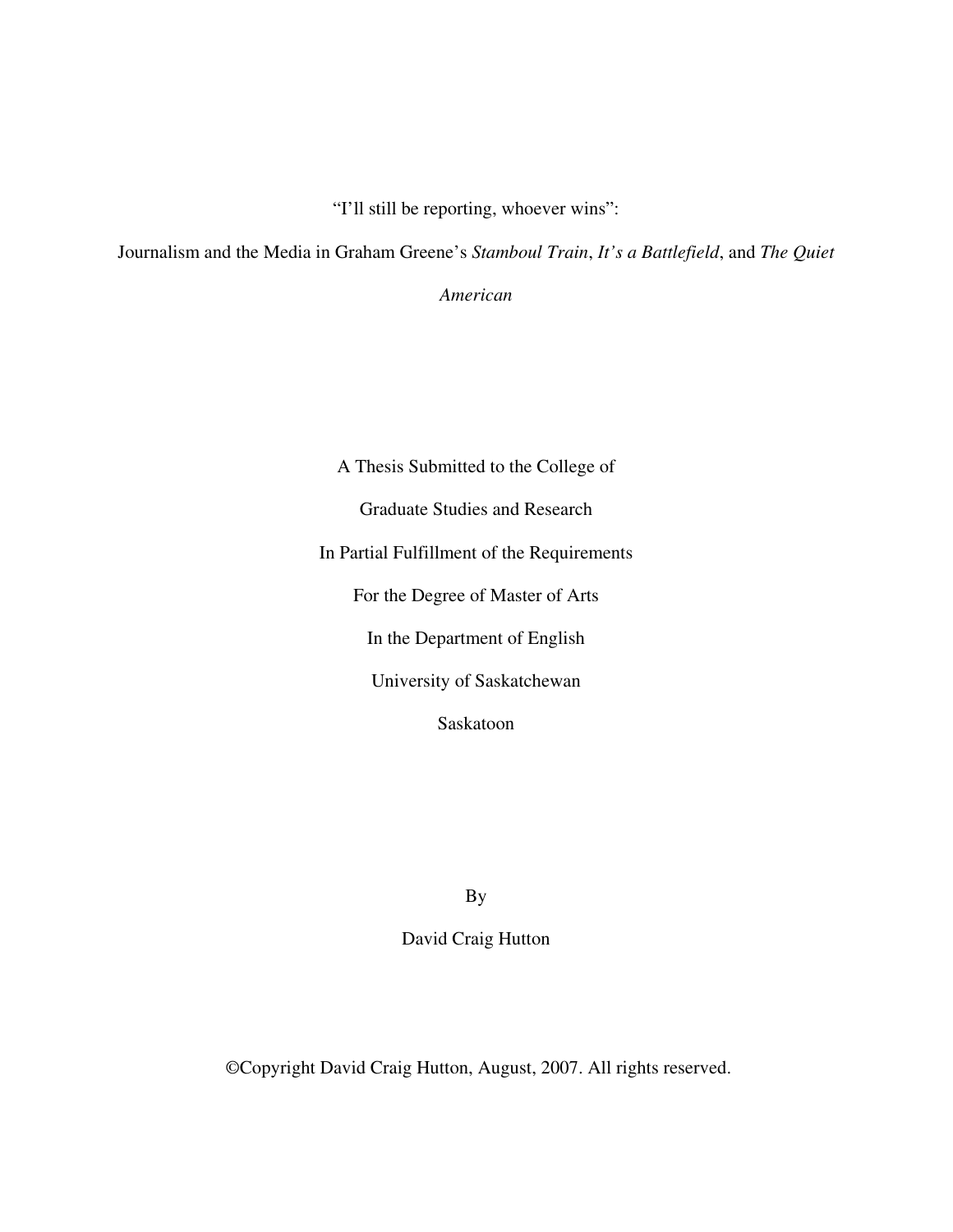### Permission to Use

In presenting this thesis in partial fulfilment of the requirements for a Postgraduate degree from the University of Saskatchewan, I agree that the Libraries of this University may make it freely available for inspection. I further agree that permission for copying of this thesis in any manner, in whole or in part, for scholarly purposes may be granted by the professor or professors who supervised my thesis work or, in their absence, by the Head of the Department or the Dean of the College in which my thesis work was done. It is understood that any copying or publication or use of this thesis or parts thereof for financial gain shall not be allowed without my written permission. It is also understood that due recognition shall be given to me and to the University of Saskatchewan in any scholarly use which may be made of any material in my thesis.

Requests for permission to copy or to make other use of material in this thesis in whole or part should be addressed to:

Head of the Department of English University of Saskatchewan Saskatoon, Saskatchewan S7N 5A5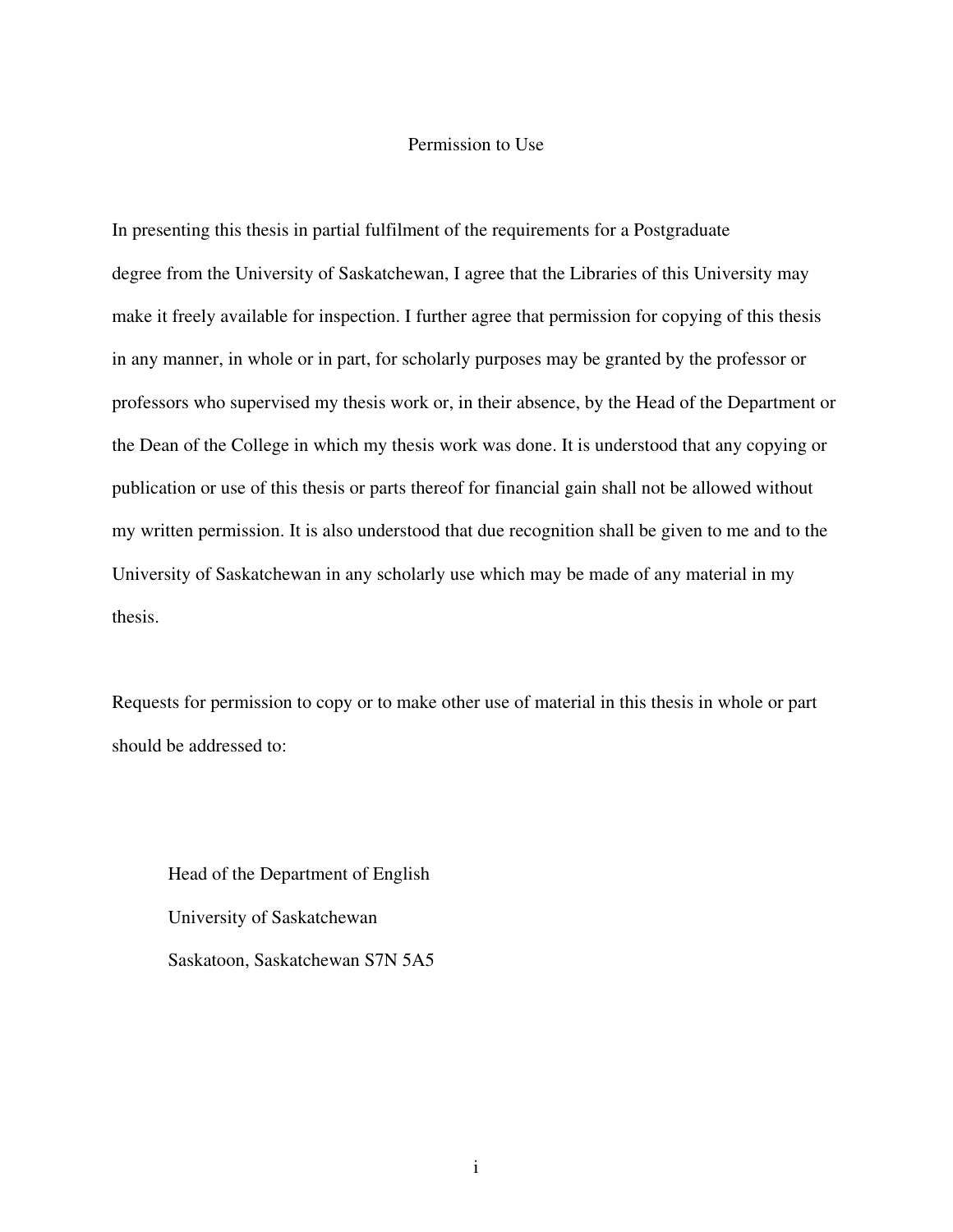### Abstract

This is an examination of Graham Greene's use and characterization of journalists in three of his novels. Greene uses journalist characters as vehicles to critique the practice of journalism and the media in three novels in particular: *Stamboul Train* (1932*)*, *It's a Battlefield* (1934), and *The Quiet American* (1955). This study examines the influence and manifestation of journalism and, more broadly, the mass media in these three novels. Through an analysis of Greene's journalist protagonists, I investigate the complex relationship between writer and subject in his novels, his portrayal of the mass media, and the various themes attached to Greene's conception of journalism and the role of the journalist in society. In these novels, Greene critiques the function of journalism in society, the responsibility of the journalist in a democratic society, and the misuse of this power by journalists and editors alike. Observing and participating in the world, Greene's journalist protagonists find themselves in situations where they must choose between involvement and neutrality, attachment and detachment, and, often, damnation and salvation. As a renowned journalist himself, Greene travelled to troubled places to report on revolution, social change, individual and collective suffering, thereby experiencing situations both physically dangerous and morally disturbing. I argue that Greene ultimately adopts a less stringent view of journalistic observation, understanding that knowledge itself is an interpretive achievement. His observations in this regard are crucial to an understanding of Greene and increasingly important in a media dominated world where the role of the journalist is increasingly critical.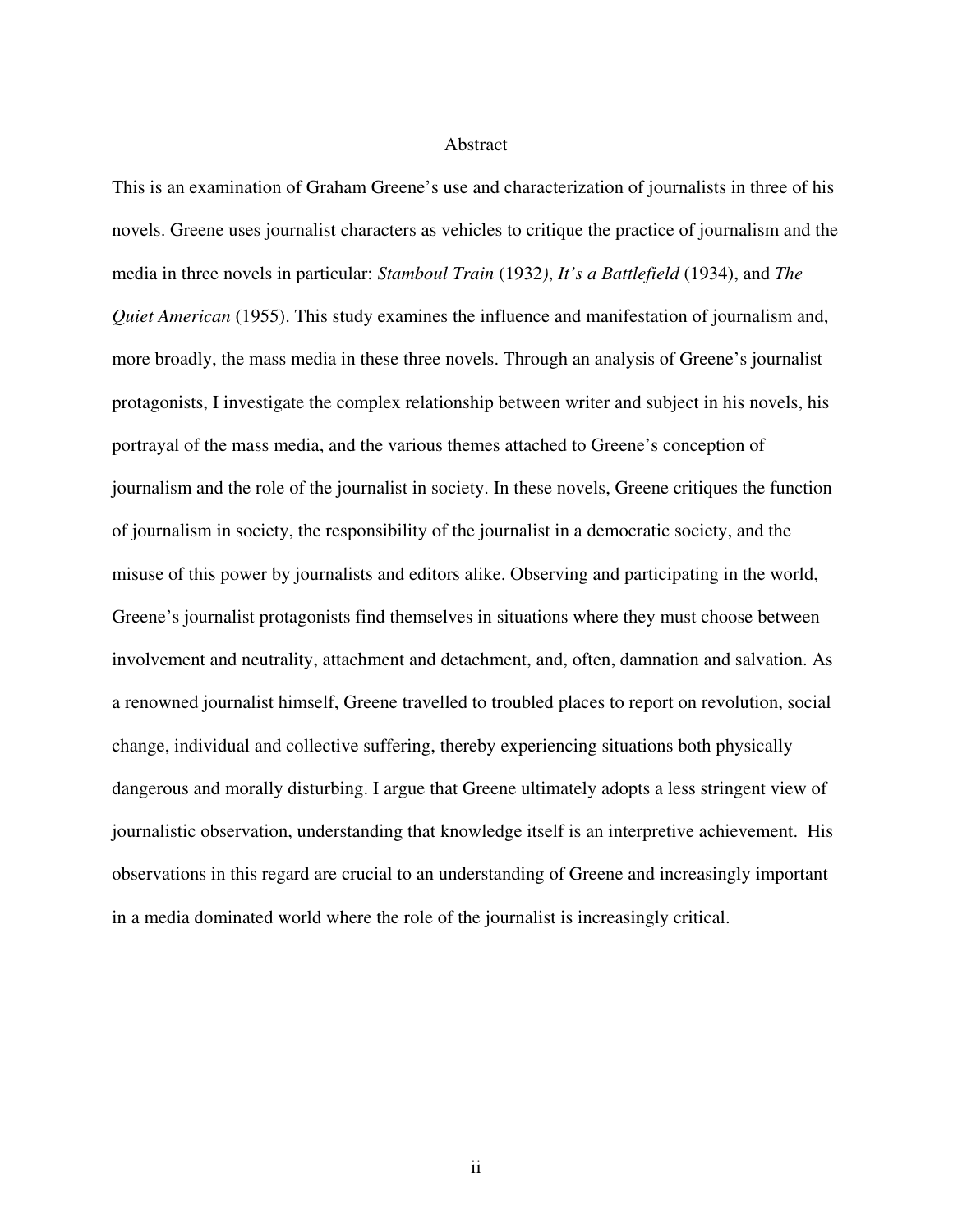### Acknowledgments

I would like to thank my supervisor, Robert Calder, for his assistance and encouragement with my thesis. I enjoyed every moment in his office, whether discussing Greene or, more likely, the state of Saskatchewan football.

I am grateful for the support and assistance I received from my family and friends: my parents, Anne and Stuart Hutton, and my dear friends, Justin Pfefferle, Garry Drake, and Bonnie Hughes (for the invaluable support and suggestions), Chris Sheridan and Craig Schumacher (for endless hours of distraction), and especially my fiancée, Amanda Hosegood (for being there and supporting me all the time).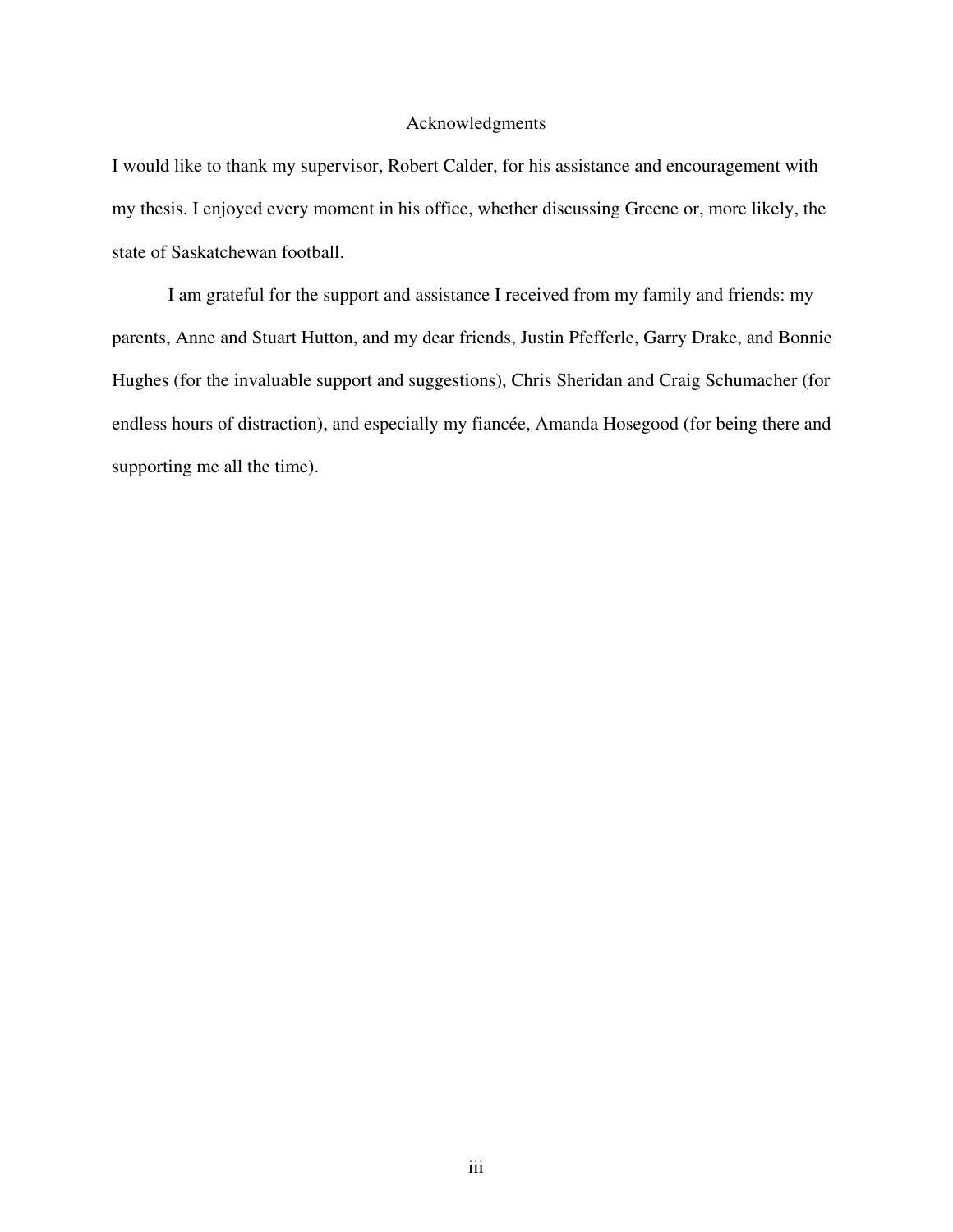# Table of Contents

| Permission to                                         |
|-------------------------------------------------------|
|                                                       |
|                                                       |
|                                                       |
|                                                       |
|                                                       |
|                                                       |
|                                                       |
|                                                       |
|                                                       |
| <b>Chapter One</b>                                    |
| "Our public can't wait":                              |
|                                                       |
|                                                       |
| <b>Chapter Two</b>                                    |
| Trapped in the Tale:                                  |
| Journalism and the Mass Media in It's a Battlefield45 |
|                                                       |
| <b>Chapter Three</b>                                  |
| <b>Taking Sides:</b>                                  |
|                                                       |
|                                                       |
|                                                       |
|                                                       |
|                                                       |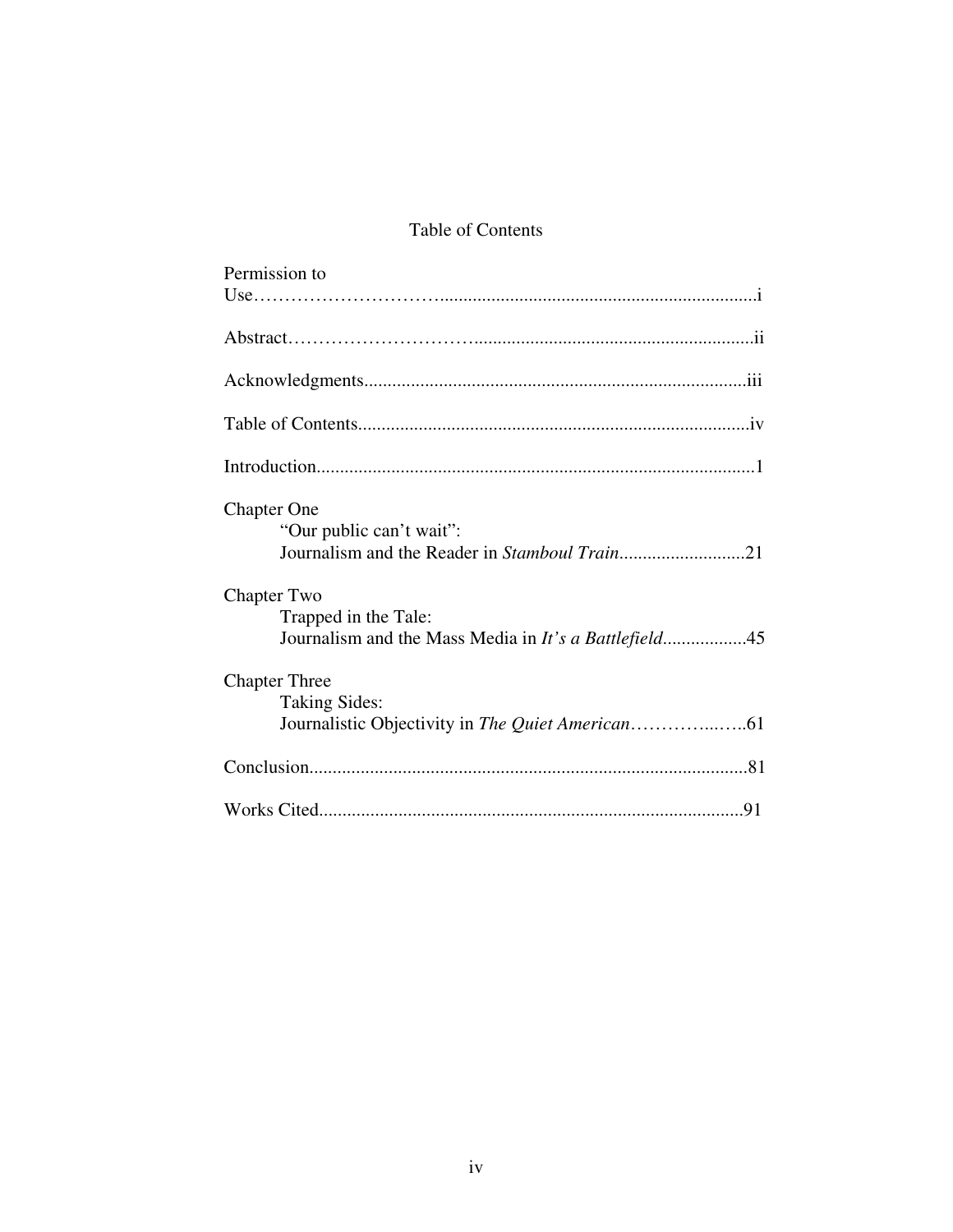#### **Introduction**

Graham Greene uses journalists as vehicles to critique the practice of journalism and the media in three of his novels in particular: *Stamboul Train* (1932), *It's a Battlefield* (1934), and *The Quiet American* (1955). This study examines the influence and manifestation of journalism and, more broadly, the mass media in these novels. Through an analysis of Greene's journalist protagonists, this thesis investigates the complex relationship between writer and subject in his novels, his portrayal of the mass media, and the themes attached to the role of the journalist in society. Greene critiques, in these novels, the place of journalism in the architecture of democracy. There is also a sociological dimension to the use of journalists in Greene's fiction, as he examines the broader power structures attached to the media and the often damaging effect journalists can have on the pursuit of social justice. Greene's novels feature an array of journalists, and his fiction shows an insider's knowledge of news gathering and dissemination that is unmatched in twentieth-century literature.

Greene's first stable job was as sub-editor with the *Nottingham Journal* in November 1925, from which he moved rapidly to *The London Times*. Despite a bad experience in Nottingham, Greene could "think of no better career for a young novelist than to be for some years a sub-editor of a conservative newspaper: a writer with a sprawling style is unlikely to emerge from such an apprenticeship" (*Conversations* 23). For the rest of his life, through habitual journalistic travel, Greene took on reporting assignments for a variety of publications, providing newspapers and magazines with dispatches from around the world. Like other contemporary novelists who travelled a great deal, especially Evelyn Waugh, George Orwell, and Joseph Conrad, Greene chose journalism to earn a living while doing something he liked very much: writing. Unlike these other novelists, however, Greene did not give up on the craft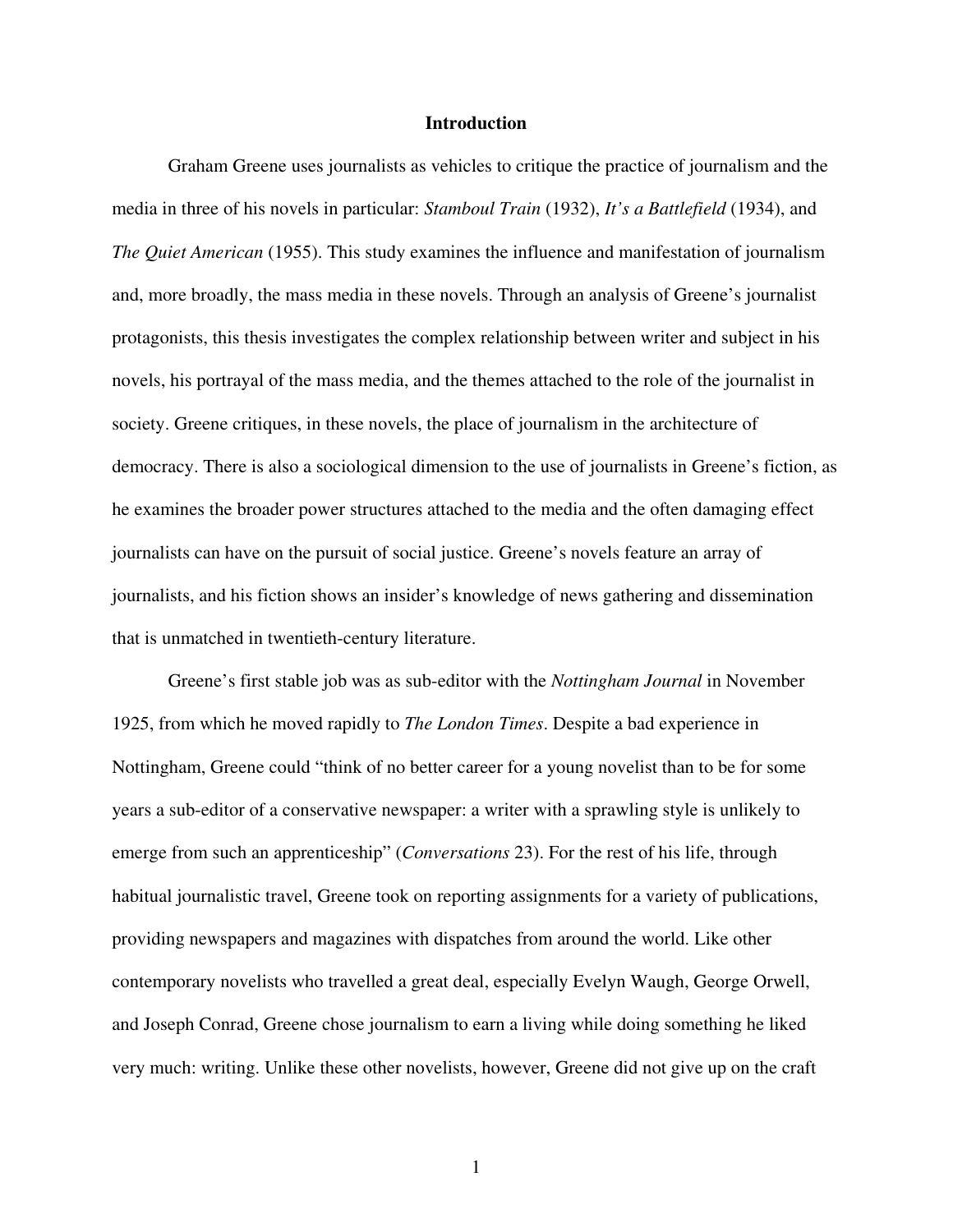when he became a recognized fiction writer but rather used his reporting adventures as a springboard to writing more journalistic fiction. Even in the years of his greatest literary output, his reportage matched his production as a novelist. Greene felt that if you call yourself a writer by trade, then you write – and not necessarily to express yourself but maybe to escape from yourself.<sup>1</sup>

As a result of his wide-ranging experience he formed a forward-thinking conception of journalism and the media that manifested itself in his fiction. Not surprisingly, then, journalists are at the heart of Greene's fiction. However, there exists no extended study of the manifestation of Greene's complex journalistic imagination in his fiction, nor has any critic or biographer traced the development of his views on the media, so paramount to his worldview. Few attempts have been made to explain his "entertainments" – Greene's own brand of thrillers – in terms of media-awareness. Judith Adamson observes in her introduction to *Reflections*, a collection of Greene's essays and articles, that "Greene the reporter and Greene the novelist are the same man" (xvi). <sup>2</sup> Greene was, according to the dictates of his political whims and the contingencies of his finances, both a literary journalist and a non-literary one at various points in his life. Travelling to such diverse countries as Mexico, Sierra Leone, French Guinea, Liberia, the Congo, Kenya, Vietnam, Malaysia, Israel, Cuba, Argentina, Panama, and Nicaragua, Greene filed hundreds of dispatches on the political situations in these countries for a variety of publications, including *Time, The Spectator, The Daily Telegraph, The Observer, The Guardian,*

<sup>1</sup> Greene alluded to this in an interesting foreword he wrote to a book on hotelkeeping, *Pavilions by the Sea*, written by his friend Tom Laughton (brother of the great actor Charles Laughton). "Rashly I encouraged him to write a book, rashly, because the hackneyed phrase 'everyone has one book inside him' is deceptive and totally untrue. Everyone has the material in his memories for many books, but that is not the same thing at all. We write sometimes to escape those memories" (3).

<sup>2</sup> Only two collections of Greene's journalism exist. Judith Adamson, *Reflections*, Toronto: Lester and Orpen Dennys, 1990, is the most comprehensive collection of Greene's journalistic writing, spanning his entire career. Ian Thomson, *Articles of Faith: The Collected Tablet Journalism of Graham Greene 1936-1987*, London: Signal Books, 2006, is an exhaustive collection of Greene's writing for *The Tablet*, the British Catholic journal that provided him with a forum for his works-in-progress and his religious views.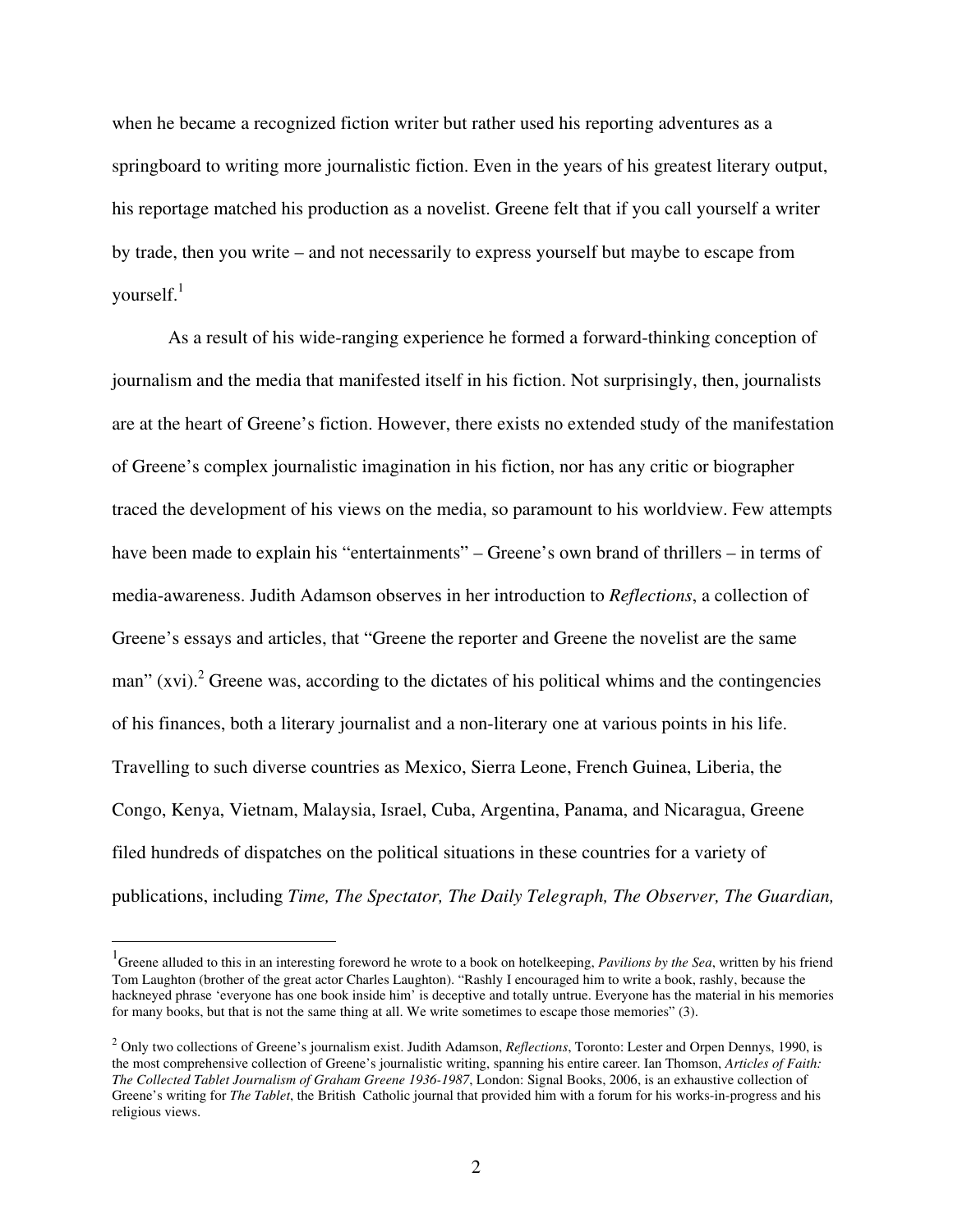and *Life*. He often set his novels in these countries: eighteen of his twenty-six novels have a non-English setting. His dispatches cover myriad topics: he reviewed films, reported on war, and reflected on political situations; he wrote humour, opinion, and straight reportage. He held such prestigious posts as Editor of the *Oxford Journal*, literary editor of *The Spectator*, and subeditor of *The London Times*. His over one thousand letters to the press, compiled in *Yours etc.,* show, according to Christopher Hawtree, "an ambiguous attitude to the press," which goes as far back as *The School House Gazette*, "in whose pages he tried to publish a 'coloured drawing of a piece of shit' under the guise of a cigar" (4).

The discipline of journalism forced Greene to cross borders that were aesthetic and political as well as geographic. Greene's "double life as novelist-reporter," (Couto 21) and the theoretical and ethical framework of his writing gradually developed from his early journeys to Ireland and Liberia to his later travels to Mexico, Panama, and Vietnam. His youthful search for adventure grew into a restless curiosity that made him one of last century's most notable travellers. "The distance achieved by Greene's [writing]," observes Couto, "germinated into the critical detachment that allowed clear, unencumbered observation" (39). The quick sympathy for the less fortunate matured into the political consciousness that gave moral urgency to his fiction. As Adamson observes, "travelling, watching, recording - these were the means of moving outside one's class and cultural experience" (*Dangerous Edge* 50). Greene's journalistic vision also changed in the process. In his early journalism, he tried to circumvent the subjective by using individual incidents to comment on the historical whole. Facts, he felt, should not be used "to support a private judgement but to convey an appearance" (*Conversations* 45). A journalist committed to objective reporting, Greene went to great lengths to ensure that the world he constructed was "carefully and accurately described" (76). As Adamson says, "Greene's ability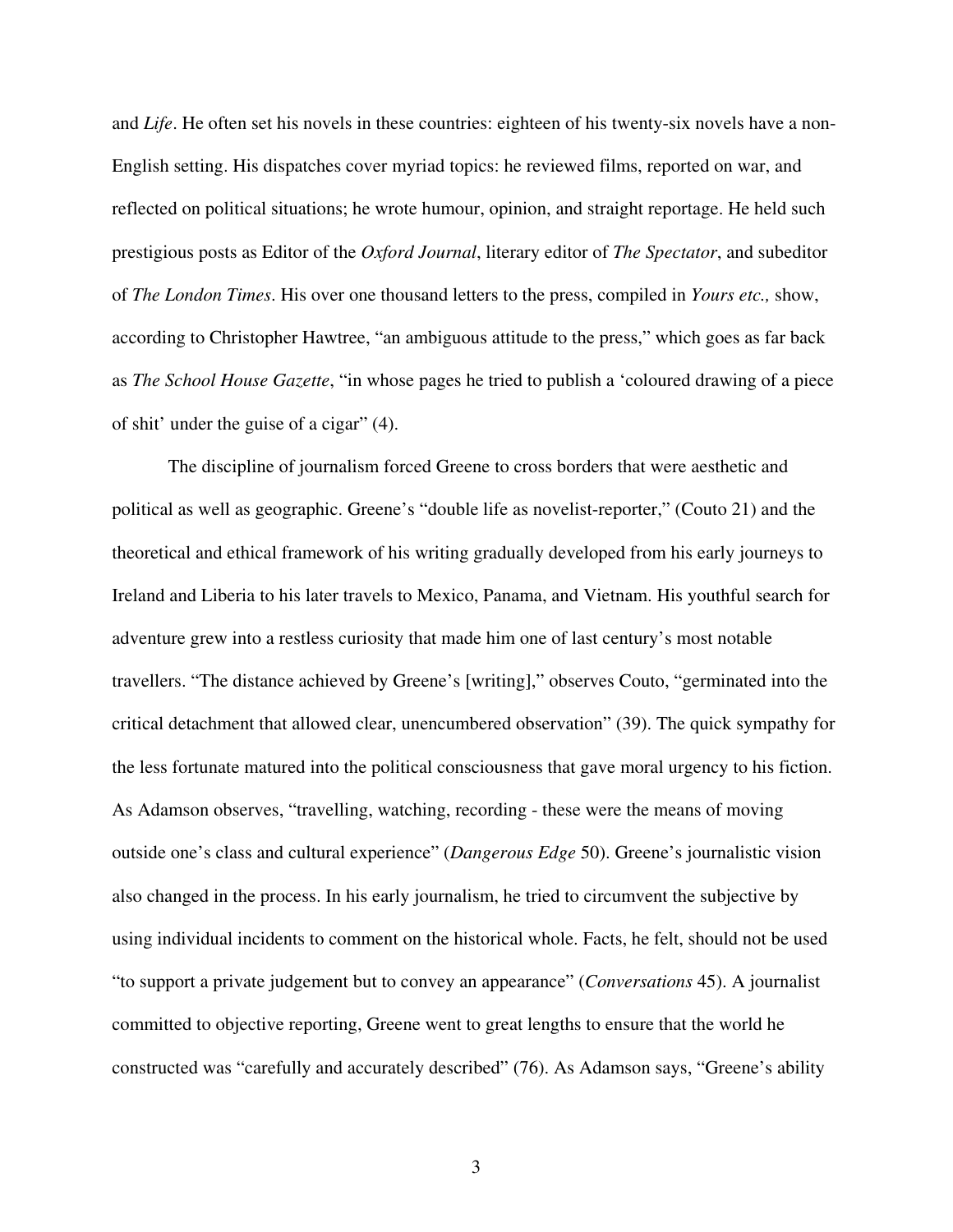to describe what he saw was admirable, and he has always insisted that the function of a reporter, which title he prefers to journalist, is to do just that, to describe as vividly as possible what he witnesses" (43).

Being a journalist/reporter early in his career, Greene said in his last recorded interview*,* "[provided] much better training to be a novelist because you cut words, alter headlines, and change words" (MacArthur 1).<sup>3</sup> Greene himself concedes that he was "never really... a professional journalist" but an "amateur journalist," a position that allowed him to be "closer to the writer than the professional journalist, because [the amateur] is entirely free in his movements and opinions" (*Conversations* 67). Partially because of this freedom to go where he pleased, Greene's recollections of his journalistic career show contentment, a rare state of mind of a habitually restless writer with a low boredom threshold. 4 "I was happy on *The Times*," Greene noted in *A Sort of Life* (124). His first full-time job of any significance, five months after he had graduated from Oxford, was as an evening subeditor with the *Nottingham Journal*, a post he held from November 1925 to February 1926. He then moved to *The Times* in March 1926. In *Ways of Escape*, Greene contrasts the valuable experience gained here with his previous job at Nottingham where he was "earning nothing and learning very little" (129). At *The Times*, he recalls spending "amusing and exacting hours learning lessons valuable to his own craft… removing clichés of reporters… compressing a story without ruining its effects" (129).

Early in his career, Greene's views on journalism are removed from the critical engagement that his fiction gives to the profession: "It's a pity that [the U.K] does not have special departments to prepare journalists at our universities," he observed on a visit to Moscow

<sup>&</sup>lt;sup>3</sup> John R. MacArthur was the last to interview Greene, then 86, shortly before his death in April, 1991. He recounts Greene's scathing take on American intervention in Panama and the Gulf War in an article in *The Phoenix* in 2006.<br><sup>4</sup> In The Art of Graham Greene, New York: Russell and Russell, 1963, Kenneth Allot and Miriam Farris note that Gree

<sup>&</sup>quot;continually saying that happiness is an unusual and anxious routine nearer the disappointing 'natural' state of man" (15).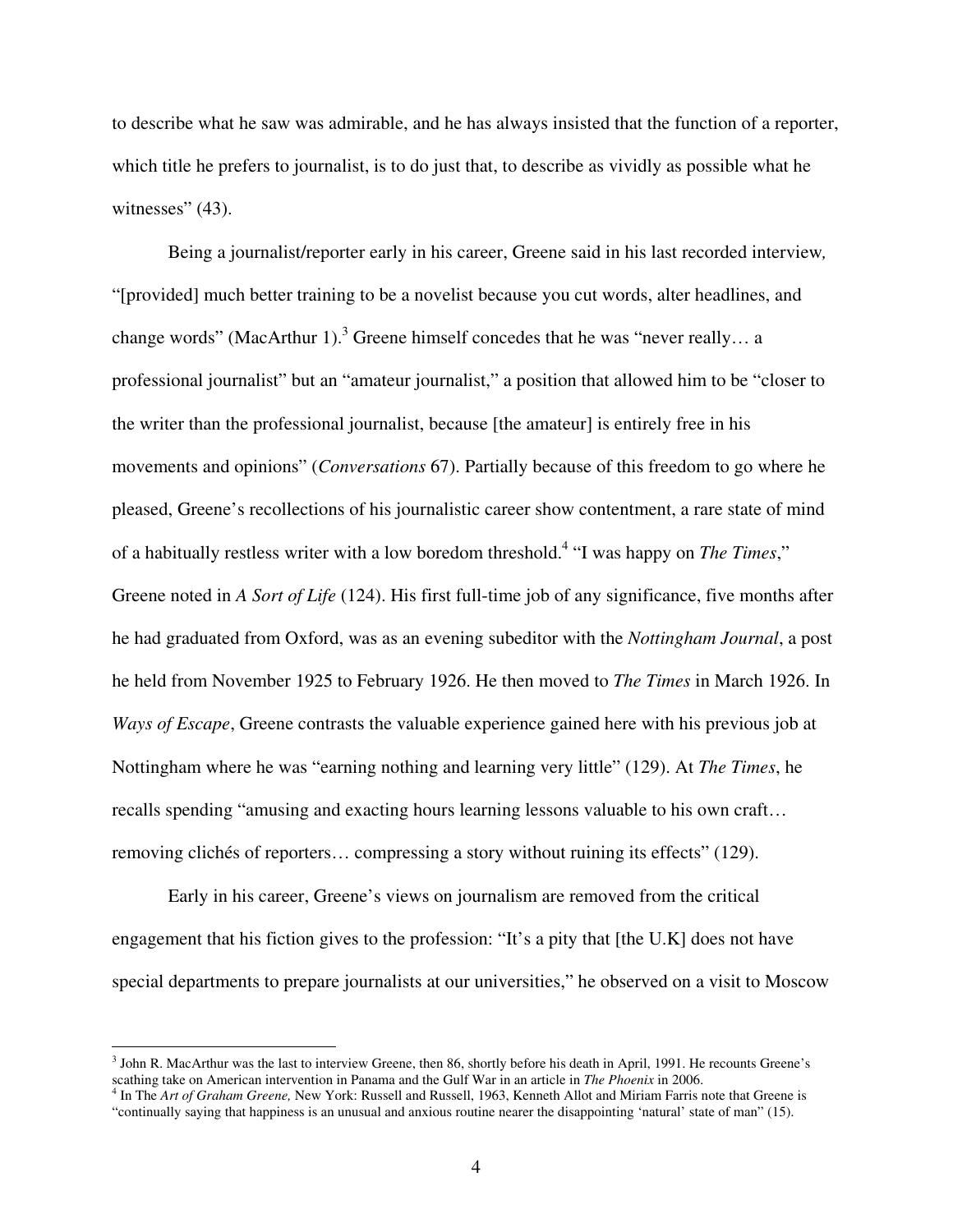University, and advised young journalists aspiring to be writers to carry on with journalism until they became financially secure, citing his own example of quitting *The Times* as something that kept him in debt to his publisher for ten years (Hawtree 2). From his many pronouncements on journalists and journalism, it appears that his expectations of the profession were almost impossibly high. A journalist had to be "faithful to the notion of respecting the truth and mustn't on any account set out with preconceived ideas of giving his allegiance to the paper which employs him," Greene confided to Marie-Francoise Allain during one of their 1983 interview sessions  $(82)$ .

But Greene's suspicion of the popular in journalism was short-lived and supplanted by an unwavering belief that reporting served an important social function. He came to believe that honest observation, the "[weaving] of exact stories together," could create an accurate image of the whole (Allain 142). For Greene, the power of the press, when wielded correctly, overcame his early dismissal of its shortcomings and he came to believe strongly in honest recording and, to a degree, journalistic objectivity. Up until *The Quiet American*, his journalists, in their various roles, watch and criticize but do not move against what they condemn. The early journalist protagonists are always presented in extreme situations to accentuate the critical nature of their profession. Greene valorized "the writer" as an important yet dispassionate observer of events, and believed, like many committed to twentieth-century positivism, in the possibilities of the attainment of a pure, fact-driven objectivity. In a 1957 interview on the theme of the relationship between the writer and the social discords of his time, Greene disclosed that, if he were to write a novel on the situation in Kenya, for instance, despite his personal sympathies for the Mau Mau, the hero and villain of such a novel might well turn out to have their roles reversed (*Conversations* 79). For Greene, writing functioned as the art of democracy, and, as an artist, he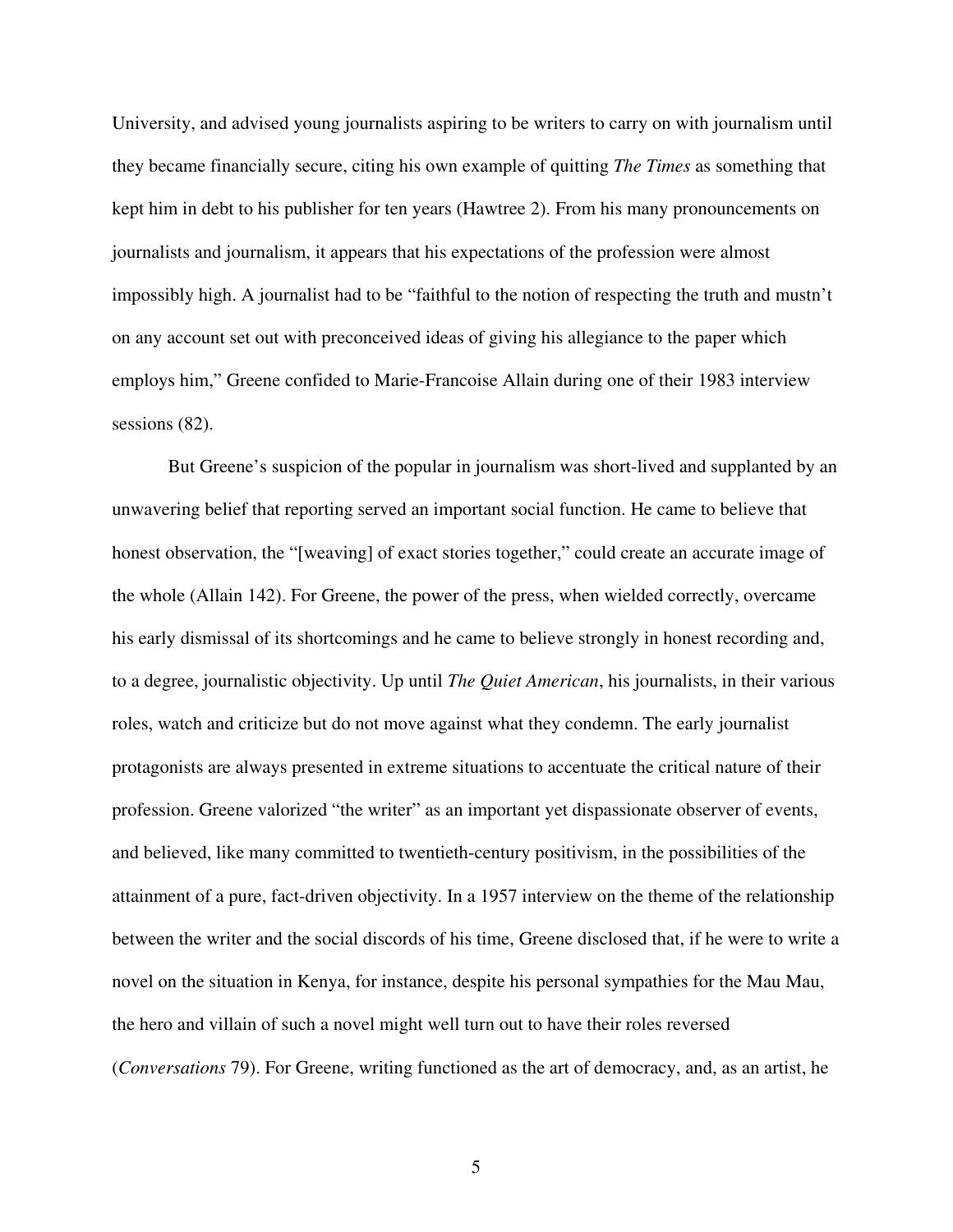claimed to write "from the point of view of the white square as well as the black" (*Why do I* Write? 27).<sup>5</sup> This is because he felt "that a writer's function is not to change things but to give them expression" (28). Adamson observes:

As a reporter Greene claimed to observe all sides of a situation honestly… Perhaps he thought there was safety in a position of neutrality – an observer can neither betray nor be betrayed – or perhaps it was an intellectual trick [to hide] his inability to make broad political sense of what he saw… Nevertheless, as a reporter he was faithful to the notion of respecting the truth. He did not analyse what he saw but used fragments of it, description of incidents, bits of detail and information, which he assembled in a way that gave the whole a significance which the parts individually did not possess (Adamson 197).

Instead of getting involved in the politics of the left, Greene, guided by a strong belief in the power of the writing, took up the task of dispassionately recording the facts of the political realities he witnessed in the belief that honest observation itself would identify social problems and warn people of the necessity for action.

If Greene's position as a neutral reporter/observer allowed him to live with, but not resolve, the contradictions in his own thinking, it nevertheless put him in a position to advocate for the underdog (198). With this "detached point of view," Greene was able to travel to the world's trouble spots, internationalizing his liberal point of view. In Kenya, for instance, his sympathy was for the Kikuyu who were caught up in the ravages of colonialism. In Cuba and Panama, he followed the path of socialism, and on a 1938 trip to Mexico he observed the effects

 $<sup>5</sup>$  One inescapable aspect of Greene's background as a writer was that he came from an intensely literary family with a penchant</sup> for recording their experiences in books. His first cousin twice removed on his mother's side was Robert Louis Stevenson and a contemporary cousin was Christopher Isherwood. It is not entirely surprising, then, that he would be drawn into carrying on the writing tradition: the instinct to publish seemed deeply rooted in the Greene families.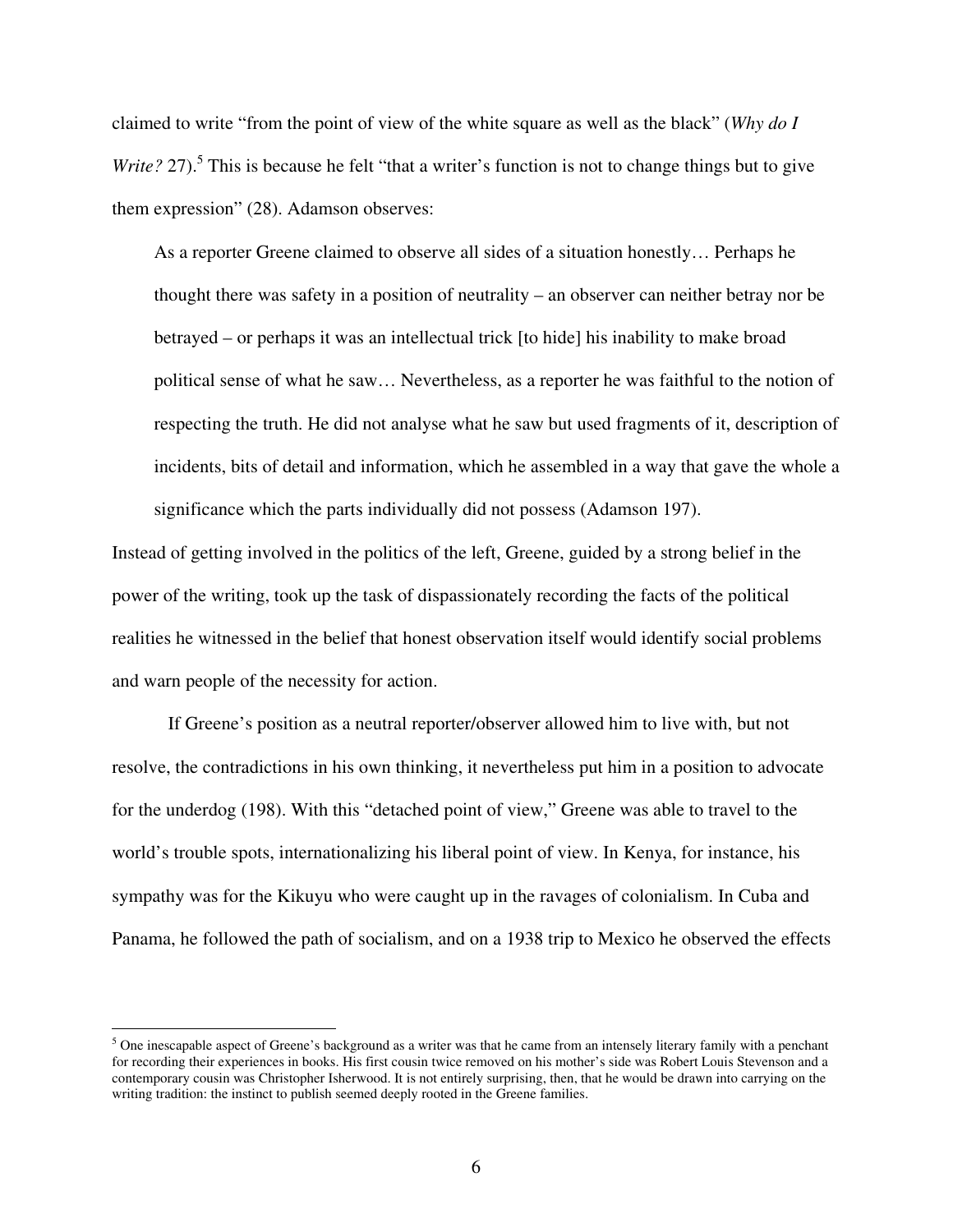of a campaign of forced anti-Catholic secularisation.<sup>6</sup> Ian Thomson's compliments to Greene's journalistic writing in Mexico in his introduction to *Articles of Faith*, a collection of Greene's writing for the *The Tablet*, are typical of the critical response to the powerful journalism Greene produced there: "The controlled understatement and scrupulous, unsparing lucidity of Greene's journalism is still impressive, as it unforgettably portrays the aftermath of the anti-religious revolution begun by President Calles" (iv). The only criticism of Greene's early journalistic writing was that his desire to see things for himself and his early concern for the underdog showed a lack of interest in broad political context (*The Dangerous Edge* 16).

However, from Greene's willing involvement with the Ministry of Information, the notorious propaganda agency famously satirized by Orwell as the "Ministry of Truth," we know that he was not averse to choosing sides in an ideological struggle, even though such choosing of sides must invariably undermine the objectivist ideal. And while Greene's "best writing" certainly and consistently critiques non-objective writing, and periodically levels specific criticisms of propaganda, some critics have pointed out that Greene's more political novels must themselves be conceived of as a kind of propaganda, articulating an ambivalent yet unyielding position on one side of a particular battle. The war-time writing of Greene's *oeuvre* represents a significant departure from the climate of moral ambiguity that has emerged as the most salient feature of "Greeneland."7

 $6$  Greene sometimes felt that there was too much of a critical tendency to see his career in the same way: that is, that he lived the life he did – amorously, adventurously – to provide the material substance of his novels. To which he would always retort: if only writing were that easy. Certainly he would visit the places that he knew were to provide the settings of his novels, but that was simply for the sake of accuracy of physical detail and perhaps as compensation for what he called his short memory and his lack of visual imagination.

<sup>7</sup> For instance, in the pre-war pamphlet *Why Do I Write*, Greene observed that an author should never write on behalf of the state: "I would like to imagine there are none but I fear there are at least two duties the novelist owes – to tell the truth as he sees it and to accept no special privileges from the state . . . By truth, I mean accuracy – it is largely a matter of style. One privilege he can claim, in common perhaps with his fellow human beings, but possibly with greater safety, is that of disloyalty" (43).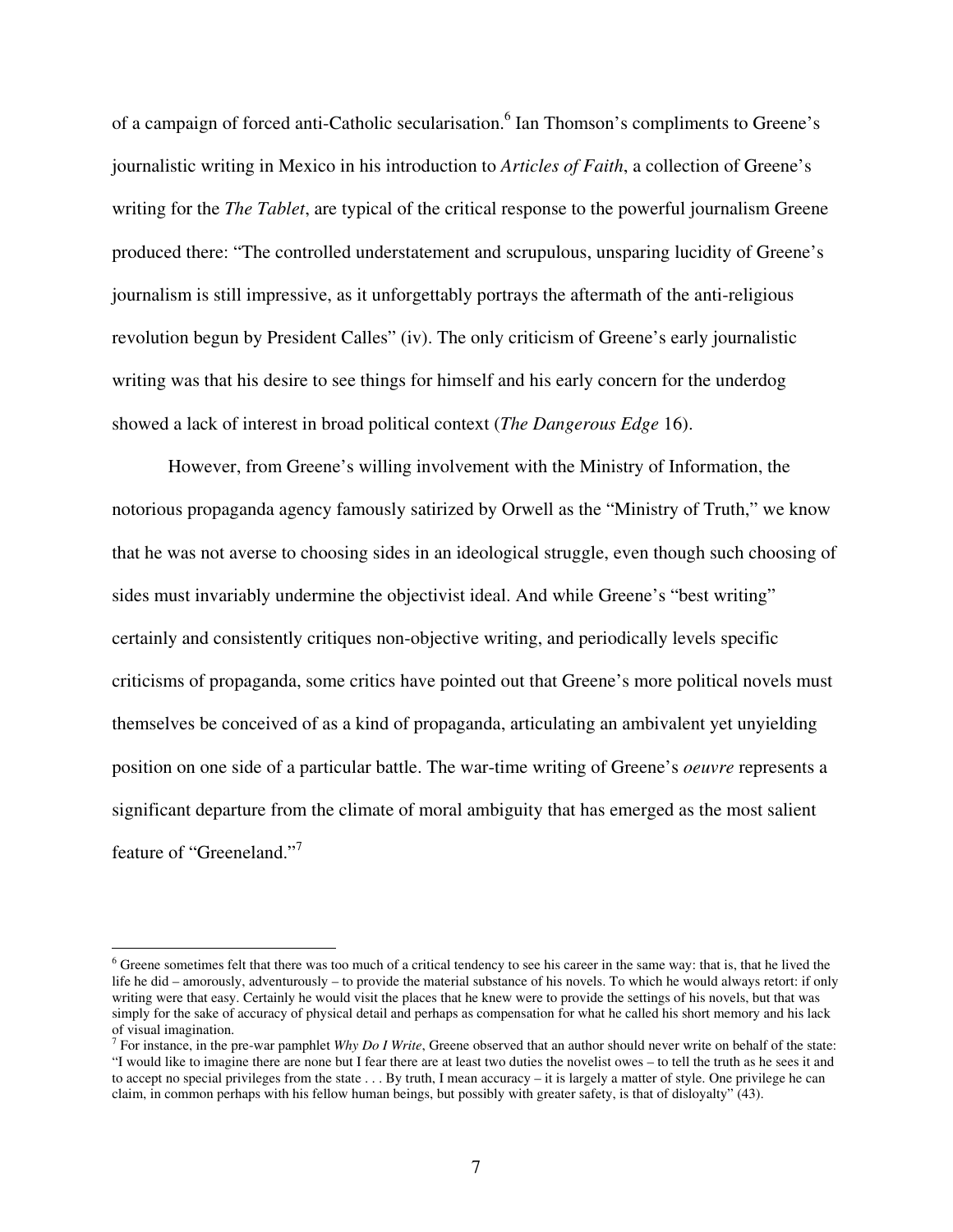Rather than engaging in the impartial dissemination of objectively-realized information (as Greene so often remarked was his goal as a writer), some of Greene's later novels espouse overt political messages, marking an important change in the author's work from disengagement to involvement, from literary journalism to a form of literary propaganda. Greene would eventually concede that "politics are in the air we breath" (11), even writing in his memoir *Getting to Know the General*, "If one takes a side, one takes a side, come what may" (23). And he emerged from his wide and deliberate travel with "an oeuvre that nails down, interprets and orders his experience into a reflection on the connection between faith and action, the private conscience, and the public act, man the individual and man the citizen" (Couto 67).

This is not to say that Greene's journalists are perfect. Minty from *England Made Me*, and Fred Hale from *Brighton Rock*, both conform to the stereotype of the opportunistic but somewhat absurd newsperson. In his journalistic novels, especially *Stamboul Train*, Greene often battles with culturally elitist sympathies, derived partly from the high modernist tradition of Conrad, Eliot, and Woolf, and indicates, at least on the surface, his distrust of the effect of mass media. This suspicion of the press, such a common characteristic of Greene's protaganists, is succinctly expressed by Dr. Bellows, the man who runs the Entrenatiano Language Centre in *The Confidential Agent*, when he spurns an evening paper, saying, "I never read the daily press"  $(125)$ .

Greene's early journalists, like him, reflect a media in the 1930s and 1940s that believed steadfastly in the empirical approach. The doctrine of journalistic objectivity, a North American invention of newspapers and journalism associations, was taken up in the 1920s. Although the "objective" or "matter of fact" report went back to the seventeenth century, objective reporting in the early part of the twentieth century was "stricter, more methodical, and more professional"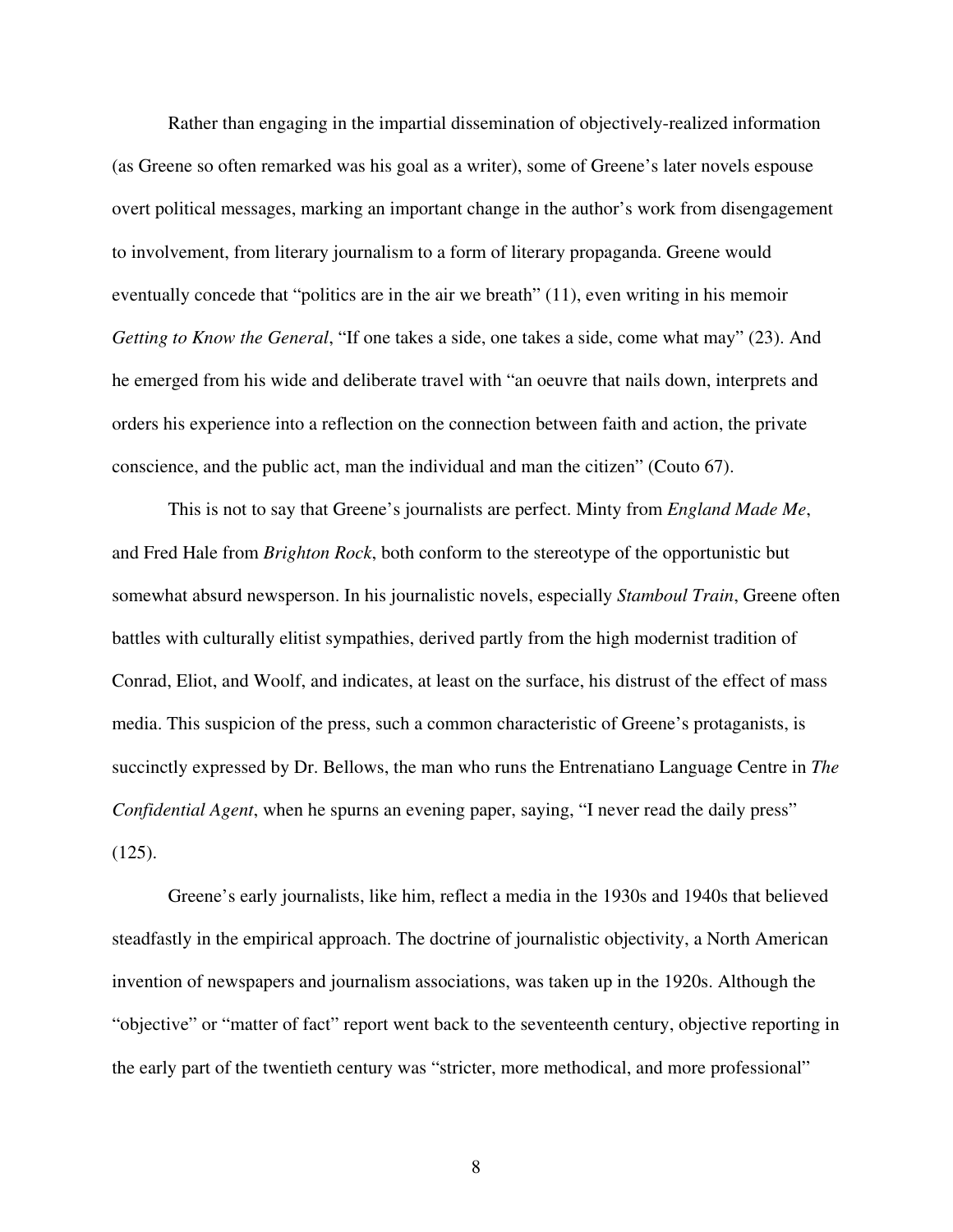than ever before (Ward 216). This strict positivism in reporting marks a similar shift in science towards a stricter, "pure" objectivity. Greene's early journalist characters' beliefs correspond to those who widely believed that objectivity should be the guiding principle in journalism.

By mid-century, however, defenders of objectivity faced scepticism about universal methods, pure facts, and a rational public sphere. Press theorist Theodore Peterson, in the 1950s, wrote that objectivity was "a fetish" (Ward 36). The fatal error of journalistic objectivity came in the nineteenth century when "journalists started explaining their objectivity in terms of a recording of events … allegedly devoid of the reporter's interpretation, values, or perspective" (262). The evolution of the journalist in Greene's fiction reflects this change in common thinking about the concept. In *The Quiet American*, Greene uses the word *engagé* for the first time in his writings, and after many years of advocating the necessary political neutrality of writers, he produces a journalist-narrator, Thomas Fowler, who is forced to take political action. Despite a credo of non-involvement, Fowler's detachment from politics erodes as the novel progresses and he realizes that, although "the responsibilities of the West" mean nothing to him, it is impossible to avoid individual responsibility if at the same time he is to "remain human" (166).

While writing was clearly Greene's vocation, he pursued a number of other professions with varying degrees of success at different phases of his life, from spying to publishing to film script writing. As an author whose work compels biographical criticism, Greene has been scrutinized closely for the ways his professions have shaped his fiction. For example, Leopoldo Durán has written two books on the doctors and priests in Greene's fiction, and a substantial volume of literature exists on Greene's film work, the influence of cinema on his fiction remaining one of the most prolific areas of Greene studies. The same can be said of his espionage work, and Greene himself provided several analogies between spying and creative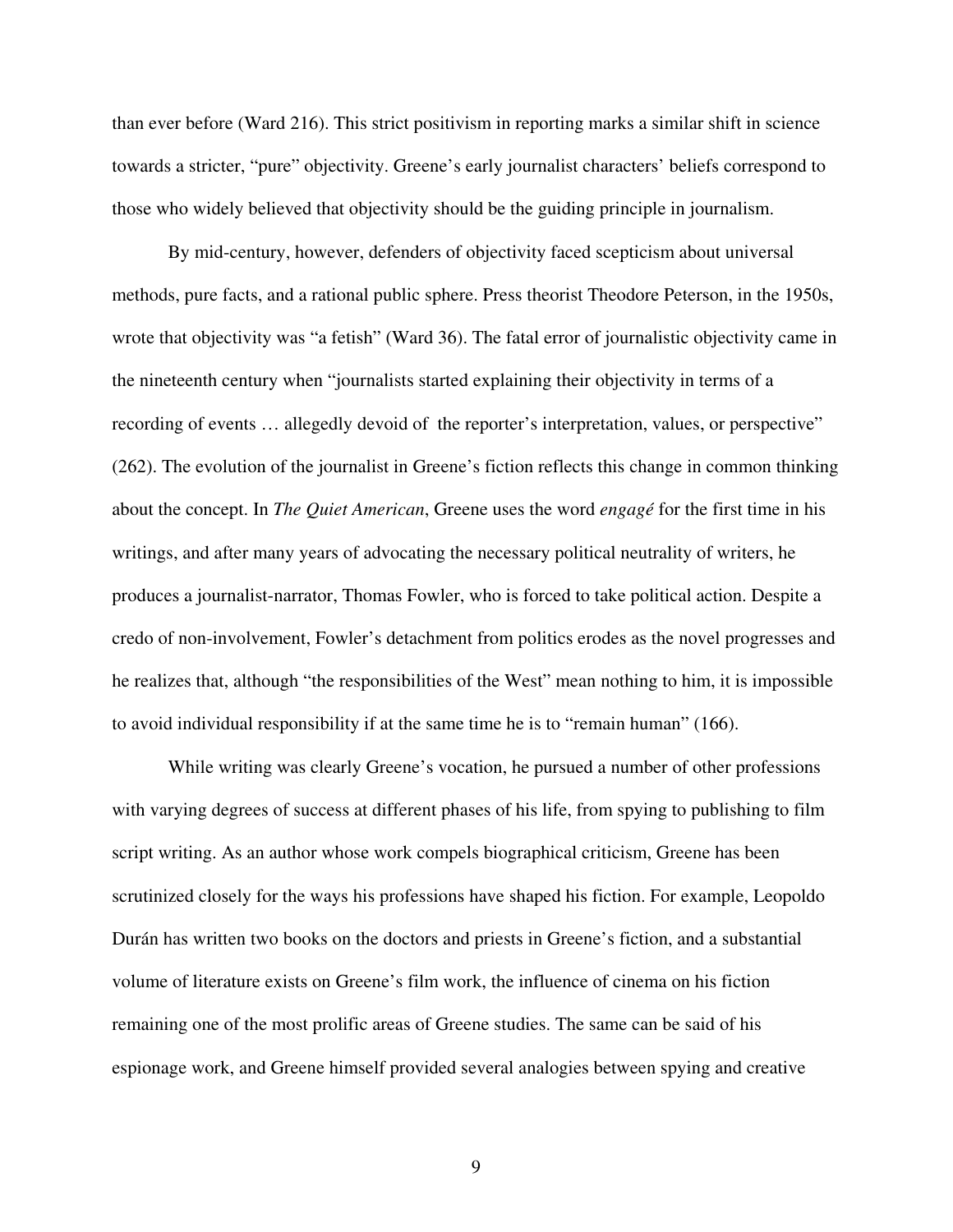fiction in his fiction, critical writing and autobiographies. The spy Jim Wormold in *Our Man in Havana*, for instance, can be viewed as a type of writer who swaps stories for money (Chakrabarti 23). In contrast, Greene's work as a journalist has received less attention than it deserves. To cite an example, the first volume of Norman Sherry's authorized biography deals with Greene's early career in journalism only in passing and the focal point of the biographer's inquiry remains Greene's relationship with his fiancée, Vivien. Moreover, the fictional representations of journalists and the media in Greene's fiction have never been the subject of a full-length academic study.

Greene studies are an especially deep critical field, which, as Baldridge notes, "makes it especially incumbent upon anyone taking up the subject at this point to justify his enterprise" (5). Baldridge's own study does well in this regard, as do the many other valuable full-length studies of Greene, which have been a wealth of information, both critically and biographically, for the present study. In terms of literary criticism that deals with the influence of journalism on the novel, works of this nature dealing with Joseph Conrad, Mark Twain, Gabriel García Márquez, and Evelyn Waugh have been instrumental in helping me understand how to situate this study between the journalistic and the literary. General studies of Greene by Roger Sharrock, Grahame Smith, Paul O'Prey, Miriam Farris and Kenneth Allott, Peter Wolfe, and books on specific themes such as those produced by Daphna Erdinast-Vulcan, Brian Thomas, Robert Pendleton, Brian Diemert, and others, have served Greene studies and the present study well. However, as Carolyn Scott notes in her review of R.H. Miller's *Understanding Graham Greene*, while "Greene is one of the most interpreted and discussed authors in 20<sup>th</sup> century British Literature... much of that criticism remains redundant," and there is "a surprising uniformity in evaluations of Greene" (41).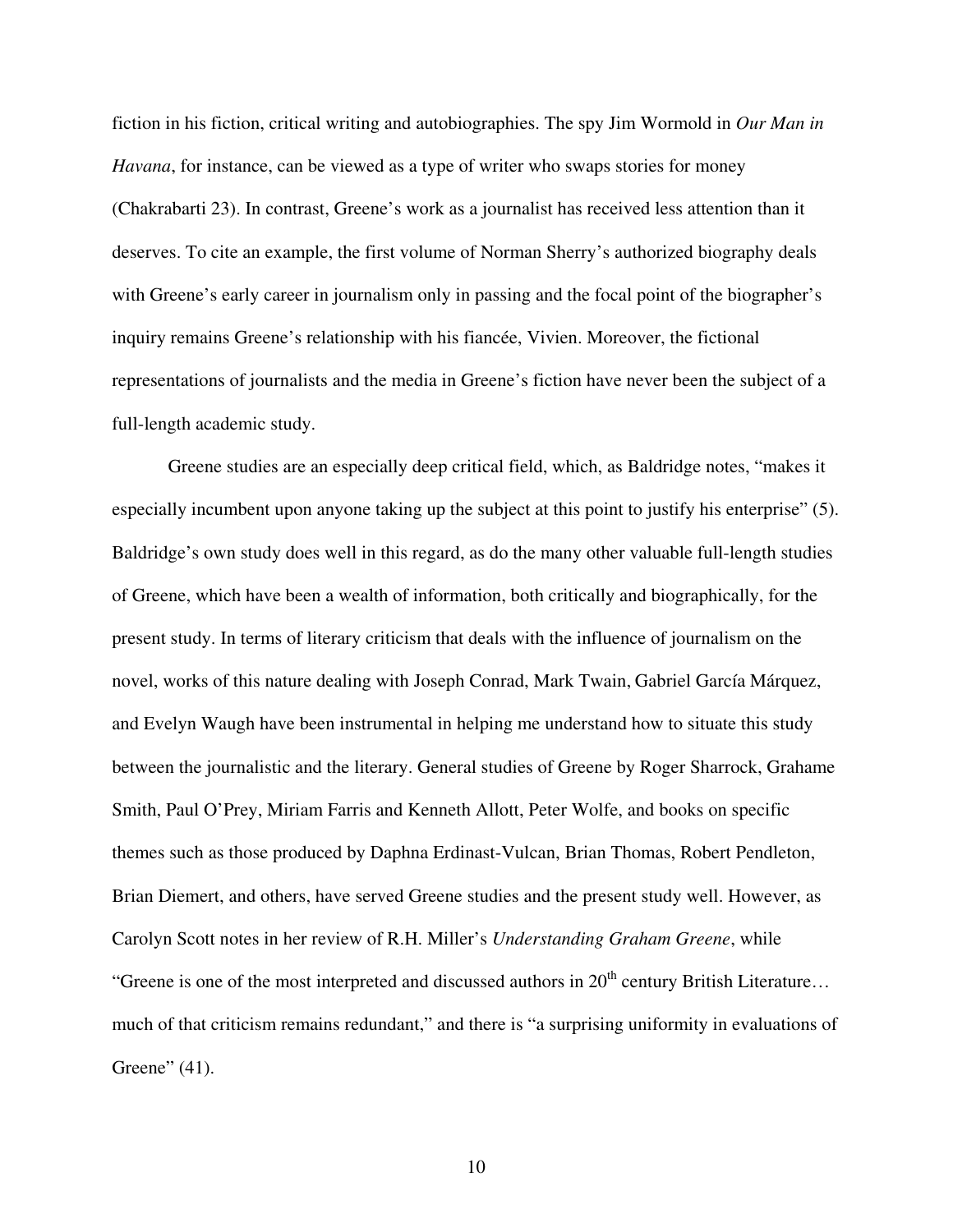Despite his widespread journalistic achievements and commentary on the profession, critics and biographers often reduce Greene's journalism to a footnote in his diverse career. Commentary on Greene's journalist characters and the influence and manifestation of the media in his novels receives only passing mention in Greene studies, finding a place in introductions to volumes of his journalistic writing, a small number of doctoral dissertations, and in the few critical discussions of his non-fiction. The only focused work on Greene's journalists is Chakrabarti's dissertation from Reading University, which focuses the role of the Greene's characters in the manipulation of the press. Chakrabarti raises several salient points about Greene's use of journalist and, in many ways, the present study simply expands on this examination. Duncan McMonagle's discussion of the motif of the journalist causing damage in *The Quiet American* in his dissertation from Carleton University also links Greene with journalism, but stops short of offering insight into how journalism and the media function in Greene's works. Perhaps the most insightful discussion of Greene's use of journalists and journalism appears in a 500 word editorial in the Cebu *Sun Star*, a Philippine daily newspaper marking the 10<sup>th</sup> anniversary of Greene's death, which notes that his use of journalists "[sinks] the Fourth Estate deeper into… the heart of the matter" (1).

Cates Baldridge, in *Graham Greene's Fictions: The Virtues of Extremity*, observes that "Graham Greene will be remembered as a novelist, not as a dramatist, essayist, or journalist" (5). Judith Adamson's *The Dangerous Edge*, the most detailed work on Greene's journalistic career and the transformation of his reportage into his novels, is the only work thus far to discuss at length the author's beliefs in the politics of writing and reporting. Adamson's insight about the parallels between Bendrix, the novelist-narrator of *The End of the Affair*, and Fowler of *The Quiet American* (104-110), and her observation that Greene's empirical method of reportage was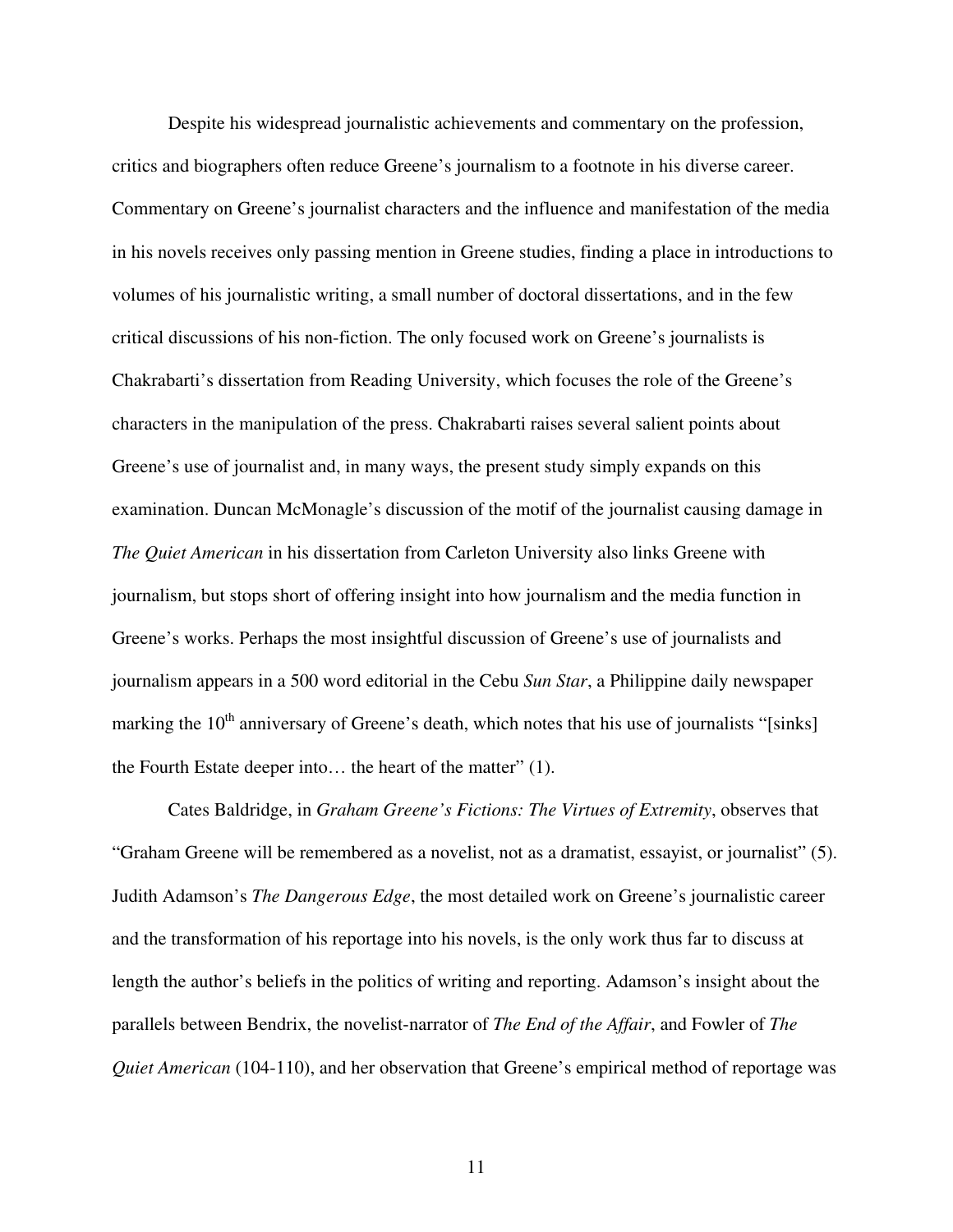an illusion from the first was, in many ways, the inspiration for this study. Adamson's analysis, however, provides little mention of the pervasiveness of media in Greene's fiction, where some of the most striking debates about politics, writing, and the function of the journalist in society take place. The same can be said of Maria Couto's *Graham Greene: On the Frontier*, an admirable and authoritative account of politics and religion in the novels, which does not mention the influence of Greene's many journalist characters and the manifestation of his attitudes towards the profession in almost all of his fiction.

The link between the journalistic elements of Greene's biography and his literary texts is not perfectly clear. Can we really posit a linkage, beyond the circumstantial evidence provided by biography and a few themes in Greene's *oeuvre*, between his journalism and his literary work? What are the textual traces left in narrative fiction by its century long association with journalism? And how do they differ from the more recent traces left in an author's writing by his or her journalistic work?

Similarities between journalism and the modern novel abound. Anibal Gonzalez, commenting on the linkages between the journalism and fiction of Gabriel García Márquez, writes:

Journalism and the modern novel have been interacting with and interpreting each other since their respective origins in the seventeenth and eighteenth century… The modern novel arose with the picaresque and *Don Quixote* in the midst of the Renaissance dilemma of distinguishing history from fiction. Journalism is derived from a textual amalgam that unhierarchically encompasses news items, essays, and narrative prose. (62)

From this time, both genres have shared a similar conception of knowledge and representation: that which was explicitly formulated by English empiricism and which emphasizes the role of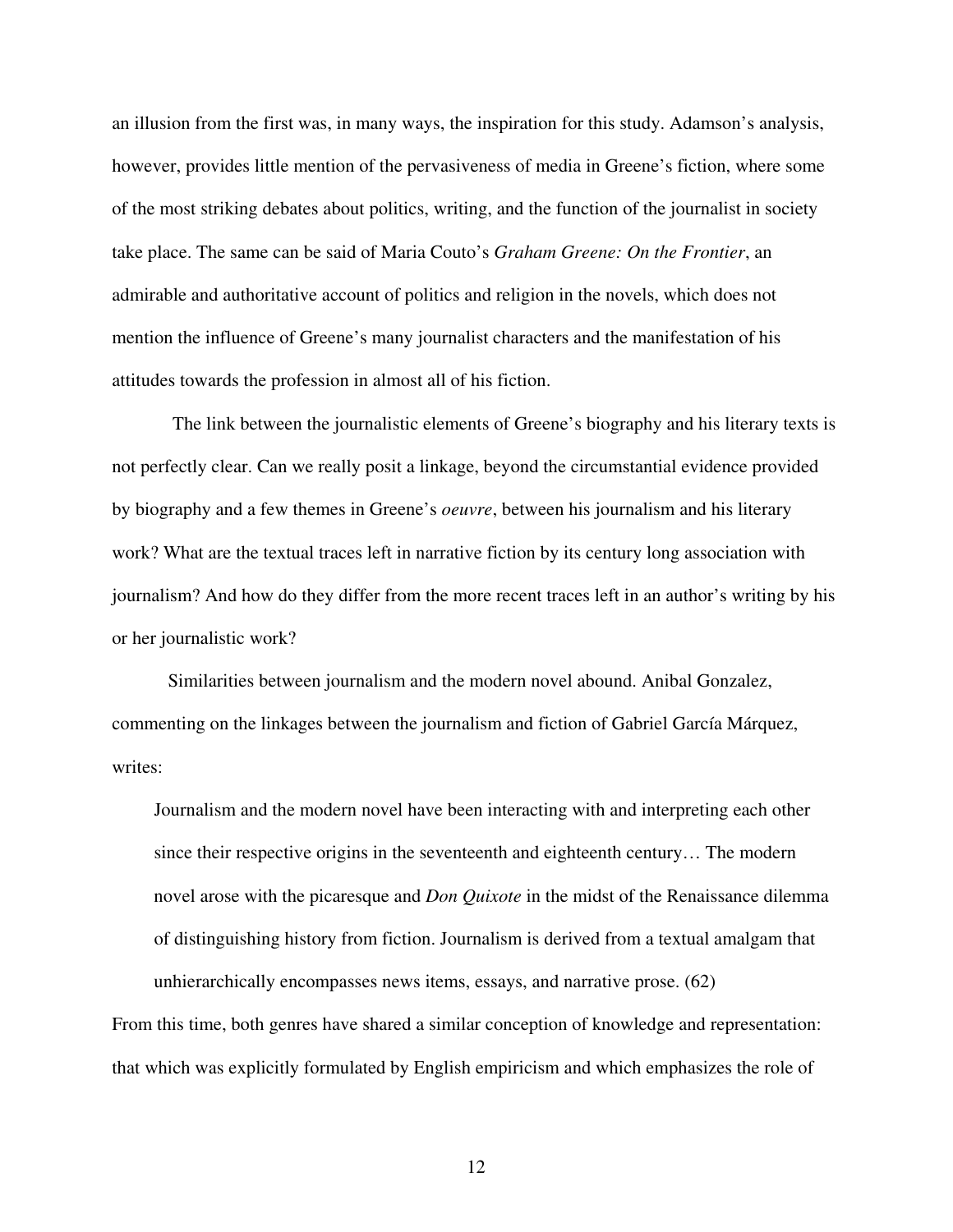the senses, particularly sight, in the acquisition of knowledge. The novel itself is a radically mimetic genre that tends to imitate other genres and sub-genres such as the letter, the historical chronicle, legal depositions, and journalistic articles (Ward 79). The novel has also moved closer to journalism in the twentieth century, explicitly invoking the form and the rhetoric of specific journalistic genres, such as the essay on manners, the society chronicle, the interview, and the crime story. Also, as cinema and electronic mass media have risen in importance, as G. Stuart Adam observes, "written journalism has increasingly become a literary genre of sorts, and the distance between journalism and literature has grown correspondingly smaller" (7).

If it is, as Gonzalez contends, "impossible to distinguish journalism from literature by appealing to absolute formal or stylistic criteria," then what are we to do with the huge mass of journalistic texts produced by an author like Greene? If what one believes to be a stylistic or rhetorical borrowing from journalism is already a long-established element of modern prose writing, what sense does it make to posit any meaningful relationship between an author's journalism and fiction? One could consider, as Judith Adamson does in *The Dangerous Edge*, Greene's journalism a kind of archive, a source of information about how Greene developed certain themes, as well as an index to his intellectual background and preferences. And this strategy holds up except that Greene's journalism was not always a product of his own loyalties as he was often assigned to write certain stories. Moreover, tracing the origin of one of Greene's stories to a specific event that he covered (Vietnam, for instance) has merely anecdotal value if not connected to a broader literary problematic. Nevertheless, as Gonzalez asserts, "positivistic scholarship has its place in the scheme of criticism and cannot be ruled out" (63). In this connection, this study will explore the relationship between Greene and journalism from a variety of perspectives. I will investigate the way in which Greene's journalistic writing, the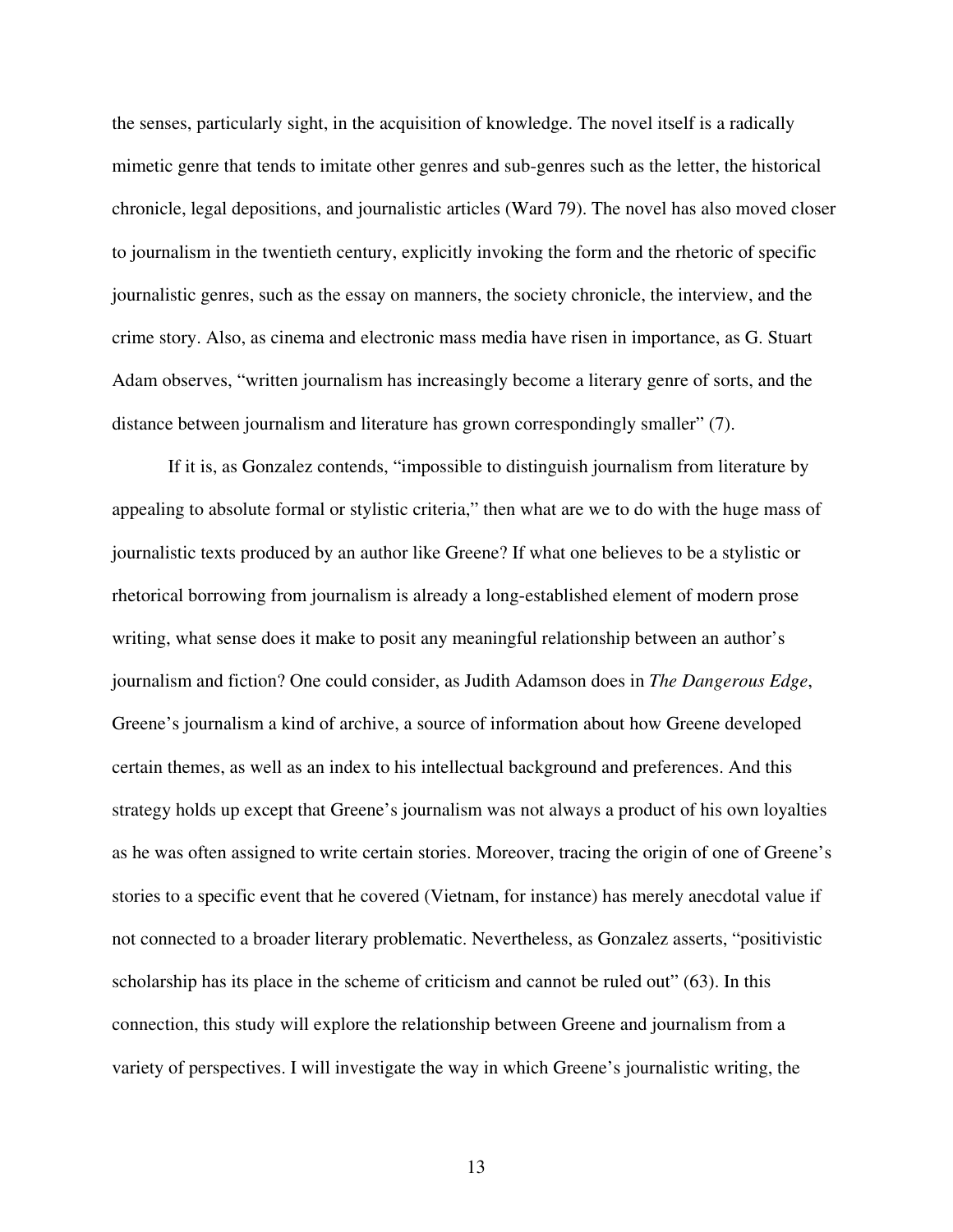profession, and its practitioners are thematized, parodied, or otherwise self-consciously placed in the foreground of the author's literary texts.

Much of Greene's fiction turns around verifiable facts, set in identifiable geographical locations (even where the locales are left unnamed, as in *Power and the Glory*), frozen in the coordinates of recorded history. Literal, one-to-one representation and reportage form the heart of Greene's narrative matter. As a reporter-essayist Greene concentrated on what he saw and, if he could, extrapolated his ideas into fiction (Adamson 30). A study of Greene's technique of reportage, and the way he employs journalists in his fiction, particularly in the secular novels, demonstrates his powers of observation. His journalists are portrayed not as mere recorders of facts or chroniclers of day-to-day events but as subjective authors who manufacture news and order reality to suit their own purposes.

Greene's secular novels bristle with mention of journalists, newspapers, reports, radio bulletins, and film screenings. His first political thriller set in modern times, *The Name of Action*, which he later suppressed, is a prototype for the "entertainment" novels that would follow. Greene's first novel to feature a journalist and the print media, it hints at the conflict between popular and serious writing that would become a staple in his later works. Chase, a young idealist journalist who foreshadows *The Quiet American's* Alden Pyle, believes everything that he reads, a point driven home when he falls in love with a woman after seeing a picture of her in *The Tatler* (8). Newspapers, journalism, and pamphleteering all function as disseminators of information in the novel. The media in the novel play the role of "agents provocateur… unmistakable signs of modernity gnawing at the woodwork of the self-declared serious novel" (Chakrabarti 63).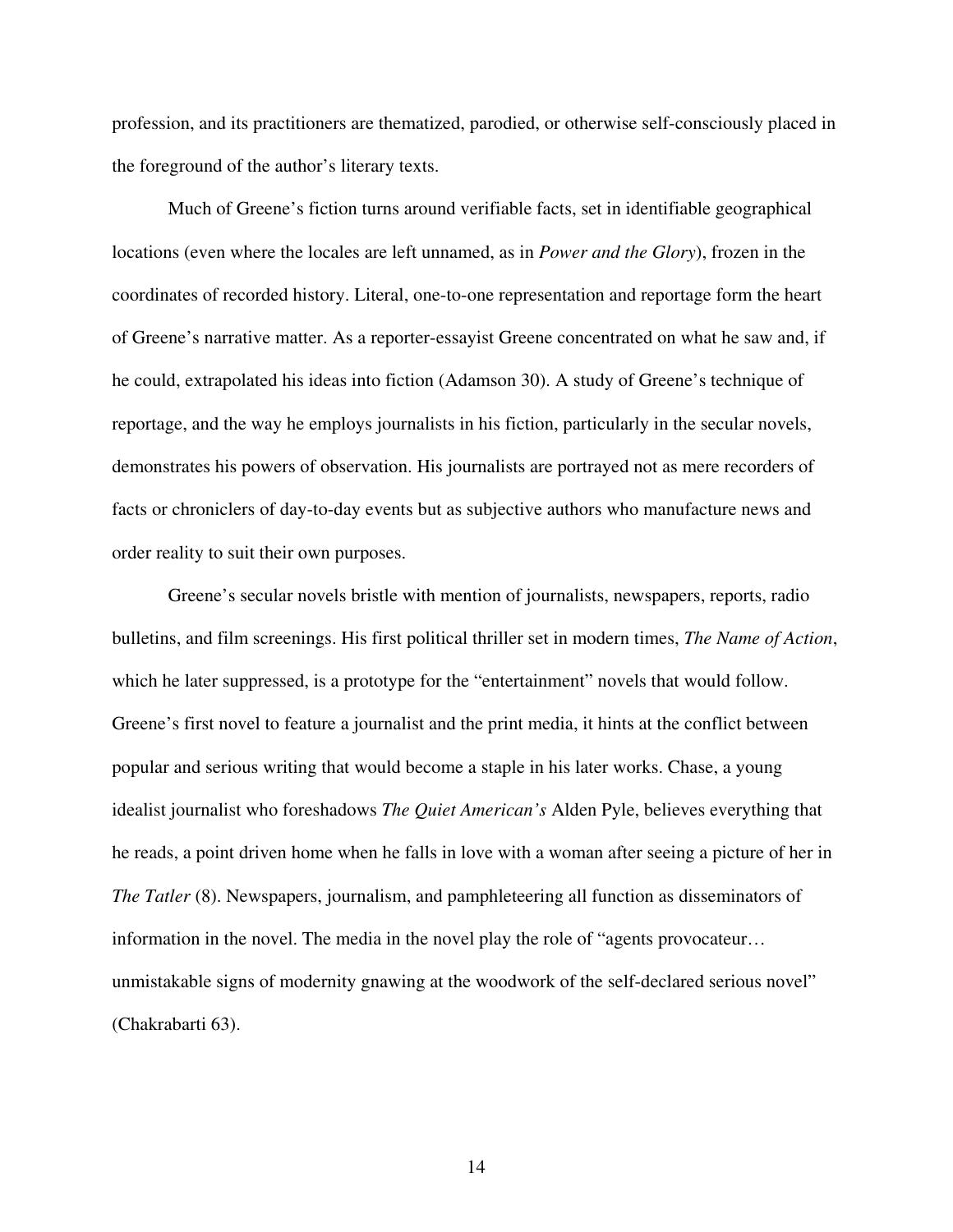For all the posturing of Greene's journalist-characters, the author "is still a press ally under deep cover" (*Sun Star* 1). He "contends that the selective perception and dissemination of filtered views is anathema to the journalistic dilemma of covering the truth while engaged in a gray duty to do good, not to any individual person but to a country, a continent, a world" (1). Indeed, journalism in Greene's novels is a demystifying practice, not only at the social level (as in the cliché of the valiant journalist exposing government corruption), but also at the textual level. The attempt to narrate "journalistically," by making use of immediacy, novelty, and the glorification of the trivial that are consistently identified with the journalistic discourse, lays bare the ideologies with which literature has tried to give itself the authority and power that is usually associated with other social discourses. Journalism, then, in Greene's novels is used to deal with the everyday, the ordinary, and even the excremental. The profession's emphasis on empirical details and its belief in its own veracity mock the abstract and totalizing impulse of literary language.

Almost all of Greene's novels cast a journalist in some form. Some of his most memorable characters have backgrounds in journalism, including Arthur Rowe from *The Ministry of Fear*, whose "proper work was journalism but that had ceased two years ago" (16). Although it is not made clear why Rowe's career ended, it is said that it might be the result of his wife's mercy killing. Minty and his superior, Hammersten, from *England Made Me*, Chant from *Rumour at Nightfall*, Parkinson from *A Burnt Out Case*, and Victor (Jim) Baxter from *The Captain and the Enemy* are some of the most prominent of Greene's journalists. Minty and Hammersten form an early contrast in the context of this study. In opposition to Minty's youthful naivety, Hammersten, a former teacher of languages, considers himself an intellectual among journalists, representing the "most respected of Swedish papers" and tells his editor, Krogh, that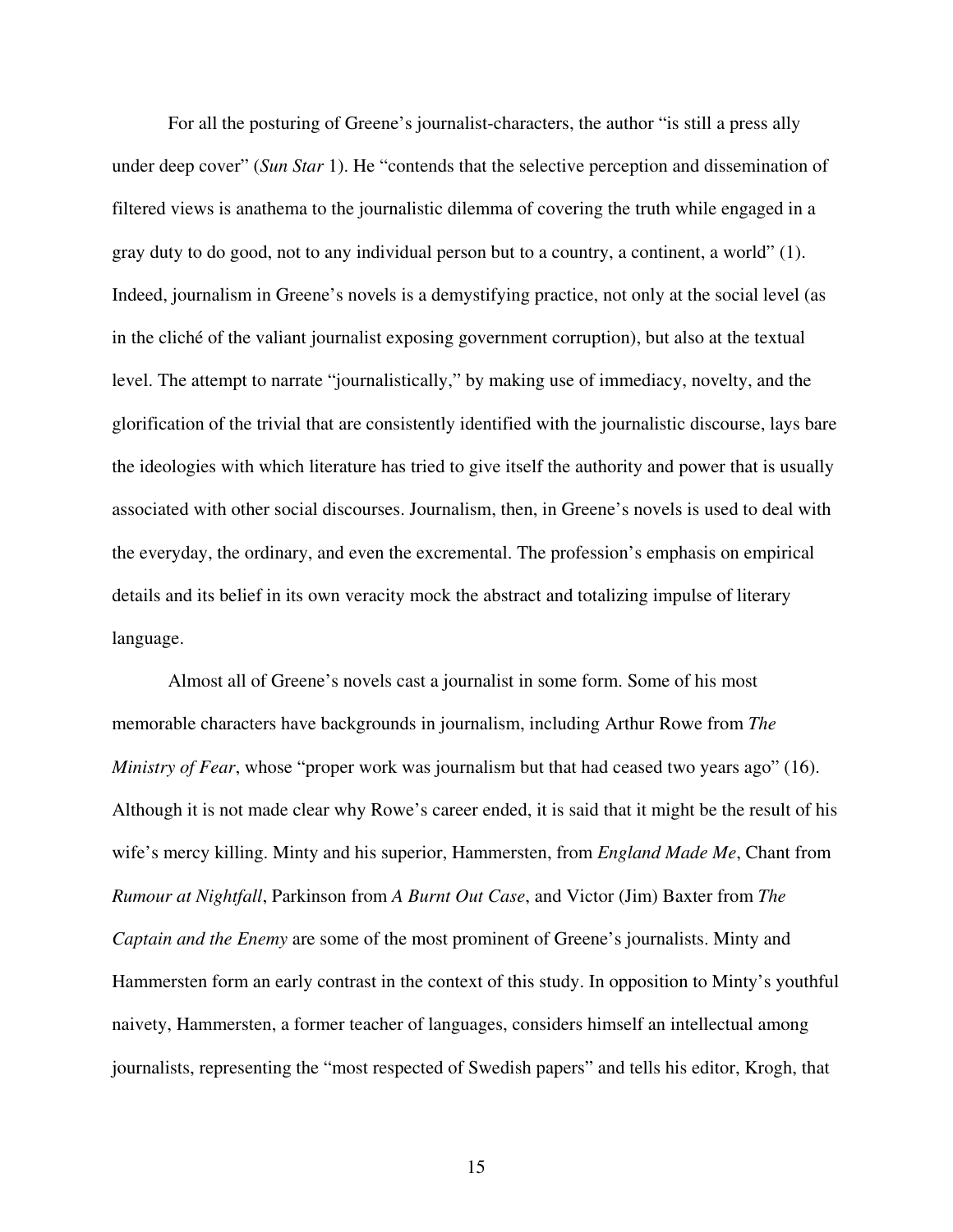"it is only we older men who pursue Truth... amid the distractions of a not very *distingué* profession" (106).

However, although *The Name of Action* and the vast collection of journalists in Greene's later works have much that is of interest in terms of his journalistic themes, this study analyzes Greene's use of journalists, journalism, and the media in three novels that have a journalist as a central character: *Stamboul Train*, *It's a Battlefield*, and *The Quiet American*. These texts are dictated by journalists in novels who double as author figures. Mabel Warren, Jim Conder, and, more obviously, Thomas Fowler, take over the function of the writer, either partly or wholly, in the novels in which they appear. As Chakrabarti has noted, the presence of journalists in Greene's novels is somewhat analogous to the spider Minty has trapped underneath his toothglass in *England Made Me*: "caught in the web of fiction [they] have spun [themselves]" (9).

Mabel Warren and Jim Conder do not involve themselves in the philosophy of the profession and are nonchalant about the way they go about collecting news. They often find themselves in situations where they are forced to choose a side despite being part of a profession which emphasizes objectivity. However, in each instance, they retreat from conflict and attempt to regain a sceptical distance from their subject. Characterized by a deep Platonic scepticism about the world, each of their characters' practical philosophies is defined by detachment and rationality. Like Fowler, they are recording instruments. However, without a basis for formulating an alternative ethic, these observers, like Greene for many years, do not act against what they condemn.

Chapter One discusses *Stamboul Train*, the first novel by Greene to feature a journalist as a major character. Hawtree observes that Greene's novels contain many journalists "for whom glory of a sort is the motive but scarcely describes their methods" (6). *Stamboul Train's*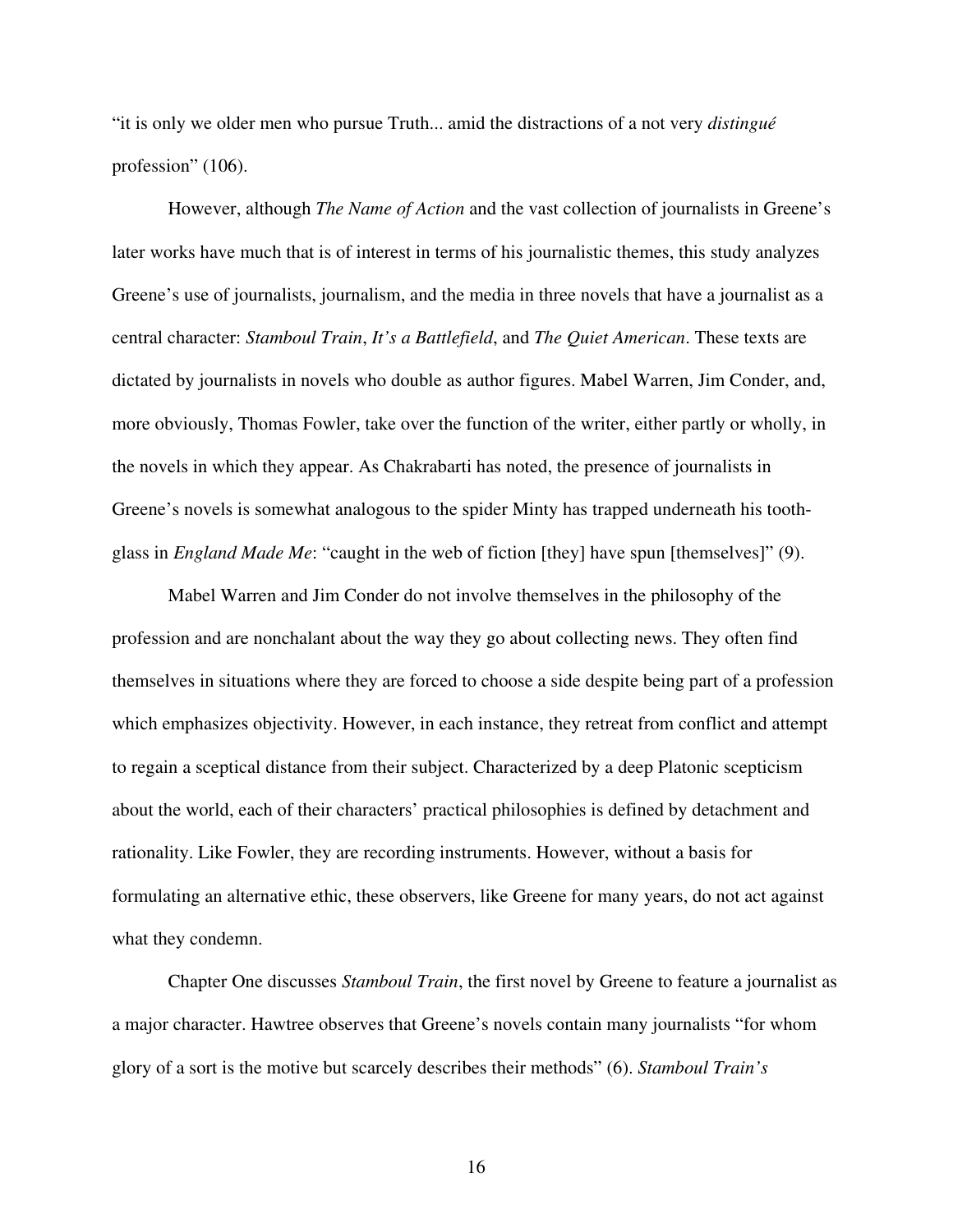protagonist, Mabel Warren, a compendium of journalistic truisms, illutrates this observation. Greene fuses the image of the dog with that of the journalist, portraying Warren as a newshound who untiringly searches for the scoop. The image of the dog and the vulture is a recurring motif in Greene's journalist characters, illustrating a broad association of the hunger for news with physical appetite among readers as well as journalists. Warren, for instance, portrays her public as "hungry for its lion's steak" (79).

A reporter for the fictional publication *The Clarion*, Warren's career is a hazy shamble of "getting up at all hours, interviewing brothel keepers, the mothers of murdered children, 'covering' this and 'covering' that" (36). 'Dizzy' Mabel is never sober in the entire length of the novel, which spans three days and two nights. She conforms to the association of journalism with alcohol, a connection made often in popular lore. So concerned with her "exclusive" story, Warren begins to care less and less about maintaining an objective distance and reporting neutrally. Paralleled with Warren is popular novelist Quin Savory, Greene's celebrated mockery of J.B. Priestley. Through Warren and Savory, *Stamboul Train* explores the changing culture of literacy and mass culture, enacting the conflict and competition between journalism and mass literature, and investigating the rise of the popular press and the debate of its function in the body politic in the 1930s. *Stamboul Train*, then, is important as an entry point into the study, as it is Greene's first attempt at fielding a journalist in such a prominent role. Much of Mabel Warren is retained in Greene's future journalists; indeed, the role and limits of newspapers, specifically, and the popular press, generally, is fleshed out more thoroughly in the two other novels in this study.

The press and its principal representative in the novel, Jim Conder, function as instruments of control and law enforcement in *It's a Battlefield*, the focus of Chapter Two. The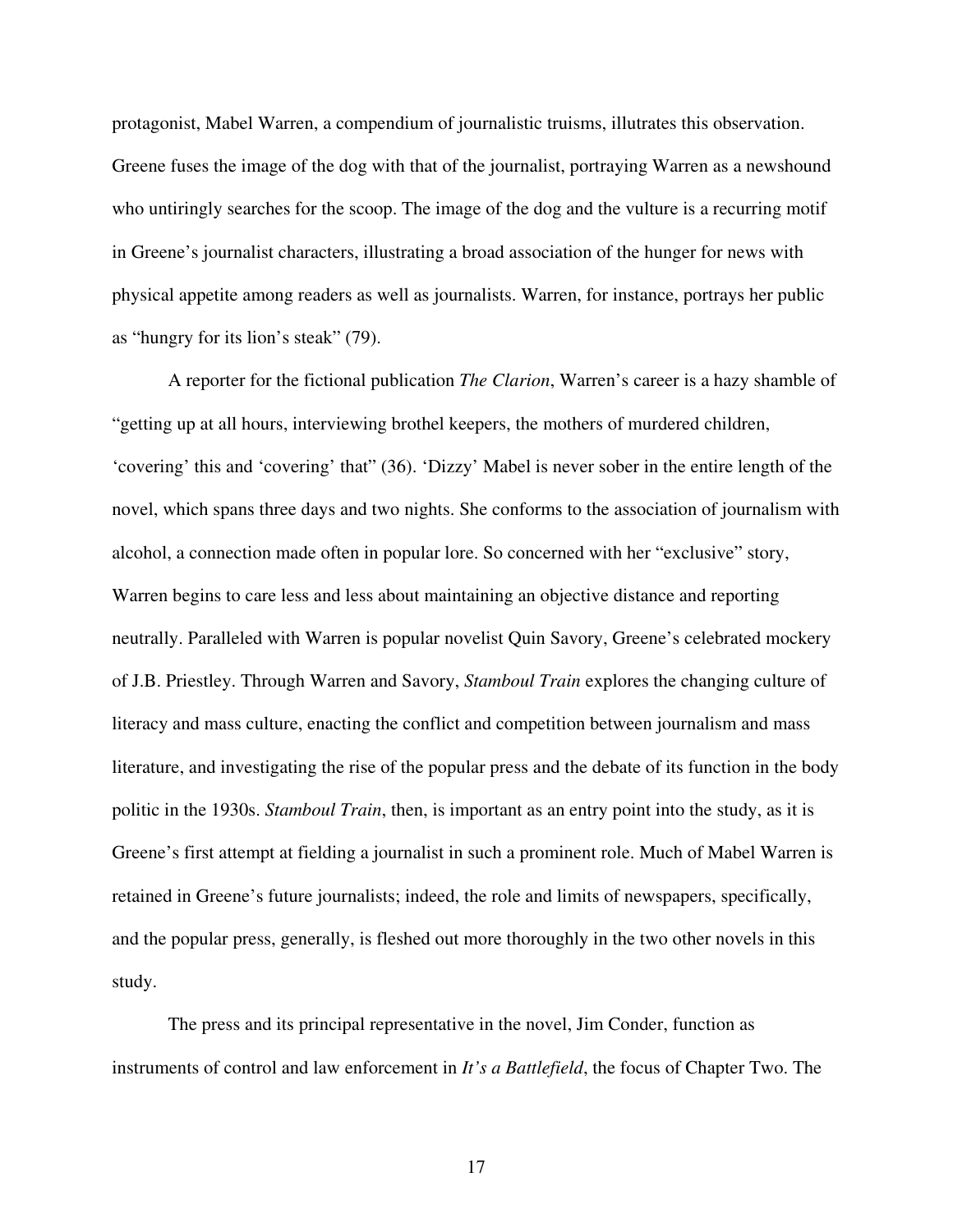novel shows clear evidence of Greene's fascination with the disreputable world of 1930s journalism, and the Conradian world where mud and grime and even the bleak London weather "find their objective correlative in Greene's 'rubbishy sheets' of 'soiled paper'" (Chakrabarti 122). Conder, a crime reporter with the formidable reputation of "a man who knows the secrets of Scotland Yard," becomes a double agent who reports to the police as well as his newspaper about Communist party meetings (39). Like *Stamboul Train*, *It's a Battlefield* is filled with communications and media technology, the chatter of telephones and newspaper stories cabled by wire. In this shady world, ideas of surveillance, watching, supervision, and spying become central to the novel and assume added significance from Conder's point of view. He describes the chief reporter's room as "sound proof boxes," piled one on top of the other and next to each other – and the moment he closes the door behind him "all the typewriters in the adjacent room became silent, the keys dropped silently as feathers" (19). Greene's vivid portrait of the newsroom reveals a mechanical, industrialized assembly line. Indeed, the newspaper office becomes the ultimate dystopia where news and opinion are fragmented and dehumanized to an extent that the raw materials and the news gathering process have little or no resemblance to the finished product of the newspaper.

Chapter Three focuses on the most striking example of Greene's volatile journalist, Thomas Fowler, the narrator of *The Quiet American*. In the novel, Greene uses the word *engagé* for the first time in his writings, and, after many years of advocating the necessary political neutrality of writers, he produces a journalist-narrator forced to take political action. Despite a credo of non-involvement, Fowler's detachment from politics erodes as the novel progresses and he realizes that, although "the responsibilities of the West" mean nothing to him, it is impossible to avoid individual responsibility if at the same time one is to "remain human" (125). Fowler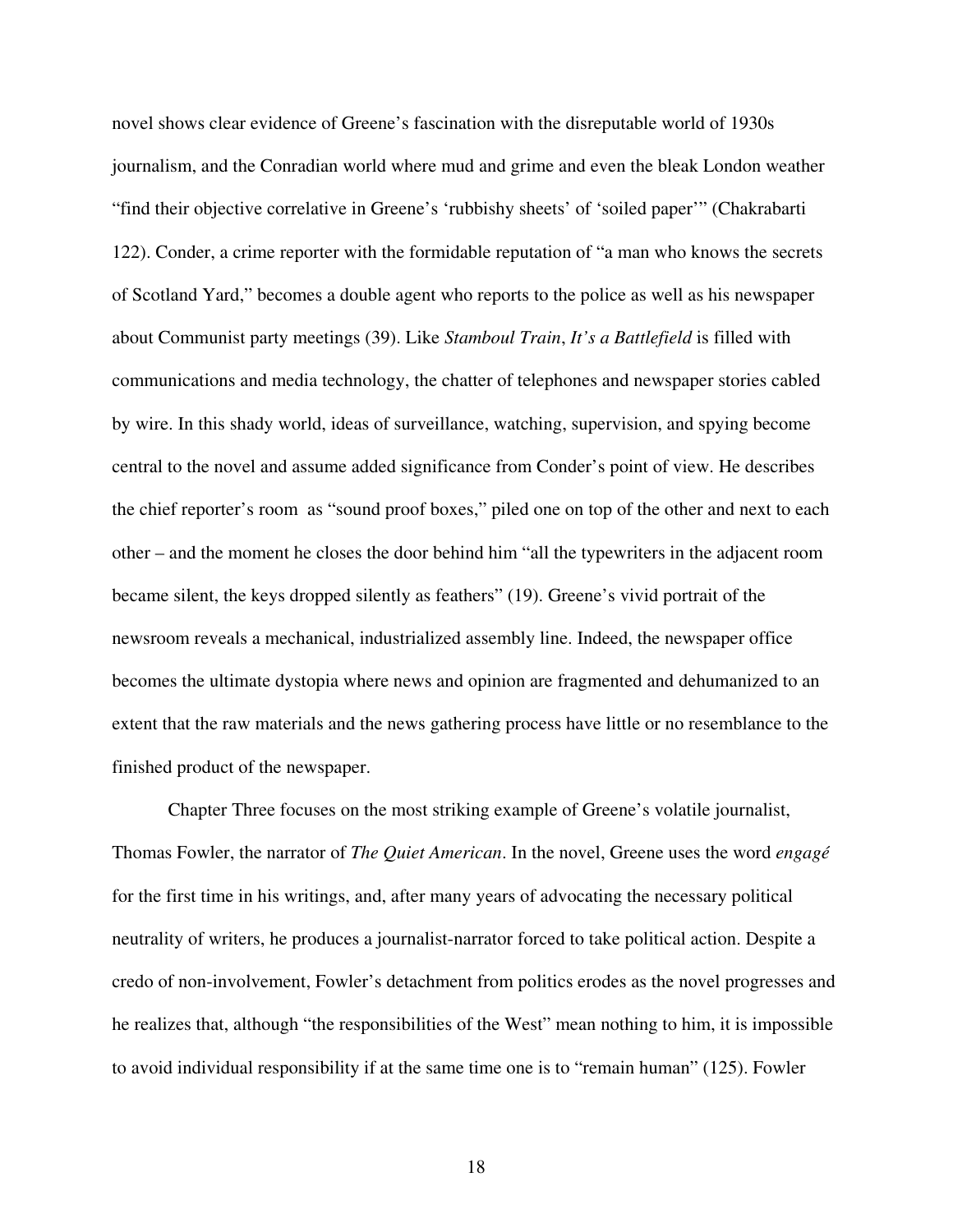portrays himself as neutral and objective despite an unacknowledged longing for involvement. A significant change, then, can be noticed in *The Quiet American*. Not only does Greene make the correspondent the narrator of the story, but the novel suggests a far more serious engagement on the part of its author with the contradictions inherent in the claims of direct, transparent, factual reportage. Through Fowler, Greene stresses that the conservative notion of journalistic objectivity, articulated in newspaper codes of conduct in the first half of the twentieth century, is indefensible philosophically and no longer a viable ethical guide for writers. Changes in press ownership, growing political censorship, and an individual rejection of objectivity in writing, must surely lie behind Greene's employing such a narrator.

Re-assessing *The Quiet American* on the verge of Greene's birth centenary, novelist Zadie Smith thinks of Greene as "the greatest journalist that ever was" but at the same time articulates the need to defend him "from the taint of journalism" (1). Smith has intuitively grasped the root of the problem where journalism and literature are often seen as opposing ends of a spectrum of values. This study focuses on an understanding of Greene as a serious writer, concerned, above all, with the aesthetics of his craft. Several critics have noted that his fictional world draws on the reality of his journalistic experience to "mediate between thought and existence" (Couto 45). However, no studies thus far have examined how Greene's inside knowledge of the journalism, developed during his stay at *The Times* and throughout his travels, affected his fiction, significantly altering his perception of the world, his narrative style, and leading him to field a diverse number of intriguing journalists, scribes, and hacks. As Smith observes,

The hope [Greene] offers us is of the kind that only close observers can give. He defends us with details, and the details fight the good fight against big, featureless, impersonal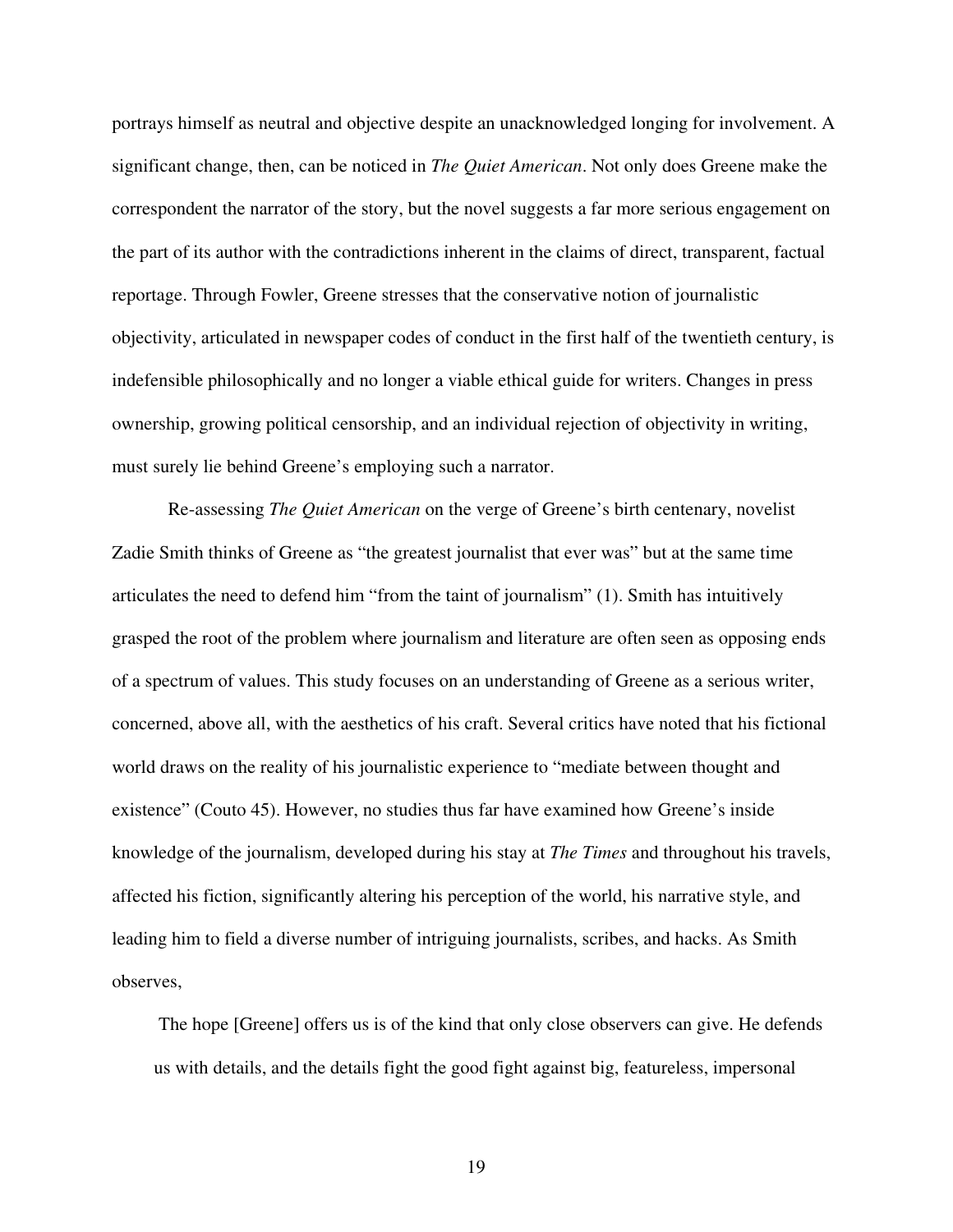ideas. … If more journalists could report as well as Greene bringing us the explosion in the square, how long could we retain the stomach to fight the wars we do? The devil is in the details for Greene, but redemption is also there. The accretion of perfectly rendered, everyday detail makes us feel human, beats away the statisticians, tolls us back to ourselves. How many journalists can write reportage - or anything else - like this? (3)

Greene's journalistic imagination forms a major part of his fiction. As a journalist seeking to record public issues dispassionately, Adamson observes, "Greene became an important political conscience" (12) and an influential and under-recognized journalist with a body of work that contributes greatly to both journalism and literature.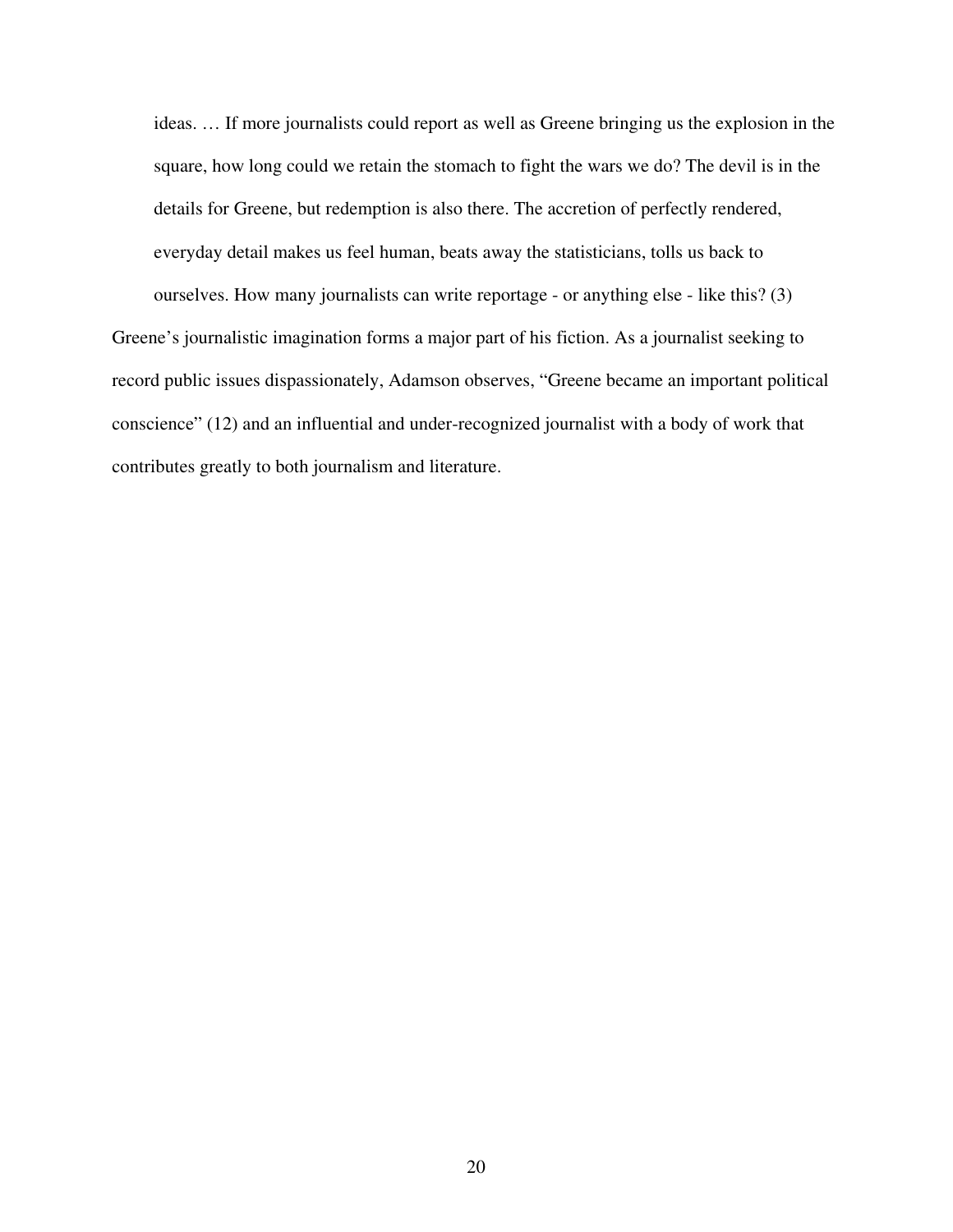## **Chapter One**

### **"Our public can't wait": Journalism and the Reader in** *Stamboul Train*

"A petty reason perhaps why novelists more and more try to keep a distance from journalists is that novelists are trying to write the truth and journalists are trying to write fiction."

"All that we can easily recognise as our experience in a novel is mere reporting: it has a place but an unimportant one. . . . Perhaps a novelist has a greater ability to forget than other men – he has to forget or become sterile. What he forgets is the compost of the imagination."

Graham Greene, *Conversations* (1981)

"In fiction, the writer's voice matters; in reporting, the writer's authority matters. We read fiction to fortify our psyches, and in the pleasure that that fortification may give us, temperament holds sway. We read journalism – or most of us still do, anyway – to try to learn about the external world in which our psyches have to struggle along, and the quality we most need in our informant is some measure of trustworthiness."

John Hersey, "The Legend on the License," *The Yale Review* (1986)

*Stamboul Train* marks Graham Greene's debut as a writer of contemporary thrillers, the genre in which he was to achieve his best work over the following decade. After *Rumour at Nightfall*, which he later suppressed, it is his first novel to feature a journalist, Mabel Warren, as one of the major characters. Although the novel marks the entry point of many of the markers and motifs of Greene's journalistic aesthetic, including the association of journalists with alcohol and the conflict of engagement with journalistic objectivity, the subject that pervades the novel is the growing role of journalism in the body politic. Aptly set on a train, where newspapers and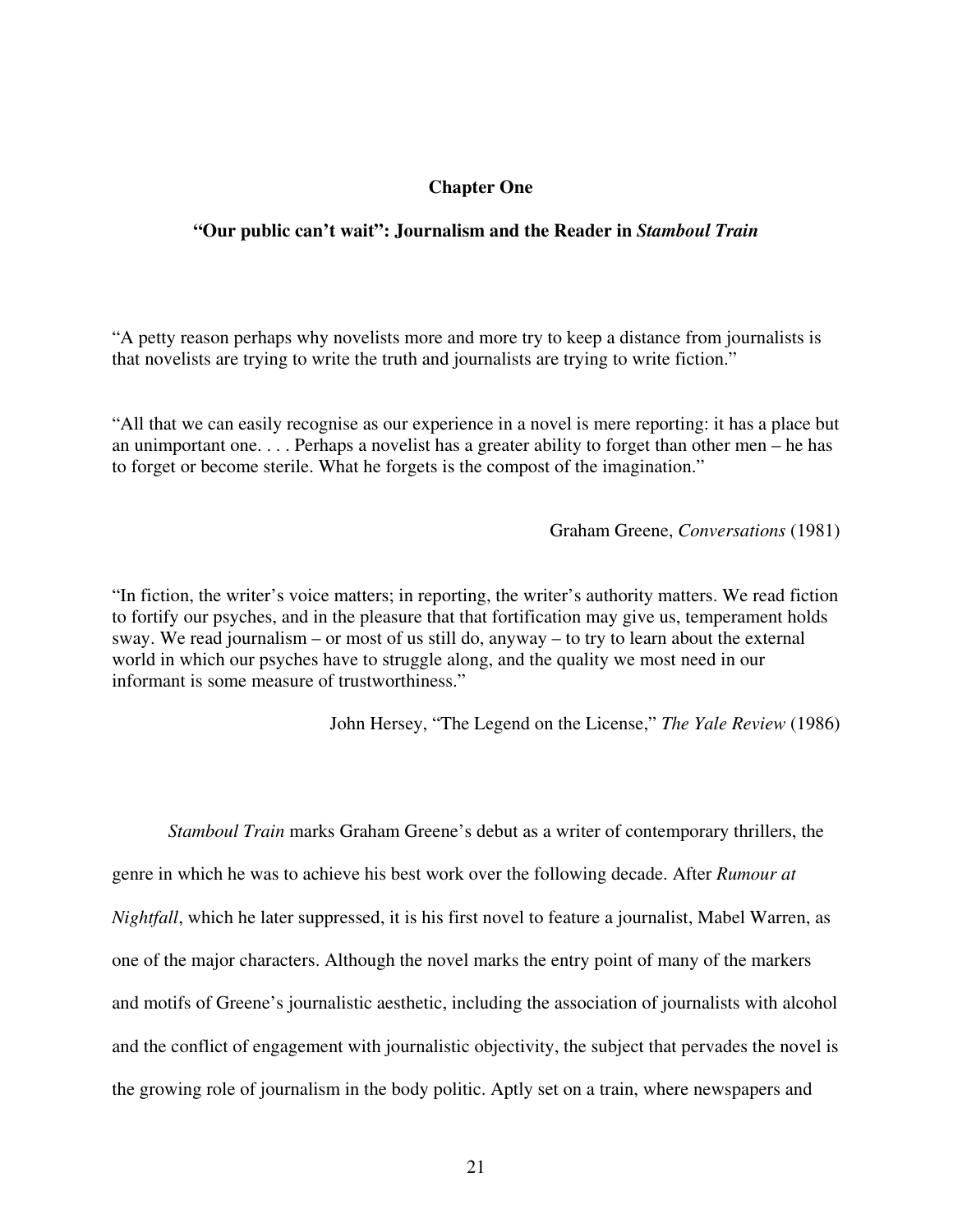popular writing were typically consumed at a voracious rate, *Stamboul Train* embodies and reflects the debate about the place of popular writing in culture and exemplifies Greene's grappling with the changing culture of literacy and the rapid expansion of the reading public.

Mabel Warren, whom Paul O'Prey calls "a journalist with little regard for the truth" (23), enters the novel in the second part when the Orient Express reaches Cologne and is interspersed in the narrative until her exit at Subotica. Not surprisingly, Warren is cast against popular novelist Quin Savory, Greene's satire of J.B. Priestley.<sup>8</sup> Through these characters, the novel explores the rise of the popular press and the debate of its function throughout the 1930s like few other contemporary novels. Although Greene was, as Graham Smith notes, "not wholly out of tune with popular, commercial… aspects of modern culture," and was not on board with the anticommercialism of T.S. Eliot, James Joyce, and Ezra Pound, he had some serious reservations about the effect of journalistic writing on the "public mind," as he called it (*Why Do I Write?* 34).

*Stamboul Train*, then, can be read as a reflection on journalism at a time when its social importance was growing rapidly and it was intimately connected to the growth of democratic and urban culture in the city, the creative centre of the craft (Adam 7). Greene's critique of the enterprise of news is put alongside other influential cultural forms in *Stamboul Train*. This chapter serves as a starting point in the discussion of Greene's more 'journalistic' novels. It begins with a contextual overview of the place of journalism and popular writing in the 1930s, before considering the reader in *Stamboul Train*, a character study of Mabel Warren, and

<sup>8</sup> J.B. Priestley, according to Norman Sherry, "had read a review copy of the novel which had been sent to the *Evening Standard*, and had concluded that the popular novelist, Mr. Savory, in the novel was based on him." Priestley required changes to be made to the novel or he would sue. Greene was told by Heinemann that they would "prefer to lose Greene than Priestley" and so Greene "had to share in the cost of the changes" (435). A more detailed discussion can be found in Norman Sherry, *The Life of Graham Greene, Volume Two: 1939-1955*, "The Book Society and the J.B. Priestley Affair," London: Random House, 1989, 426-444. I discuss Greene's relationship with Priestley further in Chapter Three.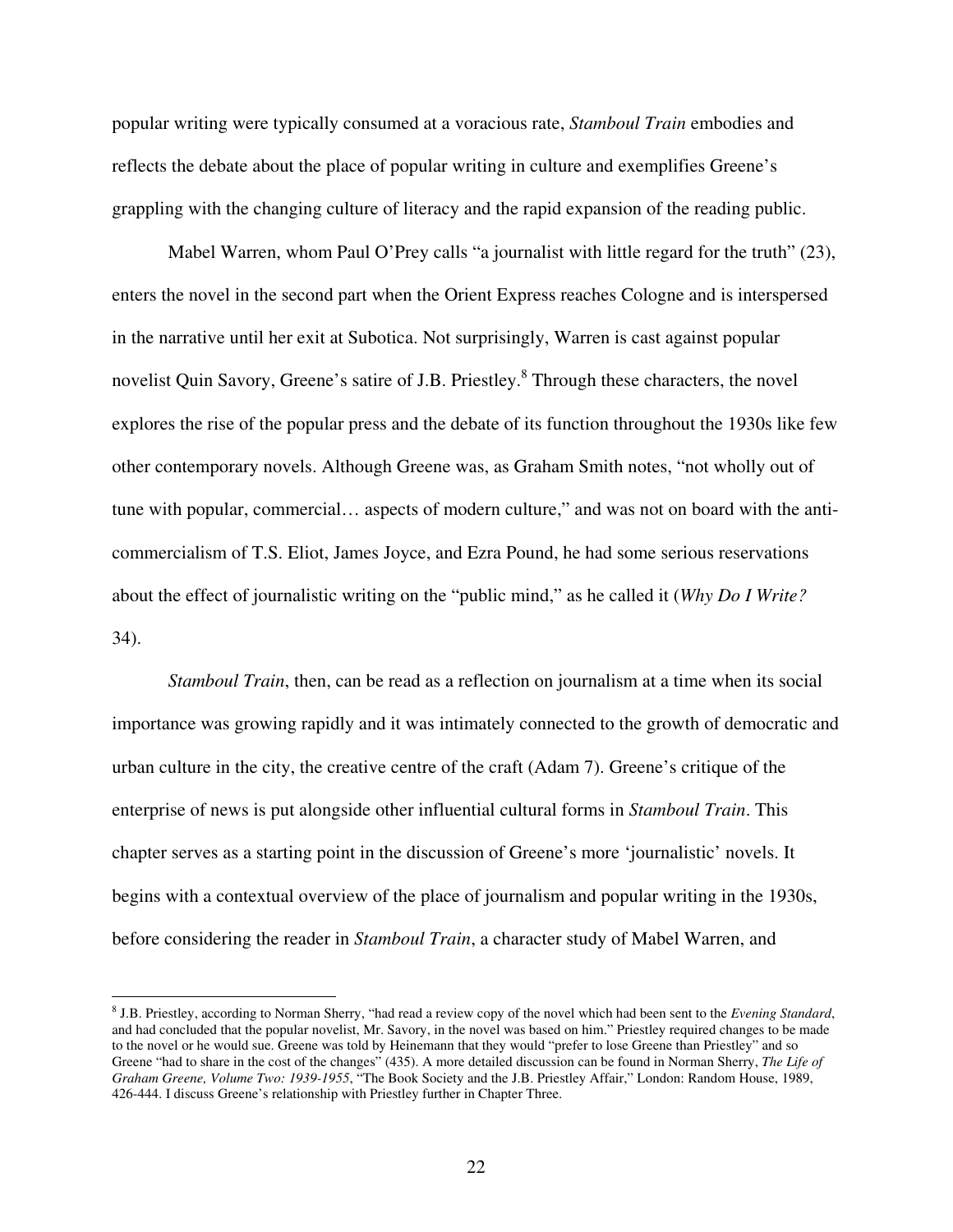concludes with a critical analysis of the relationship between Warren and popular novelist Quin Savory.

Journalism and literature have long had a contentious yet collaborative relationship. Since their inception in the late seventeenth century, newspapers as we know them today have helped shape literature in Britain (Ward 23). The "sometimes desultory but continuous process of collaboration" between literature and journalism, however, has also been perpetually problematic (26). F.R. Leavis continued a relentless tirade through the pages of *Scrutiny* against what he perceived to be journalistic "whipper-snappers" of Fleet Street. Philip Howard, profiling Walter Allen for *The Times*, summarizes the view of the literati towards the journalist: "Those who can, write. Those who can't, practise English Literature at universities, those who can't write the higher (or the lower), journalism" (qtd. in Ward 4). George Bernard Shaw was aghast to find out that the new literacy brought on by the Education Act of 1871 had changed the character of the reading public, to the effect that publishers were unwilling to take on his new novel *Immaturity*. He mused: "The Education Act of 1871 was producing readers who had never before bought books, nor could have read them if they had… I, as a belated intellectual, went under completely" (4).

The sheer number of literates produced by the Education Act resulted in the exponential growth of newspapers and popular fiction (Ward 156). Alfred Harmsworth, later Lord Northcliffe, established the *Daily Mirror* in 1903, the "first daily newspaper for gentlewomen" and staffed exclusively by women. The *Daily Mail*, another of Northcliffe's papers, proclaimed itself to be "the busy man's daily journal" (158). First appearing in May 1896, the *Daily Mail* drew the battle lines between what we now distinguish as the opinionated broadsheets and the frenzied tabloids. John Carey comments on the way the *Daily Mail* and the *Daily Mirror*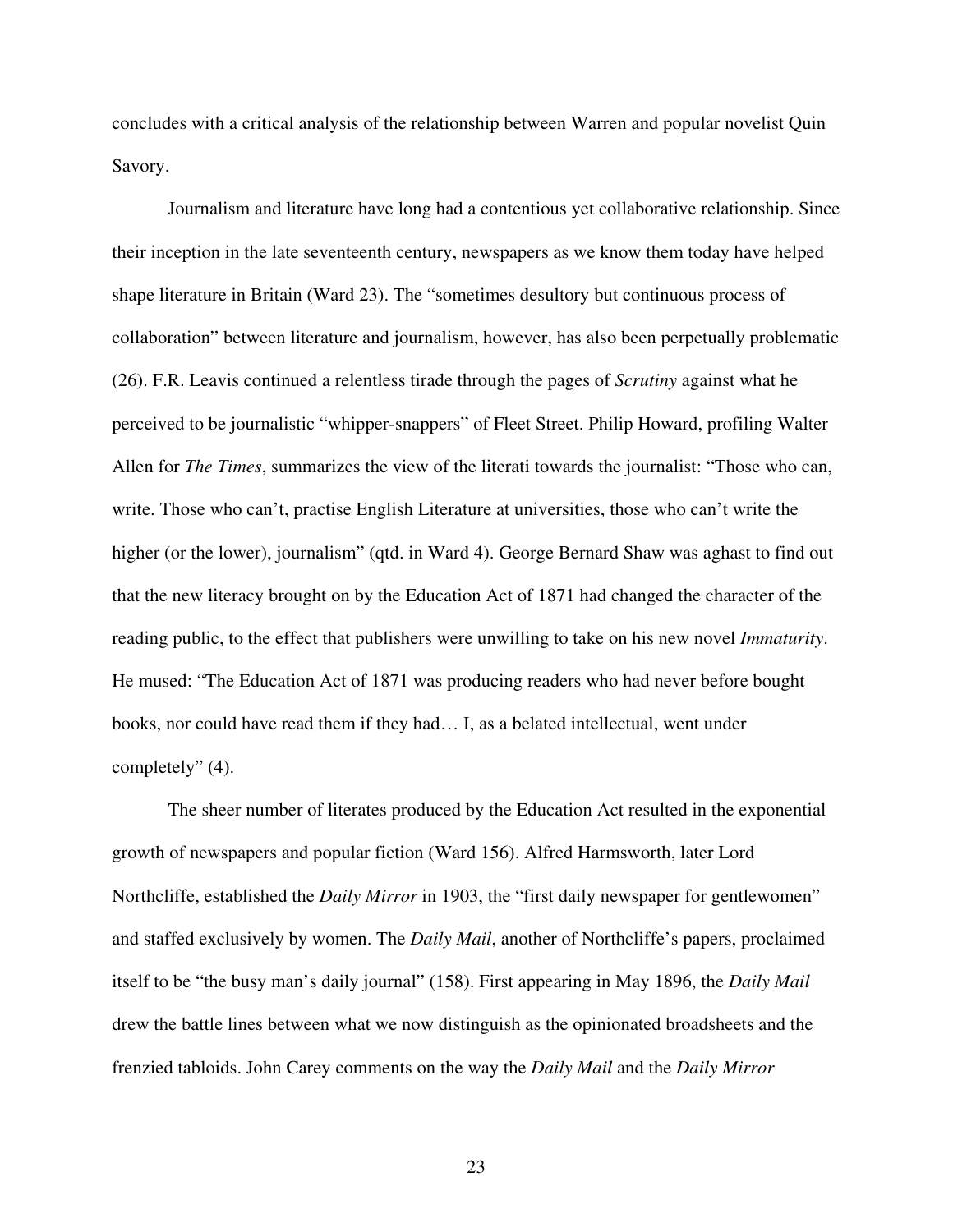represented "an alternative culture… [bypassing] the intellectual and [making] him redundant" (22). More importantly, perhaps, Carey observes, "it took over the function of providing the public with fiction, thus dispensing with the need for novelists" (5). Although not technically tabloids in form, "papers from Lord Northcliffe's stable were well on their way to becoming tabloids as far as their contents were concerned" (7). In 1933, Arthur Christiansen, one of the pioneers of newspaper design and layout, took over the editorship of the *Daily Express* and gave form to modern news layout, complete with clean headlines, and sensational, condensed news reporting (8). By 1939, the *Daily Express* sold two and a half million copies a day. This number contrasts sharply with the *Times* circulation figure of 30,000 in 1848 (Engel 16).

The emergence of popular fiction was a direct consequence of mass literacy, aided to a great extent by the technology that enabled cheaper paper and imprints. The nature of literacy changed significantly and irreversibly. While a notion of highbrow and lowbrow literature had emerged by the mid-nineteenth century, the term "popular literature" emerged in the first quarter of the twentieth-century. The need for a new term gives us a fair idea of how radical and significant the hiatus between the two kinds of literature was. "Tales of high adventure, hushed romance and breathtaking intrigue, set against the gigantic and exotic map of the Empire," according to Demoor, "offers clues as to why *Heart of Darkness*… was serialised in three parts before being published as a book" (12). The format of published fiction changed and the price plummeted. By 1900, three volume novels of the Victorian era were replaced by the single volume, six shilling novel (7). In 1935, Allen Lane established Penguin Books, intending to sell fiction at six pennies each (8).

The changing culture of literacy and the overturning of the established hierarchy of the world of letters (triggered by the rapid expansion of the reading public) resulted in two broad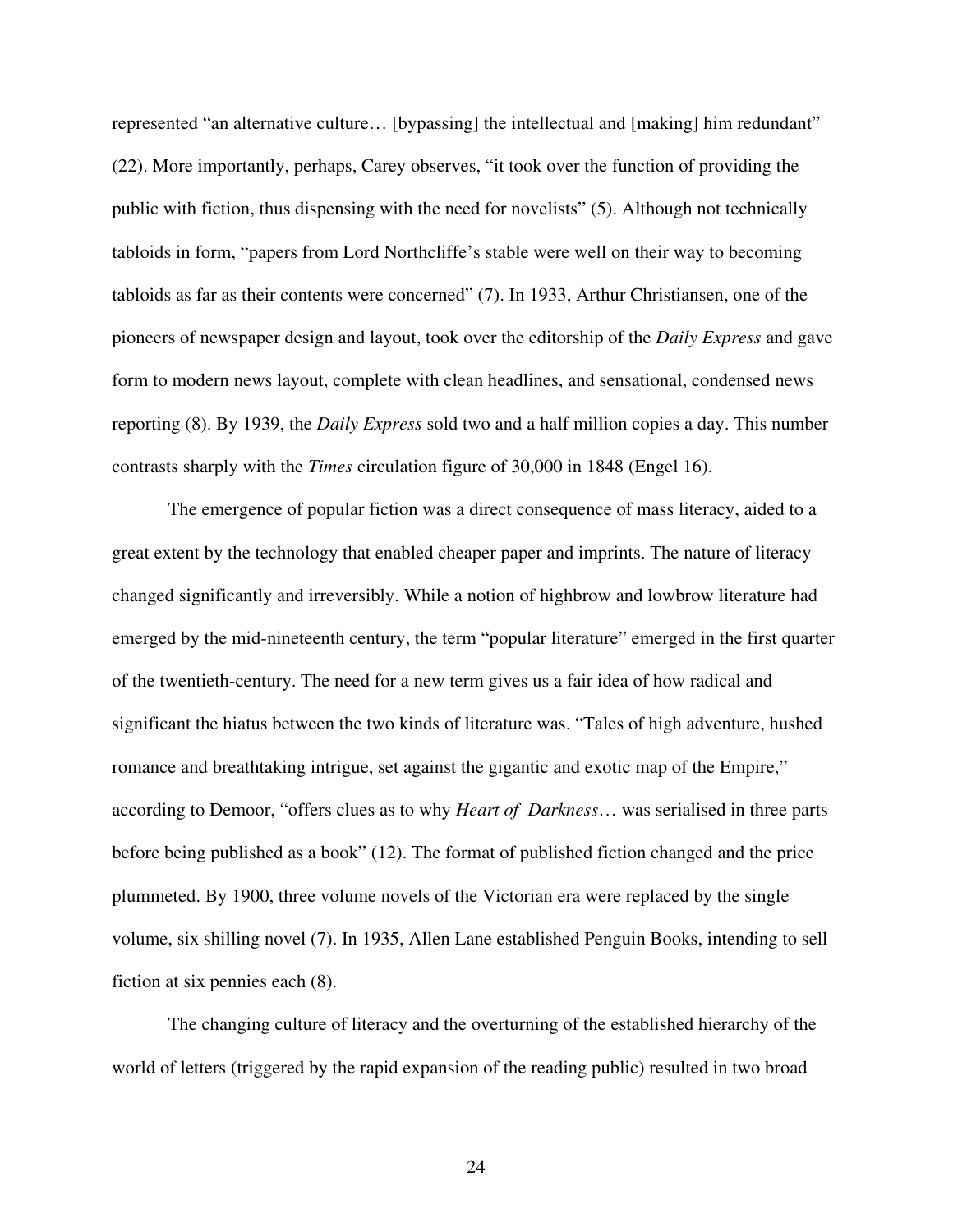types of intellectuals with very contrasting attitudes towards the popular press. The first type was comfortable with the change, perhaps even a product of it, and embraced the popular press wholeheartedly (Ward 125). The other followed in the tradition of Matthew Arnold and was suspicious of the mass appetite for printed matter, sneering at the aspiration of the masses and fulminating at the popular press. Shaw and Thomas Hardy, two of the "keepers of Britain's cultural distinction, the intellectuals, [were critical of] the production of literature and its wholesale prices," according to Demoor (7). Also prominent among these critics of democratic literature were F.R. and Q.D. Leavis, T.S. Eliot, Ezra Pound, and James Joyce (9). The last two writers equated the output of this literature factory and newspaper machinery with bodily filth and human excreta, Pound in *Cantos* and Joyce in *Ulysses*. Matthew Kibble draws attention to the way the *Daily Mail* became "synonymous with perverting language and culture during and after the First World War among a coterie of writers and critics," led largely by Pound, whose polemical attack in *Cantos* portrayed Lords Northcliffe and Beaverbrook wallowing in their own excreta (65).

The effect of elitist mistrust of mass-education and the commercialization of culture towards the later half of the nineteenth-century figures prominently in the fiction of the time. Carey views George Gissing as "the earliest English writer to formulate the intellectual's case against mass culture" (56). Gissing continued to make the case for the ill effects of a democracydriven culture in the late nineteenth century, and was particularly critical of the commercialization of literature in newspapers and popular magazines. For instance, Gissing's protagonist in *In the Year of Jubilee,* Luckworth Crewe, attempts to transform a quiet seaside village into a "hideous brand-new resort of noisy hordes" and unveils a grand plan of swamping every inch of available space with billboards and placards (4). He sets up a telling contrast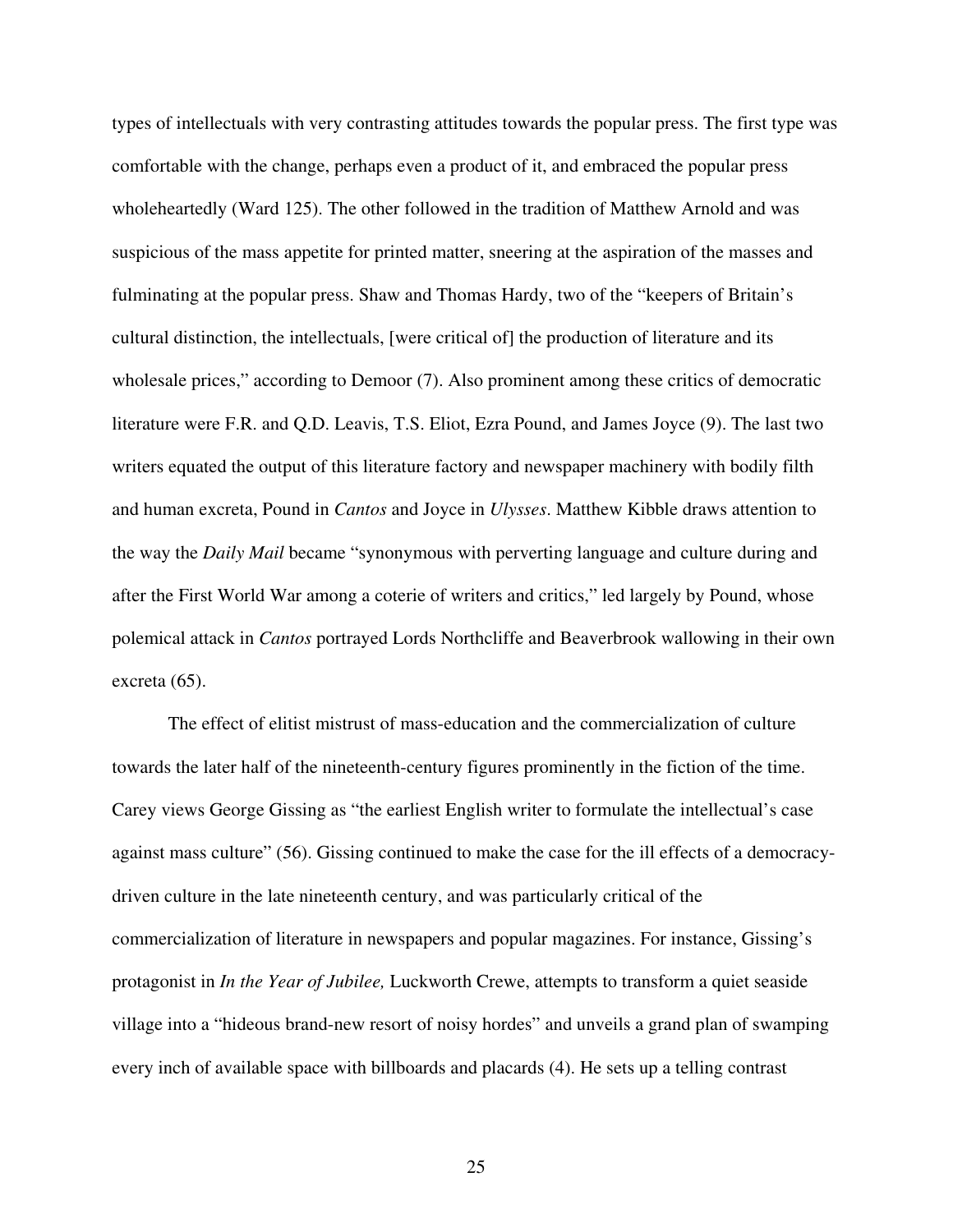between the aims and intellectual aspirations of the novelist Edward Reardon and the journalist Jasper Milvain, who deliberately set out to cater for the burgeoning market of the 'quartereducated' churned out by the thousands by 'Board Schools' in *New Grub Street*.

Literature from the 1930s is replete with references to the addictive nature of newspapers and mass media. "Popular culture, it was widely agreed, was dope; newspapers, films, radio, as well as popular novels and jazz musicians were all . . . 'dopin the workers'," notes Valentine Cunningham in *Reading After Theory*. Aldous Huxley in his futuristic dystopia *Brave New World* satirizes the world of mass media, calling the cinema 'feelies' - making his disgust for the superficial and sensory, almost tactile entertainment provided by cinema amply evident. Readership of newspapers, moreover, reflects the class stratification, with the elite preferring the *Hourly Radio* and the common masses content with the *Delta Mirror*. In his essay "Writers and Readers" Huxley observed that "most people choose their daily paper… not for its opinions, but for its entertertainingness" (105).

Kebble argues that much of this attitude stems from a particular reading of *Ulysses*, where "newspapers are... strongly associated with bodily waste and abjection throughout" (23). By equating the act of writing for popular newspapers to the production of filth, these writers were also characterizing journalism as a vastly inferior sort of writing, a kind of left-over language from which every element of culture has been extracted. There were exceptions to this attitude, and Kebble points out Walter Benjamin, who "uses the newspaper as an example of the explosive revolution of the word which might see the "pretentious, universal gesture of the book supplanted by ephemeral avant-garde forms such as placards, leaflets and newspaper articles" (27).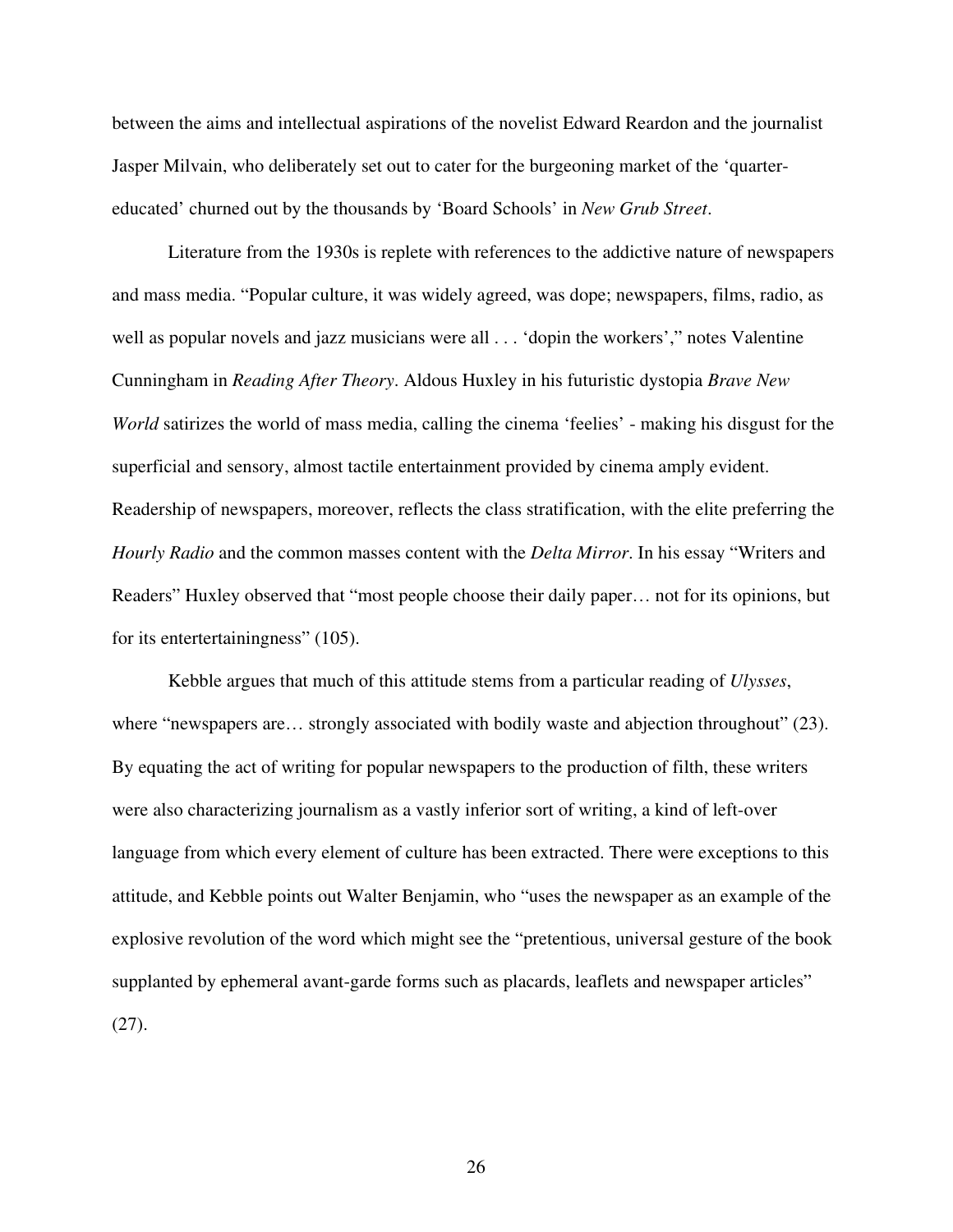But perhaps the strongest indictment of journalism and the rise of mass media can be found in Evelyn Waugh's *Scoop: A Novel about Journalists*. Professional journalism, for Waugh, was reprehensible and in *Scoop* he subjects the profession to an exaggerated satiric irony. Waugh gives vent to the intellectual elite's perception of the world of sensational mass media. He captures the hilarious but slimy and opportunistic world of journalism where jobs are had by connections, foreign editors such as Mr. Salter sigh for "the carefree days when he had edited the Woman's page" (14), and William Boot, who writes a column on country life and has never before been to the city, is mistakenly sent to Ishamealia to cover the war. When Boot meets Corker, a correspondent for the news agency UN, Corker is quick to take him under his tutelage:

You know you've got a lot to learn about journalism… News is what a chap who doesn't care much about anything wants to read. And it's only news until he's read it. After that it's dead. We're paid to supply news. If someone else has sent a story before us, our story isn't news. Of course, there's colour. Colour is just a lot of bull's eye about nothing. It's easy to write and easy to read but it costs too much in cabling.  $(66)$ 

The purpose of his novel, Waugh wrote, was "to expose the pretensions of foreign correspondents . . . to be heroes, statesmen and diplomats" (Beaty 120).

Although the novel is more complex than Waugh admits here, his statement points to what he considers the egregiously fraudulent aspects of journalism. He, indeed, "had found journalism neither exciting nor intellectually stimulating" (120). Whereas he saw its only justifiable function to gather factually reliable information, he discovered that news was often misused to enhance reputations and promote biased opinions. Although imaginative novelists might with impunity transform fact into fiction, journalists, Waugh believed, had no business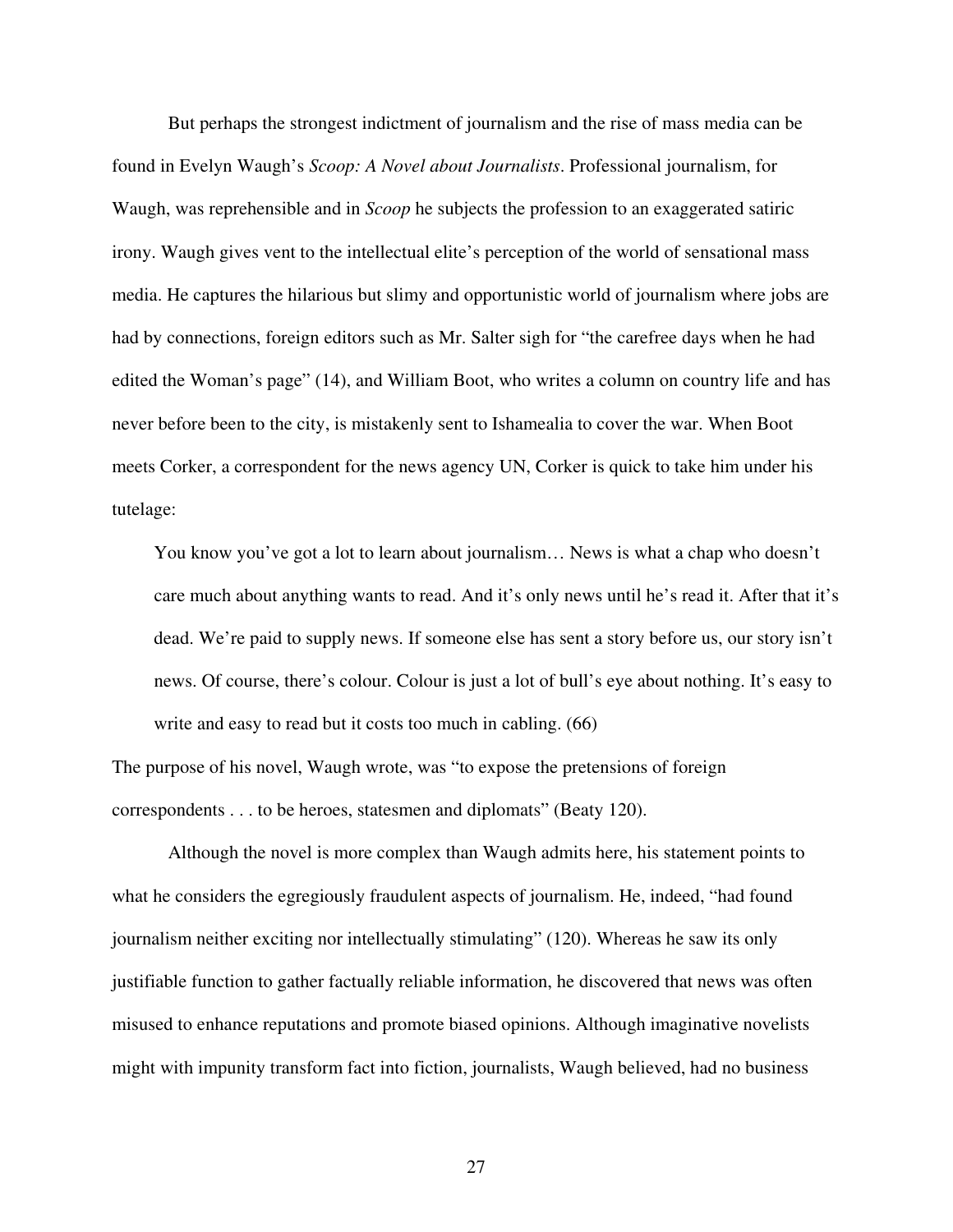taking such liberties; and those characters who pervert their calling in his novel are sharply condemned. Many of Waugh's criticisms of the contradictory and romantic nature of news find space in Greene's novels, especially through Mabel Warren in *Stamboul Train*, who, as a seasoned and cynical reporter, parallels Corker in many ways.

Unlike Waugh's, though, and much like his refusal to contribute to "Authors Take Sides on the Spanish Civil War," a questionnaire circulated by the *Left Review*, Greene's position on journalism and the popular vis-à-vis high culture is difficult to ascertain. As his career clearly shows, he was attracted to the ready cash, thrills, and escape from boredom that journalism offered. In addition, he put his own first-hand experience of the trade to new uses in his fiction, most importantly in recycling his reportage in his fiction. By the time Greene came to writing, the world of printed matter was carved into two warring factions: one camped in the newspaper offices of Fleet Street and the other in the universities (Demoor 2). What Greene inherited was a schism that became increasingly evident by the end of the nineteenth-century between the grubby mass-circulating daily and the "pristine" world of literature defended stoutly by the intelligentsia.

Greene's reaction to his growing readership was much different from that of his contemporaries. Instead of rejecting the popular, he in many ways refashioned it, attempting to write novels that appealed to a wide audience without sacrificing the art of his craft. Over the course of his life, he would apply the epithet "entertainment" to eight novels.<sup>9</sup> Kenneth Allott and Miriam Farris note that "The entertainment can be distinguished from the novel by the comparative lack of development of characters, by the wilful use of interesting background for

<sup>9</sup> These novels are *A Gun for Sale* (1936), *The Confidential Agent* (1939), *The Ministry of Fear* (1943), *The Third Man* and *The Fallen Idol* (published together in 1950), *Loser Takes All* (1956), and *Our Man in Havana* (1958). The term was also applied retrospectively to *Stamboul Train* (1932). Greene also considered using the epithet for *The Quiet American* but decided against it.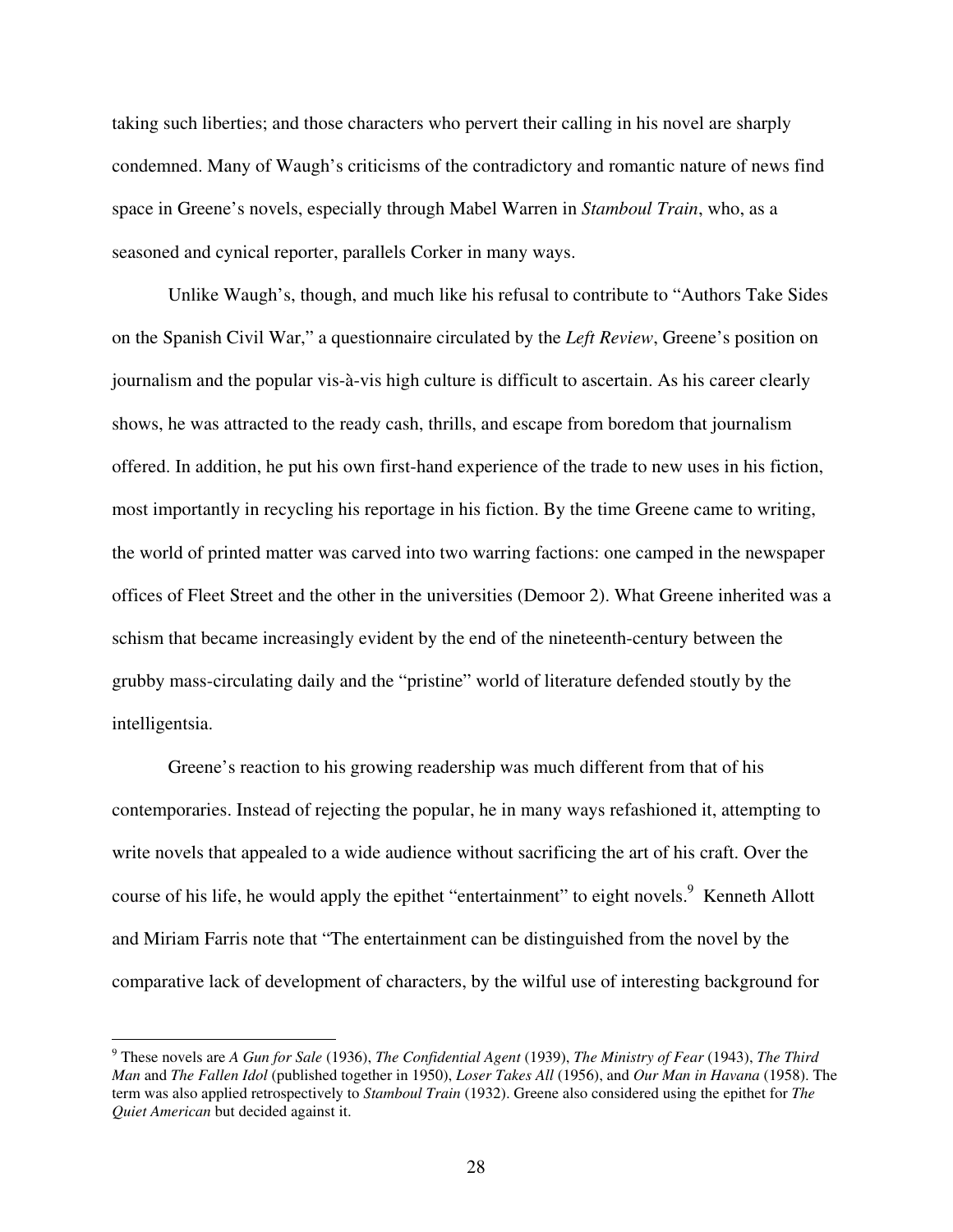its own sake, and, more particularly perhaps, by the freedom Greene allows himself in linking up the various sections of the narrative by coincidences and improbabilities" (78-79). One of the most curious coincidences of Greene homing in on "entertainment" to write more accessible fiction in 1936 is that it follows Lane's establishing of Penguin Books in 1935 with the express intention of selling cheap paperbacks. Although there is no causal connection between the two, the close proximity suggests that both Greene and Lane were reacting to a growing readership for accessible fiction. His writing of entertainments can be reasonably linked to his financial status. Hawtree rightly observes that Greene was always on the lookout for ways of earning money by those products of the pen that come more readily than a novel.

Greene's entertainments were, as he told Simon Raven and Martin Shuttleworth of the *Paris Review* in 1953, "distinct from the novels because as the name implies they do not carry a message" (24). Over time, though, he admitted that his "novels and entertainments resembled each other more and more" (Allain 81). Once Greene established in his mind that, as Chakrabarti observes, "compulsive page-turners and . . . more serious, critically acclaimed novels were not mutually exclusive entities, there was little need to promote the novel/entertainment binary" (44). Greene's entertainments also became identified with the genre of the thriller. Michael Denning confidently credits Greene with creating the English spy thriller "in his 'entertainments' of the 1930s" (214). Denning observes that Greene's adoption of the word "entertainment" undermines and problematises the "neat structure of separate categories of writers obliging the publisher's two-fold aim of educating and entertaining" (168).

Despite defining and in many ways branding the literary/entertainment genre with complicated thrillers and detective stories, Greene was not whole-heartedly for the "popular" and often expressed his discontent with its effect on the public consciousness. In *Why Do I Write?*, an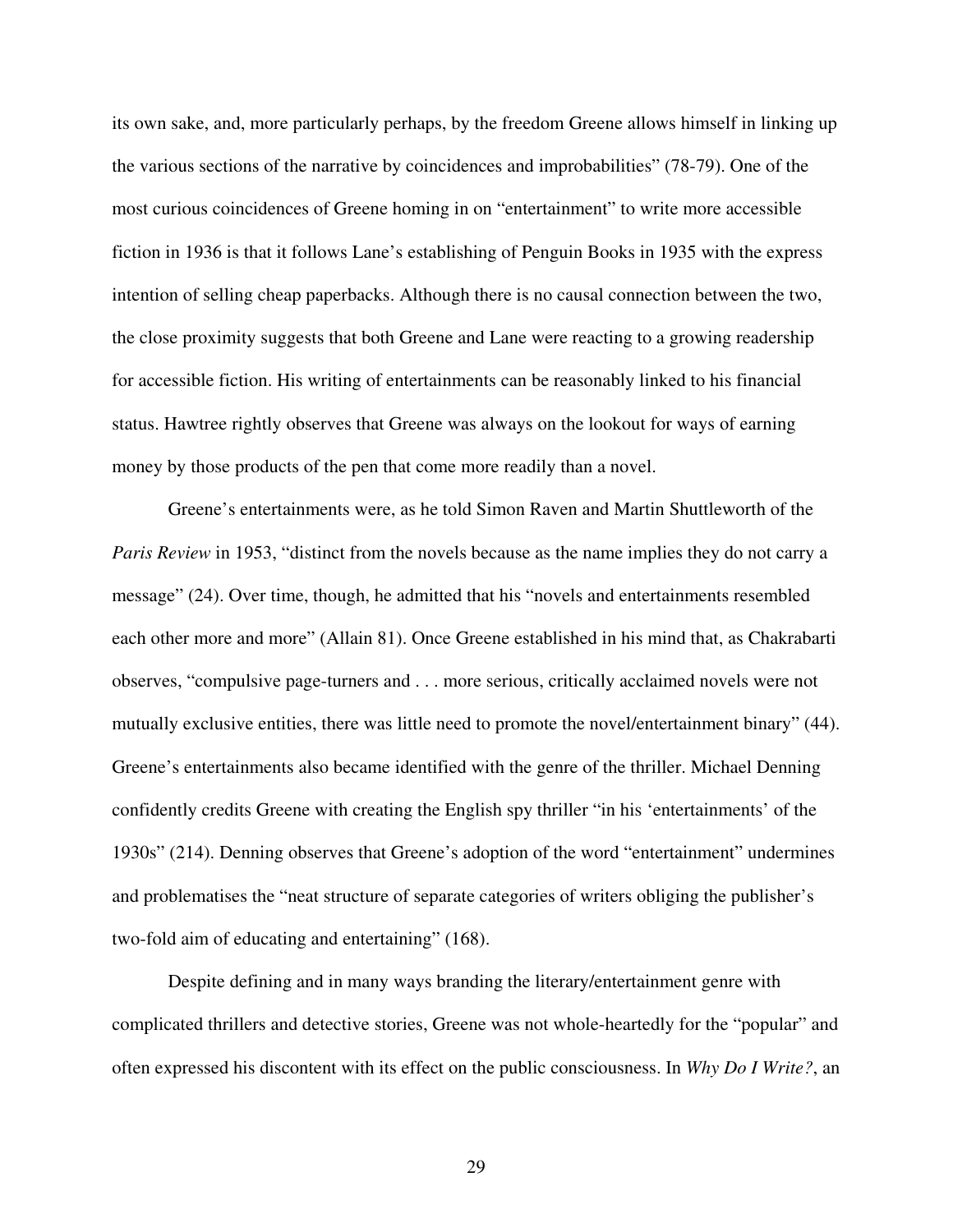"exchange of views" pamphlet written by Greene, Elizabeth Bowen, and V.S. Pritchett, for instance, he insisted that the "watered down" writing of the popular novel was having detrimental affects on the "public mind":

We already see the effect of the popular novel on popular thought. Every time a phrase

like 'I stood above the bottomless gulf' or 'going downstairs, I got into a taxi' passes into the mind uncriticised, it muddles the stream of thought. (34)

Greene's criticism of the popular was extended to newspapers as well. Although he often remarked that newspapers and journalism served an important democratic function, he also believed that their rise in popularity in the 1930s and the corresponding role they played in shaping people's worldview had negative societal effects.

This is the broad biographical and cultural context against which the present chapter analyzes Greene's *Stamboul Train*: a self-reflexive novel bordering on the metatextual, which, as a popular novel that analyzes the popular itself, is at the same time its own subject and object. Greene himself was struggling with the idea of the "popular" at this point in his career, a dilemma that is enacted and engrained in the novel. Although his fascination with the role of the popular press in the body politic is demonstrated most thoroughly through Quin Savory, the popular novelist in *Stamboul Train,* the role of newspapers and journalism does not escape Greene's analysis. Journalism in *Stamboul Train* provides Greene with a way to disseminate the facts of his fictitious world. Newspapers and their readers act as effective props, infusing reality, and standing in for what Demoor calls "the endless shower of atoms, the ceaseless and undifferentiated sequence of Mondays and Tuesdays that make up the lives of the readers" (49) . Through the journalist Mabel Warren, the novel explores the changing mass culture, enacting the conflict and competition between journalism and mass literature and exploring the role of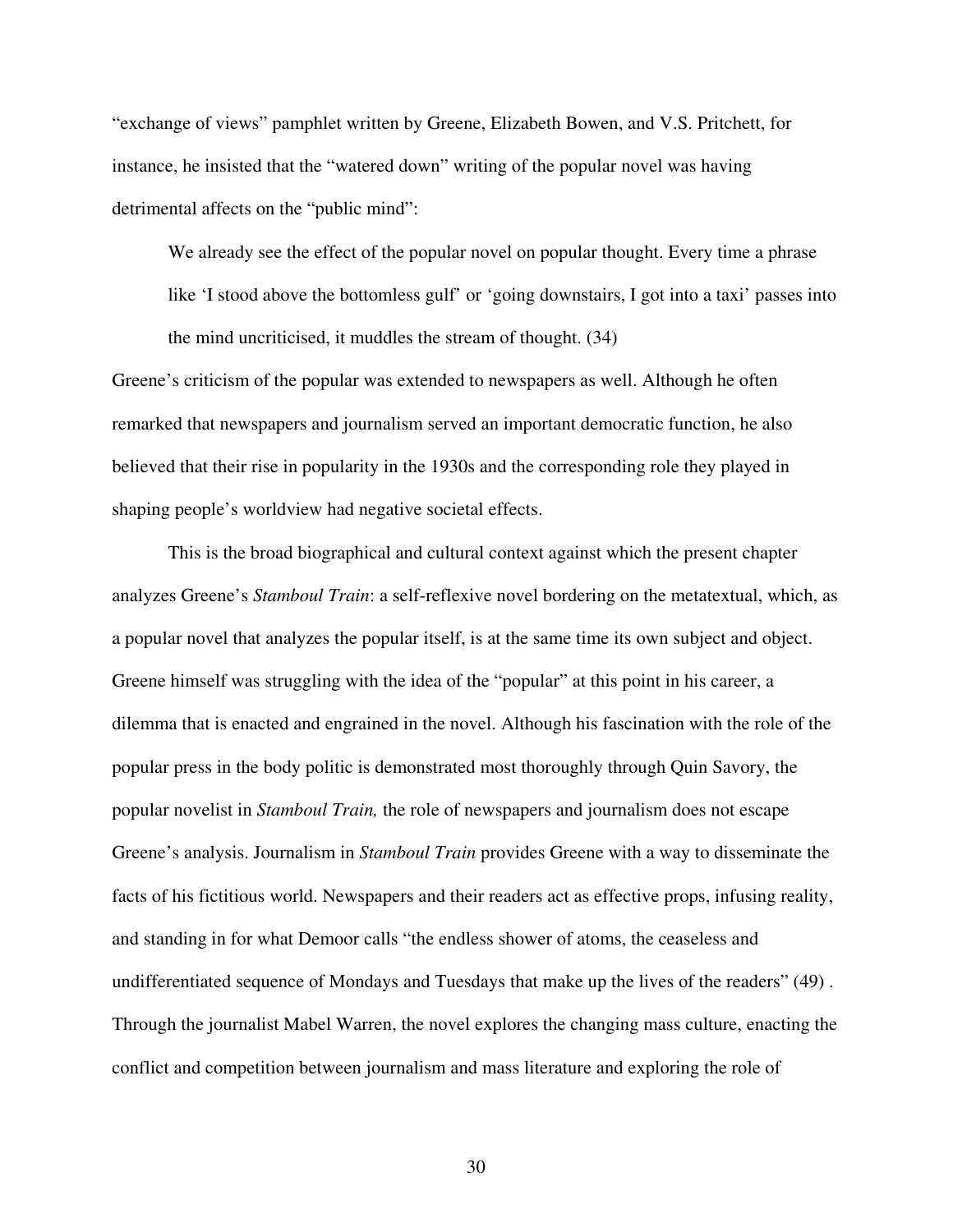newspapers and journalists in shaping the reader's worldview. In the process of analyzing the function of the popular press in one of Greene's earliest novels, this chapter demonstrates an early example of Greene's journalistic aesthetic and fleshes out his analysis of the popular press in *Stamboul Train*.

In Act II of *The Importance of Being Earnest*, Gwendolen tells Cicely of her diary, "One should always have something sensational to read on the train." *Stamboul Train*, which would certainly fit with Gwendolen's categorization, invites closer attention because it is part of he business of passing long hours of railway travel and is also about a long train journey, illustrating, as Couto observes, "a sense of movement in prose" (39). Spurred by the voracious appetite of the neo-literates, beneficiaries of the Education Act of the 1870s, and the early beginnings of commuter culture, detective novels and thrillers, often serialized in publications like the *Strand Magazine,* sensational news in the form of the tabloids and romance novels in cheap paperbacks "did brisk business around railway travel" (Ward 156). Not only did commuter travel provide the perfect opportunity to read newspapers and "penny dreadfuls," the rapidly expanding railway network "could now carry newspapers and fiction to all corners of Britain" (159).

Like Hitchcock's *The Lady Vanishes*, Agatha Christie's *Murder on the Orient Express*, Von Sternberg's *Shanghai Express*, Balcon's *Rome Express*, and the Russian *Turksib*, *Stamboul Train* is located in a moving train, the main function of which is, as O'Prey notes, a structural one, reminiscent of many of Conrad's closed settings on board ships (22). The novel's primary subject, a train journey, is reflected in its narrative technique. Being almost wholly located in a moving train is an effective literary device which reveals character, mood and incident in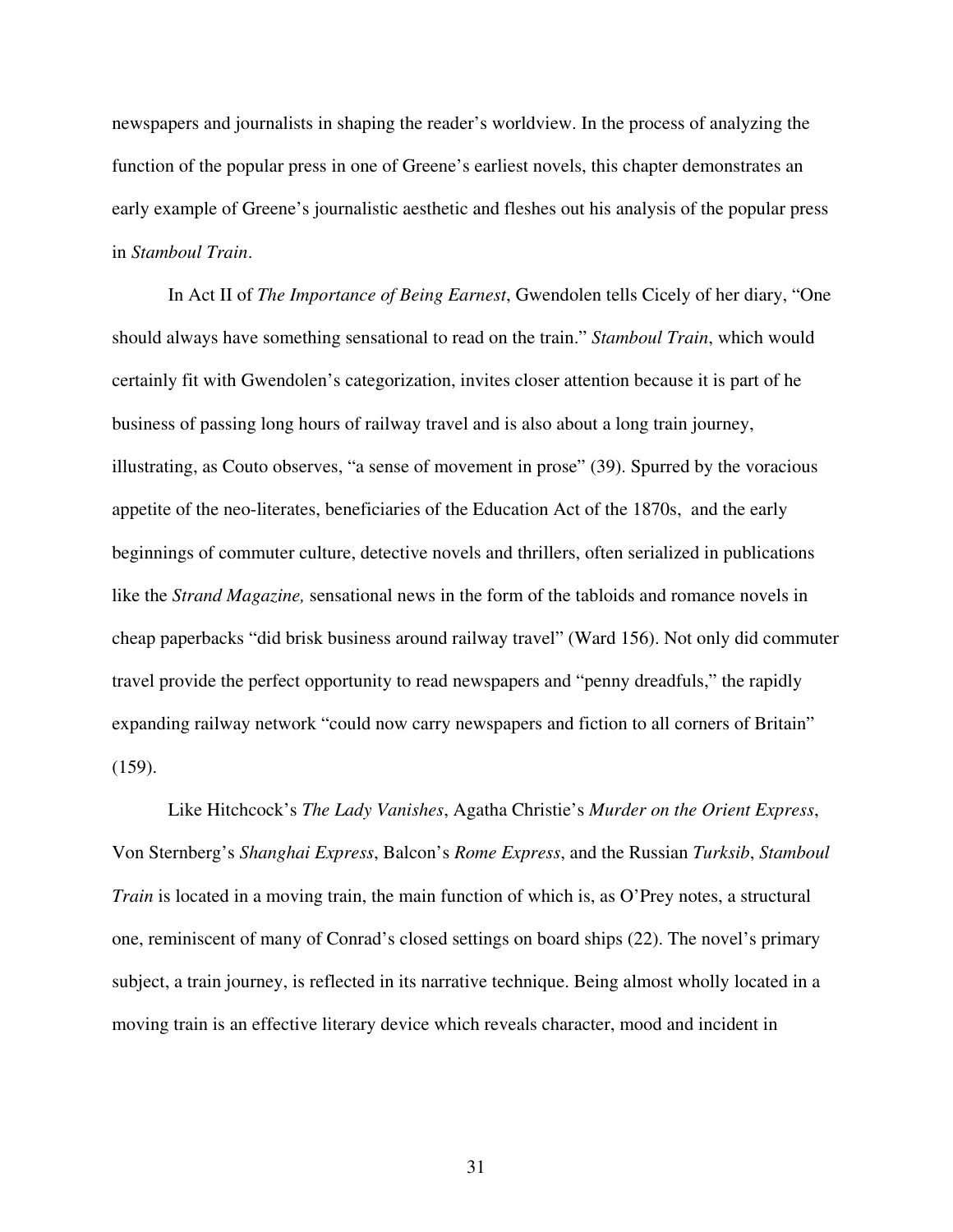glimpses and flashes. Couto observes, "As the train speeds on to its destination and the narrative to its close, one has a sense of human lives being borne along to an inexorable destiny" (39).

The railway adds a further element of urban anonymity to this state of limbo; each journey and every station offers an opportunity for congregation and dispersal of unidentified masses of people: "The journey [in *Stamboul Train*] provides an opportunity to bring together in an accidental fashion a broad range of characters who in some way illustrate the statements Greene is making about contemporary society" (O'Prey 23). Travel itself suggests a state of indeterminateness between origin and destination. Carleton Myatt, the young Jewish businessman travelling with his "mind burdened with figures and strategies to outwit the associates he is going to meet" (19), is aware of the seclusion of the setting, but not of its dramatic possibilities:

In the train, however fast it travelled, the passengers were compulsorily at rest; useless between the walls of glass to feel emotion, useless to try follow any activity except of the mind; and that activity could be followed without fear of interruption. The world was beating now on Eckman and Stein, telegrams were arriving, men were interrupting the thread of their thoughts with speech, women were holding dinner parties. But in the rushing reverberating express noise was so regular that it was equivalent of silence, movement was so continuous that after a while the mind accepted it as stillness. Only outside the train was violence of action possible, and the train would contain him safely with his plans for three days. (20)

Into this world of "rest," however, Greene introduces many of the products of popular culture: masses of newspapers, magazines, and cheap novels, which are juxtaposed with the otherwise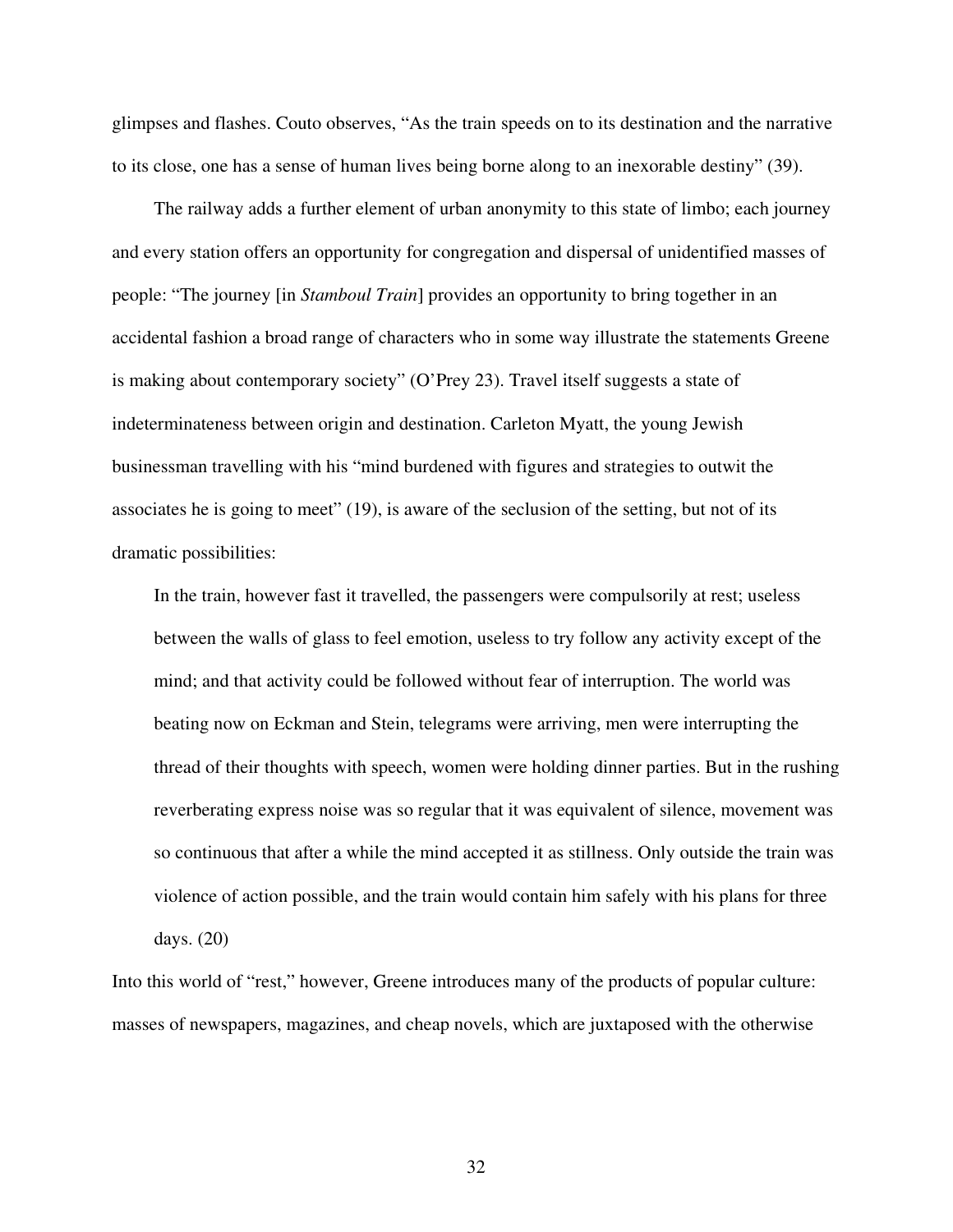serene nature of the train, suggesting that these objects of the modern media have a disruptive, dehumanizing effect.

The train setting illustrates, then, the pervasiveness of the press in Greene's representative society where newspapers and other sundry reading materials reflect the class and professional identity of the characters who consume them. As Myatt prepares to board the Orient Express at Ostend, he notices Mr Opie, "an old clergyman… Mr. Opie soon leans out to buy "Le Tempts de Londres… from the vendors on the platform, using French full of copybook phrases, used with gusto and inaccurately" (9). His choice of reading popular newspapers mirrors his preferred class of travel. He thinks it "unnecessary to travel first class" as long as one gets a sleeper and waxes eloquent about "the remarkable comfort" of second class carriages (8). Coral Musker reads *Woman and Beauty* and *Home Notes* assiduously to achieve her objective of being "mistaken for a lady" (19). One of the first things Mabel Warren notices when she enters Czinner's compartment to sift through his luggage is a "morning paper that [he] must have bought a minute or two ago at Wurzberg station" (63). Warren's indeterminate status, Musker's ambition to be mistaken for a lady, and Quin Savory's popular fiction aspiring to be taken as serious literature – all of these find an echo in the framing narrative. Attempts to classify and categorize people according to their class of origin or religious affiliation is an extension of the debate of literary classification and hierarchies germane to the novel.

The omnipresence of the press in this society is matched by the appetite for its consumption by the reading public. Warren calls her audience "the murmuring and approving multitude," suggesting an acute awareness of whom she is writing for. Significantly, every time Janet Pardoe steps into the novel, either in the company of Warren or Savory, and later, even Carleton Myatt, the scene is set in a restaurant or a dining car. Her association with food and sex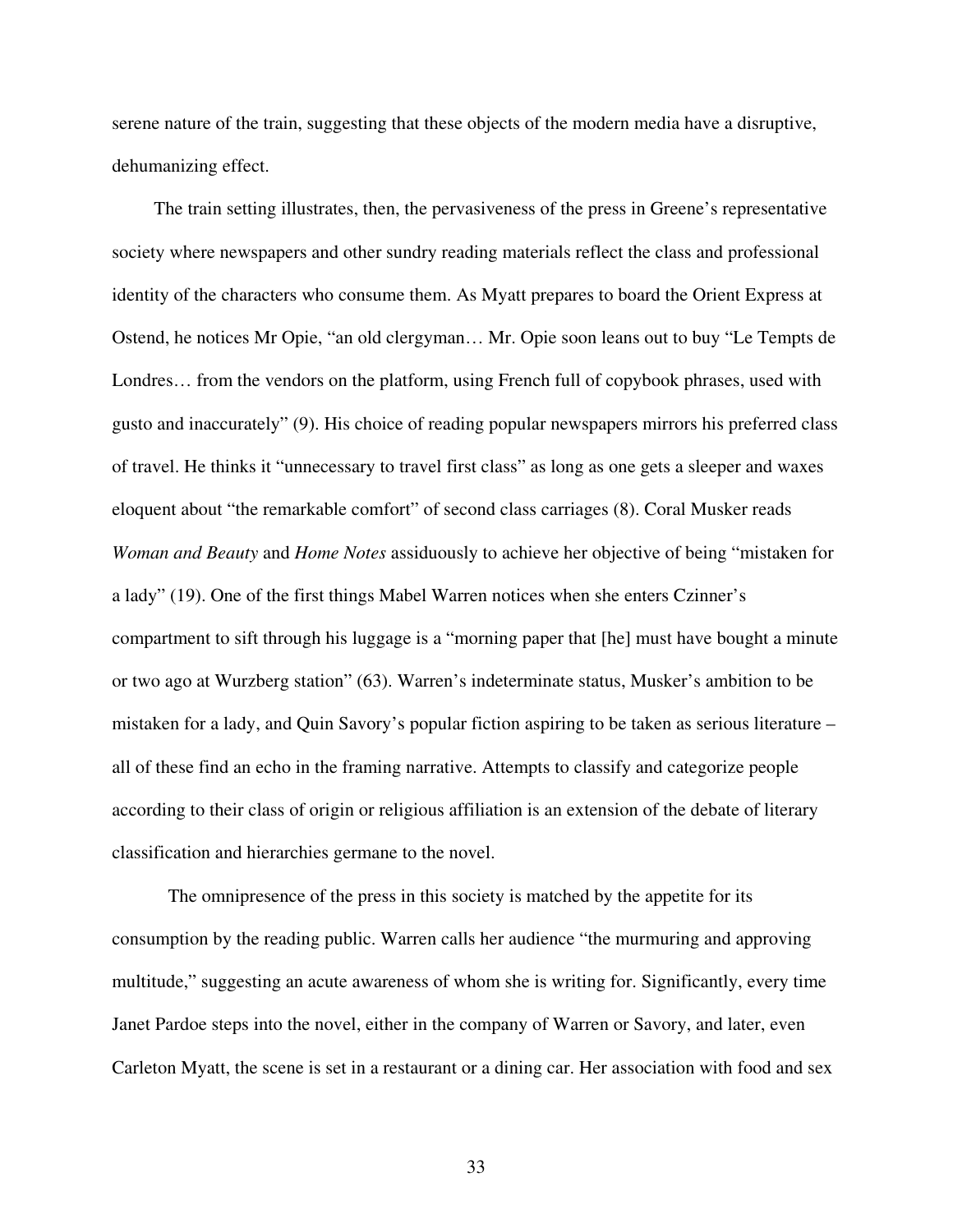equates her with the voracious readers Warren describes. Tactile and gustatory images in the novel are as prevalent as images of eating and drinking. On her way out of Savory's compartment, in response to his plea to see a proof of the interview before it is printed, Warren tells him: "We are not a weekly paper. Our public can't wait. Hungry, you know, for its lion's steak*.* No time for proofs. People in London will be reading the interview while they eat breakfast tomorrow" (62). It is a vivid picture of the reading public that Warren presents at the end of her interview with Savory: masses with gargantuan appetite for the written word, people who cannot wait to have their fill of words along with the breakfast they eat, words that journalists strive against time to supply ceaselessly. The name "Savory" itself suggests a kind of palatable fare with which the author plies his readers.

The impact of newspapers and journalism is especially apparent in Czinner's paranoia over his story being made public. As he prepares to face trial upon arrival in Belgrade, he rehearses for his own moment of greatness with a shrewd and calculating eye on media: "The Press will be there, Czinner thought, and saw the journalists' box as it had been at the Kamnetz trial full of men scribbling" (123). Though Czinner initially denies Warren an interview, he is no less interested in playing to the press gallery and exploiting its reach as the journalist wants to exercise her power. His adversarial attitude towards the press is further revealed later in the novel when he is absorbed in his own thoughts: "I am a Socialist; the word mouthed by politicians on innumerable platforms, printed in bad type on bad paper in endless newspapers…" (132). Quite tellingly, Czinner soon chances upon Grunlich trying to steal money from his suitcase, and Grunlich, a shrewd judge of character, tells him that he is also a socialist on the run because of "a political offence… an affair of a newspaper" (134).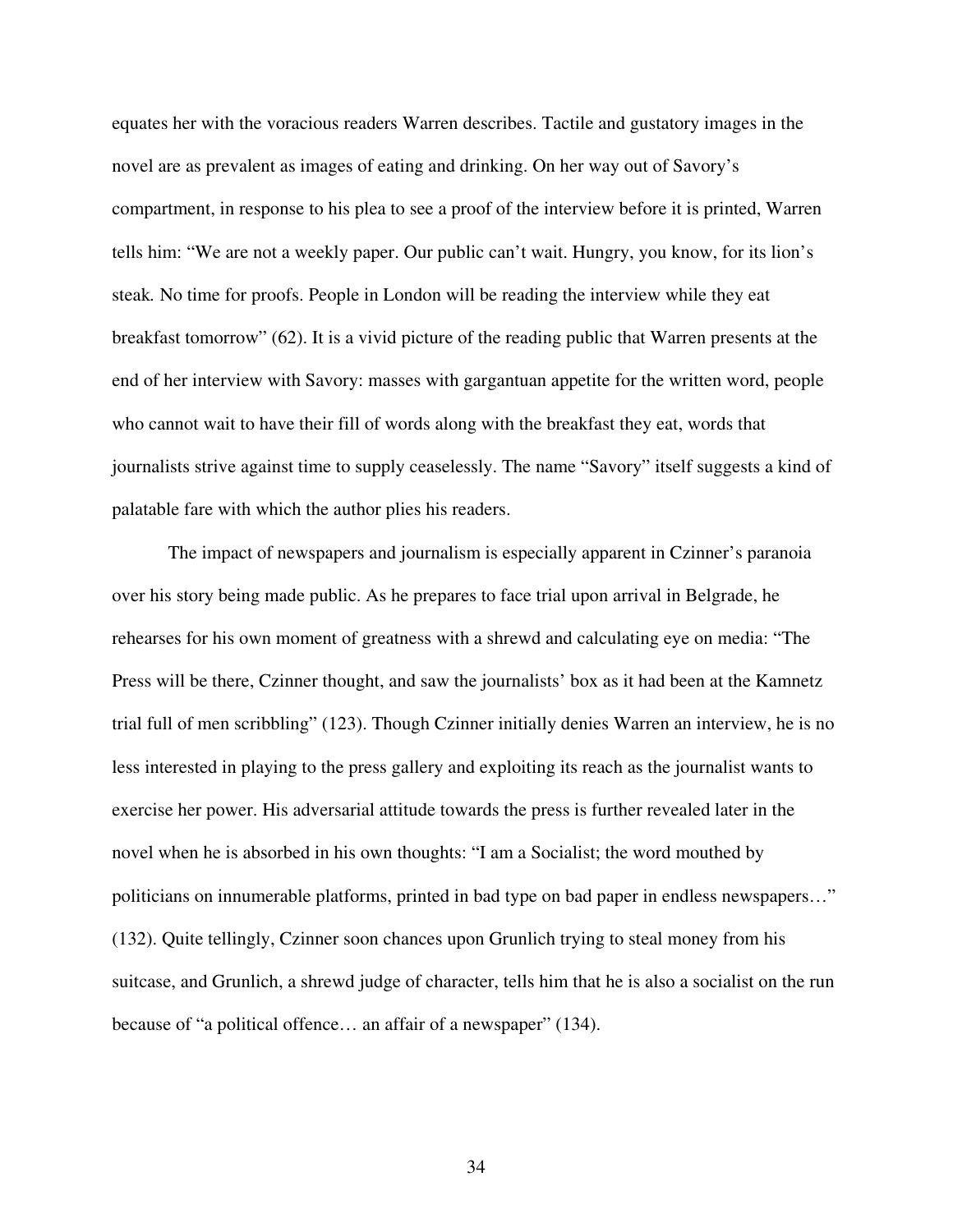The journalists' distortion of facts is often reinforced by "twisted phraseology," as Beaty calls it (123); and in a novel that focuses on those whose professional tool is language, the manner in which journalists speak and write assumes considerable importance. Waugh emphasized the function of style by describing his own writing "not as investigation of character, but as an exercise in the use of language" (125) The most conspicuous barbarism is "telegraphese, which reduces idiomatic expression to pidgin by the omission of expendable words and the creation of unnatural compounds" (124). In this jargon, "We have received news from you" to take an example from *Scoop*, becomes "News exyou received" (126). In *Stamboul Train*, Warren frequently dictates stories from phones, compressing large amounts of information and sending them to her editor. Such scorn for linguistic art further symbolizes the journalist as having a vulgar disrespect for the order and standards of civilized life, for in Greene's view corruption of language indicates debasement of thought.

Concerns about sales figures combine neatly with Warren's anxiety about the number of words that must be "hammered out" (43) to satisfy a vast and gluttonous readership. For the journalist, Savory's attributes are limited to his popularity, the number of copies he sells: "Sold a hundred thousand copies. *The Great Gay Round*. Two hundred characters. The Cockney Genius," Warren remarks about Savory (37). Savory's popular novels and Warren's daily newspaper, with impressive sales figures, share one characteristic with a popular tourist destination like Bruges: all three are "to be stared at, talked of, trafficked over" (12). The novel reveals repulsion with the sense of vulgarity and filth associated with mass-produced words. Looking through Czinner's luggage, Warren admits to herself that "the cheapest rag in England would not stand for this" (63). Her illegitimate means seems to taint the end, polluting the very words of her report.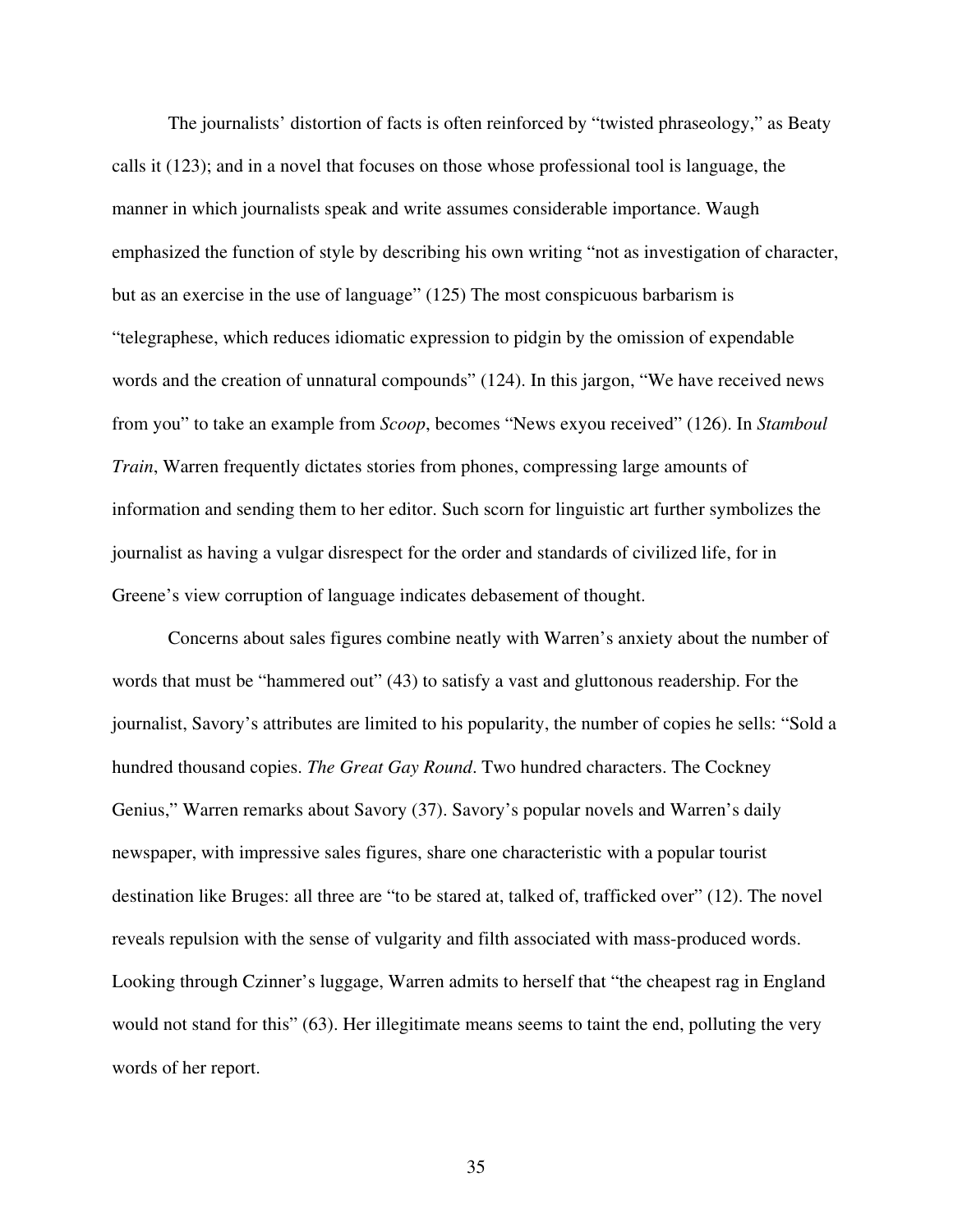Such negative connotations notwithstanding, the power that such words wield is reinforced in various ways throughout the novel. Readers of newspapers and popular literature are represented as consumers rather than readers, actively involved in ingesting and clamouring for the words before them. There is a strong sense of the readers being dependent on the thrills provided by daily newspapers such as Warren's aptly named *The Clarion*. Even Warren is not free from their control: she exits the novel with her eye fixed on making the front page (145). Earlier, she reveals that she had not met her subject Savory, "but his face was well-known to her from photographs in the *Tatler*, cartoons in the *New Yorker*, pencil drawings in the *Mercury*" (65-66). It is ironic that Warren depends on a secondary order of reality, the make-believe world of newspapers and popular magazines, to give meaning to her world. She is trapped in this alternative world, as much its victim as its creator, having to appeal to its complex signifiers to find her way about in its maze of meanings. Warren is portrayed, then, as a blend of opposites, an amalgam of varied, and often contradictory, personal traits.

Warren sees Dr. Richard Czinner, a powerful political renegade who escaped dramatically during his trial in Belgrade, boarding the train at Vienna. True to her journalistic nature, she decides to pursue "the best story she has ever been after" and is unable to let go of what she perceives as "an exclusive bill page story… a story which *The Times* correspondent himself would give a year to know" (42). At once Warren parodies and embodies codes governing media conduct in the thirties. Her conversation is filled with trite observations about men, morality, and mores, all compressed into digestible news bites. Her career is a hazy shamble of "getting up at all hours, interviewing brothel keepers, the mothers of murdered children, 'covering' this and 'covering' that" (36). Warren typifies the professional who is transformed and moulded by her job. The language of journalism pervades her speech and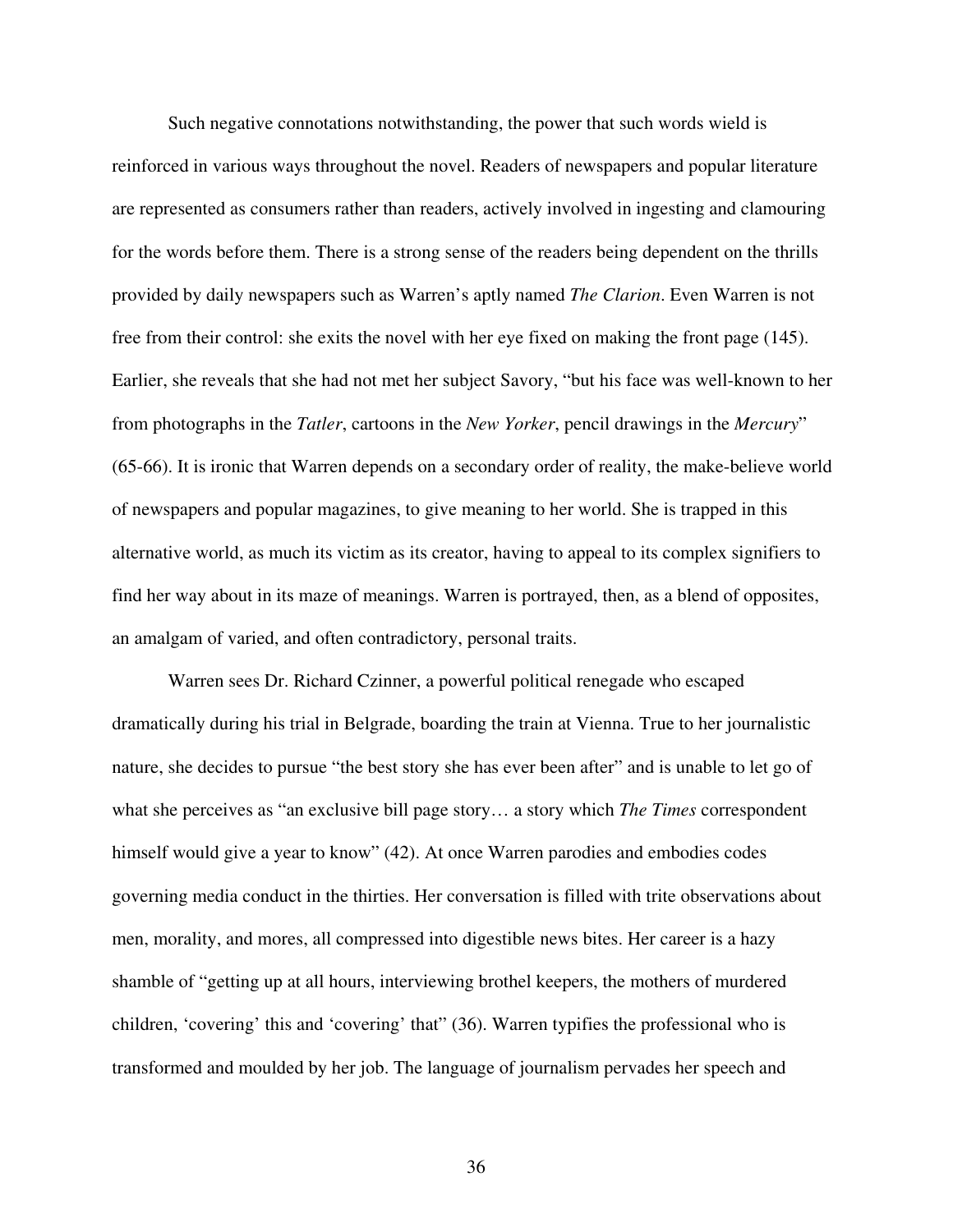thoughts, news reports condition her emotional responses, and she is unable to think without the reference frame of journalism and newspapers. The metaphors of the outsider, the aberrant, and the newshound are applied to Warren with unfailing regularity, as Greene casts her as an intruder, an outsider in the narrative, pursuing her prey with the same desperate determination the other outsider, the criminal Grunlich, employs to escape his pursuers.

Greene's position on journalism in the text is made more complex when Warren's dubious and disreputable character is considered. The first references to her in the novel link her with the stereotypical association of journalism with alcohol, a connection made so often in popular lore, highbrow fiction and even books on journalists by journalists. It has become, as Chakrabarti observes, "a mythic gold standard, sufficient for *Private Eye* to name its representative denizen of the Fleet Street pubs, 'Lunchtime O'Booze'" (34). Warren's partner Janet Pardoe "[doesn't mind] Mabel being drunk" (34); Warren "drinks up" her gin, rises from her chair, "sways a little," and attempts to refute Pardoe, saying, "You say I'm drunk. I am drunk. But I'm going to be drunker" (35). "When the paper wants sob stuff," Warren thinks, they "send Dizzy Mabel" (35).

Almost all of the journalists in Greene's fiction are heavy drinkers: Philstrom and Hammarsten in *England Made Me* always have a drink in their hand, Fowler in *The Quiet American* drinks and is addicted to opium, Parkinson is constantly "bloated from beer" in *A Burnt Out Case*, and Fred Hale, who gives out prizes for the *Daily Messenger* in *Brighton Rock*, "drank too much" and has an "enlarged liver" according to the inspector giving his post-mortem (94). Philip Knightley's ground-setting work *From Crimea to Vietnam: The War Correspondent as Hero, Propagandist and Myth Maker* is littered with anecdotes of beer-guzzling, whiskeyswilling hacks who risk their lives on obscure war fronts to put the news into next morning's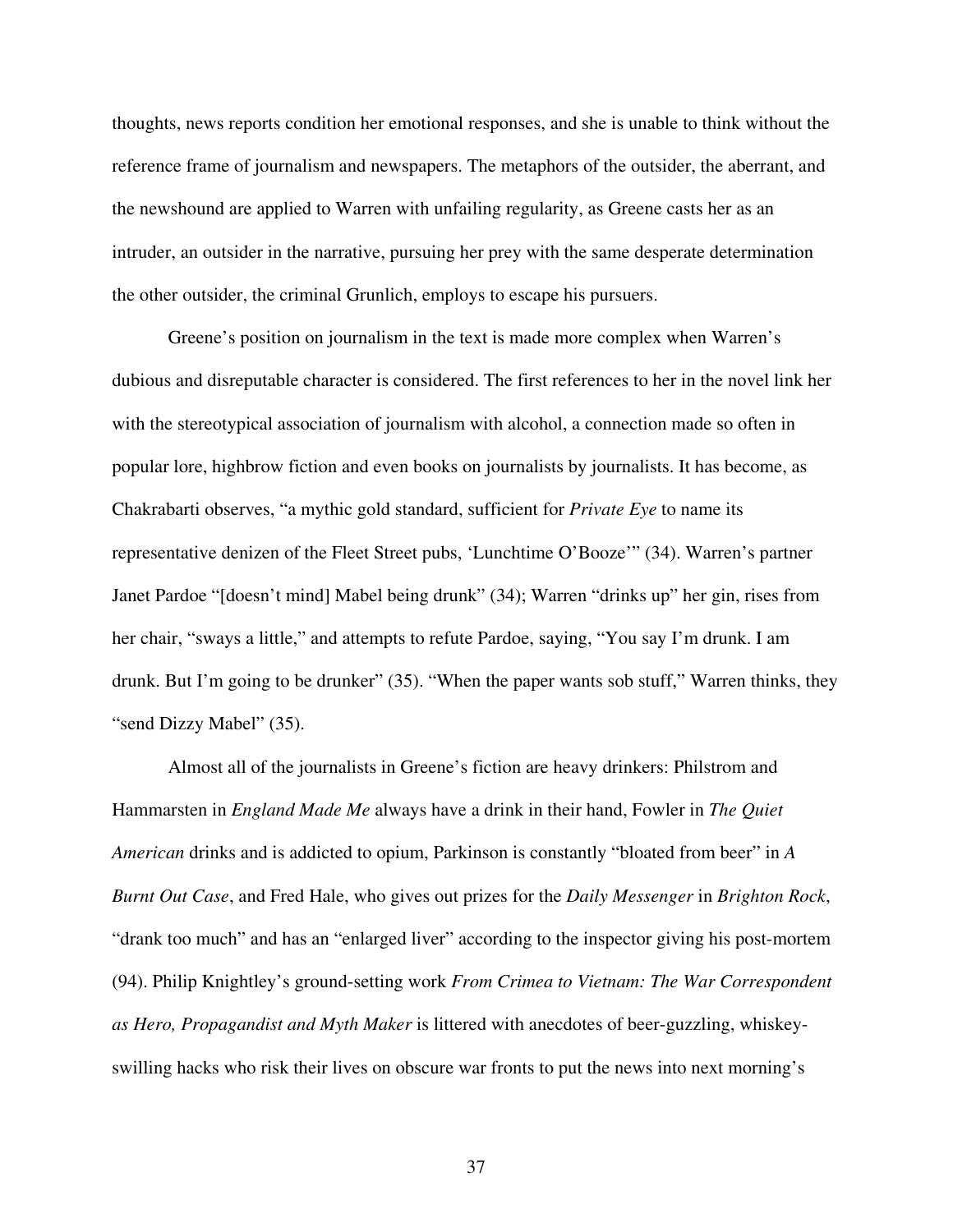paper half way across the globe (5). Howard Good, in his work on journalist motifs in fiction, identifies the journalist as drunk as the most frequent character in the portrayal of the press: "From the 1920s through the 1990s, the journalist has been identifiable in Hollywood films as much by the drink in his hand as by the cynical gleam in his eye." (12). The portrayal of drinking journalists, which has included "every imaginable construction from heroic to evil, is connected with changing public attitudes to drinking, he argues: "Whether the journalist is a saint or sinner or a combination of both depends on whether drinking is defined as a normal social activity, an insidious addiction, or a moral evil" (20).

However, in Warren's case, despite her prodigious drinking, her grip on circumstances remains remarkably firm; alcohol does not inhibit her ability to do her job and, in a way, she is a vehicle for Greene to discuss the more democratic aspects of journalism as it relates to public consciousness. She comes across as a tough journalist who knows her job and does not hesitate to employ every trick in her trade to succeed. She tells Pardoe that *The Clarion* has asked her "for a quarter of a column" on Quin Savory and is sufficiently well-versed in the practice and policies of her paper to point out that "they'll cut it down to a couple of sticks in London" and that Savory has "chosen the wrong time" to travel; had he travelled during the "silly season he would have got a column among the mermaids and the sea-horses" (42). Warren's "dogged pursuit" of the story and her hubristic faith in her abilities as a reporter have an ominous undertone. Her assertion that she has "never failed" to secure a story or an interview has an almost demonic truth, buttressed by her resolve to "make him speak… somehow" (54). Later, she thinks of "nailing Czinner once and for all to the bill page of the paper, an exclusive crucifixion" (59).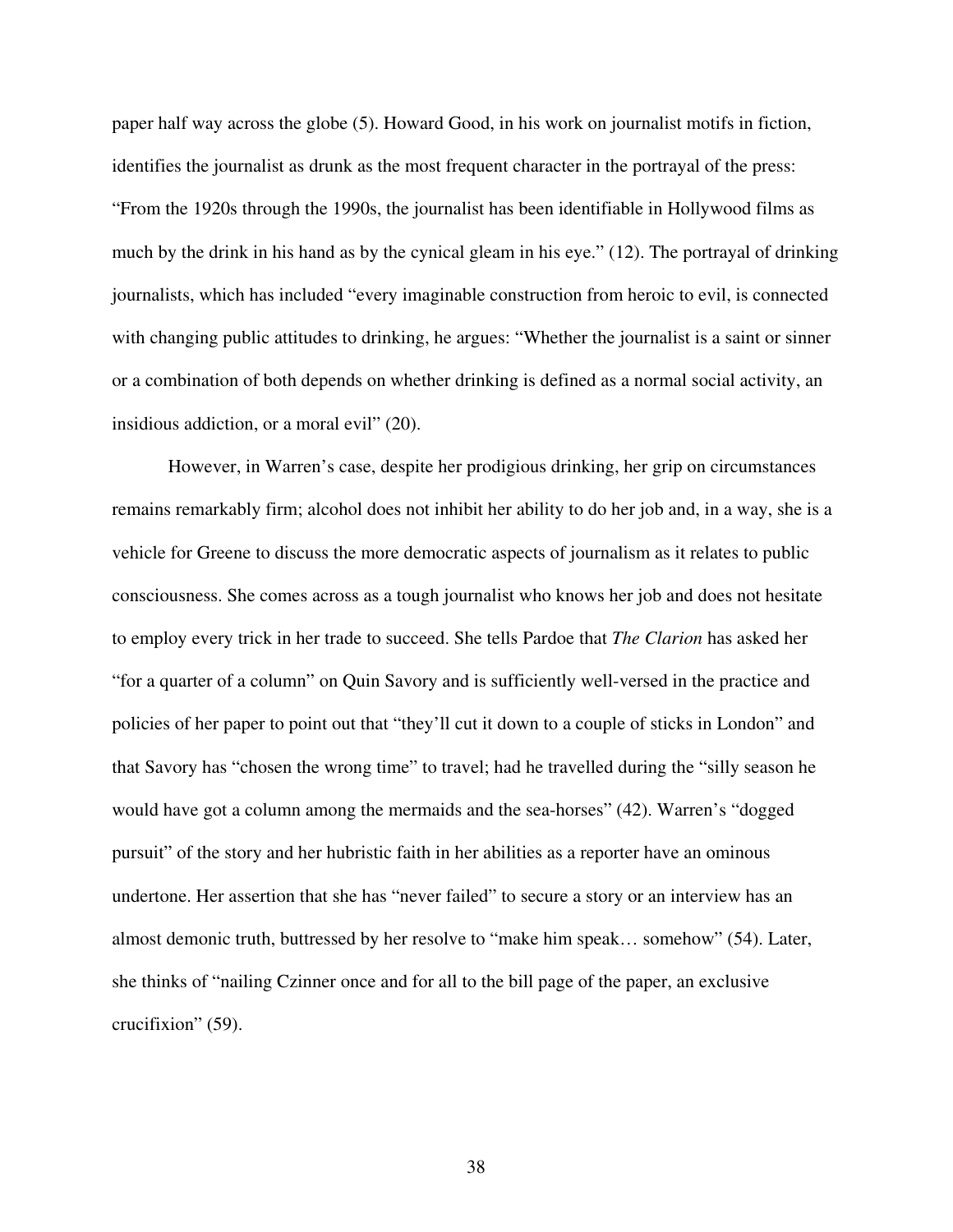The language of journalism pervades Warren's narrative. She tells the story she covered on Czinner in Belgrade in an intriguing way. Recounting the story to Czinner, she narrates in much the same manner she would have reported the story for the *Clarion* (78). This style of narration is a deceptive journalistic strategy, a subterfuge, designed to give Czinner a false sense of security and coax some indiscreet comment or admission at the opportune moment. Warren updates Czinner on news from Belgrade, the home from which she knows he has been exiled, employing reportage to get her story - to generate more reportage. Her narration, in turn, is framed in the third person and weaves in and out of the conversation she has with Czinner. The ploy seems to work, as Czinner, despite his best efforts to cut short the conversation, is unable to do so: "He knew that he ought to interrupt the drunken dangerous woman opposite him, but he could not say a word, while she gave him news of Belgrade, the kind of news which his friends in their weekly coded letters never gave him" (79). Warren's narrative exercises enough power over Czinner for him to be unable to escape it, a situation not unlike that of a newspaper reader.

Greene routinely uses animalistic descriptors for Warren. The manner in which she circles her story and swoops in at the right moment is a classic journalistic ploy to prise open a difficult interviewee. Making her way to corner Czinner, she thinks, "It was not everyone, she thought with pride, who would have been capable of seizing the moment as she had done when drunk" (43). This symbolism is extended to include the image of a bird of prey or scavenger, an association Warren shares with Minty in *England Made Me* and Conder in *It's a Battlefield*, whose name suggests a condor, the huge South American scavenger bird. Most frequently, though, the image of the hound is associated with Warren. When she sights Czinner, "her nose was on a scent," (39) and later, "her nose held yet the genuine aroma of the hunt" (42). When Czinner refuses to give in and admit he is the famous political dissident, Warren "with her head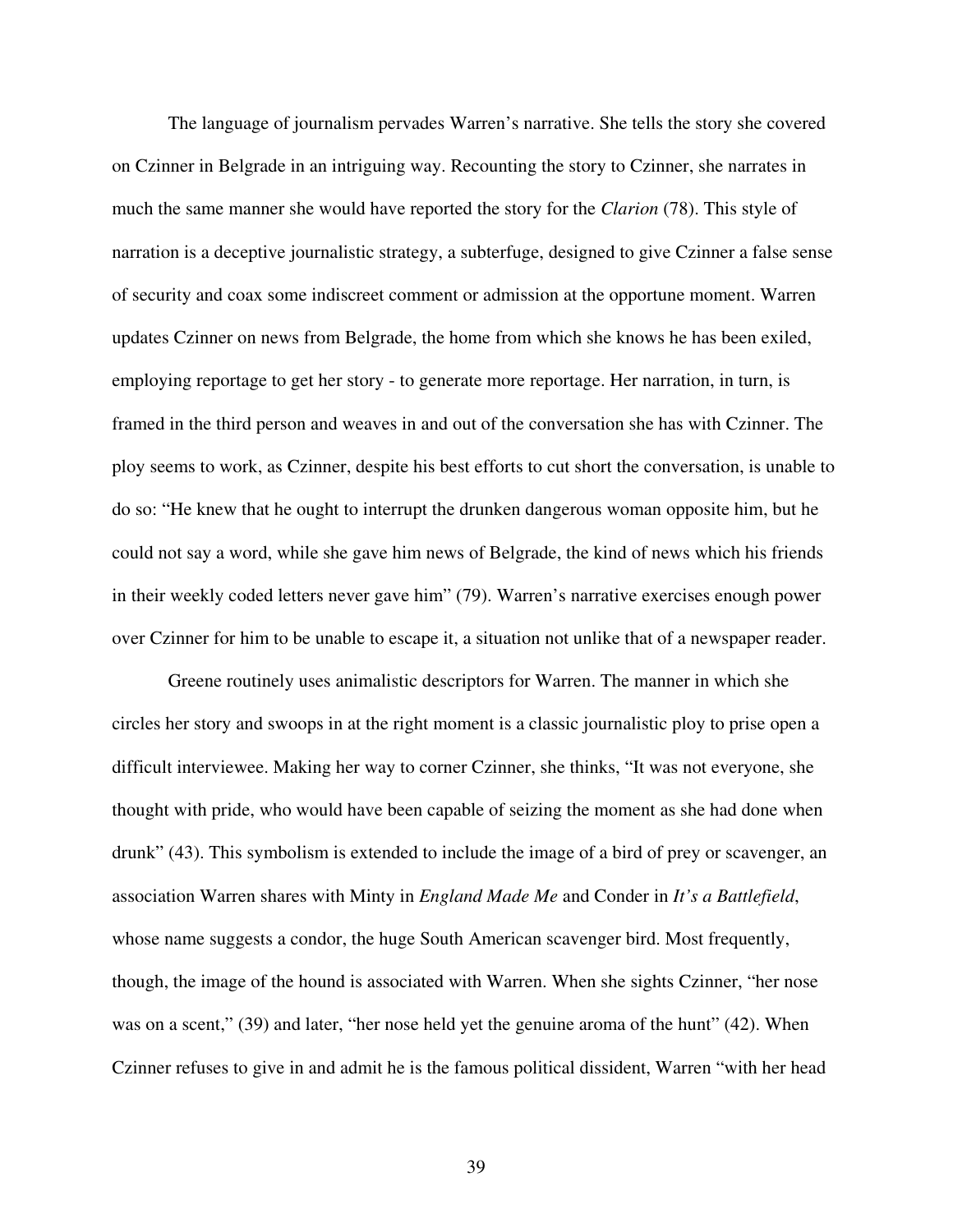aching, the smell of gin in her nostrils, growls at him, closing her great teeth on her lower lip in an effort at self-control" (47). The words "prying, pushing, scraping" (63) draw attention to the invasive and intrusive nature of Warren's job and the image of the journalist as a hound.

With a ready marketing ploy trumpeting her newspaper – "public opinion is just another name for *The Clarion*" – Warren tries to coax Czinner to divulge his plans, unaware that the political dissidents in Belgrade had staged an abortive coup even before Czinner's arrival. This is an uncharacteristic slip up by the worldy-wise reporter, significantly revealed to her through a report in German newspaper that Czinner hands over to her. What Warren says about being on Czinner's side reveals the squalid underbelly of newspaper coverage, something that in today's media lingo would be termed a 'spin' generated by the paper on behalf of a favoured source. Warren is anticipating a news event, almost willing it to happen, by offering liberal inducements. So concerned is she with her 'exclusive' splattered all over the middle page that she begins to care less and less about maintaining an objective distance and reporting neutrally. In that sense, the world of Warren and *the Clarion* is not unlike that of William Boot and the *Megalopolitan* in *Scoop.*

The core insubstantiality of Warren's character is expressed most powerfully in her impotent passion for Janet Pardoe:

Mabel Warren could love her with the same passion until death, with satiety, had no means save her lips to express her love, was faced by the fact that she gave no enjoyment and gained herself no more than an embittered sense of insufficiency. (45)

With her blend of savoir faire and blind spots, Warren echoes the blind seer of Eliot's *The Waste Land,* transformed in Greek mythology to a woman for a part of his long lifetime and whose wisdom is of little use to him or others. Given to self-loathing and vanity in equal measure, she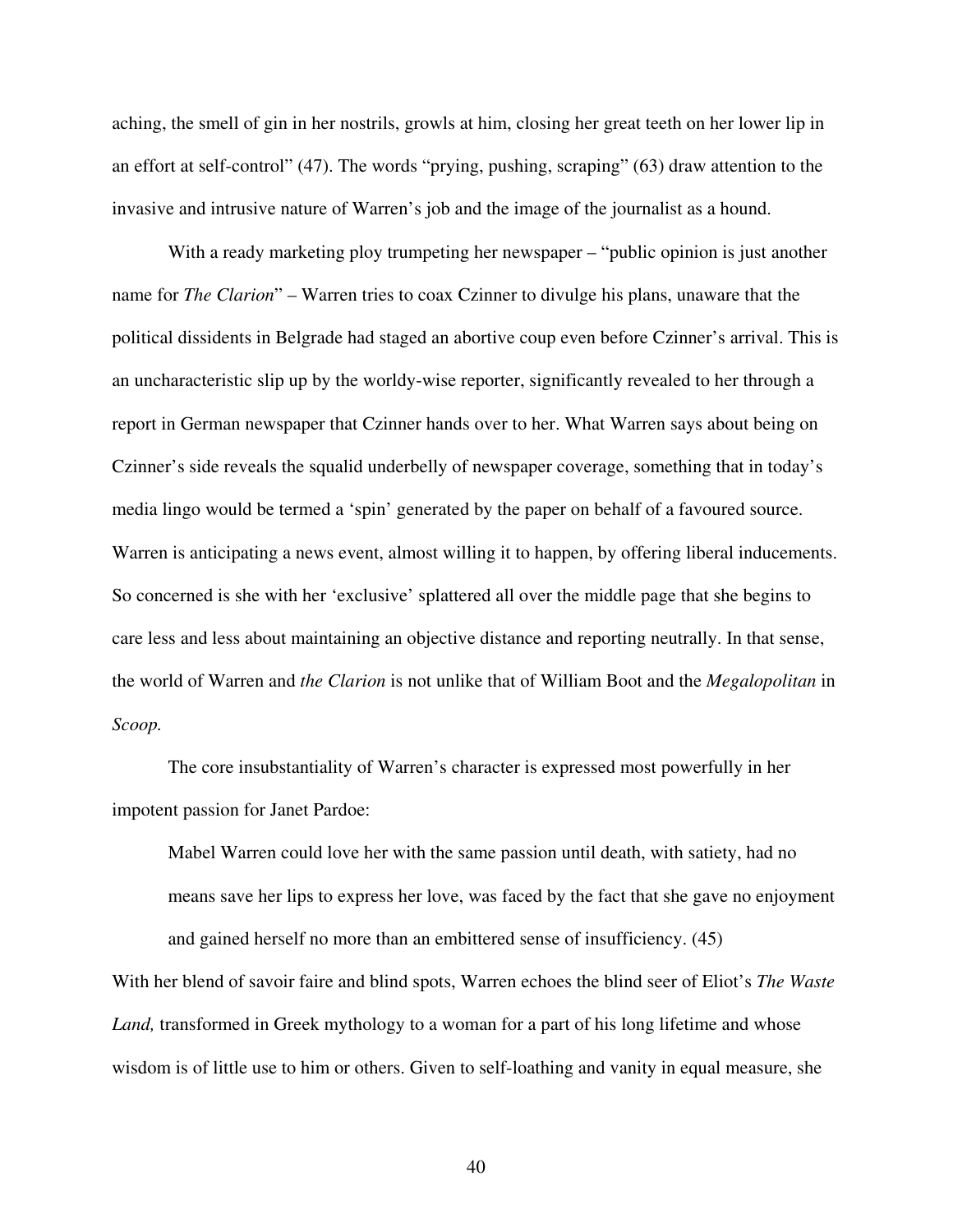frequently seeks out mirrors to compose her sense of self amidst the confusing fluidity of personae: "In a mirror on the opposite wall Miss Warren saw her own image, red, tousled, very shoddy, sitting beside another and far more familiar image, slim, dark, and beautiful" (36). Warren, on the other hand, is, as Couto observes, "a man trapped in a woman's body" (92). Her "common and shrewd mind" (58) is full of knowledge of the most trivial stories that she uses effectively to relate to a world outside the Orient Express, but in the end her efforts do not advance her standing. The novel thus portrays journalism as a cursed profession that propagates blind, ineffective knowledge.

Although Warren boards the train in order to interview Dr. Czinner, her official assignment is to report on Quin Savory, "The Cockney Genius" (36). Her interview with him is one of the highlights of the novel. In the encounter, Warren's journalism and his popular literature are pitted against each other. In the interview, we witness a dialogue between "Savory's pompous words" and Warren's "deceptive action" (123). While the interview is, on the surface, a journalistic episode, it also puts forward the case of the popular novelist and becomes an enactment of the conflict between journalism and popular fiction.

Warren's approach to the Savory interview is remarkably different from her ploy of "snaring" Czinner; she simply bursts in and demands an interview. Savory is dependent on the media for publicity and, because his is a more routine story, she stands to gain very little from it. Her decision to be 'masterful' and do away with niceties stems from her own consciousness of the power she wields over him. The Savory interview (66-70) is as incisive a satire of journalistic methods and mores as William Boot's missives with his massive trunk in Ishmalia in Waugh's *Scoop*. Warren is interested and engaged, all the while drafting a story on Czinner. Unlike Waugh's relatively straightforward caricature of journalists and journalism, Greene's portrayal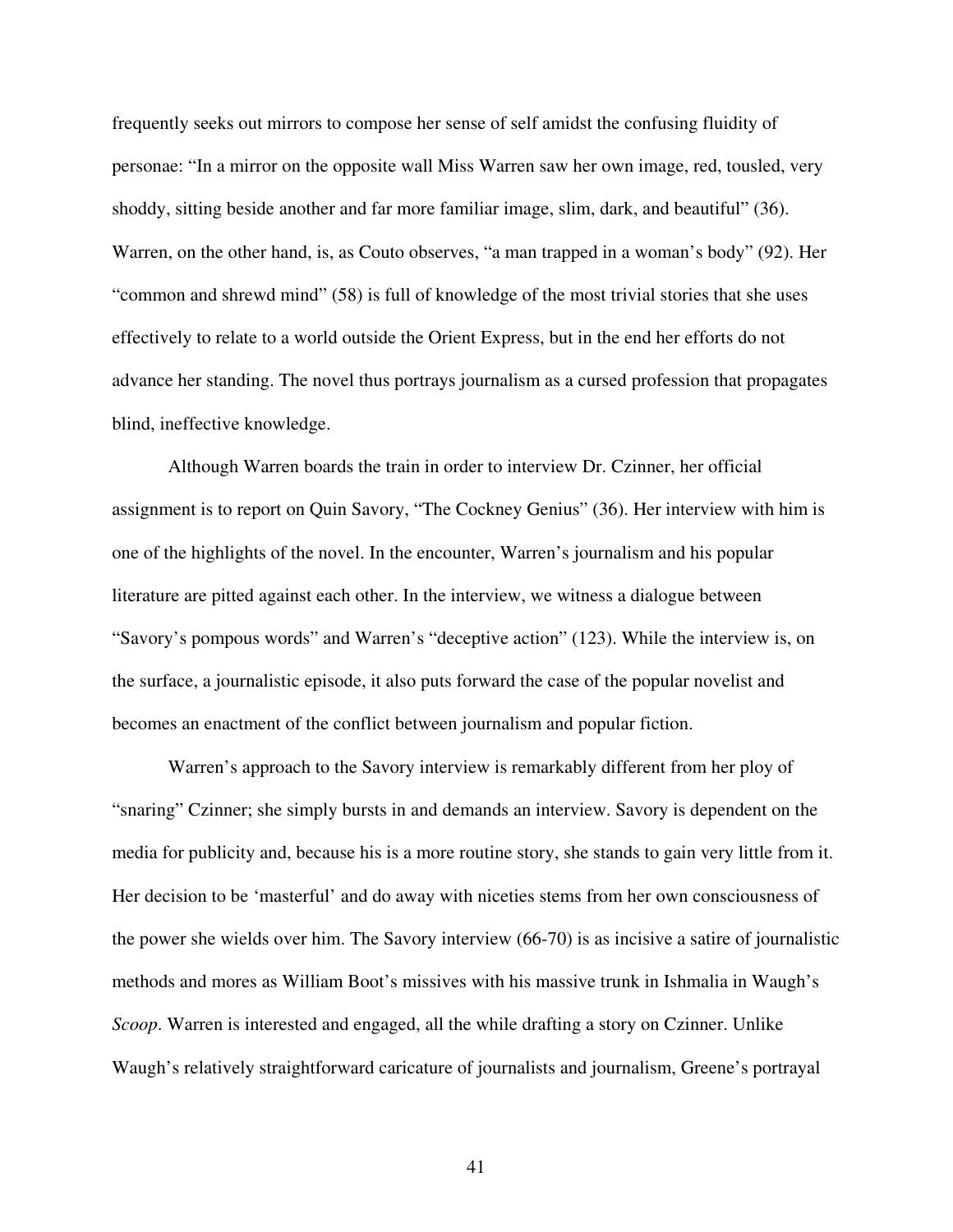of Warren, even at its most ridiculous, is ambiguous, aided in great measure by a determined pursuit of her quarries and her immense, almost picaresque ingenuity.

The obsession with sales success of Savory and Warren is a recurring theme in the interview. He tells her, "One can 'ave that [integrity] and yet sell one thousand copies," to which the journalist replies, "Do you think we should sell two million copies if we told the truth" (68). She quickly takes up her mantle as a guardian of public morals: "'Health,' she said, 'That's your mission? None of this 'adults only' stuff. They give you as school prizes" (69). Warren thinks, "I'll put that in about healthy traditions… the public will like it, [the editor] will like it" (70). Once again, the concerns of the popular novelist and of the journalist are seen to merge especially when it comes to their intuitive knowledge of what their "public want." Greene stressed the artist's need to know his audience. From that perspective, Warren and Savory are Greene's endorsements of that gumption. However, when Warren thinks of her penchant for journalistic prophecies, the similarity between her methods and Savory's becomes evident:

Take an expression in the present, a line of ill-health, a tone of voice, a gesture, no more illuminating to the average unobservant person than the lines and circles in a Baedeker, and fit them to what you know of the man's surroundings, his friends and furniture, the house he lived in, and one saw the future, his shabby waiting fate. (129)

A deep-rooted envy soon comes out in the open when Warren observes Mr. Opie. The clergyman's "attitude changed to one of respectful attention" the moment he hears the name of the novelist: "Poor mutt, she thought, to be impressed by a 100,000 sale, we sell two million… twenty times as many people will have heard of Dr. Czinner tomorrow" (66).

However, this hollow boast is also an admission of the ephemeral quality of her triumph. The twenty times sales figure camouflages the fact that her story will be very short-lived news,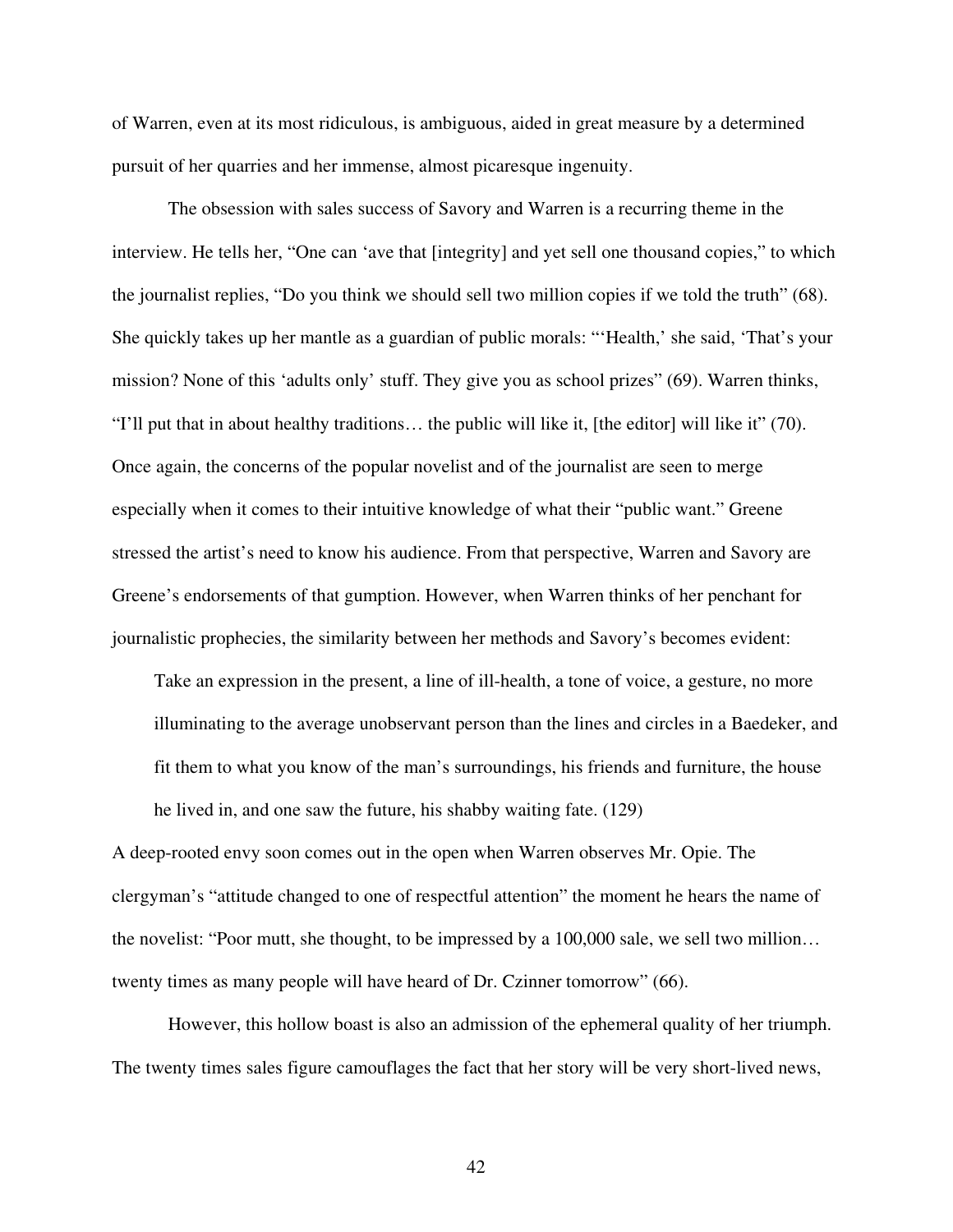probably reserved only for "tomorrow," with Warren's name as a mere footnote, a byline, whereas Savory's name will continue to attract "respectful attention." The jealous hatred she bears towards him is made explicit later: "It was not that she hated him, but that she hated any overpowering success, whether it meant the sale of a hundred thousand copies or the attainment of three hundred miles an hour, which made her an interviewer and a man the condescending interviewed." An acute awareness of the imbalance of power, opportunity and success preys constantly on Warren's mind, a feeling whose rancour she can only sublimate by turning it into misanthropic jealousy and hatred. That hatred for men is a prime motivator is evident: "When there was a choice between love of a woman and hate of a man, her mind could cherish only one emotion, for her love might be a subject of laughter, but no one ever mocked her hatred" (114).

Embedded in the verbal thrust of Mabel Warren's interview of Savory is interesting information about the hierarchy of genres of writing in the 1930s. *Stamboul Train* is an embodiment of a great debate between genres, formats, and media and a site where constituencies of newspapers and popular fiction are seen locked in a turf war, vying for the minds of readers. The effect of this competition, for Greene, was troubling from a literary standpoint, as sensationalist writing was occupying a greater space in the public sphere. In this connection, Greene's use of Mabel Warren embodies and reflects the ongoing debate about the function of journalism and journalists in the body politic and culture. The novel is dominated by the journalist and the popular novelist, with the two types of popular writing, yellow journalism and popular fiction constantly vying for prominence. Here, *Stamboul Train* explores the culture war between journalism and popular literature like few other novels. There are times in the novel when fact and fiction blend seamlessly together to create an alternative order of reality in fiction. At others, the omniscient narrative attempts to reveal the defining characteristics of each by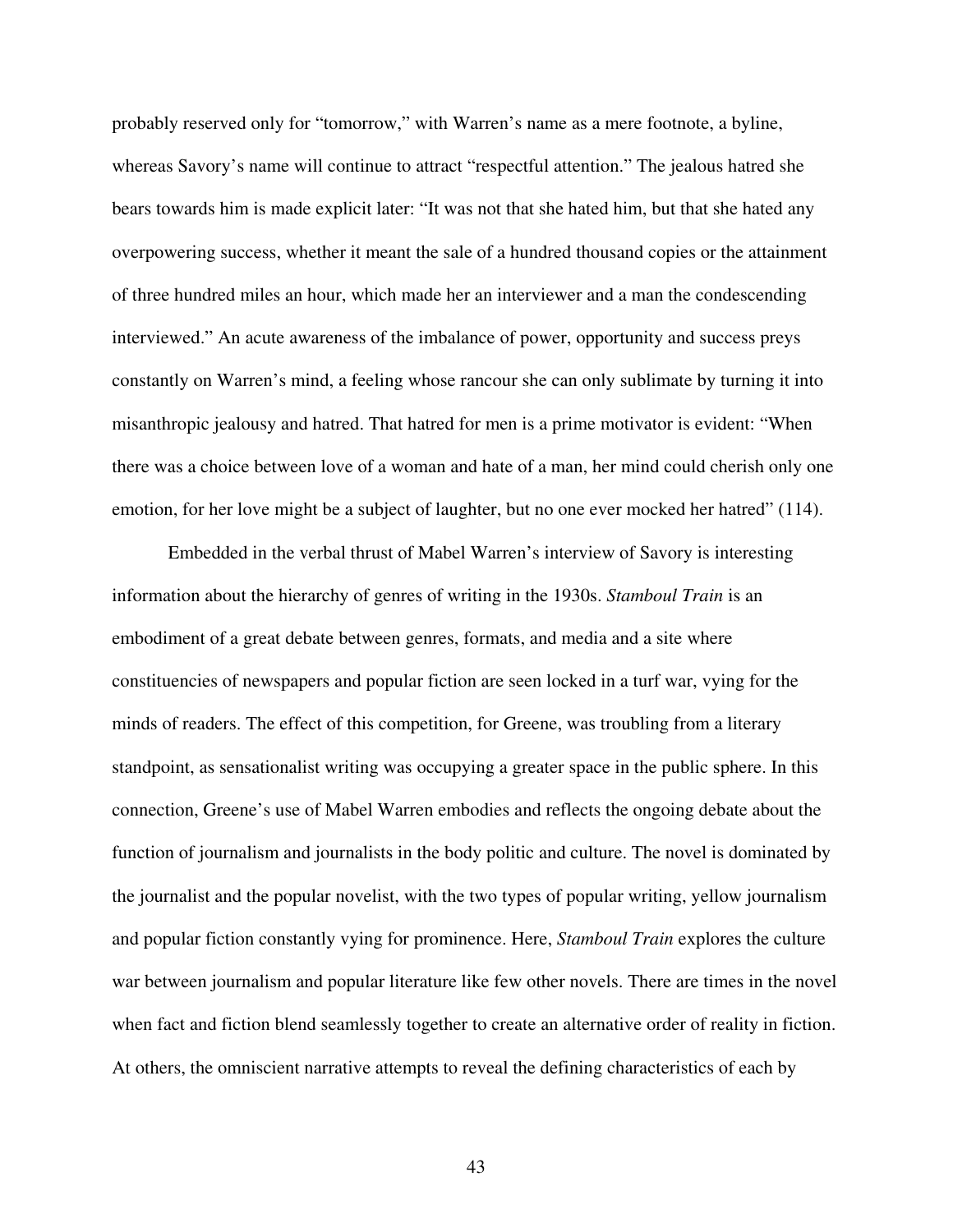distancing itself from both. In the process, Greene subtly obscures the generic identity of *Stamboul Train*, complicating the taxonomy of writing.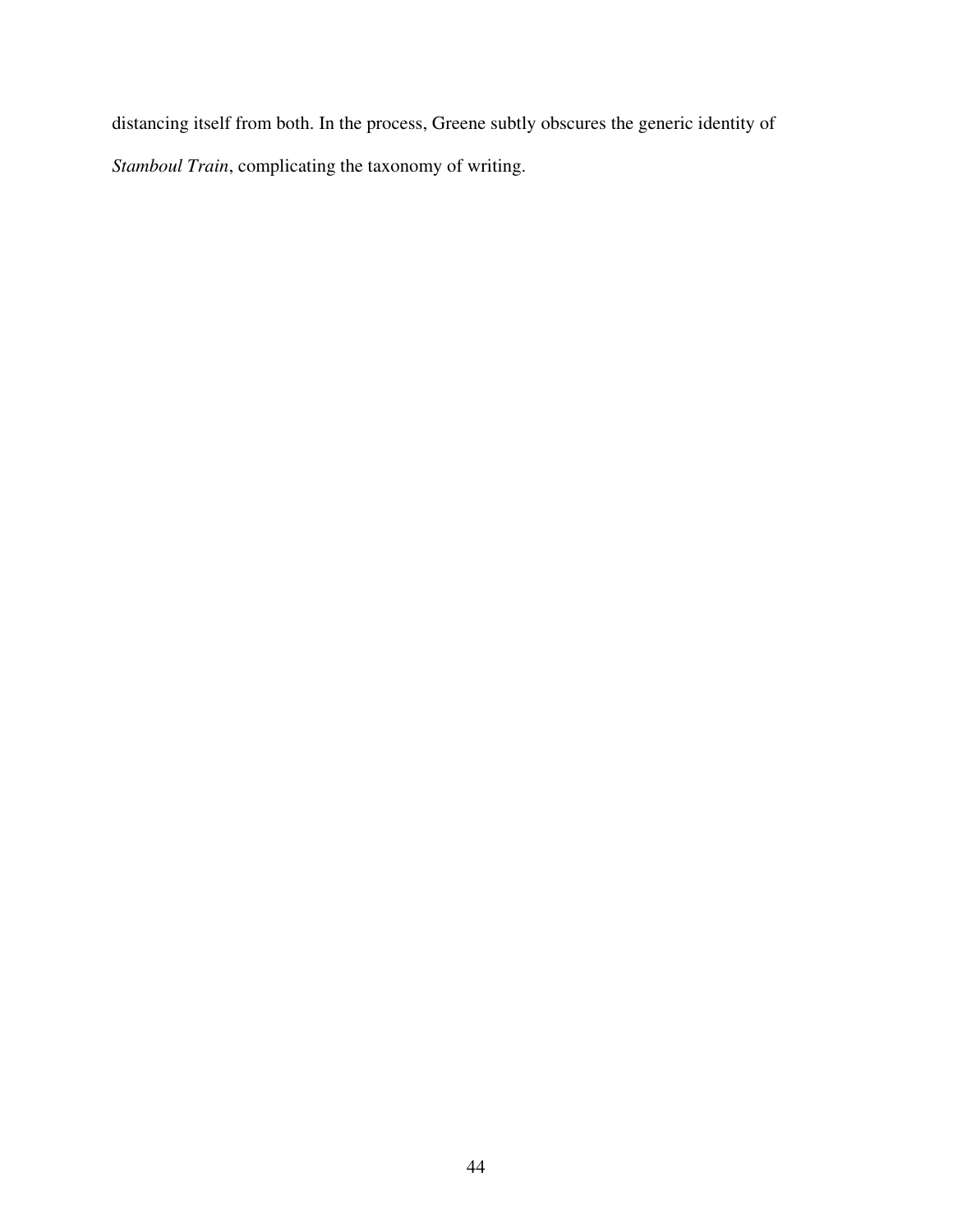## **Chapter Two**

## **Trapped in the Tale: Journalism and the Mass Media in** *It's a Battlefield*

"In great empires the people who live in the capital and in the provinces remote from the scene of action, feel, many of them, scarce any inconveniency from the war; but enjoy, at their ease, the amusement of reading in the newspaper the exploits of their own fleets and armies."

Adam Smith, *The Wealth of Nations* (1776)

"We shudder at the brutality of the way a butcher uses the knife; ah, but this is nothing at all compared to the most dreadful recklessness and callousness with which a journalist, addressing himself to the whole country, if possible, uses untruth."

Søren Kierkegaard, *Journals* (1849)

"It did not seem fair to Conder that the products of his brain should be condemned to the same cycle as his body. Something should be left. His body must decay, but some permanent echo should remain of the defective bathroom, the child with whooping cough. He began to write . . ."

Graham Greene, *It's a Battlefield* (1934)

Graham Greene's 1934 novel *It's a Battlefield* resembles *Stamboul Train* in many ways. Published in the same decade, both novels are set in immediately identifiable surroundings and, as Paul O'Prey observes, show little signs of what would subsequently become the author's trademark Catholic angst: monumental clashes of good and evil where each side has enough of the other's characteristics to complicate matters beyond redemption (61). The transcontinental train of the first novel is transformed into Greene's version of 1930s London. Class distinctions and professional affiliation play an equally determining role in both novels; characters from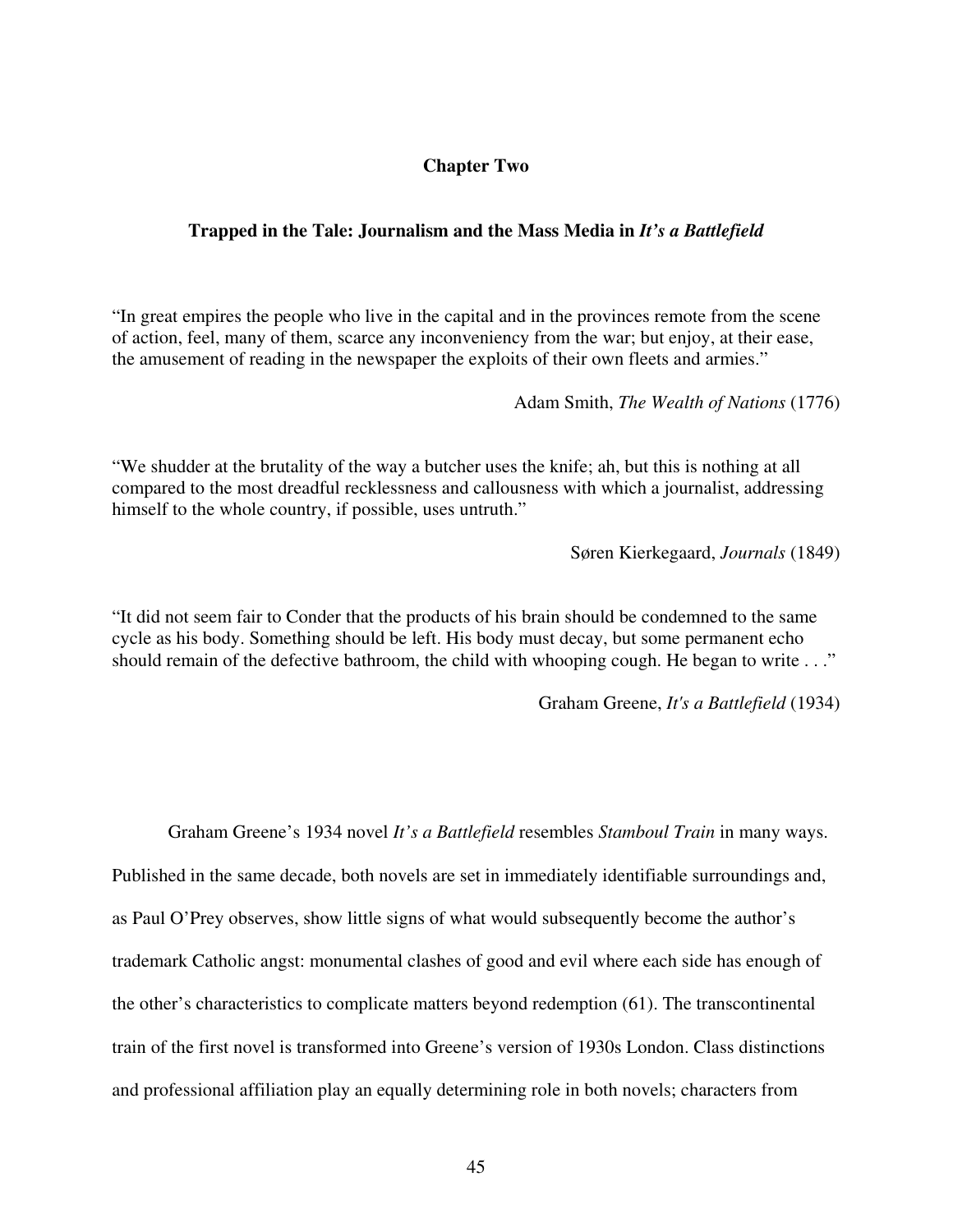*Stamboul Train* seem to leap off its pages and continue their fictional lives in another guise and another name in *It's a Battlefield.* The self-absorbed revolutionary Dr. Czinner becomes Mr. Surrogate, the pompous Communist leader, Coral Musker casts aside her middle-class prudishness and is recast as Kay Rimmer, Milly Drover's attractive, sensualist sister who "lives for the moment." The shrewd and scheming journalist Mabel Warren becomes Conder, a journalist with the formidable reputation of "a man who knows the secrets of Scotland Yard," and who becomes a double agent reporting to the police as well as his newspaper about Communist party meetings (82).

However, while *Stamboul Train* is an ambiguous portrayal of the press landscape in the 1930s, fascinating as an introduction to Greene's more journalistic fiction, *It's a Battlefield* provides a deeper analysis of the function of media in society. Keith Williams dubs the novel "typical of a transitional moment of thirties ecriture" (11) and Grahame Smith adds that it "marks a decisive change of direction in Greene's career" (116). Greene once remarked that "Media is just a word that has come to mean bad journalism" and the negative portrayal of *It's a Battlefield* certainly adheres to this observation. The novel reads as an information dystopia, a scathing account, similar to Conrad's *The Secret Agent*, of the effects of the intrusive, exploitive journalistic enterprise. In this damaged, seedy world, the newspaper office becomes a flawed space where news and opinion is fragmented and dehumanized to the extent that the raw materials and the news gathering process have little or no resemblance to the finished product of the newspaper. It is an isolating experience for newsperson and newsreader alike, as they attempt to understand a complex world through the gaze of a biased and unaccountable news media. In *It's a Battlefield*, then, Greene continues to refine the more media-driven elements of his fiction, building on his curiosity about the function of the press from *Stamboul Train* but far more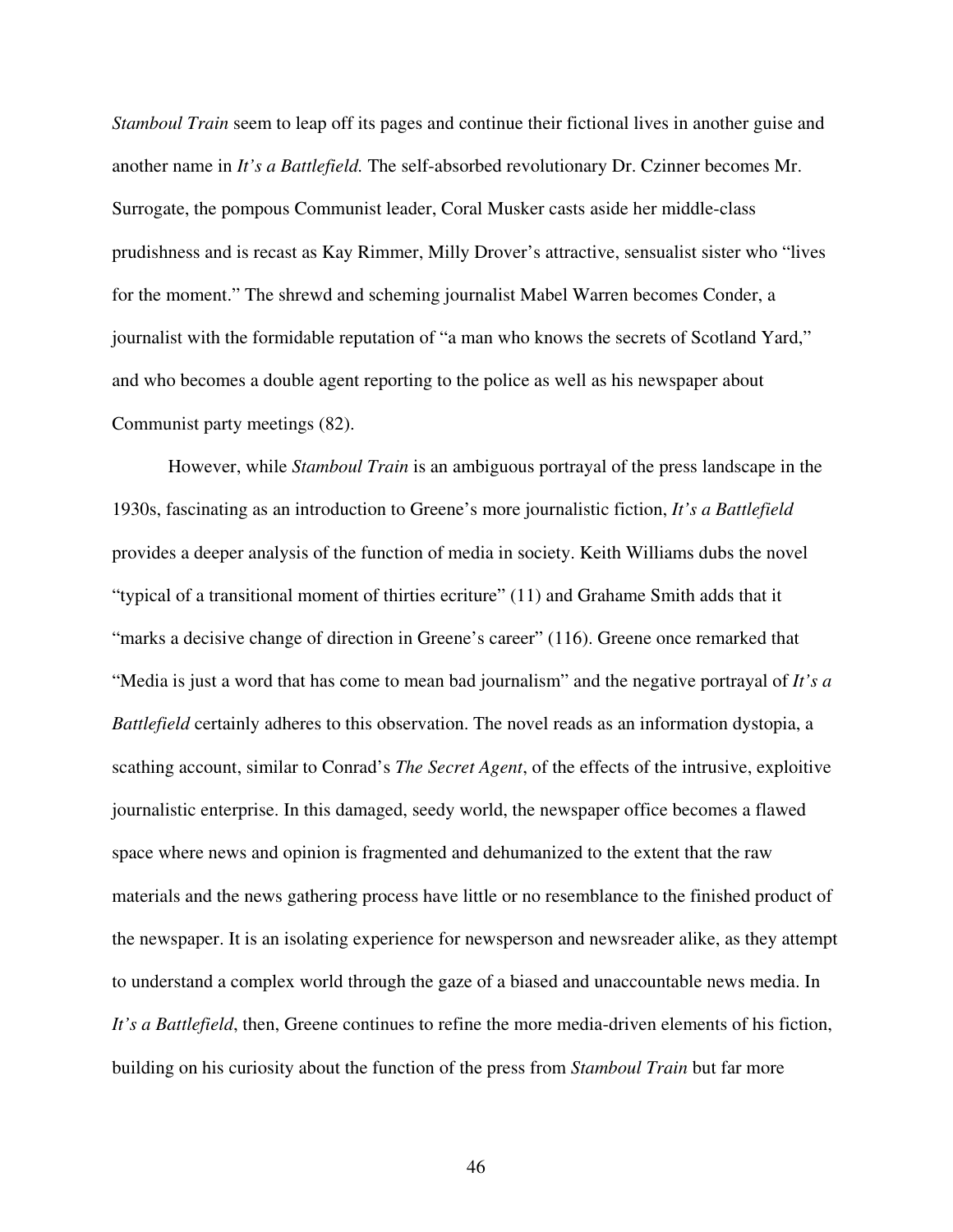critical of the ability of newspapers to shape perception and play a determining role in social justice.

From the chatter of telephones and the commotion of newsboys in the streets, to messages cabled by wire, media of all kinds saturate *It's a Battlefield*. On his way out to meet the private secretary to the Cabinet Minister to discuss the Drover case, the Assistant Commissioner walks "down long passages lined with little glass cells" where "telephone bells rang" and "electric buzzers whirred like cicadas" (1). This description sets the tone of urban chaos and confusion which permeates the remainder of the novel. London is at once made familiar and alien, a notion reinforced by Greene's use of "cicadas" – a foreign insect found only in tropic and temperate zones. The city is remote, inaccessible and mysterious like "the eastern forests" (2). Greene, an up-and-coming film critic for *The Spectator* when the novel was published, also adds film to the "jungle of technological devices" that infuse the novel. London, for instance, grinds to a halt as "the Queen goes to a talkie" (59).

News headlines, another device used by Greene to show the omnipresence of the media, act as determining agents in the novel, especially when seen through the eyes of the Assistant Commissioner. When the he is walking the streets early in the novel he sees two newspaper vendors advertising the "Drover Appeal Result" and "Busman's Appeal: Result." The posters allow him an "opportunity for investigation" and he asks the vendor whether "any particular interest had been shown in the news that night" (2). On top of the stream of headlines that come at the Assistant Commissioner, the opening chapter ends with headlines from the "evening papers going to press for the last edition: "The Streatham Rape and Murder," "Disarmament Conference Adjourns," "Mr. MacDonald flies to Lossiemouth," "Family of Insured Couple Draw \$10,000. Insure Today" (19). He stops outside a building where "women were coming out of the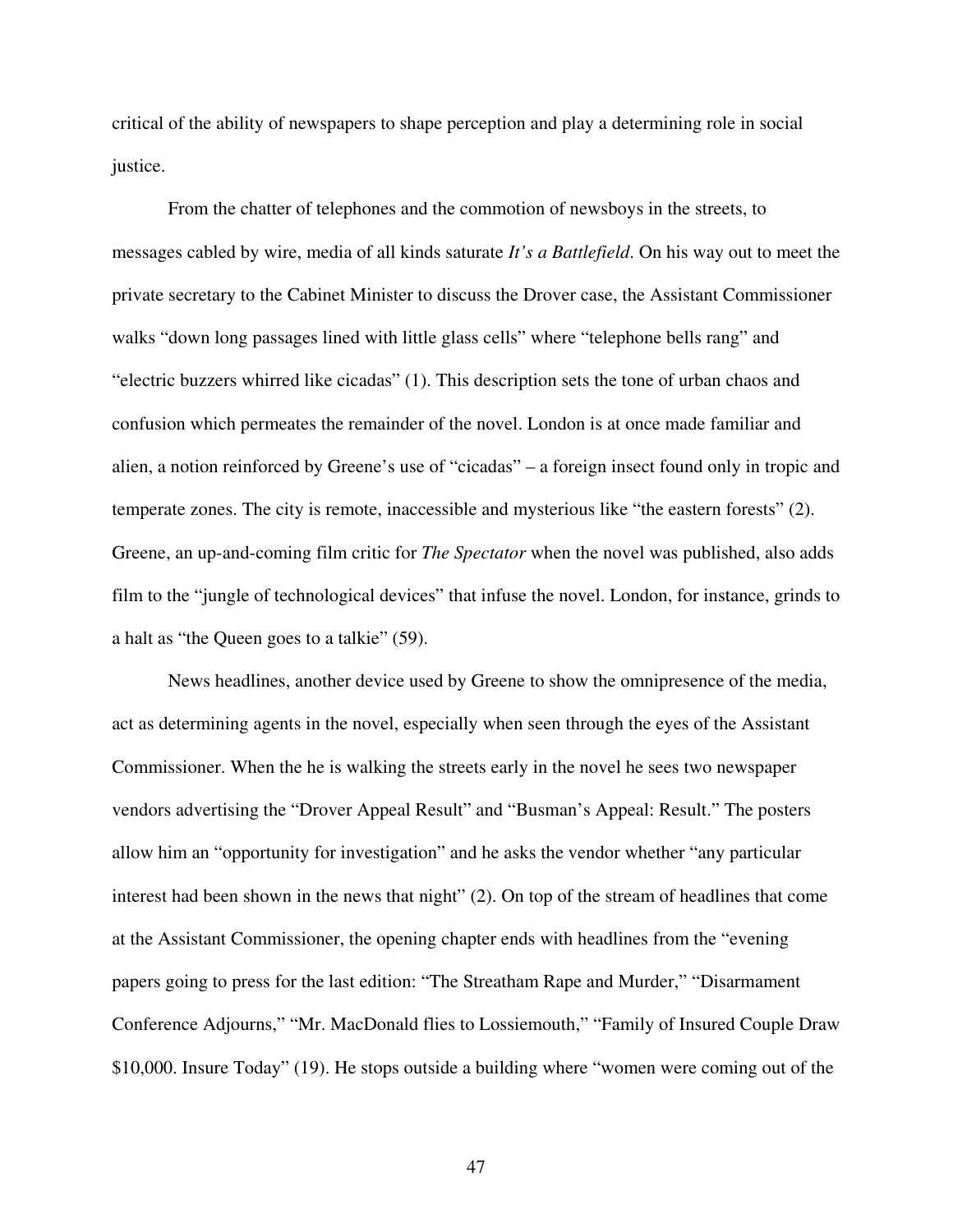offices and is reminded of "an agitation recently in the Sunday press over brothels in London" as a result of which "the police were playing particular attention to a certain flat." This interplay between the press and the arms of law and the instruments of justice is an alarming sign for Greene.

The recurring use of headlines in the novel and the repeated intrusion of the private lives of citizens into the public sphere introduce into Greene's novel what Marshall McLuhan called "a brand new world of allatonceness" of modern media, swamping readers and viewers of mass media with information and perspectives that disorient, destabilise and alienate. Keith Williams observes that "a crucial aspect of our ineluctable media-dependence might be termed elseawareness… the individual's consciousness of elsewhere, of diverse events simultaneously unfolding outside his/her immediate access (84). In his essay "The Storyteller," Walter Benjamin describes a shift from lived experience toward the experience of reading about life in the newspaper as a fact of modernity. Lost is the storyteller's community of listeners, for the newsreader is an isolated individual reading other people's stories told by the journalist. The newspaper's information confronts storytelling in a "menacing" way, interfering with people's ability to communicate: "Every morning brings us the news of the globe, and yet we are poor in noteworthy stories" (82).

In *It's a Battlefield* journalism mystifies the relation between speaker and speech in new and unexpected ways. Even if written words are often indistinguishable from spoken words, print distorts speech through what journalists refer to as the "transcription effect," the newspaper's elimination of nonverbal accompaniment to words (for instance, charisma, expression, tone, gesture, and gaze). The voice of journalism, then, has a disembodied quality of its own, an abstraction of which Conder is suspicious throughout the novel and which Joseph Conrad, as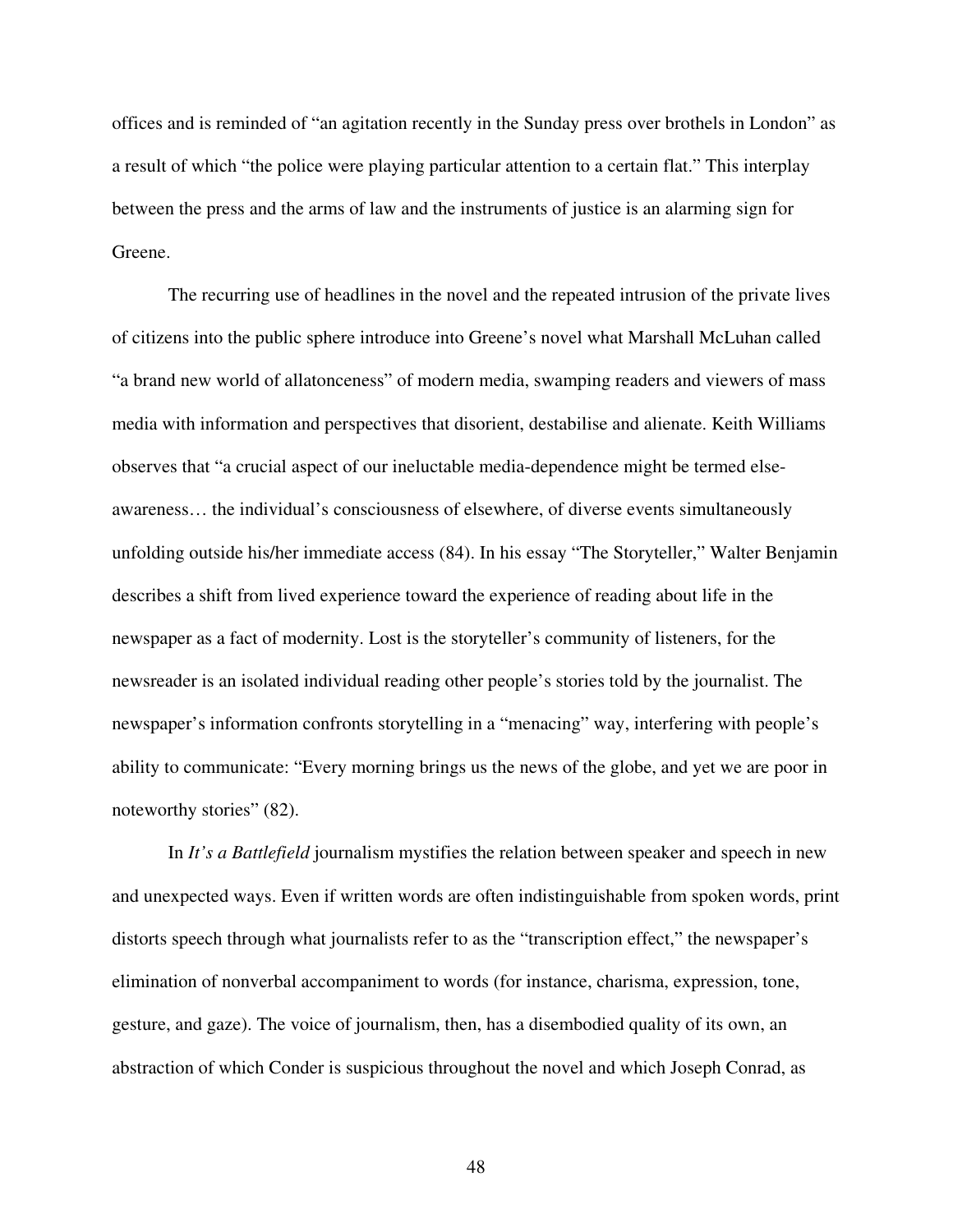Rubery observes, criticized as the "atmosphereless, perspectiveless" or disembodied voice of journalism. In this way, Rubery reads Conrad's *Heart of Darkness* as a novel about the reembodiment of speech, or the attribution of voice to a specific individual. And the same can be said of Greene's *It's a Battlefield*, a novel which primarily deals with the process of cultural and personal disassociation in which the media plays a more substantial role.

The similarities between Conrad's portrayal of the media and Greene's are notable.<sup>10</sup> Cedric Watts has persuasively shown the similarities between *It's a Battlefield* and Conrad's *The Secret Agent*, demonstrating that "Greeneland, that seedy, corrupt, territory, has clear affinities with the base, murky world of Conrad's novel of political crime and espionage, of double agents and sordid circumstances" (321). Lynne Cheney convincingly argues the structural similarities between Conrad's novel and Greene's. Significantly, Cheney attracts our attention to the detective story element that is at the core of both novels and the media's role in helping 'solve the mystery': "In *The Secret Agent* we get the newspaper account, an eyewitness account and Verloc's version of the event, but not the explosion itself. Similarly, we do not see the murder of [Arthur Coney] … but we hear the private secretary's account of it and listen in on Milly's memory of the day" (124).

The "seedy" worlds of Greene and Conrad are similar in their use of communications technology and surveillance. For instance, Mr. Verloc of *The Secret Agent*, who sells "titles hinting at impropriety," tells his spy masters at the foreign embassy that he keeps a shop of "stationery, newspapers". Ossipon the anarchist reads out the news of the blast, which has claimed the life of Stevie, from a newspaper that is a "good sized, rosy sheet, as if flushed by the

<sup>10</sup> Greene's debt to Conrad's novel has been remarked upon and discussed by a number of critics, among them Kenneth Allott and Miriam Farris (87-89), Norman Sherry (457), and Lynne Cheney.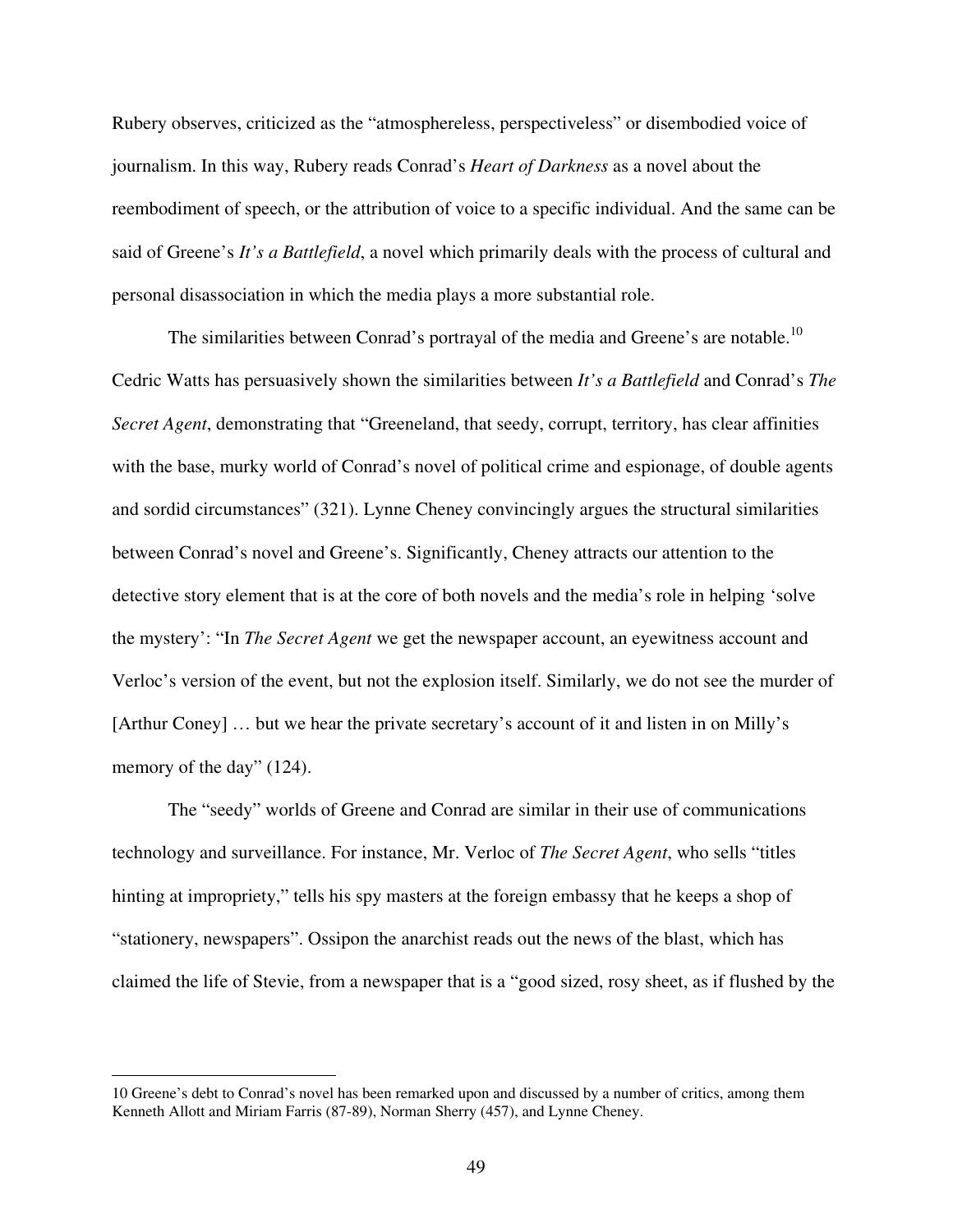warmth of its own convictions." Having read the sensational report, written in a classic inverted pyramid style, Ossipon comments, "The rest's mere newspaper gup" (67).

Conrad, according to Rubery, was particularly concerned with the misperception of events provided by newspapers, especially by foreign correspondents. Conrad's particular problem was with how impersonal newspapers were. In "Poland Revisited" he even claims to have been so dissatisfied with the daily press that he was unaware of the assassination of Arch Duke Ferdinand. This dissatisfaction is reinforced in *Chance*, when Marlow says, "Is it ever the business of any pressman to understand anything? I think not" (62). Conrad was reacting to the establishment of the foreign correspondent as a legitimate profession and would "henceforth criticize newspaper for shaping misperception of events… even going as far as to distrust the very form of the newspapers" (Rubery 753). Newspapers encourage complacent and misinformed readers, Conrad observes in *Notes on Life and Letters*, "taking from men both the power to reflect and the faculty of genuine feeling; leaving them only the artificially created need of having something exciting to talk about" (141). This frustration was expressed more succinctly by Conrad when he described journalists as "rats in the typescript's margin" (qtd. in Naipaul 226).

This Conradian dissatisfaction with the impersonal voice of news narratives is evident in *It's a Battlefield.* Like *Chance*, which begins with Mr. Powell's disgust at how journalists "never by any chance gave a correct version of the simplest affair," Greene's novel portrays the journalist as intrusive by nature. Ideas of surveillance, supervision, and spying are central to the novel and assume added significance when considered from the point of view of the journalist, Conder. The image of the "panopticon" is prevalent in the novel. Foucault defined the panopticon as "a machine for disassociating the see/being seen dyad: in the peripheric ring one is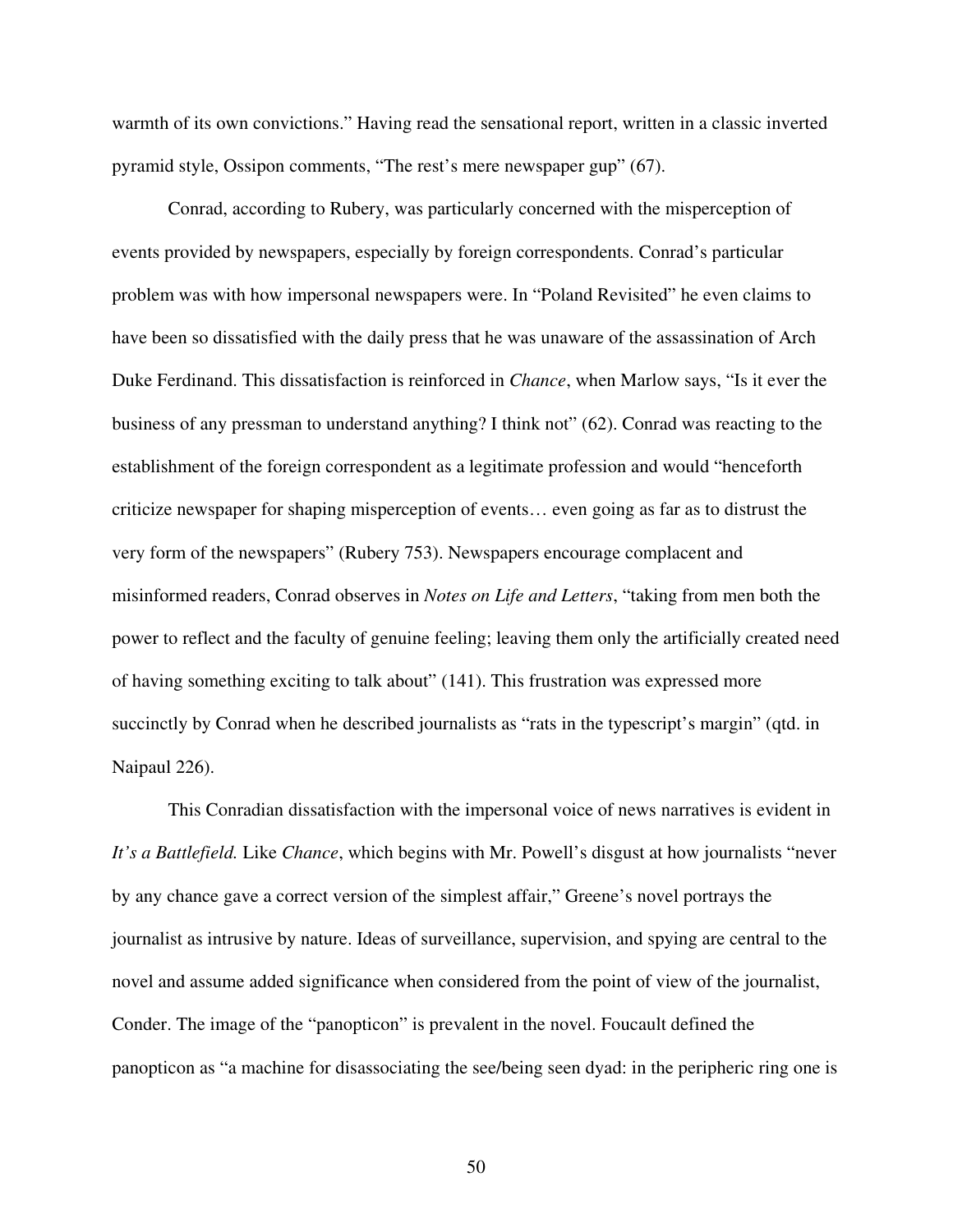totally seen, without ever seeing; in the central tower, one sees everything without ever being seen" (*Discipline and Punish* 196). Adhering to this definition, Jim Drover is a misfit in this world of glass walls and contraptions; he is dubbed "a bit stupid" because "he couldn't get it into his head at first that he couldn't hear if he spoke through the glass" and "wanted to see an' speak at the same time" (17). At the core of Jim Drover's character is an inability to communicate. Despite the intricate communications system that surrounds him, the reporters lead singular, isolated lives, watched by myriad others, superiors in a pyramidical chain – they are "visible but not verifiable" (197).

These ideas induce in the characters what Foucault calls "a state of consciousness and permanent visibility that assures the automatic function of power" (196). The prison where Drover is being held resembles a panopticon, with its "square buildings and a tall hexagonal tower" with a glass chamber on top. Its resemblance to the Assistant Commissioner's office, Conrad Drover's cubicle, and the chief reporter's "cubby-hole" is striking. The chief warden takes great pride in giving the secretary and the Assistant Commissioner a tour of the prison complex, and he explains the prison hierarchy of the blocks, A, B, C arranged in concentric circles with their names quite patently referring to sections in school. When the group comes across the place where prisoners receive visitors, the chief warden explains, "Like telephone boxes; wire on one side, glass in front. When they want to see they look through the glass, and when they want to talk they speak through the wire" (15).

The image of the panopticon is reinforced by the parallels between the factory where Kay Rimmer works and Conder's newspaper office. In Chapter Two, Conder, the crime reporter, is introduced into the narrative. Just as he enters the Chief Reporter's office he sees the newsroom as "sound proof boxes" piled one on top of the other and next to each other – and the moment he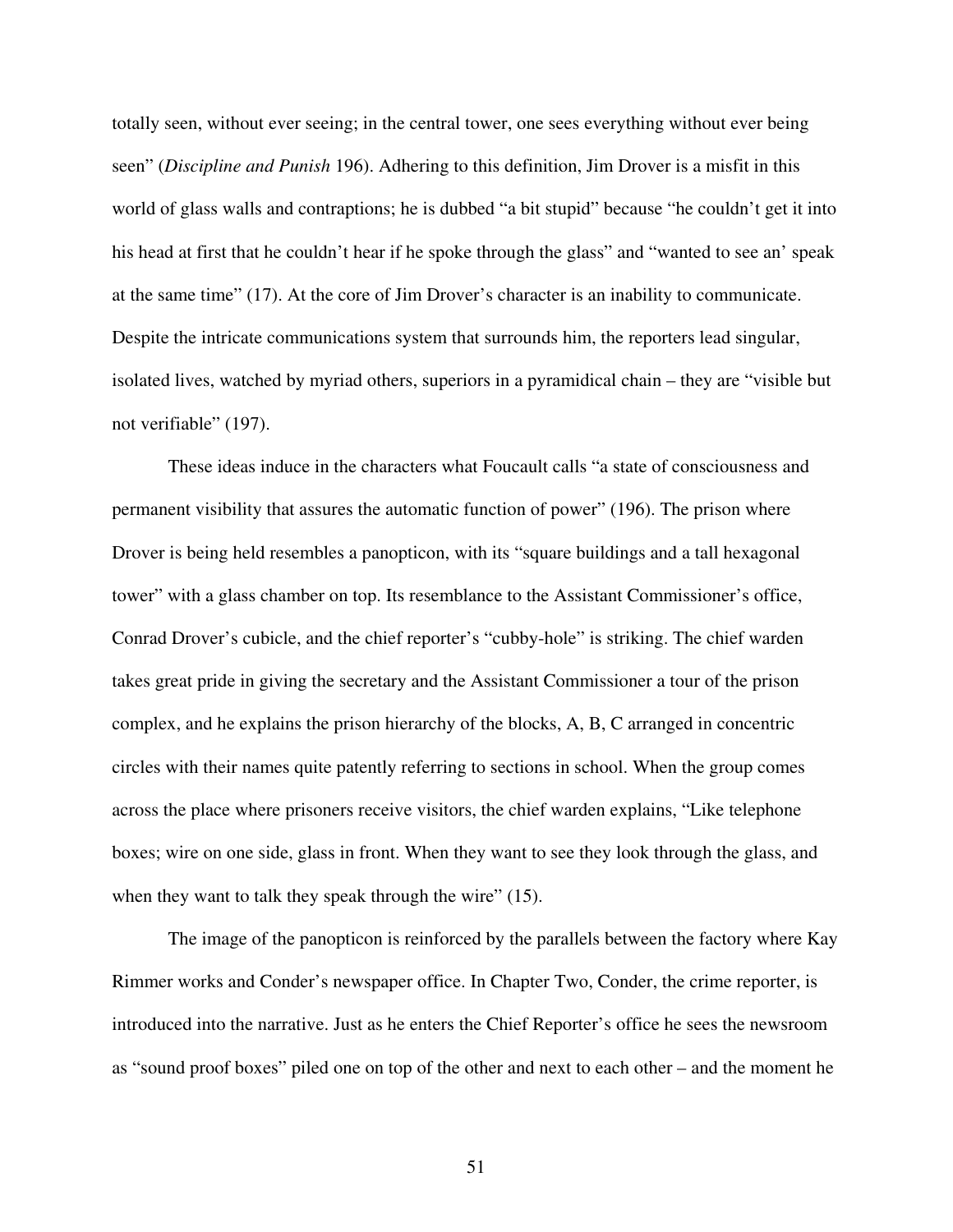closes he door behind him "all the type writers in the adjacent room became silent, the keys dropped silently as feathers" (19). The newspaper office becomes the ultimate panopticon, where journalists, the people conducting the surveillance, are themselves watched by others above them. What Conder observes from the chief reporter's room is a veritable assembly line of news and opinion, fragmented and dehumanized to an extent that the raw materials of the news gathering process have little or no resemblance to the finished product of the newspaper. He sees leader-writers "in little studies held up for the right word, looking into dictionaries, leading public opinion." Sub-editors sat "on long tables, and ran their blue pencils over the copy, scrawled headlines on scraps of paper, screwed the whole bunch into a metal shell, and sent it hurtling with a whine and a rattle to the composing room" (19).

Greene's vivid portrait of the newsroom reveals a mechanical, industrialized assembly line, not very different from one at the match factory where Kay Rimmer works. Work in the factory is measured precisely by a "clock in a high tower" (22). Later we find Rimmer, moments before she seduces Surrogate in his flat, peering out at the surrounding neighbourhood and saying, "You can see what everyone's doing" (57). Used to being observed at work and adept at evading the supervisor's eyes to steal moment of respite, Kay is unable to resist any opportunity to see what other people are doing.

The two sections – Kay's factory and Conder's newsroom – are juxtaposed, emphasizing mechanized productivity under panoptical vigil fairly unambiguously. Conder opens the glass door of his cubicle and hears "the typewriters rattle like cavalry" (20) while in the match factory "the hundred and fifty girls in the machine room work with the regularity of a blood beat" (23). In both instances, the idea of regimentation and regularity are behind the apparently disparate images of "cavalry" and "blood beat." Just as Conder watches "the rolls of newspapers wheeled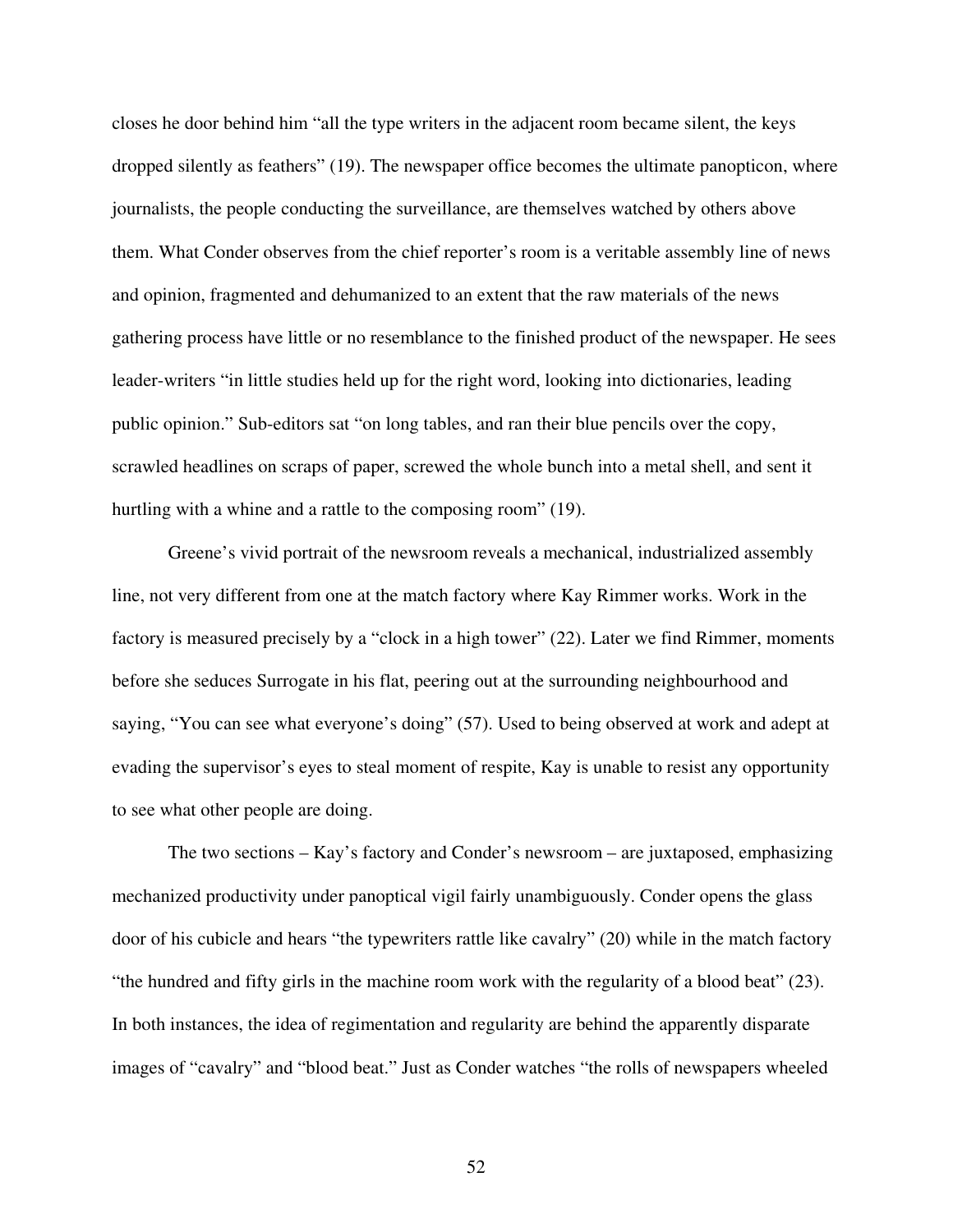like marble monuments towards the machines, which turned and turned spitting out the *Evening News* press and folded… packing them up in piles of a hundred, spinning them down a steel incline, through a patch of darkness, into the waiting van" (19), in the match factory we witness "a hundred blue-and-white match boxes jumped from the machines on to a great moving chair which drew them with slow solemnity, as if they were small coffins in a crematorium" (23). The exact numbers of papers and match-boxes, neatly rounded off to factors of one hundred, the order and the symmetrical similarity of the two processes pared down to their minute components, are subsequently underscored by an almost ritualistic passage through darkness, marked by uncertainty and tinged with death (newspapers being loaded in waiting vans and match boxes which look like "small coffins") that both undergo. The printing machines "spitting out" the paper, as if expelling bodily waste, find a mirror image in the match factory, chosen as a natural yet ironic parallel for newspapers.

The news editor's denial of Conder's exclusive near the end of the novel, which is accepted sheepishly, underlines the panoptic structure of the narrative. The denial is "relayed through the news editor," and "blows into the ruined street over ten miles of cables" (153). The length of the cables conveys the vast information-gathering and disseminating network presented right at the start; the glass cells where telephone bells rang and electric buzzers whirred echo similar scenes which the Assistant Commissioner walks past at the beginning of the novel; the remoteness (ten miles) of the centre (the editor) to the periphery (Conder) does not interfere with the effectiveness of the panoptic order – it is maintained and enhanced, portrayed as a virtually infallible system. The anonymous "chief," mentioned in the text but never seen, is at the centre of the panoptical narrative. He has a hand in all the stories and headlines featured in the paper, imposes order, and elicits submissions. The chief's presence is spread throughout the novel,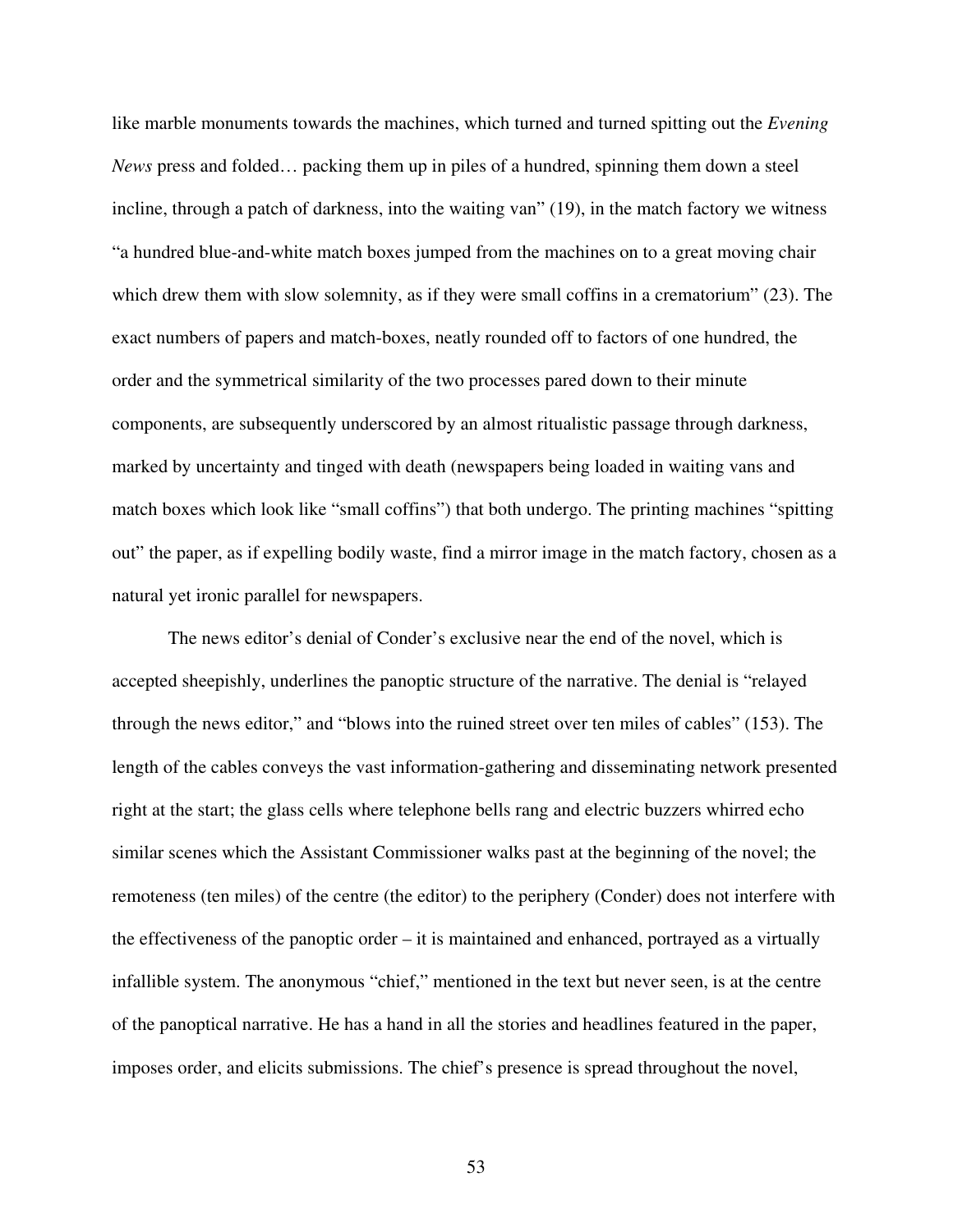infused like a leitmotif every time a copy of the *Evening News* crops up. When Conrad Drover stares casually and vacantly at the newspaper spread on the kitchen table, "His mind took the opportunity to shirk its task, wandering across the columns of type, picking up a headline here and there" (64).

The proximity of newspapers to food, however, is not casual. The Assistant Commissioner "ate, turned sideways, with his eyes on a newspaper" and "when he occasionally remarked he had a good dinner, he meant the report in the newspaper had pleased him" (21). For the Assistant Commissioner, reading newspapers while eating is not a diversion, but the object of his sitting down at dinner. For him, the newspaper is food. As Conrad Drover scans the columns of the paper, the overwhelming image is of the narrative disembowelling a newspaper's contents and spilling them across the kitchen table. The association of newspapers with images of bodily wastes is more explicit when Conder watches his exclusive story disappear: "... soon it would be leader type and soon a column of print, and twenty-four hours later it would be pulp. It did not seem fair to Conder that the products of his brain should be condemned to the same cycle as his body" (87). This is a melancholic view of the entire cycle of news, but one with remarkable affinity to the ideas of the abject and the abhorred and no promise of absolution or redemption.

Conder's arrival at the Coney household, where Milly is trying to convince Mrs. Coney to sign a petition with the hope that it will save her husband from execution, is as sudden as it is intrusive and invasive, much like Milly's presence there. At one level Milly genuinely sympathizes with the plight of Mrs. Coney; her helplessness in "[becoming] news" echoes Milly's own condition. In a letter to *The Times* around the same time as the novel St. John Ervine wrote: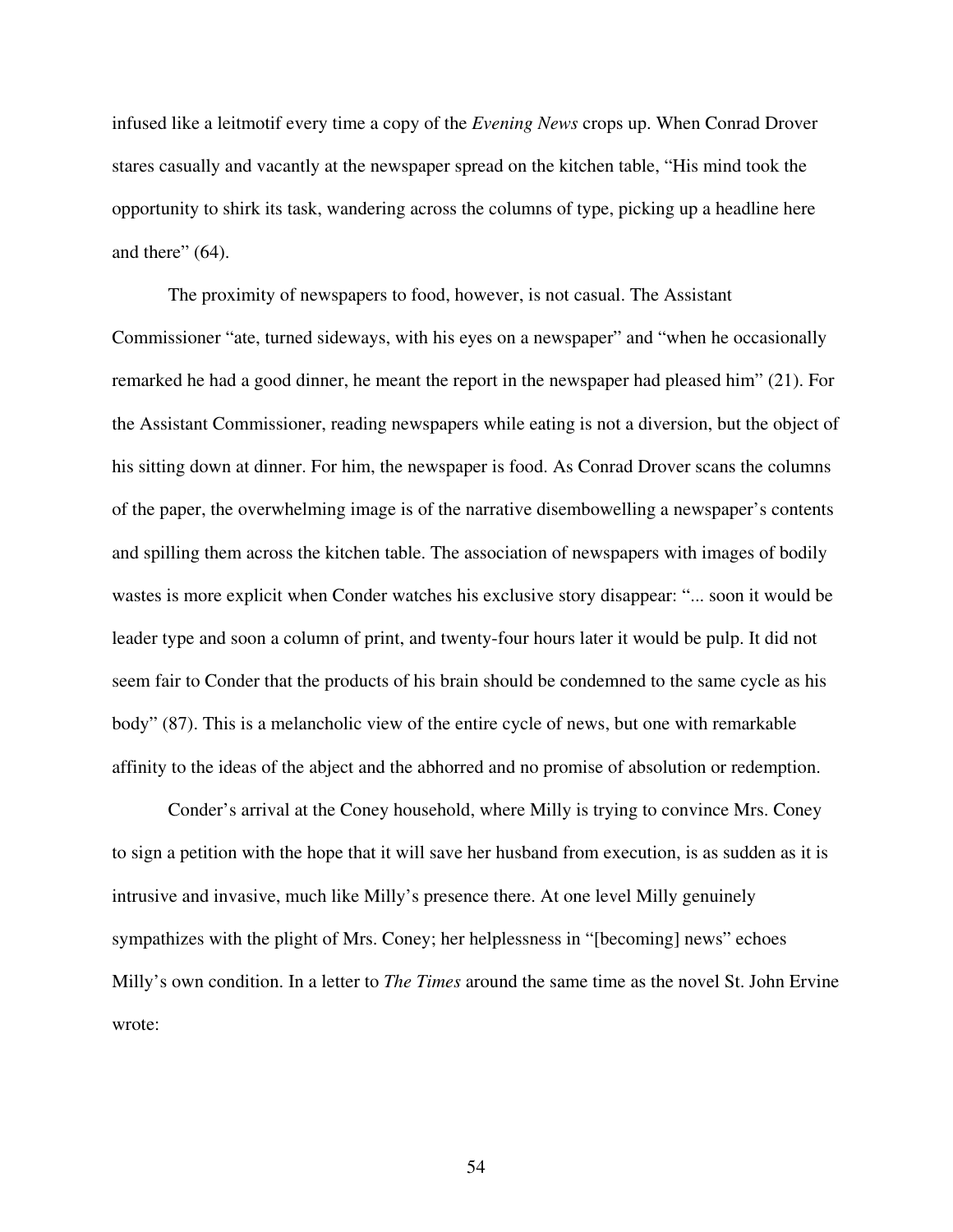We may feel justly more than indignation when the reporter is sent by his employers to pry into grief. In circumstances said to have "news value." Apparently there are newspapers which are now said to be addicted to the "human note" that there is scarcely any outrage or feeling that they will not commit in their efforts to sound it. (qtd. in Ward 157)

Milly's feeling of being "touched and felt" by "strangers" from the news media is like Ervine's sentiments about journalists. Milly's thinking enhances the experience, portraying it as a physical violation by the press.

The generic uncertainty and the panoptic structure Greene creates coincides with confusions of names, locales, and settings. As the secretary and the Assistant Commissioner drive to the prison where Drover is incarcerated, the secretary mistakes a girls' school for the prison. Later, as he is given a tour of the prison, the Assistant Commissioner mistakes the execution shed for a "billiard room, gymnasium" (15). Almost identical names like "Conder" and "Conrad Drover" add to the confusing narrative in the novel, reinforcing the image of the media as a confusing yet powerful force in society.

Conder is revealed in the novel as the duplicitous journalist who carefully cultivates an aura of middle-class respectability around him by fabricating a myth of family life. He adheres to Max Weber's description of the journalist as belonging "to a sort of pariah caste, which is always estimated by society in terms of its ethically lowest representative" ("Politics as a Vocation" 96). As he talks to his contact in Scotland Yard over the phone, he drip feeds information about his fictitious family life: "My missus likes me to be in bed by eleven… All the children send their love" (20). When he finds that there is no exciting news to be had, he urges his contact to "invent something." His contact tries to sell him a story about Drover, but Conder cuts the visit short.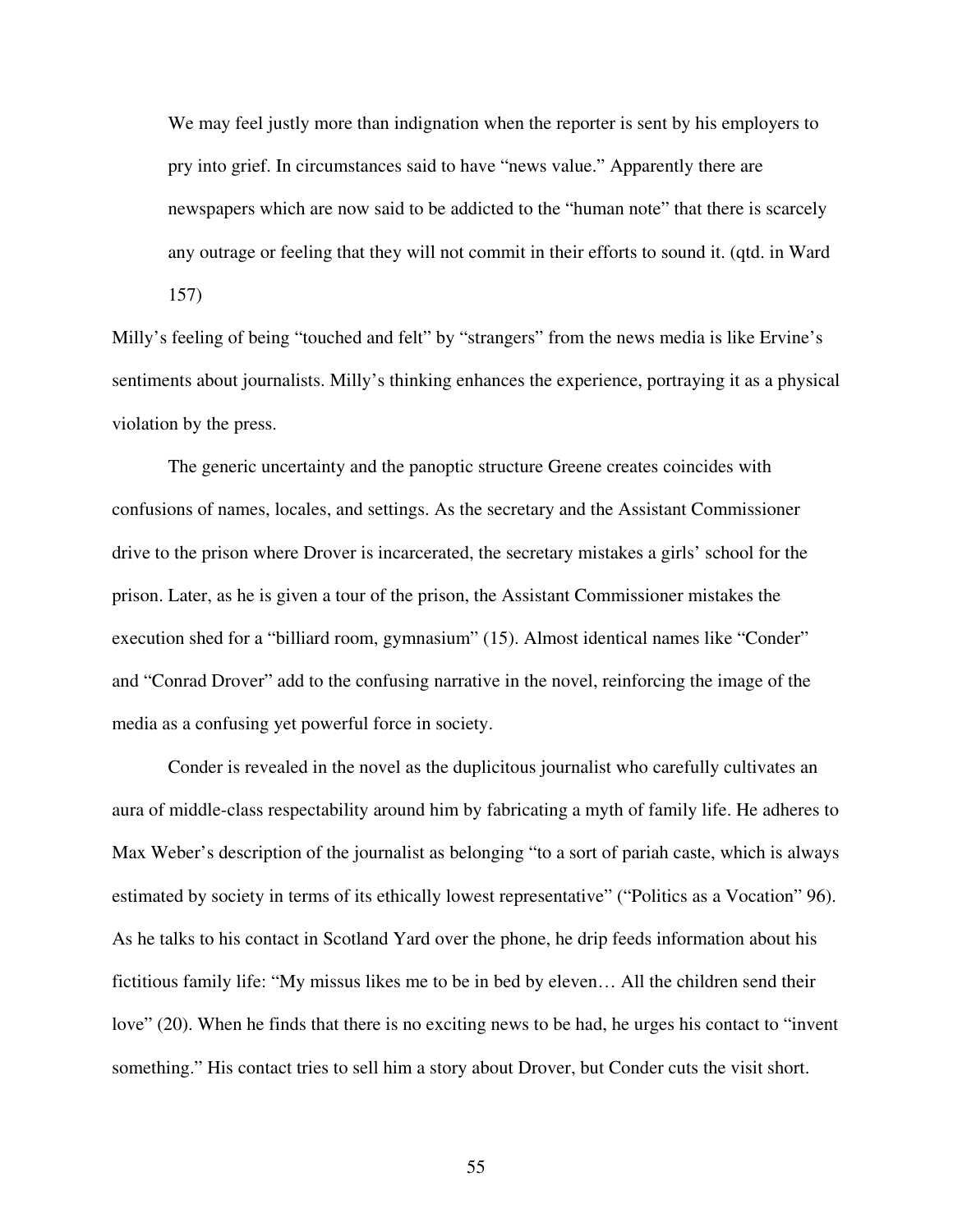"The Chief's not much interested in Drover," he tells the source, and then dutifully reports back to the chief reporter that "Scotland Yard tried to give me a bromide about Drover." He inhabits an extremely stratified world where there is a very clear chain of command, which, like Bentham's notion of penitentiary, is so transparent as to be almost impervious.<sup>11</sup> When he reports his conversation with Scotland Yard to the chief reporter, he is sent off to the composing room after running his story by the chief sub-editor. He has to anticipate the caprices of "the Chief." Conder telling his Scotland Yard contact that "there might be a leader in that if the chief's had a bad lunch" is parody well suited to Waugh's *Scoop*.

Conder displays an extraordinary combination of make-believe and self-delusion. On his way to the sub-editor's office, he takes a lift to the floor below (though he knows "it was quicker to walk"). In the lift, Conder thinks of himself as a "captain of industry leaving his director's room in Imperial Chemicals" (21). But the moment he steps out, he becomes "the successful journalist, the domesticated man with a devoted wife and six children to support, a taxpayer, the backbone of the country" (21). As he walks down the corridor, a man walking past him asks him about the Communists and "silently, without a smile" Conder becomes the "hidden hand," "the revolutionary". But even that transformation is momentary, as "Conder's character turned and changed, and by the sub-editor's chair he was again the able journalist, the husband and father" who is gravely concerned with the "whooping cough" of his "youngest." Unhesitant, he fields questions about the health of his children, his wife's condition and his new house with great aplomb. In his own vivid imagination he is occasionally the intimate of Scotland Yard or the captain of industry, at times the revolutionary, and at other, the family man, the fool. Bedevilled

.

<sup>&</sup>lt;sup>11</sup> Jeremy Bentham actually coined the term panopticon in the late eighteenth century. The concept of the design is to allow the observation of prisoners without the prisoners being able to tell if they are being observed or not, thus conveying a sentiment of an invisible omniscience.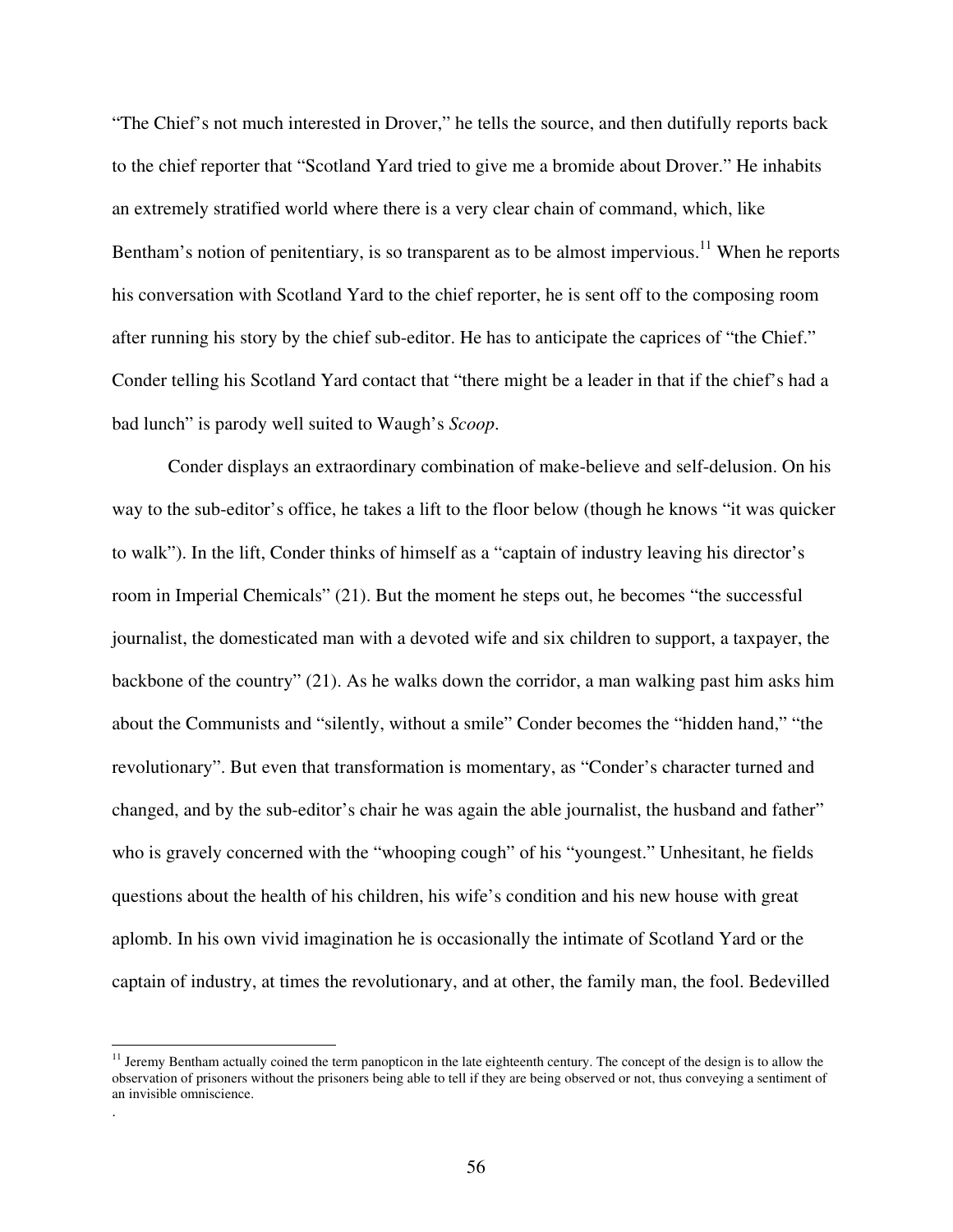though he is by the "many impersonations of his own sad and unsatisfied brain," it never occurs to him "as strange that they should recognize this family man as reality among all his unrealities, even when he was the genuine Conder, an unmarried man with a collection of foreign coins, who lived in a bed sitting room in Little Compton Street" (132).

Conder's constant lying gives rise to a host of questions about the nature of journalism and journalists. What effect does this habit of, as Adamson observes, "spinning meticulous yarns" about his life have in his journalism? Conder is "not himself" after meeting Patmore outside the bar. But he has a certain solace from moments of crisis when he dons his mask as journalist. The image of his "hand on the receiver, his lips to the black orifice" is a remarkably intimate one charged with eroticism, similar to one in *Stamboul Train* where Mabel Warren "faced the black shining instrument which for ten years now had taken her best time and her best phrases" (58). Like most reporters on a regular beat, Conder has to push his story, sell it to his editor, and stress the "exclusive," a stand alone word that draws the reader's attention, underscoring its importance and Conder's desperate hope that he has found one.

This reality gulf stretching between the many personae that a single character, significantly a journalist, presents, is germane to the novel's central preoccupation with phantasmagoric, intrusive, and paranoid surveillance and the impositions of order. Conder's many evasions become part of a strategy to maintain his sanity amidst the surveillance. What appears on the surface an innocent, somewhat pathetic series of deceptions becomes, against this context, deeply subversive activities. And Conder is subversive in more ways than one: a fly on the wall at Communist party meetings, reporting to the newspaper and the police at the same time. It is as if each of his masks provides a complete make-over and the perfect persona for one of his many activities, an alibi and cover up for his divided loyalties. He walks "away along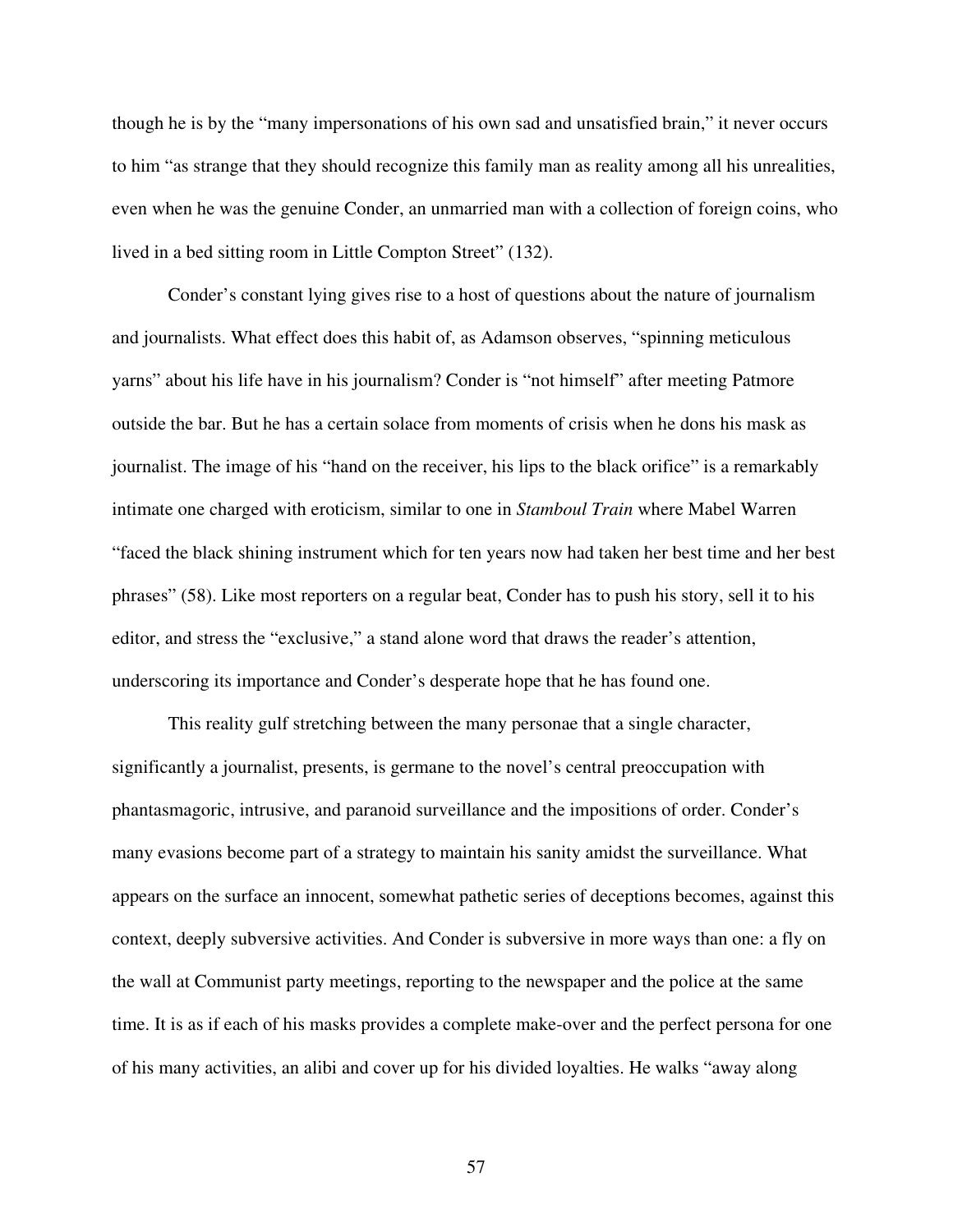along a passage which flashed with distorting mirrors" (22). Caught in the warped reflections of himself, he cannot choose one of his personae over many others: "For on the threshold of enjoyment, Conder, the revolutionary or Conder, the married man, repelled him (22). Soon after, the impersonal narrator again observes that Conder's "personalities flickered so quickly that he was himself confused, uncertain whether he was the revolutionary, the intimate or a new part this, the master spy" (47). Confusion and chameleon-like make-overs are the key to Conder's character, just as disorder is at the heart of the narrative, arraigned against opposing forces of control and order that are imposed from without.

Conder shows up at the cafe where Jules Briton works. After he finds out that Briton knows Kay Rimmer, he thinks that he might be able to get an interview with her. But, the moment he says this, the minute his thoughts stray to his profession, "the brief exhilaration of the collector left him; he was a journalist again dissatisfied with his pay, his profession and life" (35- 36). On their way to the Communist meeting where Drover's appeal features prominently on the agenda, Jules asks Conder if he thinks Drover will hang. "One can't tell," Conder responds and he then considers his position, "A journalist was supposed to understand the working of the world, but Conder had spent his life in learning the incomprehensibility of those who judged and pardoned, rewarded and punished" (36). Conder struggles to match the lofty ideas he sees being bandied all around him and strives to cope with the disjunction between words and the world.

Conder's protean nature manifests itself when he meets the Scotland Yard detective soon after attending the Communist meeting. This episode is crucial to the assessment of his role in the novel. Conder is torn between his many loyalties, especially his loyalty to the Communist Party. When asked to betray the Party, he struggles: "You are asking a great deal Patmore…. You are asking me to betray my friends" (53). There is something beyond simply the sleazy and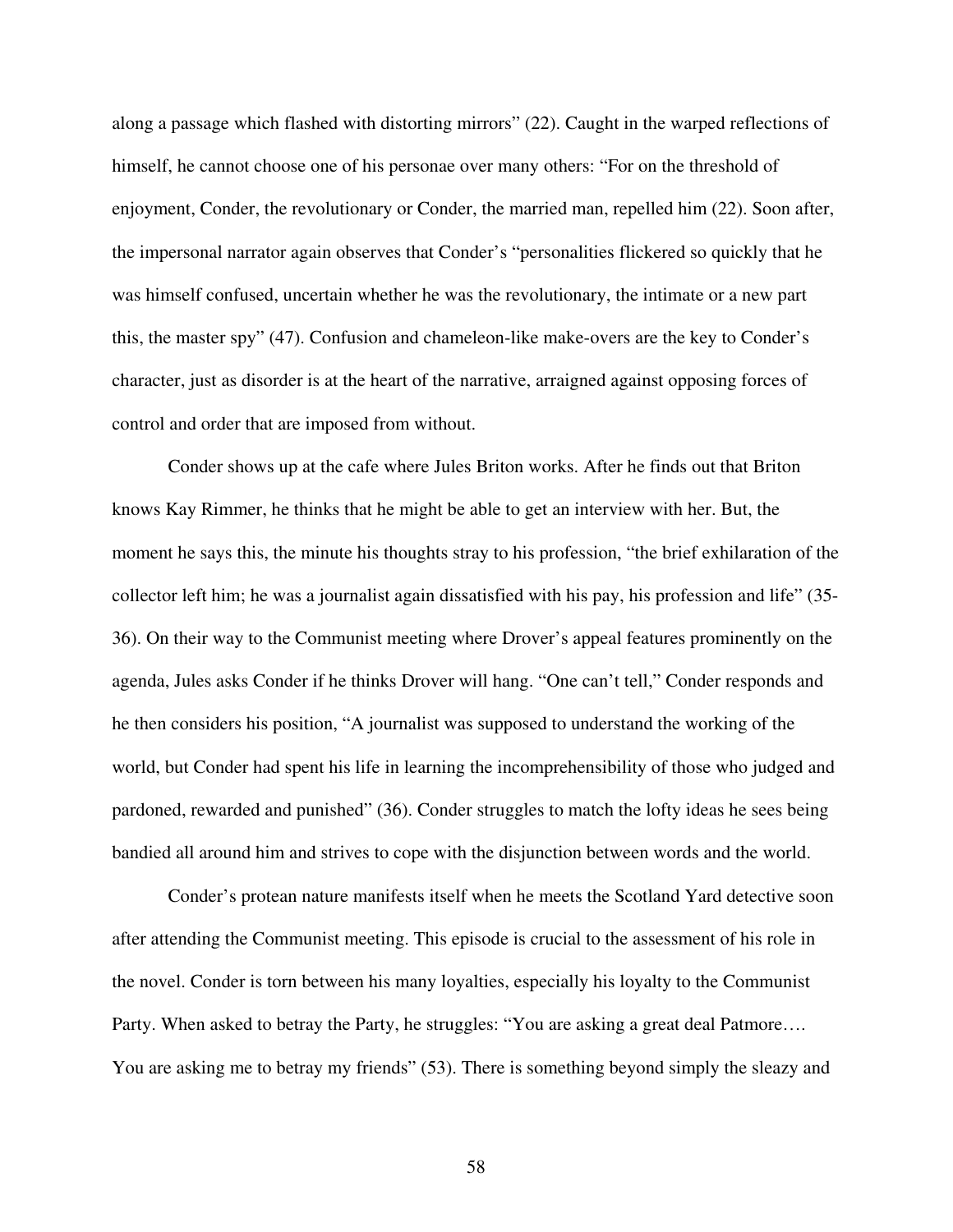dishonourable in Conder's double act as a reporter and a police informer. His resolve not to betray his Communist friends melts as soon as Patmore promises "a first class sensation for your midday edition". Like Mabel Warren, Conder is swayed by such a temptation (11), saying, "You can promise that, exclusive, for certain" (12).

At one level there is a sense of an excess of news suffocating everything else in *It's a Battlefield*. Greene's use of a constant stream of headlines creates clutter and confusion in a novel already overflowing with events, people, and characters. The uniformity, redundancy, and sameness of the news, though, suggest a society over-saturated with news, an observation strengthened when we consider a piece of narration late in the novel:

In the height of a pale-blue sky an aeroplane turned and twisted, leaving a trail of smoke which hung about for a time, then blew away. It was as if the pilot had begun an advertisement and then remembered it was Sunday. Men stood in their doorways and read the *News of the World* and spat. In Wardour Street and Shaftesbury Avenue they were reading the *Sunday Express*; in the almost empty Circus Conder bought an *Observer* and, sitting on a bus-top, he read the editor's warning to Europe. 'War' splashed a whole page. (144)

The variety of news and opinion in the numerous newspapers that vie for attention in the novel create confusion and distraction. There is an overwhelming sense of a society spiralling out of control and being swamped by the sheer amount of news and hysteria. The panoptical function in *It's a Battlefield* is largely transferred to the journalism in the novel, which serves as an instrument of control in the narrative, ordering the events and eventually segregating the characters.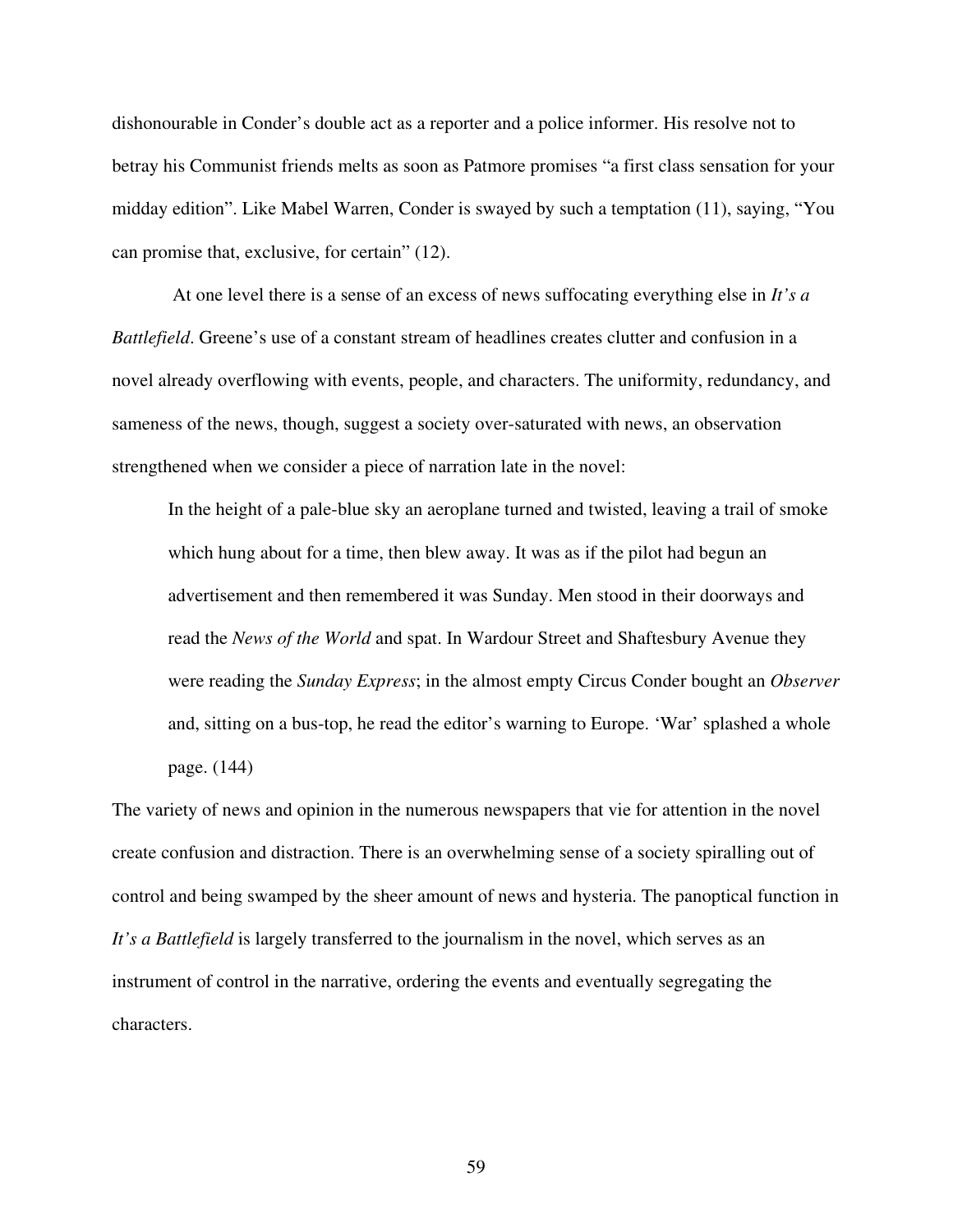Greene is often remembered alongside journalist-writers such as Orwell, Waugh, Arthur Conan Doyle, Conrad, and even Mark Twain for his combination of strong journalistic and fictional writing, but studies now are just beginning to address the elements of journalism and the representation of the mass media in his writing. Greene's novels show that his interests did not simply lie with politics and religion, as a cursory glance at Greene studies would suggest, but also with the unprecedented influence of the media and, perhaps especially, sensationalist journalists. He is one of the earliest authors (save perhaps Conrad) to challenge the press for its psychological authority (not just its sub-literary status) and to begin to theorize about the influence of the emerging mass media, particularly the newspaper media, in shaping public thought. *It's a Battlefield*, more than any other Greene novel, shows the influence of newspapers and the mass media on Greene's fiction. News supplied factual sources as we see in the use of real headlines in the novel and, more importantly, intellectual provocation for this novel. Greene was aware, it seems, of the influence of journalism as a medium, a message, and a discourse influencing the way individuals see, talk about, understand, and experience world events.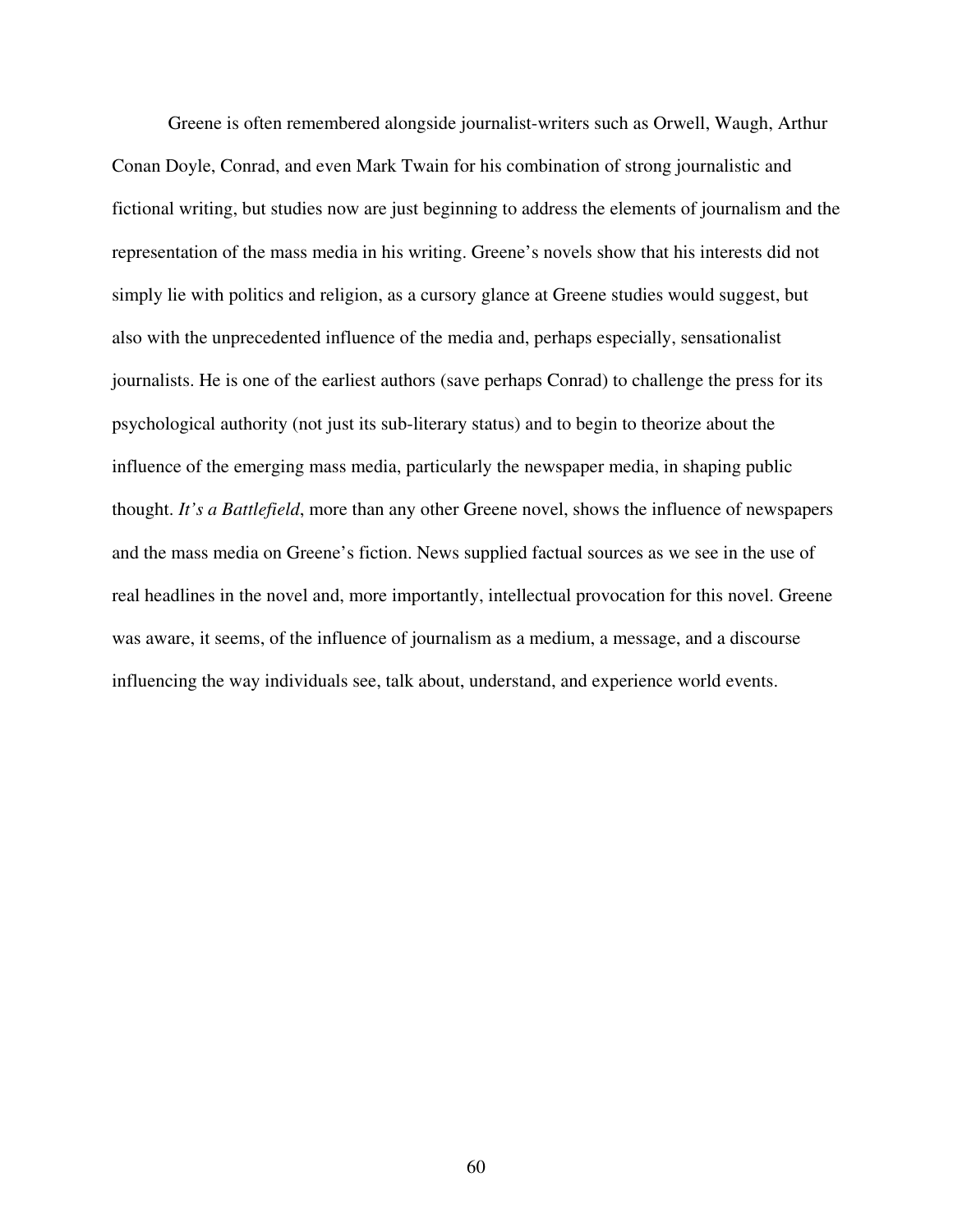## **Chapter Three**

## **Taking Sides: Journalistic Objectivity in** *The Quiet American*

"Flying away from the scene of the crime is a journalistic felony that can be forgiven with time only if you remind yourself that even the most observant can see only hints of a large event that is happening . . . journalism is a flawed and fleeting project."

- David Remnick, Editor, *The New Yorker*, 2005

"If one takes a side, one takes a side, come what may."

- Graham Greene, *Getting to Know the General* (1984)

In Greene's 1940 homage to the writer and B.B.C broadcaster J.B Priestley – a man who had once sued him for libel over a novel in which he is satirized as the hack-writer Q.C Savory – Greene criticizes his subject for having "represented a false attitude to the crumbling, untidy, depressing world," for having cloaked himself in "the rags" of a now outmoded "Victorian tradition" ("Lost Leader" 87), and for having set himself up, in his novels, as the spokesperson for an England that did not exist. While Greene never abandons his doubts about whether or not Priestley should be considered an important – or even a capable – novelist, even the worst of Priestley's writerly transgressions were, for Greene, rendered trivial the moment his voice penetrated the airwaves of wartime London and he became, almost immediately, "the voice of the common people," a leader "second only in importance to Mr. Churchill." What, according to Greene, was so important about Priestley during the initial moments of the war, and, to an even greater extent, in the months which surrounded the disastrous Allied evacuation at Dunkirk, was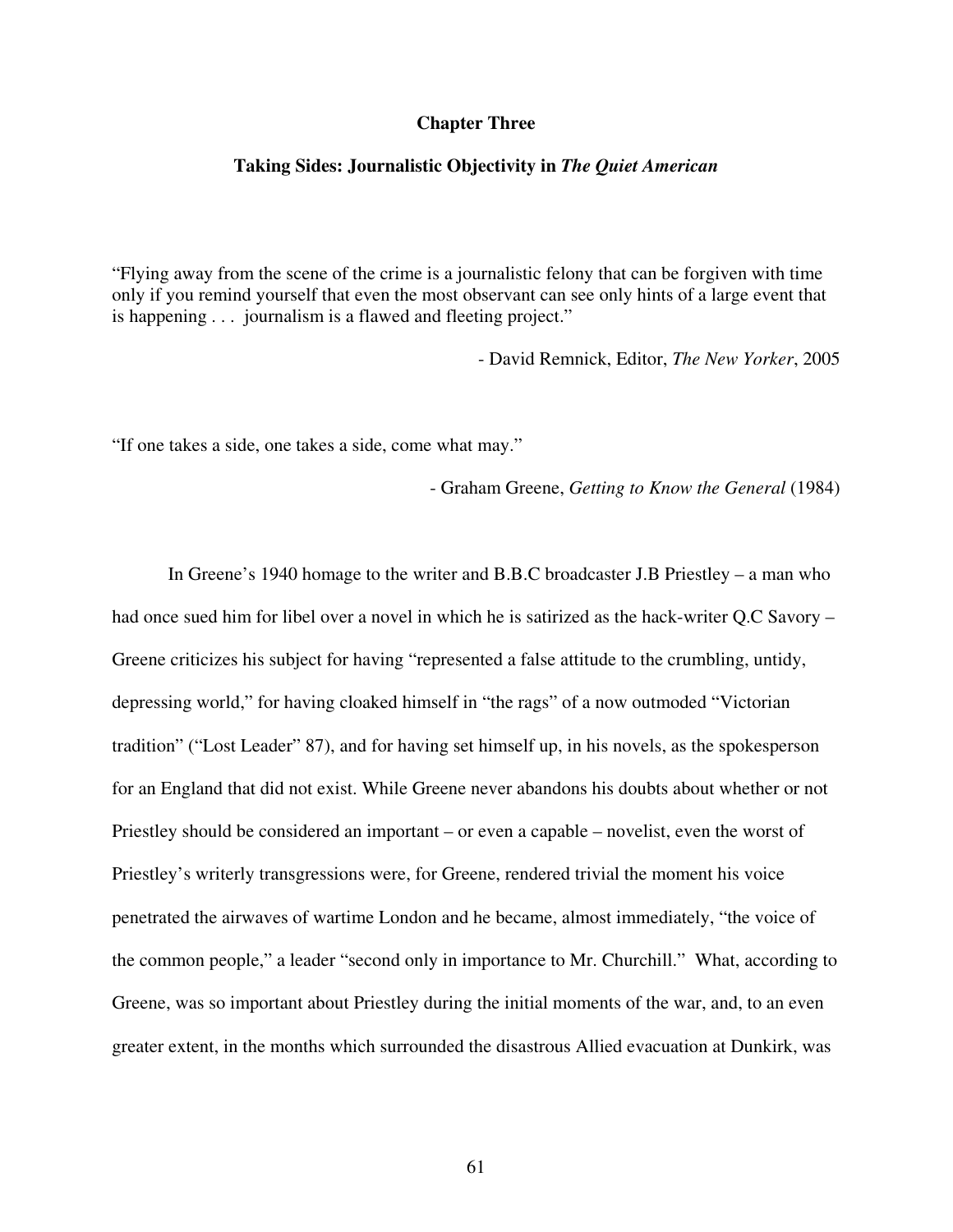his ability to provide the English masses with something its political leaders had "always failed to give us": "an ideology" (87). In Greene's words, there was, at one time, a

real danger that we should fail simply for lack of a unifying idea. The ordinary man didn't want war aims, but he did want to be told more than that he was fighting to survive. Self-preservation is not the deepest instinct: we have learnt from childhood the Christian doctrine of the greater love. Mr. Priestley gave us this ideology: he gave us the idea of the two orders, the Nazi and our own, in simple terms, as moving as poetry, and his Sunday broadcasts gave far more confidence in the future than the inclusion of a few Labour men in the Cabinet. (88)

What is perhaps most startling about this affirmation is not that it is directed at an individual for whom Greene usually felt little more than contempt, and for whom he reserved his most virulent critical attacks, but the extent to which such remarks deviate from the climate of intellectual uncertainty and moral ambiguity that has emerged as the most salient feature of what scholars have come to refer to as "Greeneland."

Indeed, those familiar with Greene's opus will recall his memorable cast of characters, his "Whisky Priest" and messianic Lieutenant, and his sympathetic boy-murderer, and wonder, as Brian Diemert does, exactly where there might be room in Greene's thinking for the kind of notional binary that he celebrates in his tribute to Priestly. Yet while Diemert suggests, in his book *Graham Greene's Thrillers and the 1930s,* that "simple ideological polarities…are never accepted in Greene's fiction" (209), we know, from W.J West's biography of Greene, that "our man in a crisis" was never averse to aligning himself with one side in an ideological battle. As West points out, Greene was perfectly willing, in the early stages of the Second World War, to employ his considerable talents in the production of propaganda, and he even joined the Ministry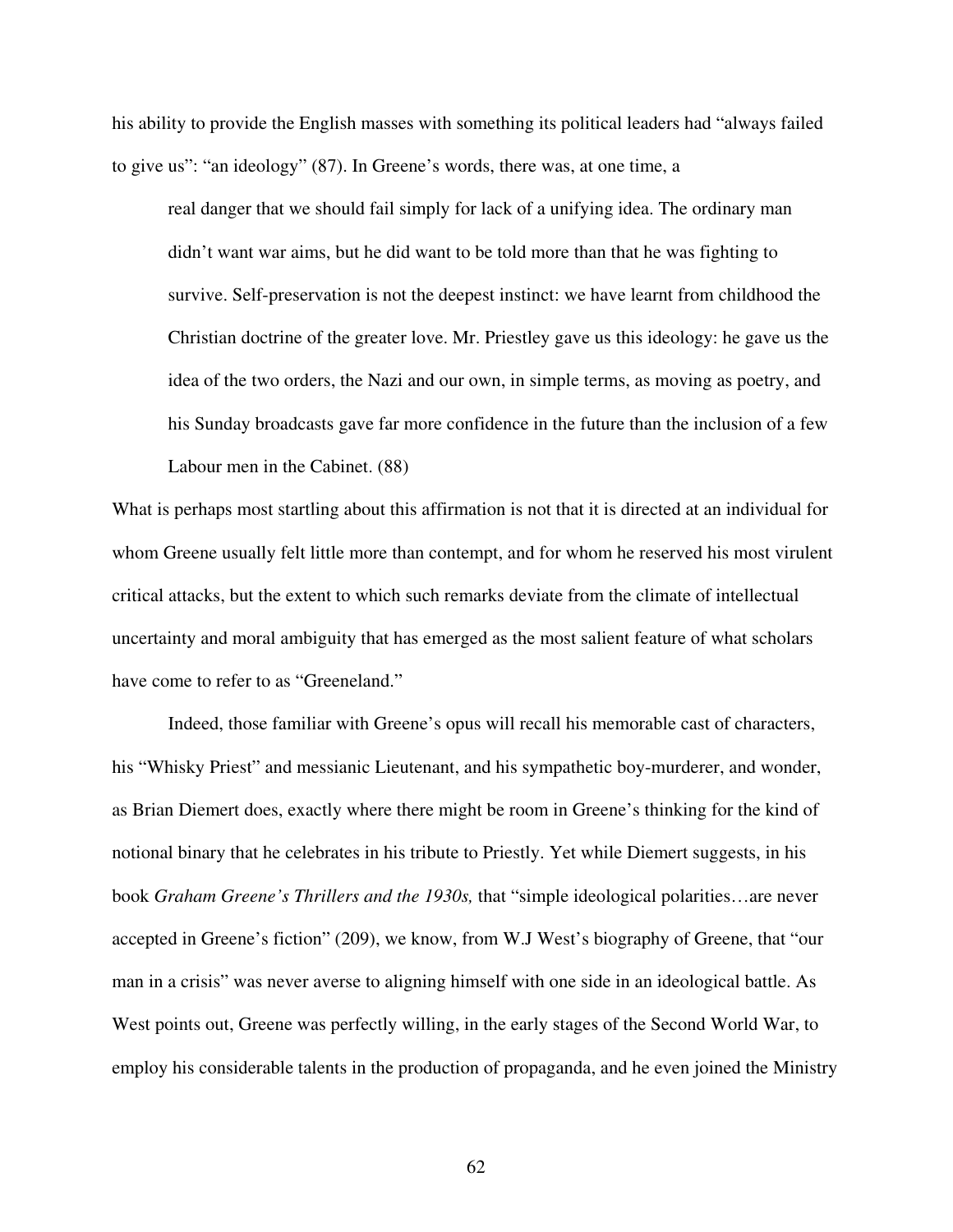of Information – an agency readers of Orwell's *Nineteen Eighty-Four* will have seen parodied as the "Ministry of Truth" – which was responsible for the dissemination of propaganda, the curtailment of media access and freedom, and the collation of reports from mail censors. Greene's propagandistic writing for the MOI demonstrates his ability to suspend the objectivist ideals to which he usually clung as a means of articulating his support for a particular effort. This chapter, then, takes up Diemert's contention that Greene's novels avoid simple ideological polarities by examining the ways in which *The Quiet American* affirms the efficacy of thinking the world in binaries before choosing one side over another. This suspension of his earlier objectivist ideal is a result of Greene's rethinking of the concept – a point that is driven home by a reading of the *The Quiet American* as it relates to the politics of objectivity.

If Evelyn Waugh's *Scoop* is "a novel about journalists," as its subtitle says, then Graham Greene's *The Quiet American* is a novel about journalism. The novel became, Sherry notes, a "pocket-book" for American and British journalists travelling to cover the Vietnam war. It endures, as Martin F. Nolan observes in his review of Phil Noyce's recent film adaptation, because it has "served as a journalistic guidebook, a prophecy, and even a tourist icon" (1). It is practically impossible to find any assessment of the Vietnam War (especially one that investigates the role of the press) that does not cite Greene's novel. It is now "sold at kiosks in Ho Chi Minh City as a symbol of local colour, like Moby Dick on Nantucket, Massachusetts" (2). The reportage-style narrative is filled with vivid descriptions of the press landscape: meetings with anonymous informants in seedy back rooms, press conferences complete with a charade of censorship, fictional representations of some of the world's top reporters, and reporting from dangerous locales.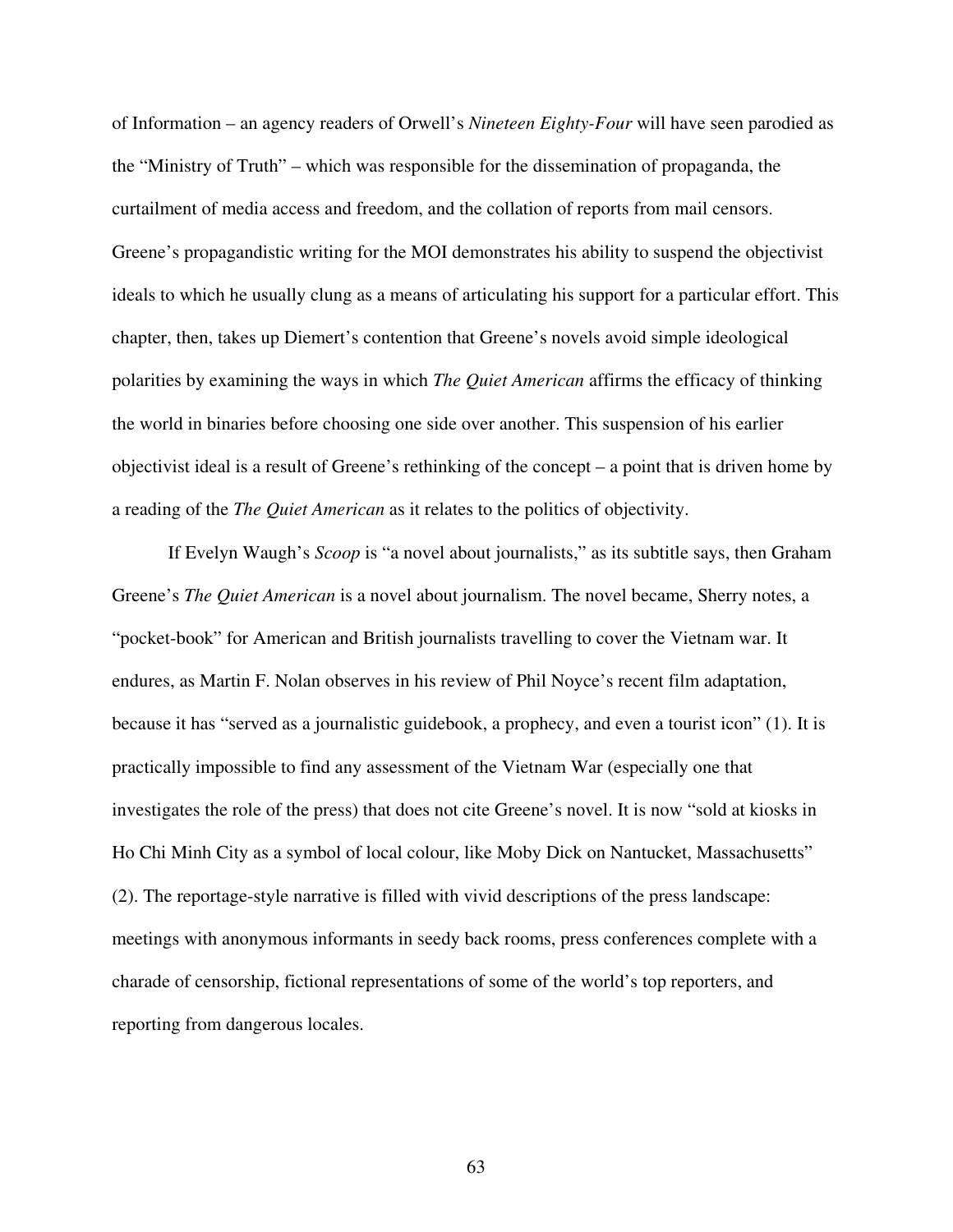But journalism is not simply background in the novel. Greene also fields a first person journalist-narrator, Thomas Fowler, whose diarized story fleshes out the entire working of gathering news from the frontline, who views himself as a mechanical and inanimate recorder of facts, and who considers the function of the journalist at length. "I am a reporter," Fowler says in one of the novel's many memorable reflections on reporting, "God exists only for leader-writers" (7).The novel is replete with mention of newspapers, journals, pornographic magazines, sex manuals, Congressional reports, paintings, and novels. Much of Greene's aesthetic, refined and developed from his early fiction, is expanded in the novel. Supplanting questions of the place of journalism in the body politic, the press as an instrument of control, and the dystopic nature of reporting, are more central questions that existed on the fringes of his earlier journalistic work. The authenticity of "facts," journalistic objectivity, and involvement form the heart of *The Quiet American*.

Here, Greene uses the word *engagé* for the first time in his writings, and after many years of advocating the necessary political neutrality of writers, he produces a journalist-narrator, Fowler, who is forced to take political action. Despite his credo of non-involvement, Fowler's detachment from politics erodes as the novel progresses and as he realizes that, although "the responsibilities of the West" mean nothing to him, it is impossible to avoid individual responsibility if at the same time he is to "remain human" (125). Fowler portrays himself as neutral and objective despite an unacknowledged longing for involvement and, over the course of the novel, experience forces him to choose a side. A significant change, then, can be noticed in *The Quiet American*. Not only does Greene make the correspondent the narrator of the story, but the novel suggests a far more serious engagement on the part of its author with the contradictions inherent in the claims of direct, transparent, neutral reportage and the necessity of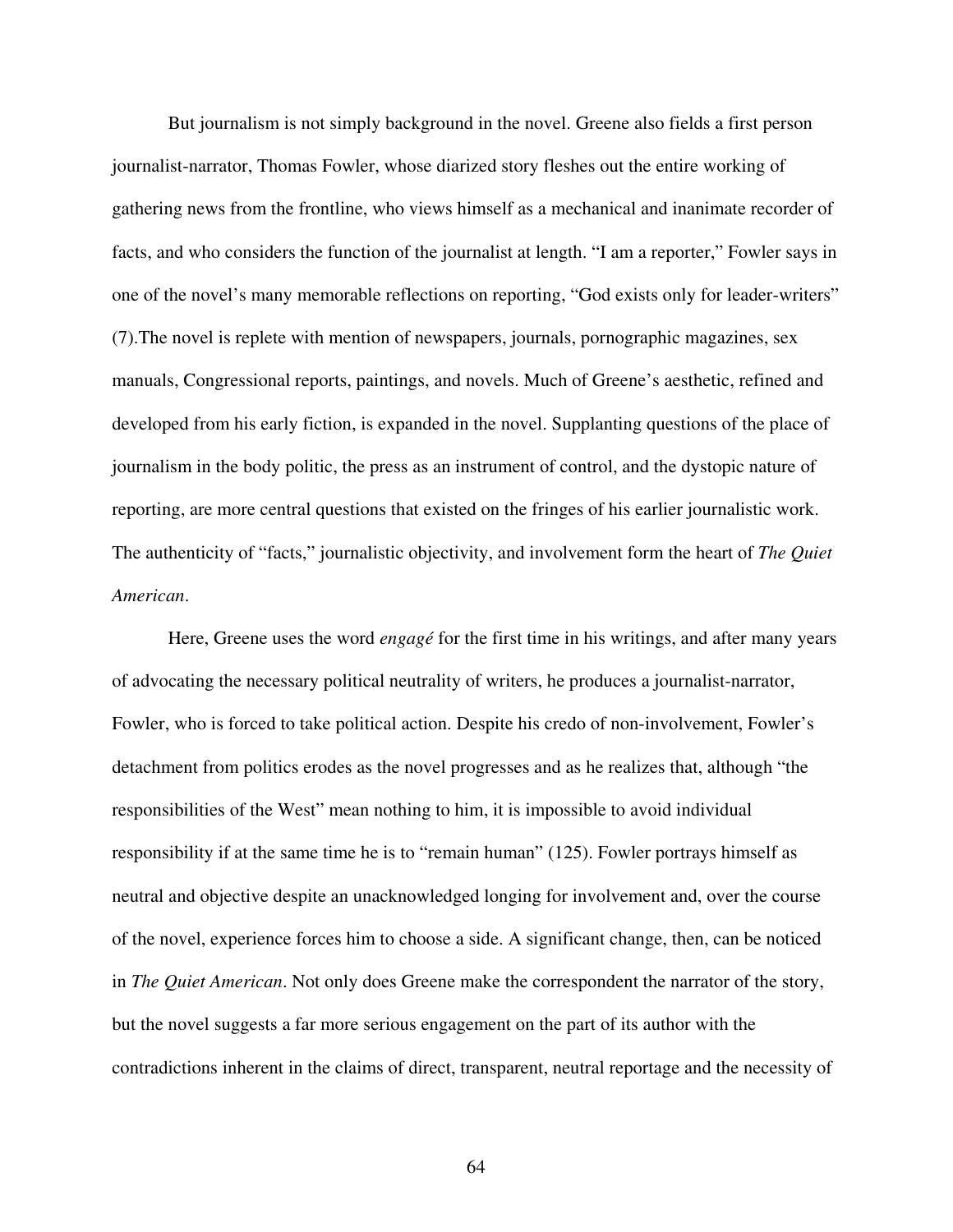the courageous individual act. The narrative method creates the illusion of a character whose empirical experience proves to him that man is not in charge of his own destiny, and that absolute value lies beyond human reality. This fundamental change for Greene is a result of direct experience in Indo China and a reconceptualization of his philosophy of writing and journalism which began with *The End of the Affair* and is fleshed out further in *The Quiet American.* In this way, the novel can be read as a realistic assault on the concept of journalistic objectivity through Fowler, the "neutral reporter of facts" who comes to understand the shortcomings of his idealistic worldview.

For Greene, the early 1950s were "a period of great unrest" where he embarked on an "extended globe-trotting" to the more exotic trouble-spots on the geo-political map (*WE* 139). "It became a habit with me to visit troubled places, not to seek material for novels but to regain the sense of insecurity which I had enjoyed in the three blitzes on London" (*WE* 119). The restlessness of his life during this period is reflected in his work. It translates into, Brian Thomas observes, "a note of agitation and uncertainty in his [novels]… an inclination to see things from the viewpoint of the betrayer rather than that of the victim" (53). The more he travelled the more interested he became in the function of the press. As watchdog, he wrote innumerable letters to the press on a wide variety of subjects. In the 1950s alone, his letters touched on author's freedoms, ageing, and the right of prostitutes to ply their services like anyone else in a free state (*Reflections* 115). Greene's escapism, the rapid experience of different cultures, elicited a heightened interest in writing journalism, partly to finance his travel and fiction writing and partly to continue the detached observation that had become his journalistic forte. The journalistic method of removed observation began to become more present in Greene's fiction as he wrote articles for various publications with an increased audacity at the beginning of the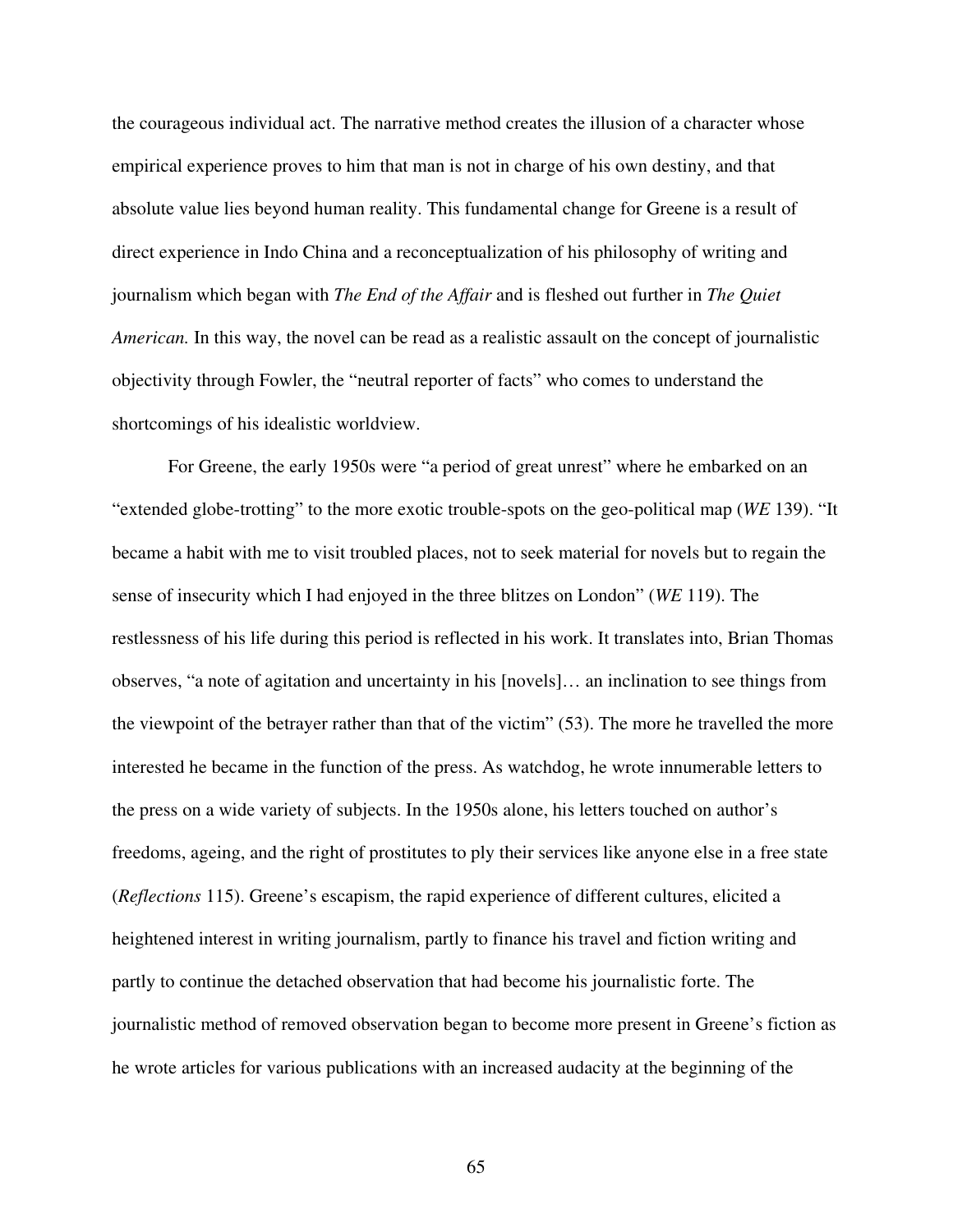1950s. Through the novelist-narrator Bendrix in *The End of the Affair* and Fowler in *The Quiet American*, Greene explored a first-person, reportage style narrative technique that incorporated almost verbatim accounts from articles he had published leading to criticism like that by Grahame Smith, who finds *The Quiet American* "a tired novel" mostly on account of the extended reporting (22).

More than any other novel by Greene, *The Quiet American* stems directly from its author's experience as a journalist. As Greene himself points out, there is "more direct reportage" in this novel than in any other: "I had determined to employ again the experience gained in *The End of the Affair* in the use of a first person and the time-shift, [which justified] my choice of a journalist as the 'I'" (Intro). He travelled to Indo-China in the winter from 1951 to 1954 and much of the narrative matter of the novel is lifted almost directly from articles he wrote for *The Listener*, the *Tablet*, *The Spectator, Figaro*, *The London Magazine* and *The Sunday Times*, along with sections of his Indo China journals. Despite this seemingly substantial journalistic contribution there is much debate around how much "work" Greene actually did in Vietnam, especially during his first two years in the country. His most controversial biographer, Michael Sheldon, notes:

He did very little work during [his visits to Vietnam]… by 1952 he had spent almost a total of three months in the country, but only written one major article. While foreign correspondents in Saigon were constantly facing deadlines, Greene could take his time to gather material, and could go off for brief holidays. (117)

Although Greene travelled to Vietnam for *Life* magazine, receiving \$4,000 for the journey, its editors rejected what he wrote. 12 The articles he wrote for *The Spectator*, *London Magazine* (a

<sup>&</sup>lt;sup>12</sup> This article was eventually published in *Paris Match* as part of a joint piece with Raymond Cartier.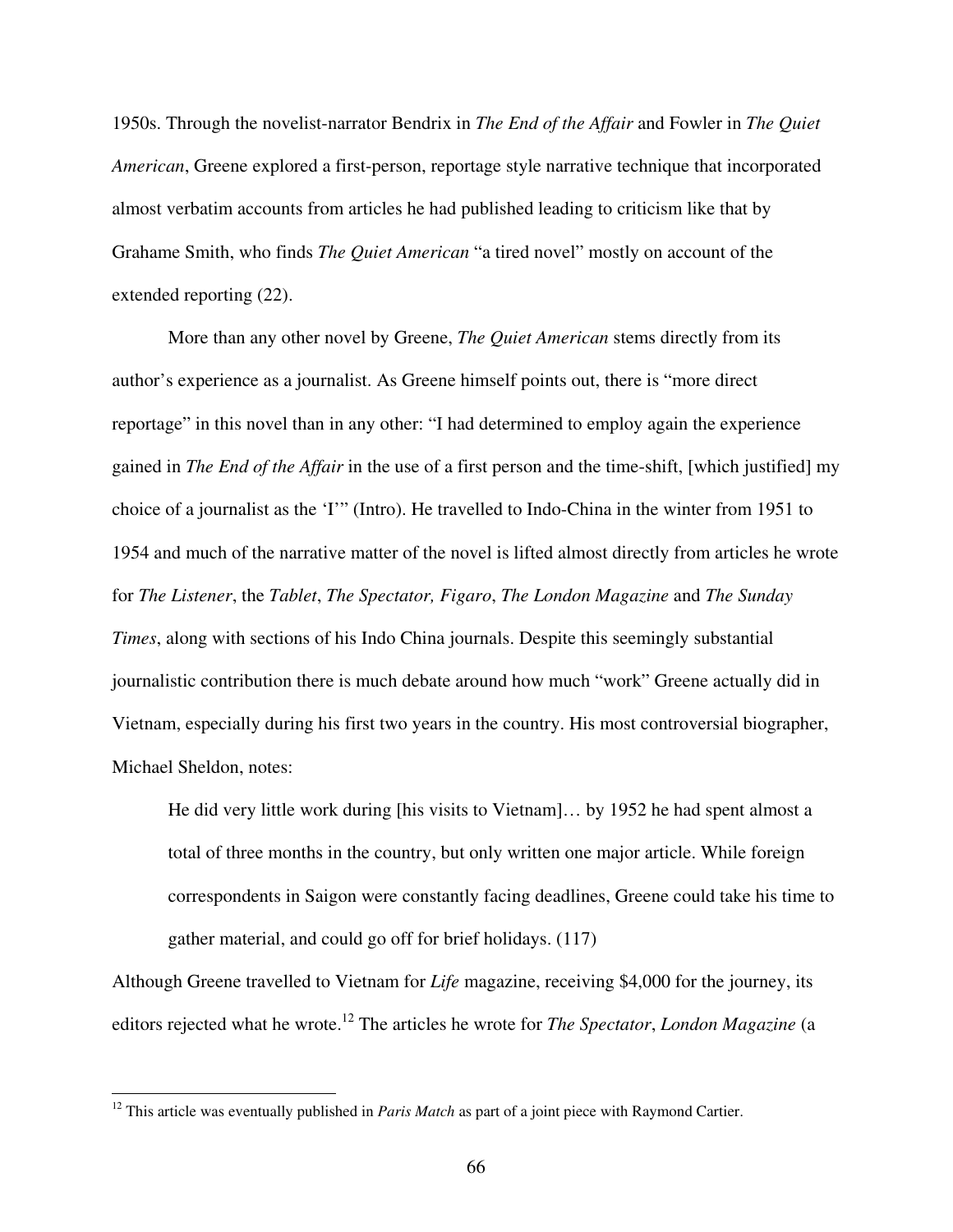piece about opium and his experiences with the Sûreté, and the *Tablet* are taken directly from his journals.

Greene's steadfast belief in detachment and objectivity as a prerequisite to honest writing began to wane as he himself got closer to the action. Previous to his experience in Vietnam, honest observation, unencumbered by political or institutional motivation, was his method and mantra. But when he was caught up in the fighting between the French paratroops and the Viet Minh he thought, "how stupid it would be to lose a leg or be hit by shrapnel for no reason at all, in this country which is not mine, in a war which is none of my business" (qtd. in Adamson 128). By the time the character of Fowler had arrived in his consciousness he had become involved: "Vietnam had become his business" (Adamson 128). Perhaps, as Fowler speculates about himself, Greene had to have his foot thrust in the "mess of life" before he could see the pain. Hitherto he had tried to observe objectively by staying removed from the action - in Malaya and Kenya for instance. But, as Adamson observes, "when he ran up against the Americans his detachment dissolved" (129).

The parallels between Thomas Fowler, the journalist-narrator of the novel, and Greene have been noted and debated in most every major critical study of the novel. Adamson notes that though Greene

… had no intention of turning his experience in Vietnam into a novel, *The Quiet American* took hold of him and fiction merged with fact so that the book contains more direct reportage than any of his other novels. Fowler… sees and speaks what Greene saw and wrote in Vietnam. (247)

Fowler's first name, Thomas, is the name Greene chose for himself when he was baptised as a Catholic – after St. Thomas Didymus, the doubter. Fowler's description of Phat Diem begins as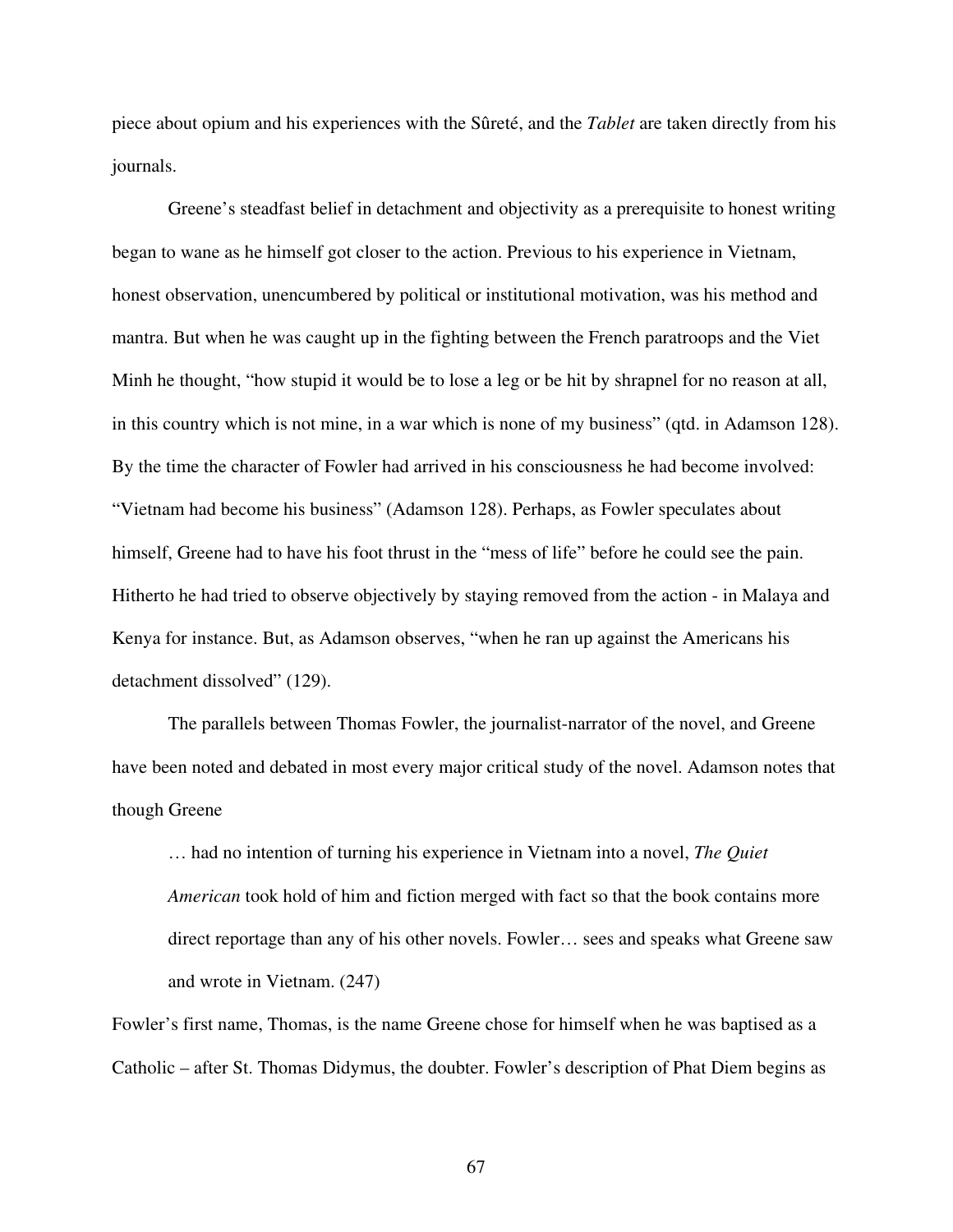Greene's does in *Paris Match*, from the bell tower of the Cathedral. The press conference where he meets Granger, the American correspondent, is the same as one Greene attended, and his description of Cao Dai in Tanyin resembles sections of Greene's *Sunday Times* articles (Sherry 324).

Fowler, too, is an experienced reporter who prefers the title of correspondent because it denotes his lack of involvement. "The job of a reporter is to expose and record," he says. Fowler's great boast at the beginning that he "has no politics" is a version of Greene's belief, noted in the introduction to this study and repeatedly stated in interviews and articles, that a writer must not take sides, must expose but not judge. "I wrote what I saw, I took no action," says Fowler, "Even an opinion is a kind of action" (23). His neutrality and disinterestedness are consistent with his claims of being an impartial, "dégagé" chronicler of events. Stuck in the watch tower, returning from the Caodaist cathedral in Tanyin, Fowler tells Pyle that he has no interest in politics: "I am a reporter. I am not *engag*é… I don't take sides. I'll still be reporting, whoever wins" (102). Fowler's radically empirical view thus offers him protection from action and engagement.

Fowler's virtues as a journalist are difficult to judge from his first-person narrative. We know that he has been assigned to Vietnam for five years and that he initially resists his paper's calls to return to London as an editor. "I don't think you have found me a bad correspondent," Fowler writes to his editor in London (73). His editor's response does not contradict Fowler's claim as he promises to "keep the chair of foreign editor warm for [him]" (172). But Fowler responds cynically, laughing that the editor "believed that I cared about the job and the paper" (173). Indeed, Fowler can be viewed as a kind of journalistic everyman. He takes justifiable pride in his profession – in his case "the desire to file a better story than the other man's" but he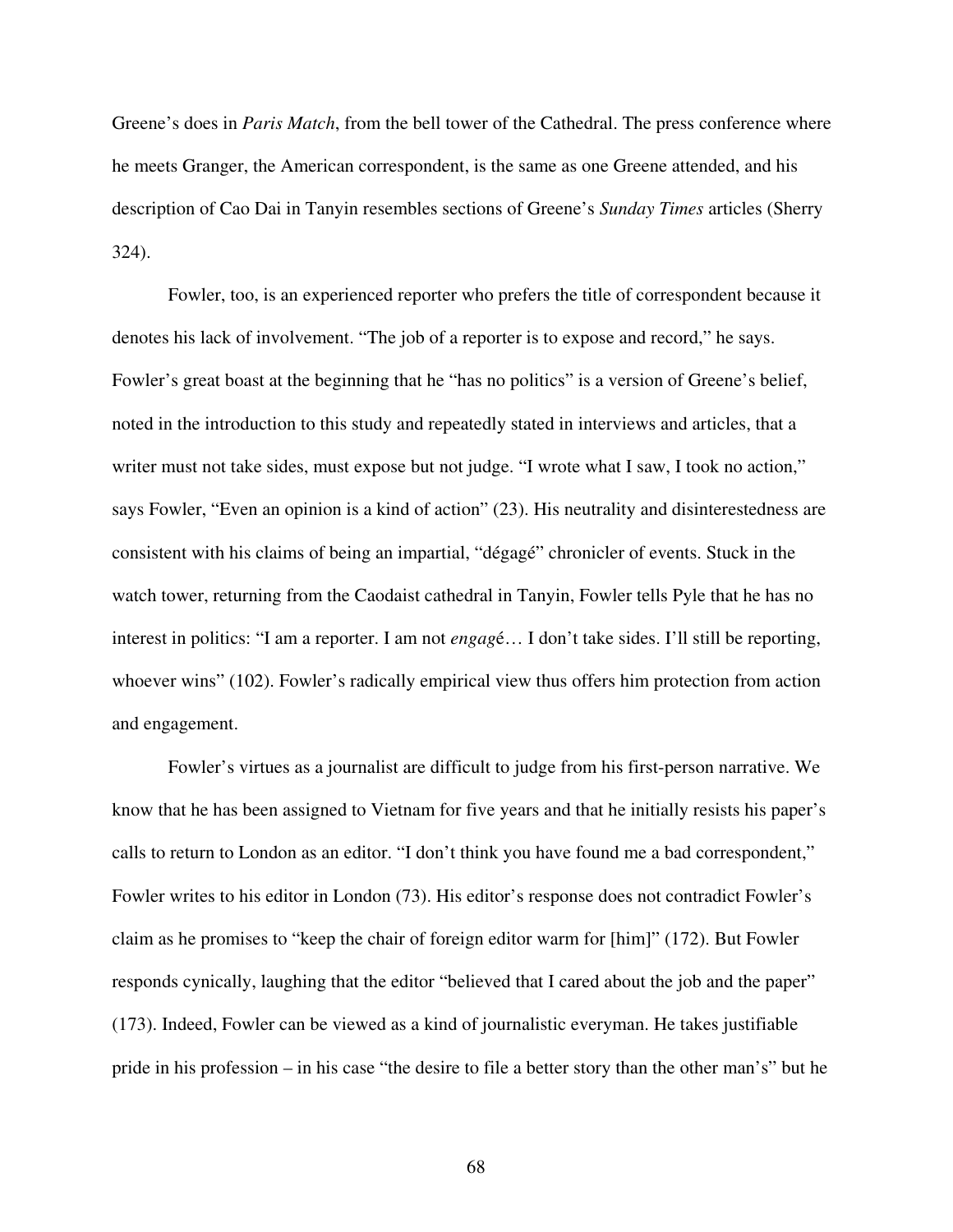admits its pitfalls (134). Like Mabel Warren, Fowler has dulled his ability to feel others' suffering, and he laments that even "Pyle could see pain when it was in front of his eyes" (35). And later, trying to think of the right way to tell Phuong about Pyle's death, he says, "Working on a newspaper, one does not learn the way to break bad news" (13). Fowler's initial inability to relate personally to the suffering and carnage around him, a prerequisite condition of most all of Greene's protagonists, comes through in his somewhat cavalier attitude to reporting: "I think it's time I had a look at the war," he informs the table casually when Pyle invites Fowler and Phuong to dinner the first time they meet (40).

Fowler also contrasts his disengaged "English" method of news collection with that of the American press, characterizing the latter as "big, noisy, boyish and middle-aged, full of sour cracks against the French" (15). Bill Granger, whom Sherry believes is based on famous American war correspondent Larry Allen, represents Fowler's worst fears of American journalists: "He was like an emblematic statue of all I thought I hated in America – as illdesigned as the Statue of Liberty and as meaningless" (37). Granger returns the compliment, calling Fowler a "Limey" (42).

A journalist who finds press conferences "wearisome," and attends them only because he has "nothing better to do," Fowler has to rely on his assistant Dominguez to get most of his job done. In some ways, Dominguez recalls the journalist Minty's understudy in *England Made Me* but is more resourceful and necessary. "He attended in my place the less important Press Conferences, kept a sensitive ear open to the tones of gossip and rumour, and took my messages to the cable-offices and the censorship," Fowler says of Dominguez (134). When his assistant becomes ill, Fowler reluctantly does his own leg-work but admits, "I was less capable than Dominguez of telling truth from falsehood" (135). Reeling from the shock at having witnessed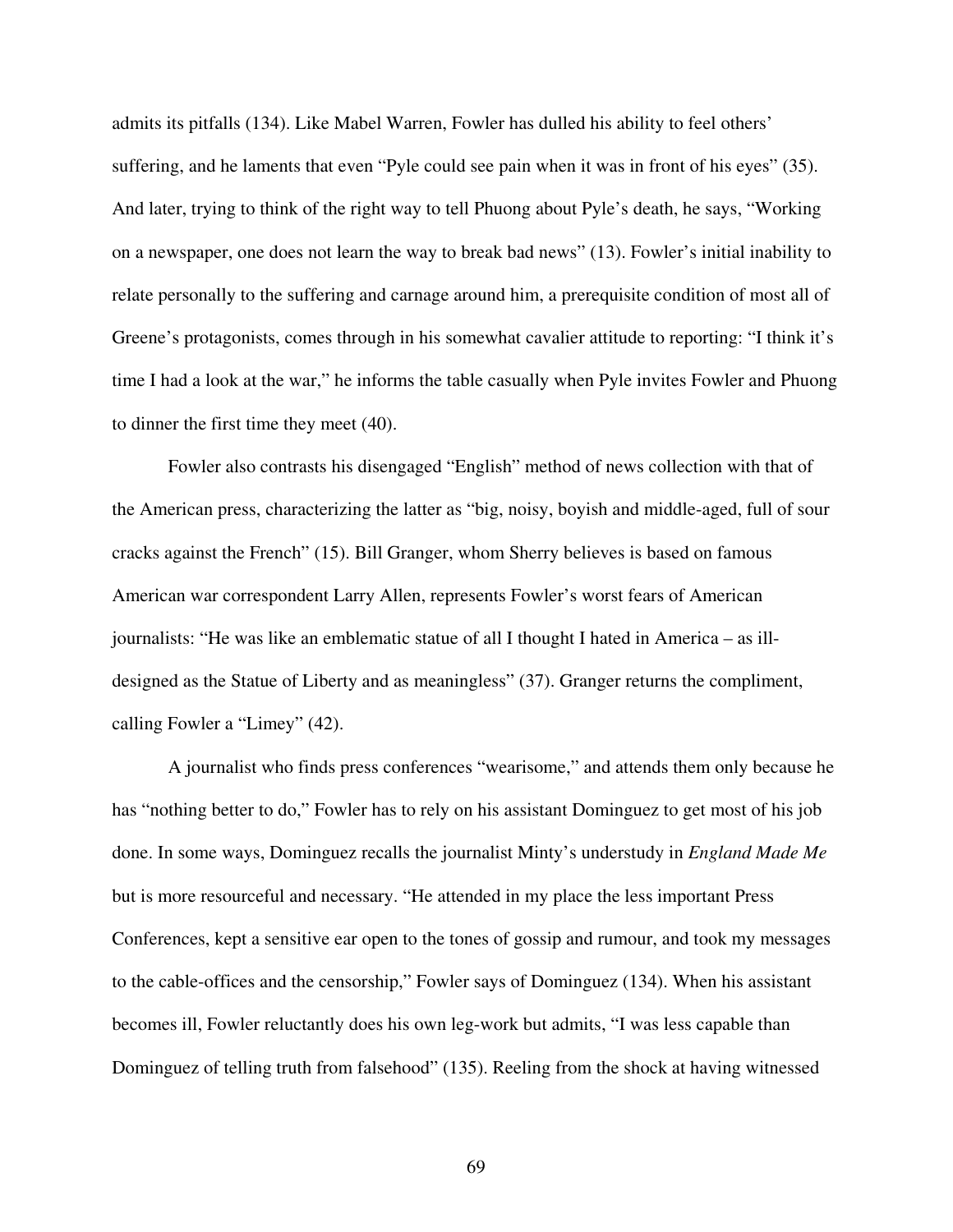the blast outside the Hotel Continental in Place Garnier – a real incident that occurred in January 1952 - Fowler entrusts Dominguez to file the story.

Fowler is simultaneously proud of his profession and cynical about its practice. He believes that honest reporting is a worthwhile occupation, reserving his scorn for deskbound editorial writers who possess opinions but not facts. He confesses to Pyle, "I haven't noticed much regard for truth in our papers" (96). Fowler rejects a promotion to foreign editor of his paper (largely because of Phuong) which would mean returning to "dreary London." Instead, he threatens to quit: "[The editor] believed I cared about the job, about the paper" (155). But Fowler learns that there is such a thing as too many facts. Journalistic conventions of storytelling are inadequate for normal social relations, he finds. Again, wondering how to tell Phuong about Pyle's death, he thinks, "I had no technique for telling her slowly and gently. I was a correspondent: I thought in headlines. 'American official murdered in Saigon'" (21). But if Fowler's newspaper prints that headline, it will be over someone else's story because the censors would delay the telegram of his story until the French reporters had filed theirs. Even if Fowler's story had got through, it would have been fiction. "It wouldn't have done to cable the details of a true career... it would have damaged Anglo-American relations." Fowler's report on an earlier bombing, presumably for similar reasons, was "altered in the office" (142).

The covert nature of news gathering is further exposed when the reporters covering the war resort to the fictional techniques of undercover agents. Although many instances of makebelieve news permeate the novel, the most prominent instance occurs when Granger tells Pyle: "Do you think I'd really go near their stinking highway? Stephen Crane could describe a war without seeing one. Why shouldn't I?" (36). This portrayal is reminiscent of the renowned Sir Jocelyn Hitchcock in Waugh's *Scoop*, who, while on assignment in Abyssinia, is said to have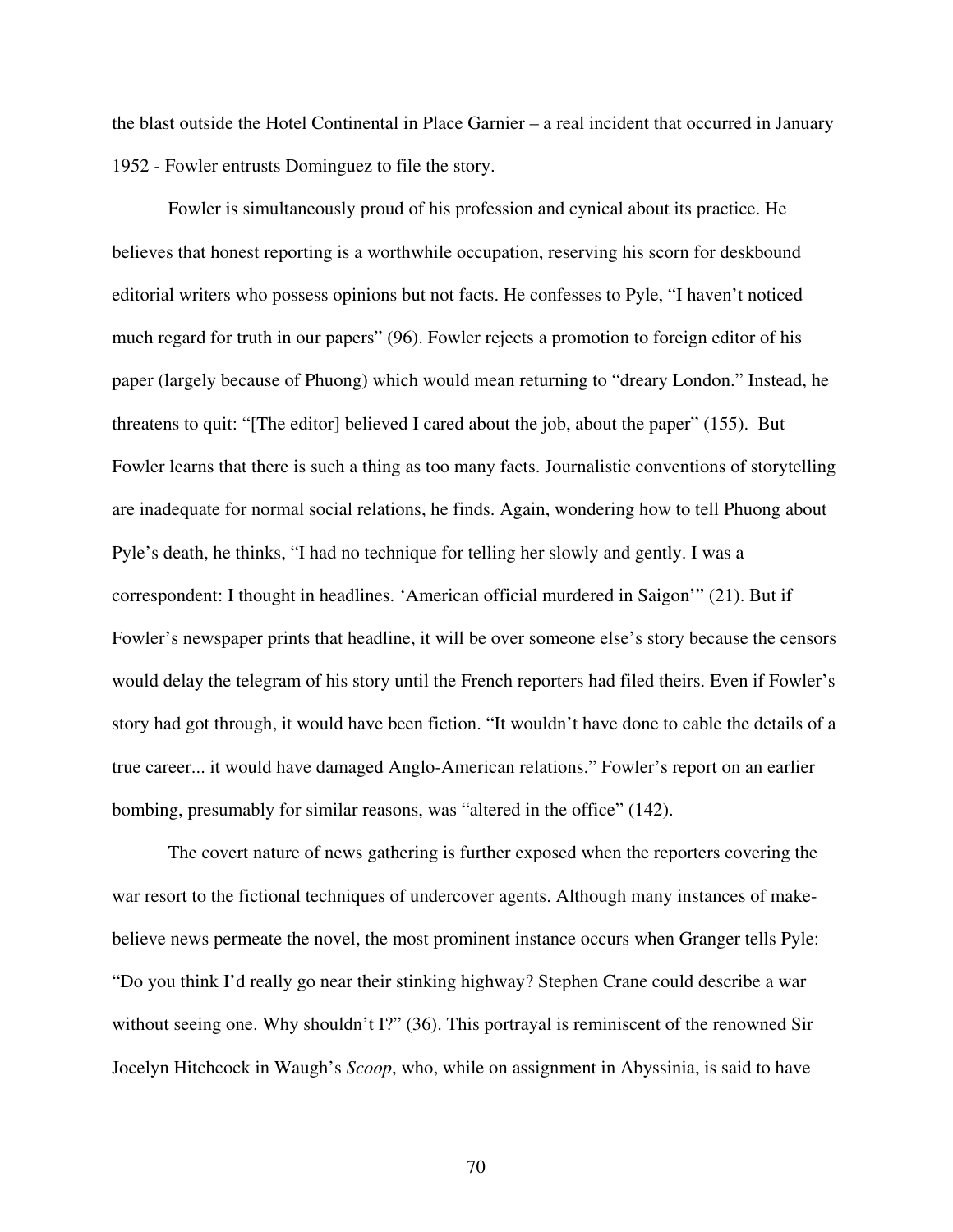dispatched "some of the most colourful eye-witness stuff" without ever having been near the fighting (41). Wenlock James, Hitchcock's British counterpart, is said to have "scooped the world with an eye-witness story of the sinking of the Lusitania four hours before she was hit" (92). He is also credited with bringing about a Balkan revolution by inventing such vivid accounts of it that other reporters were afraid to refute them; and for his depiction of the war "he was awarded a Nobel Peace Prize" (91). Although Greene's depiction is not as denigrating as Waugh's, it is certainly as striking. Here, Granger's admission that he creates news reflects Greene's growing perception that the reality that journalism created for the public was subjective.

Fowler discusses what he calls "non-involvement" often but the reason for his disaffection is not, as one might expect, non-interventionist politics but cynicism about man:

Wouldn't we all do better not trying to understand, accepting the fact that no human being will ever understand another, not a wife a husband, a lover a mistress, nor a parent a child? Perhaps that's why men have invented God – a being capable of understanding. Perhaps if I wanted to be understood or understand I would bamboozle myself into belief, but I am a reporter. (60)

Fowler believes that to have opinions is to interfere like York Harding, who Fowler says "is a superior sort of journalist… a diplomatic correspondent." He gets hold of an idea and then alters every situation to fit the idea" (186). Fowler "[laughs] at anyone who spends too much time writing about what doesn't exist – mental concepts" (38). To think one understands is dangerous. It is, as Brian Thomas observes, "tantamount to belief, and belief is blind" (82). Pyle, like Harding, never sees "anything he hasn't heard in a lecture hall, and his writers and his lecturers made a fool of him. When he saw a dead body he couldn't even see the wounds" (24).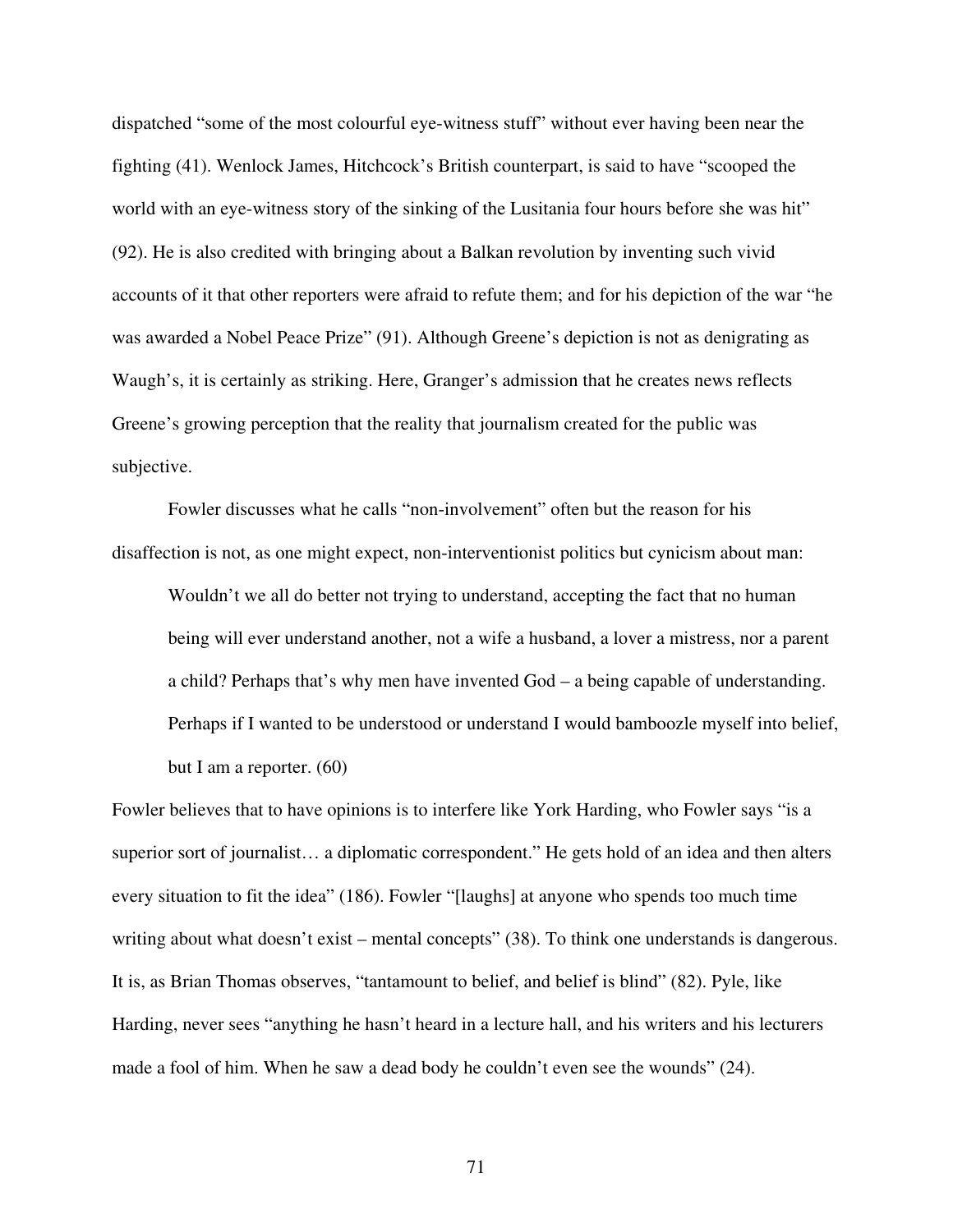From Fowler's perspective, Pyle is a classic victim, the model gullible reader of reports filed by journalists like Harding. Pyle considers Harding a "serious writer... the term excluded novelists, poets, dramatists" (16-17). Like Greene's unflattering description of the readers of popular fiction and newspapers in *Stamboul Train* awaiting their "lion's steak," Pyle, the quiet American, is in need of opinionated, subjective news to reinforce his belief in the "third force" of American democracy. Indeed, Pyle cannot separate fact from fiction, reality from fantasy. He is Fowler's foil – a man who chooses involvement over neutrality and is not guided by facts but concepts and a stubborn belief in the righteousness of his cause. Pyle and Fowler represent, as O'Prey notes, "opposite values in a dialogue between innocence and experience, ideology and doubt, idealism and realism… [Pyle] is a dangerous innocent stumbling around in a political minefield" (103).

In contrast with Pyle's belief in the conceptual, Fowler makes powerful claims for his unerring command over facts, history, and reality, and, despite his cynicism, readily reels them off to anyone interested. He recalls during his first meeting with Pyle that he had explained the network of complicated alliances of the forces of war: "I was a record always turned on for the benefit of newcomers" (18). Fowler sees himself as a mechanical and inanimate recorder of facts, a recording device, that can be "turned on or off" at will. At a critical stage in the novel, Dominguez tells Fowler that Pyle had briefed visiting Congressmen that the old colonial powers, England and France, could not do the job of establishing model democracies in Asia, and "America came in now with clean hands" (137). Fowler, however, corrects the record, citing instances of American colonization: "Hawaii, Puerto Rico… New Mexico" (137). In the watchtower, Pyle attempts to explain Eisenhower's "Domino Theory" to Fowler, who interrupts: "I know that record. Siam goes, Malaya goes… What does "go" mean?" (100). Fowler's reliance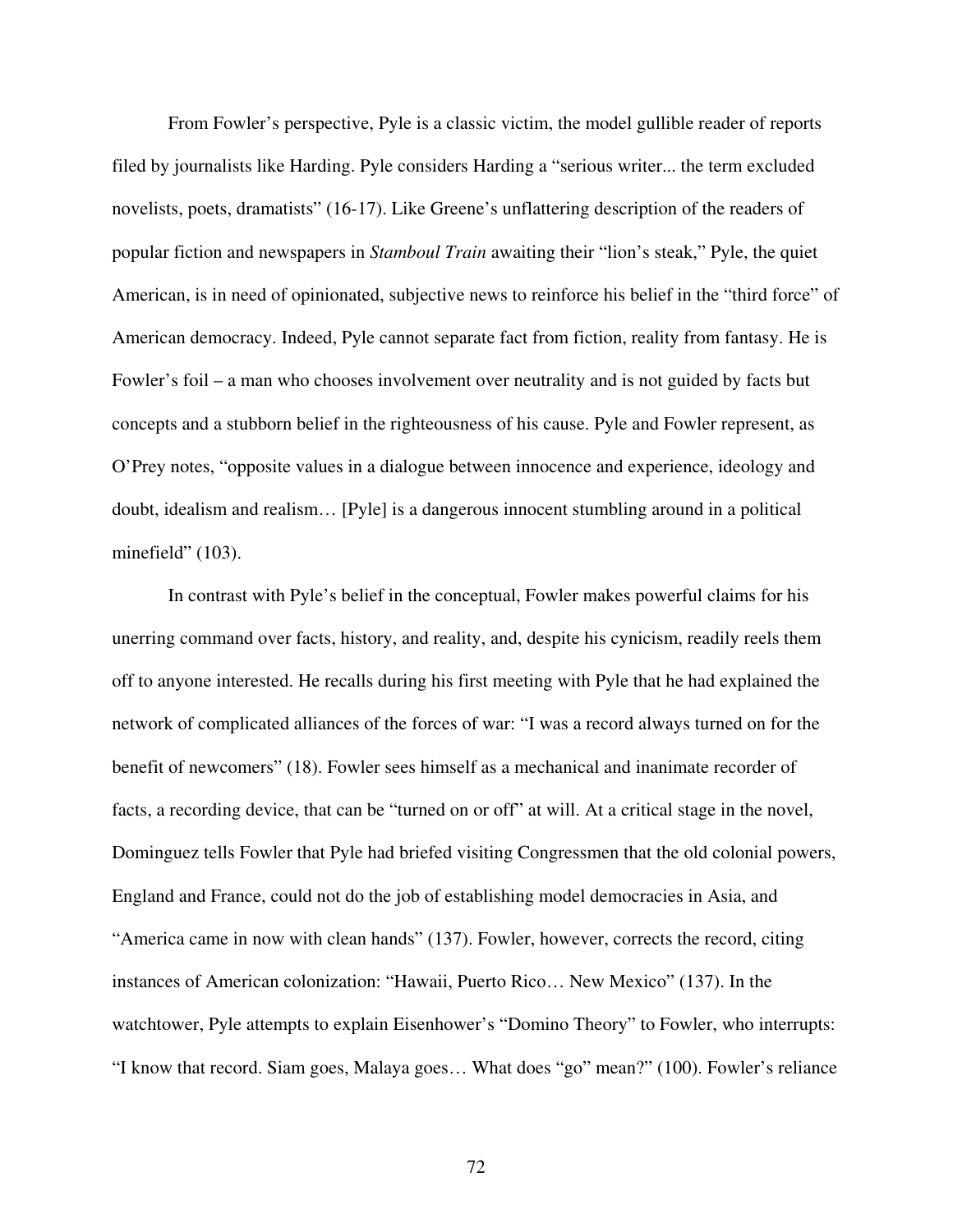on facts aligns him with *Stamboul Train's* Mabel Warren, who demonstrates a similar attachment and summons facts with ruthless efficiency to buttress her story or coerce sources into releasing more information.

Fowler's belief in this ideologically transparent and neutral ground is fervent enough for him to suggest to Pyle that "we've no business here" (152). For Fowler, as Adamson observes, "opinions are abstract: reportage is concrete. To presume is to be blind: to report is to remain sensitive to empirical reality" (121). So Fowler watches and his politics are based on empirical evidence. The peasants, he says, "want enough rice… They don't want to be shot at. They want one day to be much the same as another. They don't want our white skins around telling them what they want" (94). Fowler has no interest in "'isms and 'ocracies. Give me facts. A rubber planter beats his labourer – all right, I'm against him. I've seen a priest, so poor he hasn't a change of trousers, working fifteen hours a day in a cholera epidemic, eating nothing but rice and salt fish, saying his Mass with an old cup- a Wood platter. I don't believe in God and yet I'm for that priest" (94). He prefers the French to the Americans because they are dying for a cause. "They aren't leading these people on with half-lies like your politicians - and ours," he tells Pyle.

Despite being told that "one day something will happen, you will take a side," (151) until late in the novel, Fowler does not conceive that his position will waver under any circumstance or that the ebb and flow of experience will influence or change him. As a passive reporter of facts, Fowler believes that he creates a distance between himself and the war, not allowing sympathy to weaken his objective stance*.*

Fowler's steadfast belief in neutrality parallels notions of press impartiality in the 1940s and 1950s, when "press objectivity reached its zenith" (Ward 215). The doctrine of journalistic objectivity was taken up in the 1920s, a North American invention of newspapers and journalism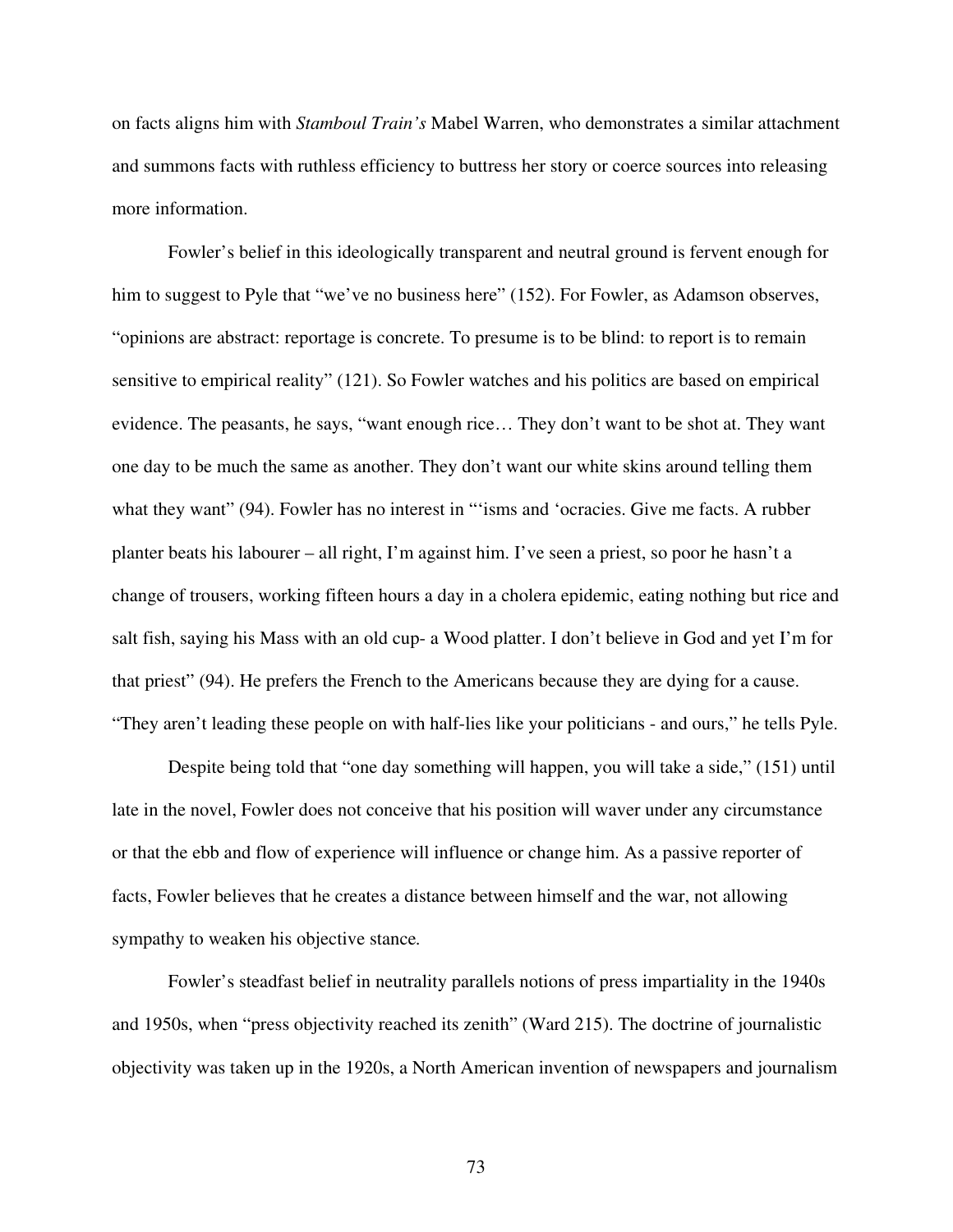associations. Although the "objective" or "matter of fact" report went back to the seventeenth century, objective reporting in the early part of the twentieth century was "stricter, more methodical, and more professional" than ever before (216). This positivism in reporting marks a similar shift by science towards a "pure" objectivity. Fowler's objective mantra ("I have no politics") corresponds with that of Charles G. Ross, widely believed to be the first person to write on objectivity as a guiding principle in journalism. In *The Writing of News*, Ross comments: "News writing is objective to the last degree in the sense that the writer not allowed to editorialize… and must keep out of the story" (20).

Indeed, Fowler can be viewed as the most developed of a series of Greene's characters who have a steadfast belief in the authority of facts and objectivity. The line agent in the original opening to *The Heart of the Matter* says he is only a "compiler of facts." In *The Third Man* Calloway claims to be unimaginative and to have reconstructed his story from his files. And Fowler's distant and impersonal viewpoint links him most closely with Bendrix, the novelistnarrator of *The End of the Affair*. Like Fowler, Bendrix, as Adamson observes, is a "controlled, detached, recorder of events used by Greene like a camera toward a certain end" (105). Both Bendrix and Fowler's reportage-style narrative and self-styled neutrality give the appearance of distant observation that becomes broken down by a close subjective relationship as their stories proceed. Their peculiar shift between first-person narration and third-person observation becomes their defining quality.

*The Quiet American*, then, presents us with a first person voice which describes a peculiar third-person reality and a reporter-narrator, Thomas Fowler, whose need for distance and objectivity is paradoxically matched with an unacknowledged longing for involvement. As the novel progresses, Greene undermines Fowler's objective mantra, showing that journalism often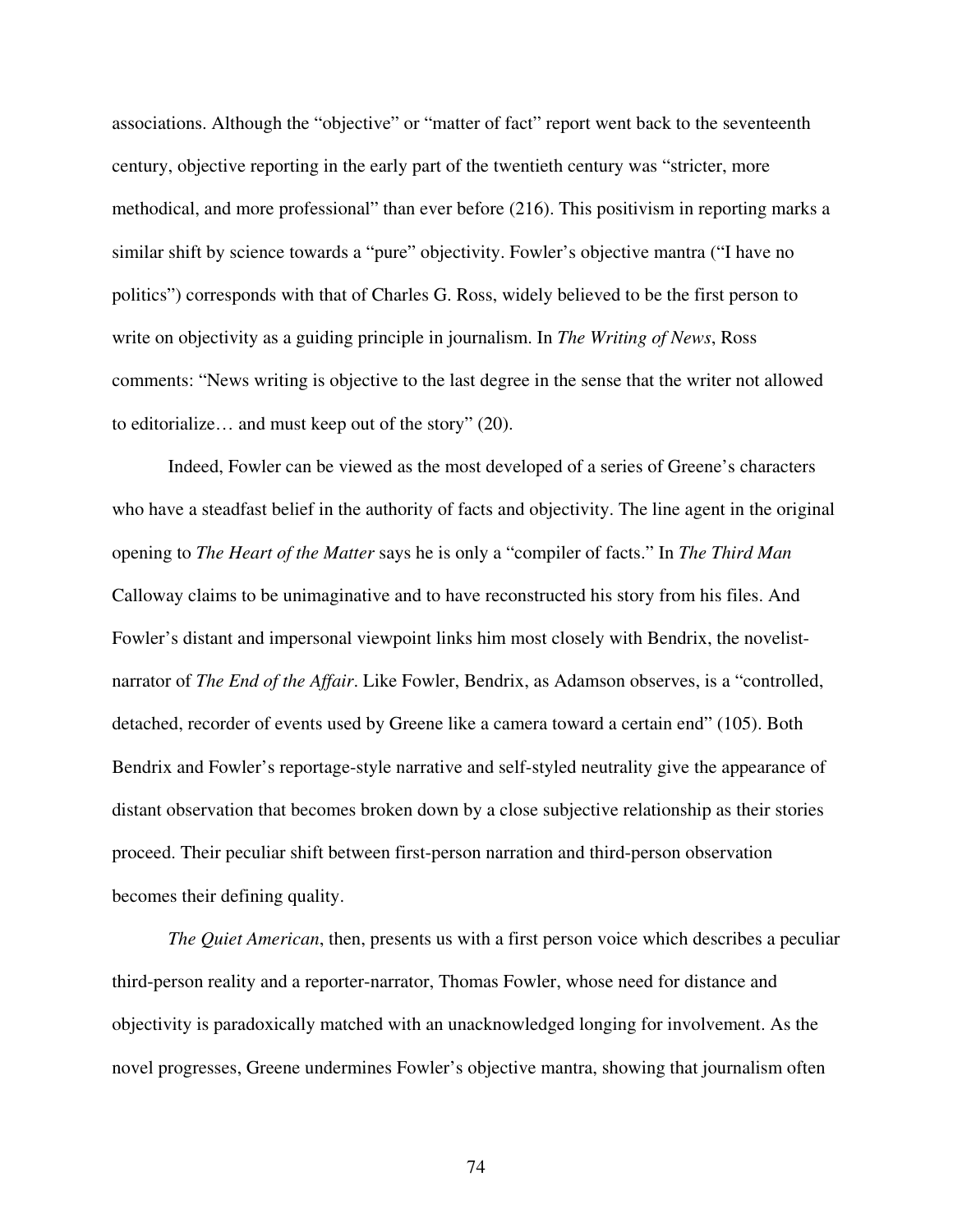does not, or cannot, do its job. Fowler comes close to admitting that his claim of being a disengaged, impartial observer and narrator is a façade when he receives the letter from his wife refusing to divorce him: "I thought, how much you pride yourself on being dégagé, the reporter, not the leader-writer, and what a mess you make behind the scenes" (130). Every time Fowler lands in a difficult situation, he rakes up the issue of his professional identity, wearing it, as Chakrabarti observes, "as his Talisman" (143).

Fowler's brave front of disinterestedness soon slips when, in a hurry to escape an imminent attack from Viet Cong companies on the tower, he panics. Instead of climbing down the ladder, he jumps, twisting his ankle in the process and a realization dawns on him: "I had believed I was tough and unimaginative, all that a truthful reporter and observer should be" (116). This contrasts sharply with his reaction in Phat Diem when the patrol Fowler accompanies comes under enemy fire: "I hope Phuong had sent my suits to the cleaners… I tried to remember whether I had paid the British Consul in Hanoi for the bottle of whisky he had allowed me" (52). Just before he is taken on a dive bombing mission from Haiphong¸ Fowler thinks he "could qualify for keenness with Granger" and "if one writes about war, self-respect demands that occasionally one shares the risks" (164). At the front and under fire, Fowler's commitment to objectivity and distance remains clear, but when he is near death it is usurped by his humanity.

Fowler's neutrality, of course, does not mean that he is a man without affective attachments but that his opinions are veiled in distant aesthetic. He loves Vietnam, for example, the same way he loves Phuong. At his first meeting with Pyle, he muses on the beauty of Vietnamese women: "Up the street came the lovely flat figures – the white silk trousers, the long tight jackets in pink and mauve patterns slit up the thigh: I watched them with the nostalgia I knew I would feel when I had left these regions for ever" (12-13). Even this kind of appreciation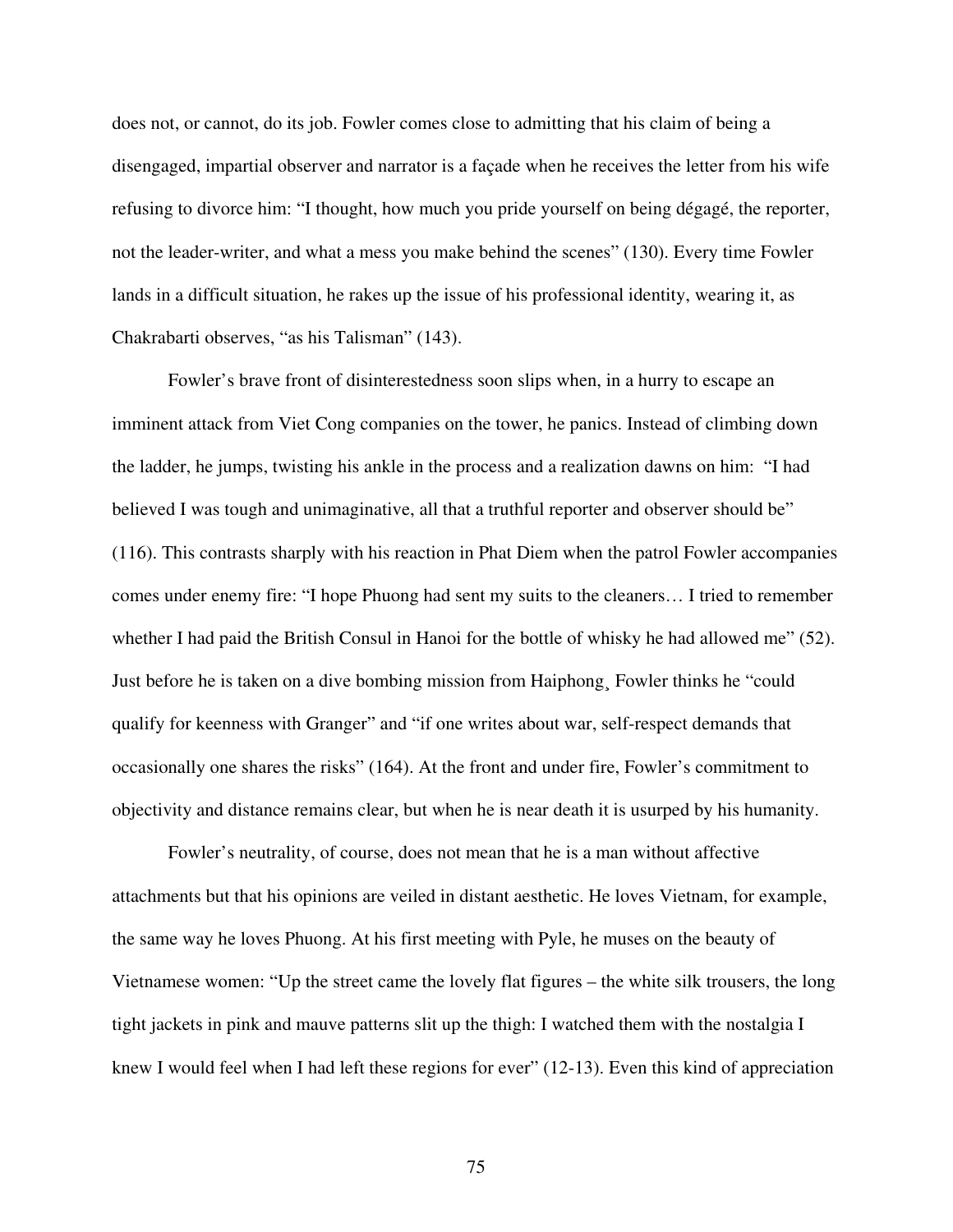seems removed from his experience. Brian Thomas observes in his analysis of the novel as an example of the romance mode that Fowler's reportage style "is a response to a certain exotic picturesque that tends to be displayed in visually static terms" (32). For Thomas, this type of narration lacks the immediacy of direct, participatory experience, and Fowler "essentially offers a picture, something seen from a certain distance" (30). Fowler's Vietnam is "a series of still vignettes which have something of the effect of a picture postcard, often silent and remote," suggesting a vision of reality similar to a news report in describing a distant, third-person reality. Like journalism, which been defended as objective on the grounds that it collects fragments of reality to represent the whole, Fowler believes that through limited observation the whole is revealed.

Significantly, here, notions of vision are intricately tied to Fowler's objectivity. Seeing is important to him: "I wrote what I saw," he tells Vigot (16). He accompanies the patrol in Phat Diem because the lieutenant tells Fowler, "We will go and see" (53). Fowler's memory is also photographic, and he takes immense interest in photographs, and remembers almost every photo he comes across: "I turned my memories over at random like pictures in an album" (92). Called upon to identify Pyle's body, he is reminded of the photographs of the dead man he had seen earlier: "I saw him in a family snapshot, riding on a dude ranch, bathing on Long Island, photographed with his colleagues in some apartment on the twenty-third floor" (13). When he goes to pick up Phuong's belongings from Pyle's flat he notices her photograph with Pyle, taken "in the botanical gardens beside a large stone garden" (20). Fowler also has a picture-perfect recollection of his first meeting with Pyle, "coming across the square towards the bar of the Continental," with his "gangly legs" and his "crew-cut," "he folded himself around a chair and ordered a beer" (18).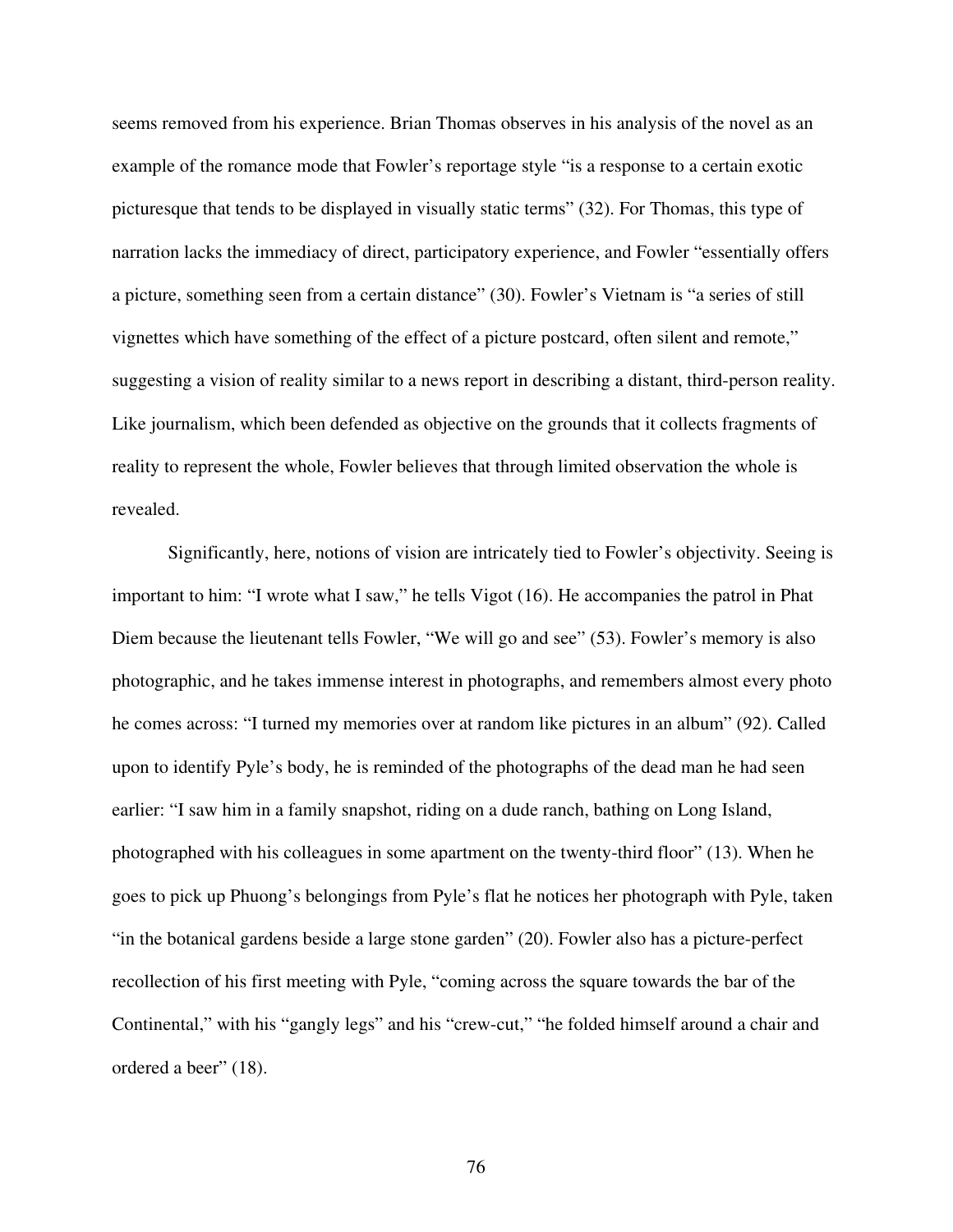Fowler's variable sight adds to the illusion of photographic realism in the novel. His eyes, while trying to convey the action "as he sees it," also act as a complex camera mechanism usually portraying action from afar. Fowler's view from the bell tower at Phat Diem, for instance, offers a pictorial panorama of the war, a vision of a particular battle seen all at once and as a whole. The perspective of detachment has the virtue of comprehensiveness but at the same time the truth that it provides is limited and partial. From the start, Greene draws attention to the incompleteness of Fowler's vision and thus the problems with his objective worldview. When he introduces Phuong, Fowler observes, "I saw a girl in the next doorway. I couldn't see her face only the white silk trousers and the long-flowered robe, but I knew her for all that" (1). Often Fowler refuses to see the whole picture, literally as well as figuratively, even when there is ample opportunity: "I was not going to get up for a policeman – I could see his khaki shorts without lifting my head" (6). Fowler, then, takes the part for the whole, relying on synecdoche, a common characteristic of news reports. This partial vision reveals his limited perspective and makes us further aware of his subjectivity and egocentricity despite his claims of being neutral in his observation.

Partial vision is compounded with censorship in the novel to further undermine claims of objectivity. Because he sees human beings as basically isolated, as Adamson observes, Fowler thinks it moral to report only what he sees. He also, however, concedes that reporting is often impossible: "It wouldn't have done to cable the details of [Pyle's] true career for it would have damaged Anglo-America relations" (181). And censorship is also imposed when he and Granger get information at a press conference but are told it cannot be printed. Only opinion, Fowler observes, is permitted and Vietnam is "awash with it." But Fowler regards opinion as "empty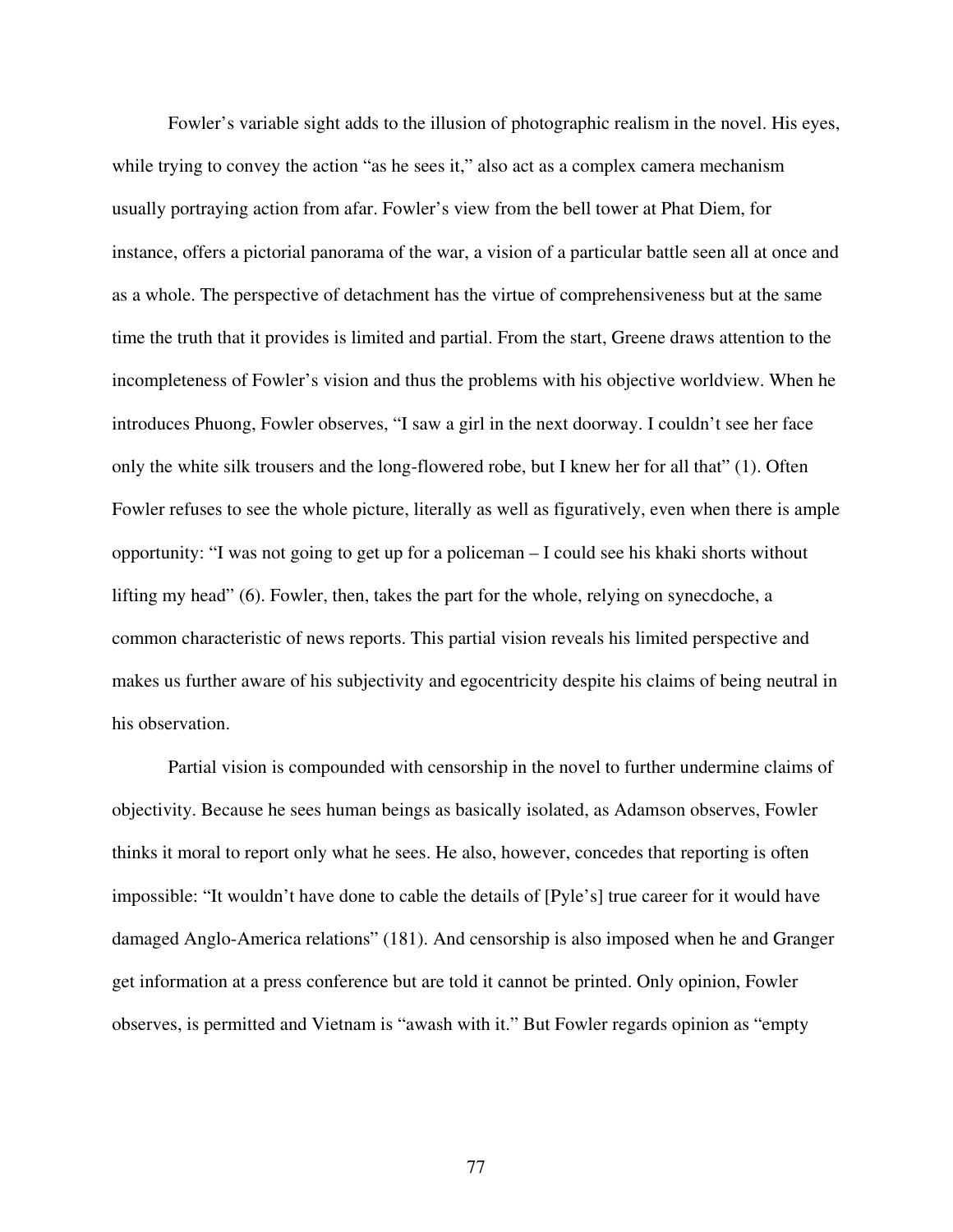privilege" by which humans, in trying to make sense of things, "inevitably commit intellectual violence by imposing themselves on others" (176).

Censorship is prevalent in the novel. On his way back to Vigot's office after identifying Pyle's body Fowler cables the news of the American's death. But he "knew too well that the French correspondents would already be informed... or the censors would hold my telegram" (14). At Phat Diem, Fowler observes, "This was defeat: no journalists were allowed, no cables could be sent, for the papers must carry only victories" (46). Cables rush back and forth in every direction: "the day's telegrams, the bulletins of the Vietnam Press" (134). Fowler's editor cables back to him, trusting him to tackle the "confused situation in Indo-China" (173). Press conferences conducted by the French Army are a charade, and Fowler likens the atmosphere to that of an unruly classroom: the French colonel behaves like a "popular schoolmaster" where, if reporters ask too many questions, "the headmaster would appoint a member of his staff more efficient at keeping order" (65). This censorship and control parallels Greene's earlier portrayal of the press in *It's a Battlefield*, rendering an unflattering portrait of the business of reporting through Fowler's eyes.

Fowler's experience of Vietnam is similar to Greene's and involvement creeps up on him unexpectedly, as it did on the author. Faced with the biggest story of his Vietnam posting, the death of fifty civilians outside the Hotel Continental, Fowler is overwhelmed by the sights and sounds, and is left unable to report it. "Being there on the spot, perhaps I got a bit shocked," he tells Dominguez. "I can't think of the thing in terms of a cable" (175). Concerned though Fowler is about the horrors of emotional violence, it is the bodies broken by the Saigon bombing that force him to become engaged. Realizing that Pyle has been naively supporting the bombers, Fowler thinks, "What's the good? He'll always be innocent, you can't blame the innocent, they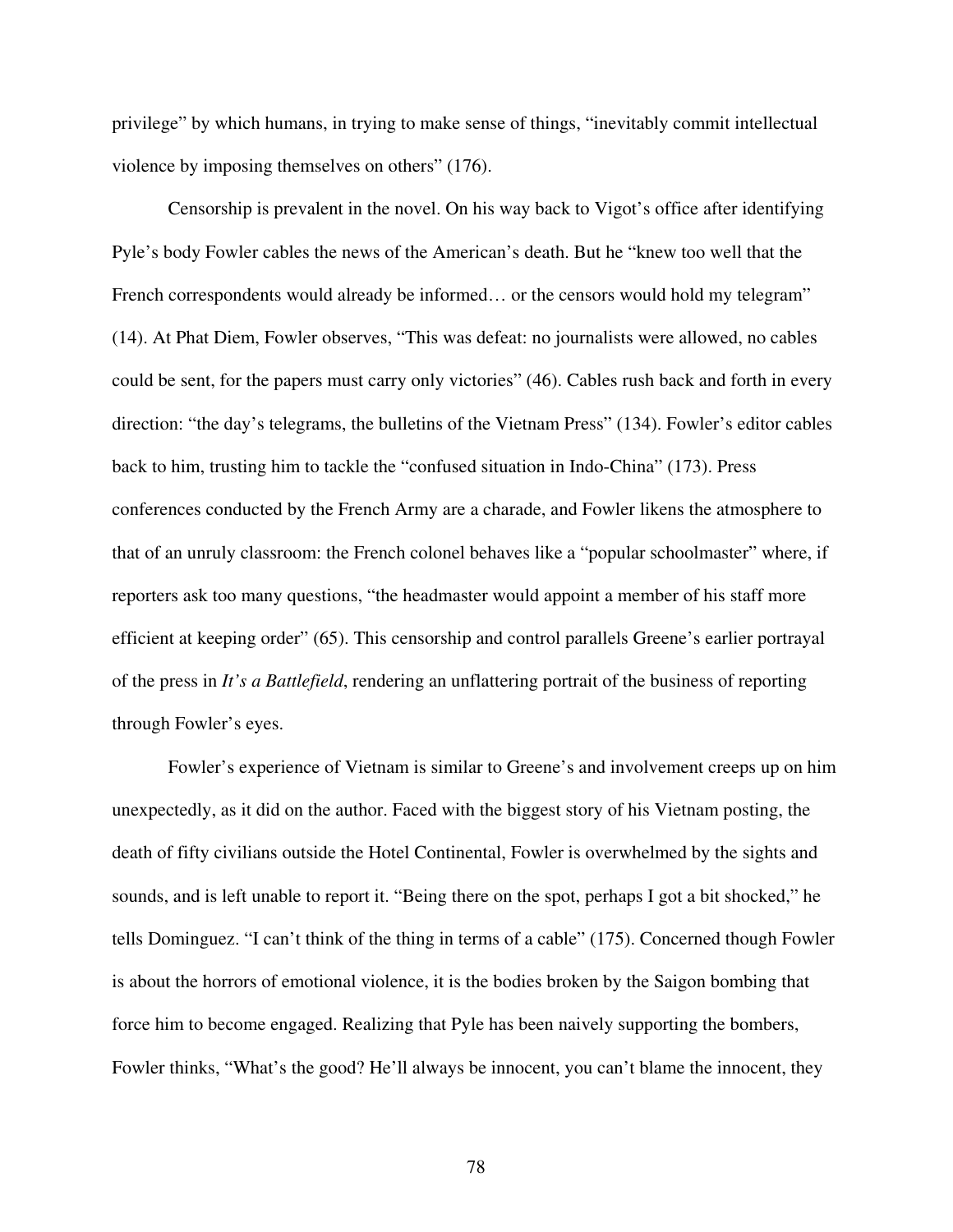are always guiltless. All you can do is control them or eliminate them. Innocence is a kind of insanity" (163). Pyle must be stopped and Fowler decides that he must help this process along and take action. Involvement is suddenly produced, as Adamson observes, "from empirical dissatisfaction when that very position of uninvolvement is threatened" (45).

It is Fowler's reputation for neutrality that ensnares him in betrayal and death. Mr. Heng, a Communist, shows him evidence that the Americans are sponsoring the Third Force violence and asks him to report it. "Or perhaps you cannot," Heng asks. Fowler replies, "My paper's not interested in General Thé. They are only interested in your people, Heng… [The police] aren't interest in Thé either. And do you think they would dare to touch an American? He has diplomatic privileges. He's a graduate of Harvard. The Minister's very fond of Pyle" (115). The press does not, or cannot, as Adamson observes, do its job; objective observation alone will not expose the truth and so we come to the necessity for the courageous individual act. Fowler thus turns Pyle over to the Viet Minh, not because he believes in their cause, but because, given his own liberal conscience, he has no alternative. "Suffering is not increased by numbers," he tells us. "One body can contain all the suffering the world can feel. I had judged like a journalist in terms of quantity and I had betrayed my own principles" (152). He cannot forget the baby "covered under the straw hat. I can't get it out of my head" (152). Fowler turns Pyle over because after seeing innocents die he must do something in order to live with himself. He must be subjective and "take a side," and he chooses the Viet Minh.

Through Fowler, Greene critiques the kind of journalistic objectivity that he had subscribed to in his earlier writing, novels, and reportage. Related to his lack of objectivity and inability to fulfill the function of societal watchdog, Fowler is purblind in a metaphoric sense, "a figure cursed with wisdom that is of little use to him in deciphering the truth" (Chakrabarti 234).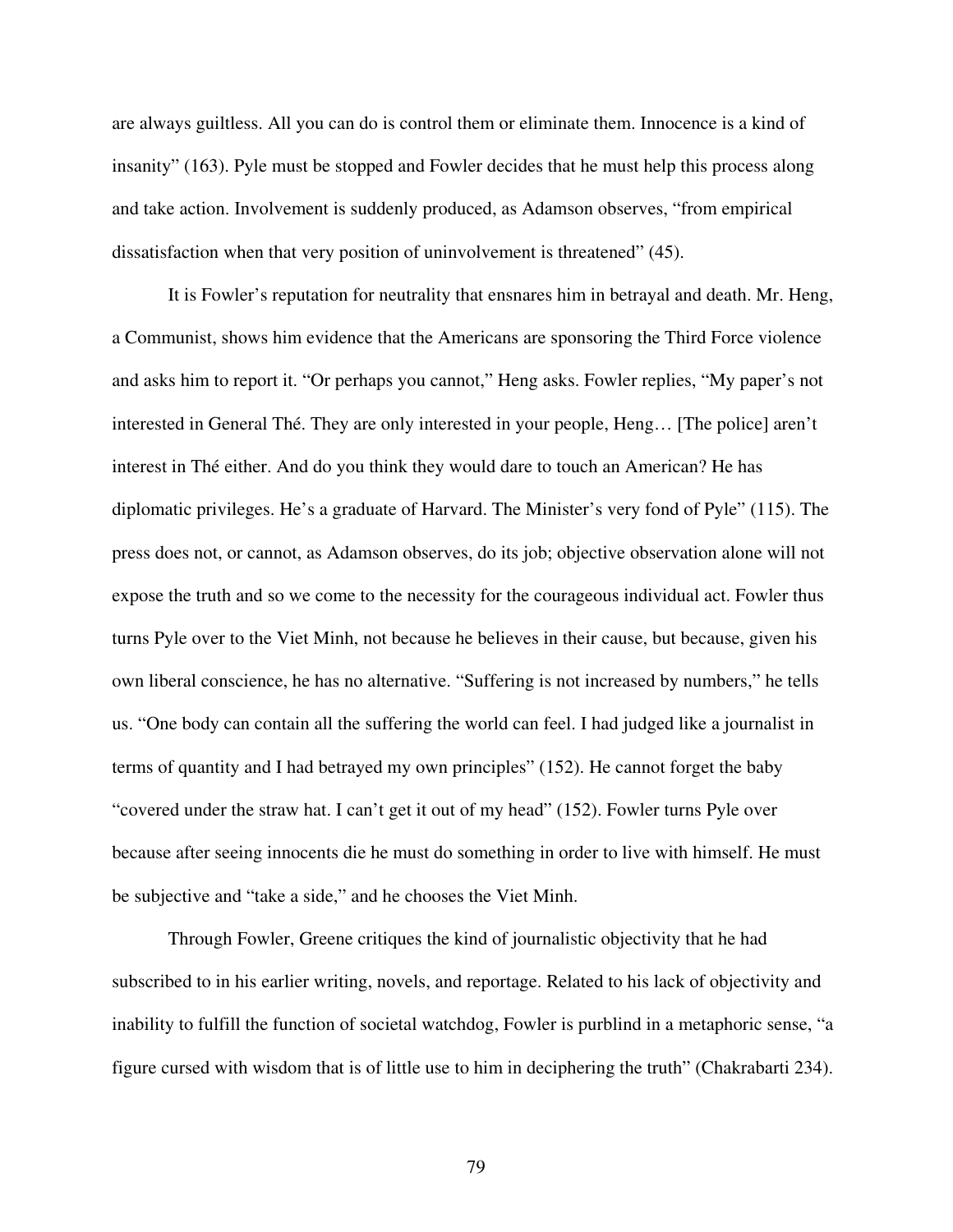Objectivity, in this connection, is seen as an incorrect theory of journalistic inquiry, built upon an indefensible epistemology and a false characterization of journalism as passively empirical. The epistemology of traditional objectivity presupposes epistemic dualisms of fact/value and fact/interpretation that Greene realized distorts our understanding (Ward 261). Journalists, then, are objective only insofar as they are passively empirical. The epistemology of traditional objectivity grounds itself in the persistent metaphor of the journalist as a passive recorder who aspires to be a prefect recording instrument. As long as recording was the central notion, objectivity could be understood as the passive intake and transmission of information. Objectivity was about recording with "high fidelity," as Ward says, "as phonographs promised" (262).

However, in *The Quiet American* we see that traditional objectivity is flawed by the mistaken belief that it requires claims to be based on absolute standards or facts, as ascertained by neutral, perspective-less agents. As Adamson observes, "[Greene's reportorial method] and the empirical approach is non-biased, if we forget about the author. But we cannot" (191). Contrary then to the idea that a journalist is detached from and thus superior to the coverage, Greene's novel shows that the press "belongs" to its milieu. This belongingness, according to an editorial on his journalism in the Cebu *Sun Star* "is less the condition of a performer who wanders into the stage when it is not yet his cue. It is more of the quandary of a letter or even a punctuation that, in the context of a sentence, is altered by and alters the meaning in that string of symbols" (1). Fowler, a journalistic caricature who comes to realize his own shortcomings, a self-desribed "recording device," is exposed by Greene as human and journalism as a truthseeking but ultimately, as David Remnick, editor of *The New Yorker* stated in a 2006 interview with the *Globe and Mail,* "a flawed and fleeting project."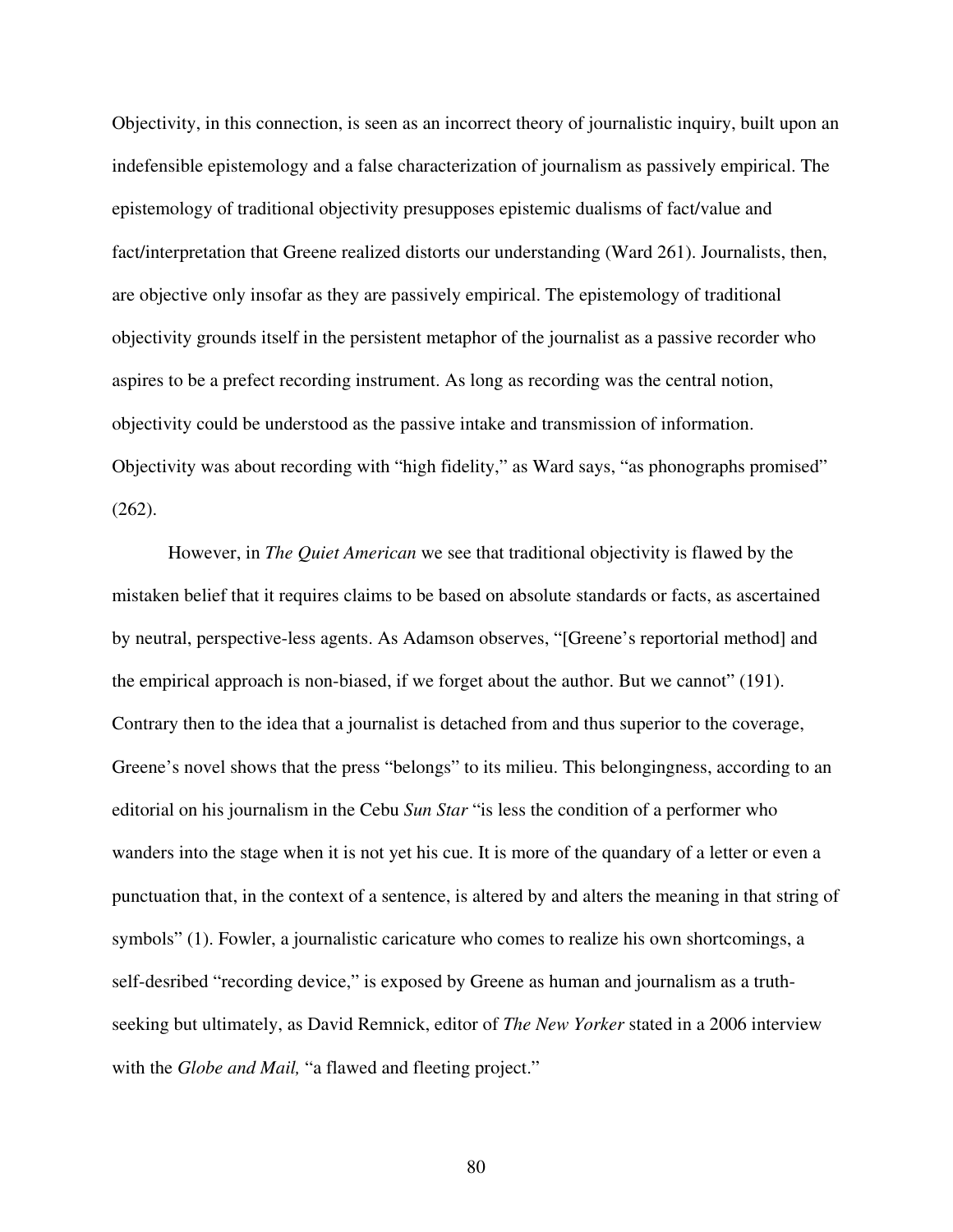## **Conclusion**

Graham Greene's perception of the world was, as Matthew Rubery observes of Joseph Conrad, "influenced as much by the daily press as by serious literature" (752). In fact, Greene admitted as much in an interview with V.S. Naipaul in the *Daily Telegraph Magazine* in 1958: "I've always liked reading newspapers. My enemies might say I get my ideas from theological works and newspapers" (1). The newspaper made available to Greene, to adapt a phrase from Mikhail Bahktin, "new worlds of verbal perception" (323). Journalists are to Greene what Caliban is to Prospero: things of darkness he grudgingly acknowledges as his own but from which he then distances himself. As an editorial in the Cebu *Sun Star* said of Greene's journalist characters,

If there were a Madonna filling in as patron saint for journalists, chances are she would be blessing and taunting the confused members of the press peopling Graham Greene's novels… Clinging at the periphery of this political and personal turbulence was the quintessential Greene journalist: someone whose insistence on impartiality and disengagement approached the obsessional. However, the journalist-character's decisions and actions invariably had the opposite effect of sinking the Fourth Estate inextricably deeper into, what Greene called, the heart of the matter. (1)

Of course, there is hardly one character in Greene's entire body of work who is a paragon of virtue. Greene's journalists have in them all the shades of grey that distinguish his more notorious central characters: the whisky priest, Scobie, Pinkie, Raven, and Harry Lime. Indeed, it seems that Greene's journalists, as compared to his other characters, are more aware of their surroundings and the machinations of the profession they represent. It is this awareness of the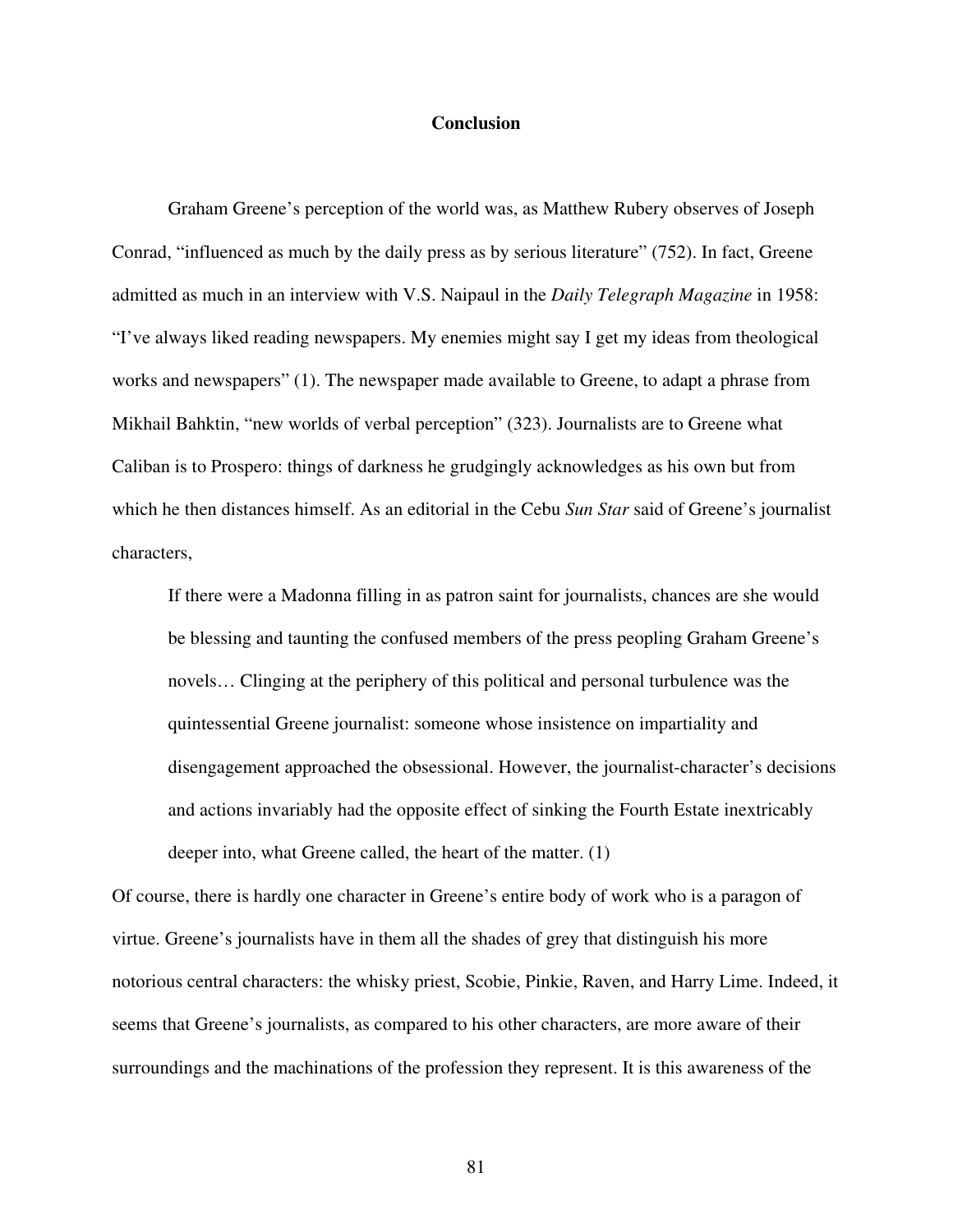world around them and their helplessness to do anything about it combined with their complicity in the scheme of things, that mark them off as essentially tragic characters, more alienated and isolated than Greene's priests, gangsters, detectives, and economic attachés.

Journalists are at the heart of Graham Greene's fictional world. Denizens of the fictional country "Greeneland," his writers in action infuse that metaphoric realm with the reality that Greene thought was missing from the world of the novel. They are as ubiquitous, as Leopold Duran has said of Greene's priests, "as the figure of the lone woman in the paintings of Edward Hopper, part metaphor, part real person" (15). Writing on *It's a Battlefield*, Paul O'Prey notes, "The city streets are full of newspaper vendors and quotations from newspapers are numerous, as if individuals in this modern, mass society cannot escape the intrusion of the outside world into their private one" (35). Greene's writing embodies and reflects the ongoing debate about the function of journalists and journalism in the body politic and culture. And whether Greene's journalists purport to inform, entertain, or hold to account, their idiosyncratic characteristics combined with Greene's attention to detail in describing the profession provide a stroke of realism to the world they inhabit**.** The narratives that Greene weaves, with such realism, suggest that the journalist in him profoundly influenced his fiction. The wealth of physical detail and the particulars of the journalistic practice make the fictional settings in each of the novels realistic and powerful. They lend credibility to the narrative, and thus strengthen Greene's critique of the profession.

Writing of the need to reform journalism schools, Jack Schafer observes that, "Journalism depends on uncredentialed losers, outsiders, dilettantes, frustrated lawyers, unabashed alcoholics—and, yes, creative psychopaths—to keep its blood red" (7). In typical Greene fashion, his journalists have filled most of these roles, falling, like most all of Greene's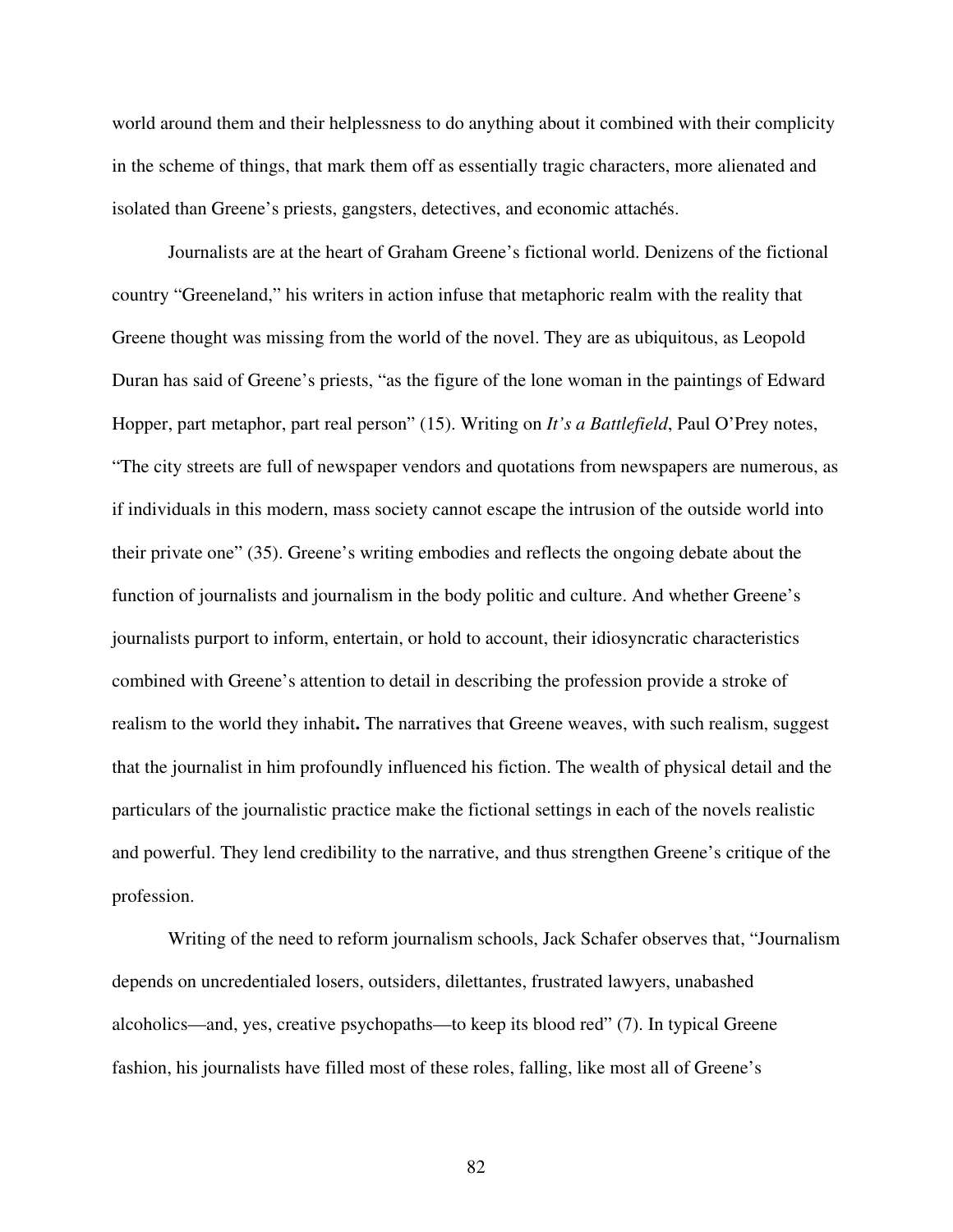characters, between virtue and damnation. They have played heroes and villains, embodying a range of journalistic motifs, as well as appearing in other guises such as the drunk, the crusader with a broken lance, the outsider, the war correspondent, and even the vicious editor (McMonagle 65). Many critics have commented on Greene's honest thieves and compassionate murderers but little has been said of his subjective observer. Greene's personal involvement with the profession allowed him to portray his journalists not as mere recorders of facts or chroniclers of day-to-day events but as human beings whose narratives reveal them as people trying to find meaning in the stories they are pursuing. The media become a signature presence in the novels analysed in this study, embodying a range of themes from the illusion of press objectivity to the role of popular media and journalism to the dystopic elements of the news gathering process. Fiction allowed Greene an outlet to put his ideas about media, considered thoroughly and refined through journalistic travel, to work in a conceptual space.

*Stamboul Train's* Mabel Warren and *It's a Battlefield's* Jim Conder do not involve themselves in the philosophy of the profession and are nonchalant about the way they go about collecting news. They often find themselves in situations where they are forced to choose a side despite being part of a profession which emphasizes objectivity. However, in each instance, they retreat from conflict and attempt to regain a sceptical distance from their subject. Characterized by a deep scepticism about the world, each of these characters' practical philosophies are defined by detachment and rationality. Like Fowler, they are recording instruments. However, without a basis for formulating an alternative ethic, these observers, like Greene for many years, cannot act against what they condemn.

Although differences abound in Greene' later journalists (as we see with Fowler), they share common characteristics related to his portrayal of the profession as shady, inhabiting a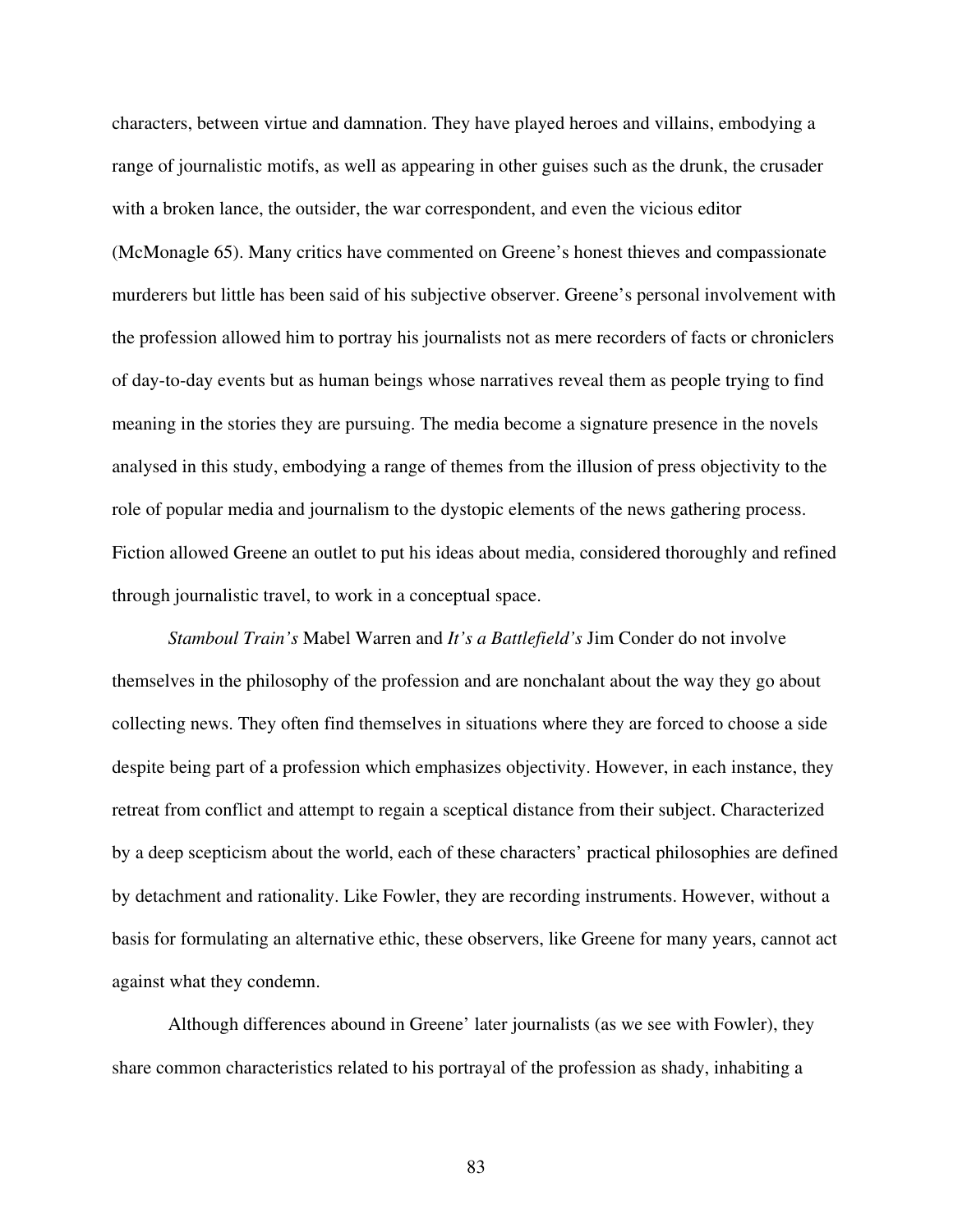"scarred and shabby" world (*Brighton Rock* 106); they are poorly paid, live parsimoniously, are physically abhorrent, dress shabbily, are employed by small provincial papers, and most often cater to a tabloid readership. Grim and gritty, with a range of habits, almost all of them drink profusely. Fred Hale, who gives out prizes for the *Daily Messenger* in *Brighton Rock*, "Drank too much" according to the inspector giving his post-mortem, and Mabel Warren twice goes through "the visible shedding of her drunkenness" (34). Not surprisingly, then, most of his journalists live in seedy dwellings. Minty, from *England Made Me*, lives in a small one-room flat on the top of a four-story building, sparsely furnished with "the brown woollen dressing gown hanging on the door, the cocoa and water-biscuits in the cupboard, the little Madonna on the mantelpiece" (136). Warren puts up with "a small flat" (34). Fowler's home consists of a bare room with a dripping cold water tap in the bathroom, and Conder lives in a "bed-sitting room" whose only features "were pictures of the family hanging on the wall and a shaving mirror" (22).

Greene fuses the image of the dog with that of the journalist, most memorably in the case of Warren, the newshound who fights untiringly for the scoop. The image of the dogged pursuit of news by reporters is given a macabre twist in the cases of Minty and Conder, when Greene associates both with the vulture, feeding remorselessly on the carcase of newsworthy events and people. Both images lead on to a broader association of the hunger for news with physical appetite among the readers as well as journalists. Warren's readership is "hungry… for its lions' steak" (70) and Minty's constant craving for news is matched only by his yearning for cigarettes and cups of tepid coffee. The image of ingestion of news is embedded in Greene's portrayal of media processes, attended closely by associated images of excretion. Conder explicitly compares the mechanism of news gathering and newspaper circulation with the bodily cycle, while Warren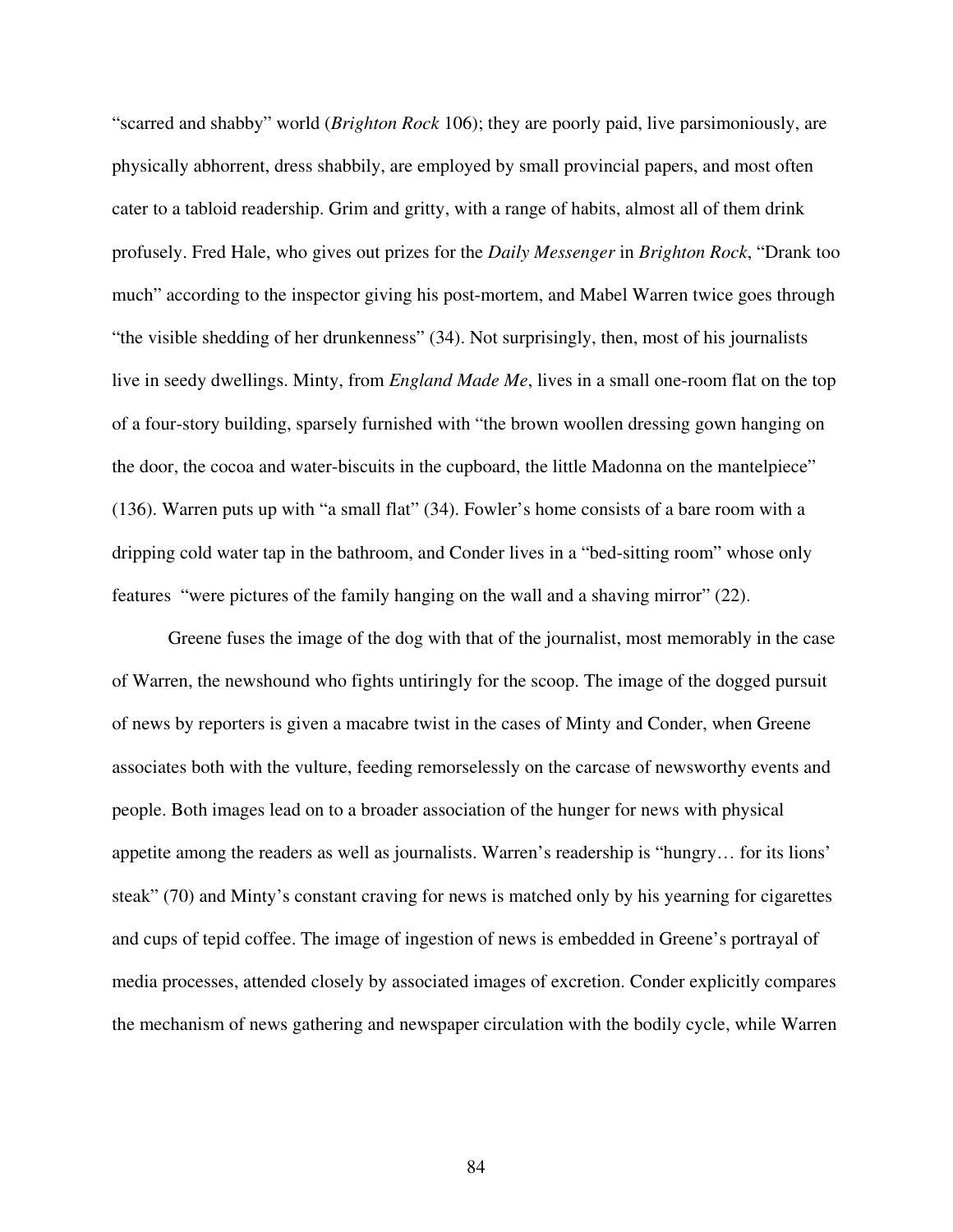associates newspapers with menstruation. In both novels, this association serves as a reminder of the rise of the popular and the change in motive of the press to meet public demand.

The nature of news, in this connection, was one of Greene's most consistent themes. In *It's a Battlefield,* Conder reflects on the short-lived nature of the stories he writes: "Condemned to the recording of trivialities, he saw the only hope of a posthumous immortality in a picturesque lie which might catch a historian's notice as it lay buried in an old file" (87). Greene's distinction between fiction and news-writing is one of his most repeated. Almost five decades after *It's a Battlefield* Greene held the same view about the ephermerality of news, contrasting it with the longevity of fiction. In the 1981interview with Marie-Francoise Allain, he said:

There's one great distinction between the writer and the professional journalist: a written or televised reportage is only read or seen once, after which it disappears into the archives, while a novel carries on for a number of years. (88)

Not all Greene's fiction, though, enjoyed similar sorts of life-expectancy, as he told Allain: "I've always enjoyed telling stories, and my impression is that readers prefer this to the noveau roman, for instance. The life expectancy of the nouveau roman turned out to be limited" (89).

Greene's experience and achievements as a literary and non-literary journalist at various times and a correspondent at others created in him an overwhelming belief in the virtues of the individual reporter and the corresponding vices of others in the business, particularly editors. From the perspective of the individual journalist, being close to the action, witnessing tragedy and horror, grants Greene's journalists a moral superiority over their bosses. The editor/journalist relationship in Greene's fiction, which is treated only briefly in this study, would make an interesting examination in and of itself. All three of the major characters discussed in this study view themselves as victims of their employers, who in turn lack the discernment to appreciate the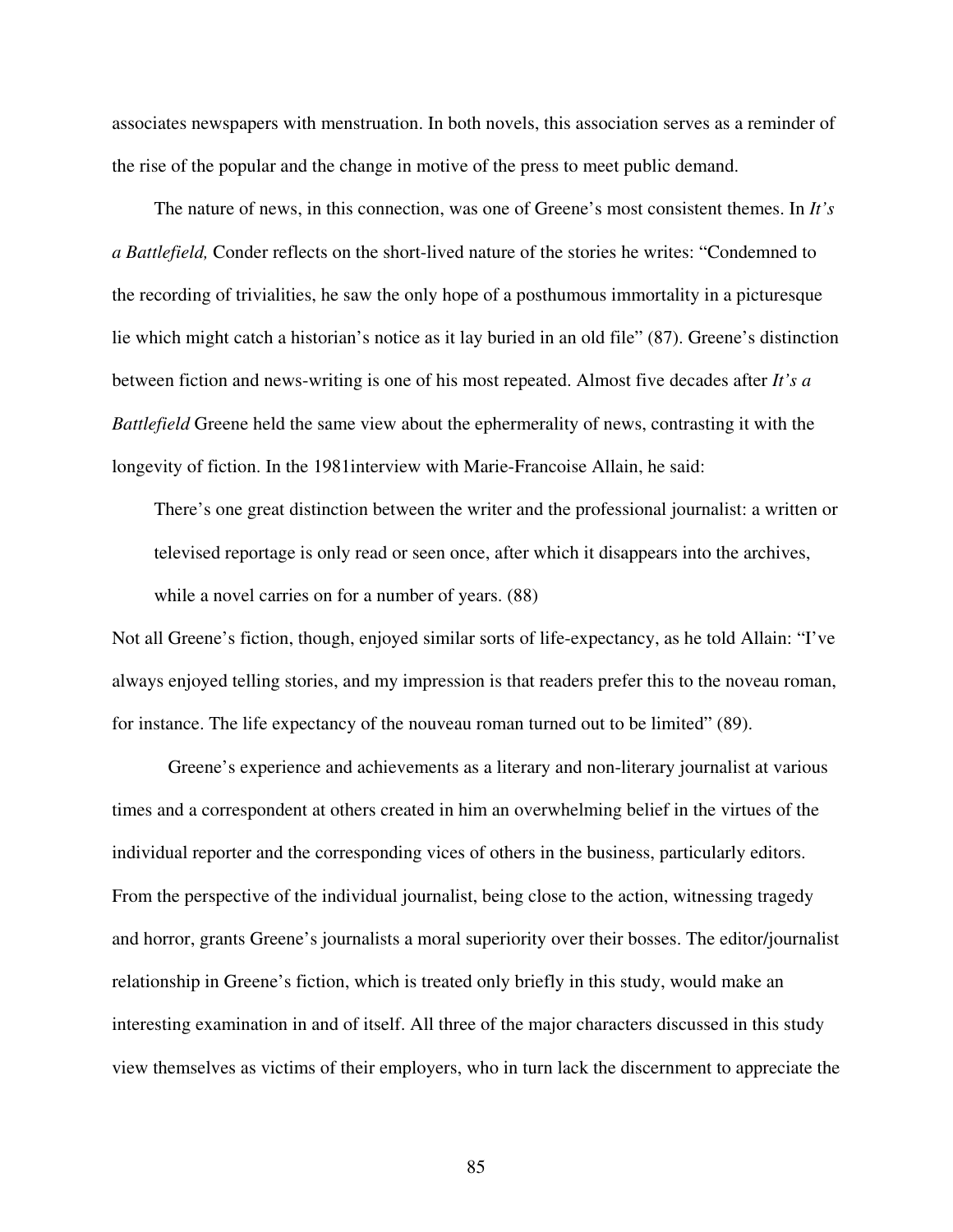reporter's excellent work and superior vision. As McMonagle says about the portrayal of journalists in Michael Ignatieff's *Charlie Johnson in the Flames*, the "reportortial egocentrism weakens the criticism of journalism" in the novels.

The image of metaphoric blindness of individual journalists sets up an ironic contrast with their professional function as watchdogs of the society, the supposed "eyes that show others the world" (Chakrabarti 132). Unsurprisingly, then, Greene's journalists are insecure about their own physical appearance and rely heavily on mirrors and photographs in order to grasp reality. Warren is seen trying to compose herself before a mirror before getting on the train at Cologne. Conder visualizes himself as someone in an "old school photograph," and Fowler can sense the massive explosion at Rue Catinat only through a mirror image: "The world I inhabited… suddenly inexplicably broke in pieces… two of the mirrors on the wall flew at me and collapsed half way" (179). The association of Greene's journalists with broken mirrors, old photographs, and a common insecurity about their place in society suggests that they are habitually on the outside looking in.

Throughout all of Greene's novels, journalists are, as Chakrabarti observes, "protean, mutable creatures," a view that stems from seeing journalism as an in-between profession, a combination of detection, law, and writing. As a corollary, his journalists frequently double-up as amateur detectives, extending the image of watchdog. Warren works out Czinner's intentions from his briefcase, Minty gathers substantial evidence against Hall for murdering Anthony, and Fowler collects sufficient proof of Pyle's involvement with the bicycle bombs at the Hotel Continental. The complex and somewhat undefined nature of their profession seems to have an effect on the sexual orientation and morality of the journalists. Warren is a lesbian, Minty is a repressed homosexual and Conder "is accosted by women, but they never got him beyond the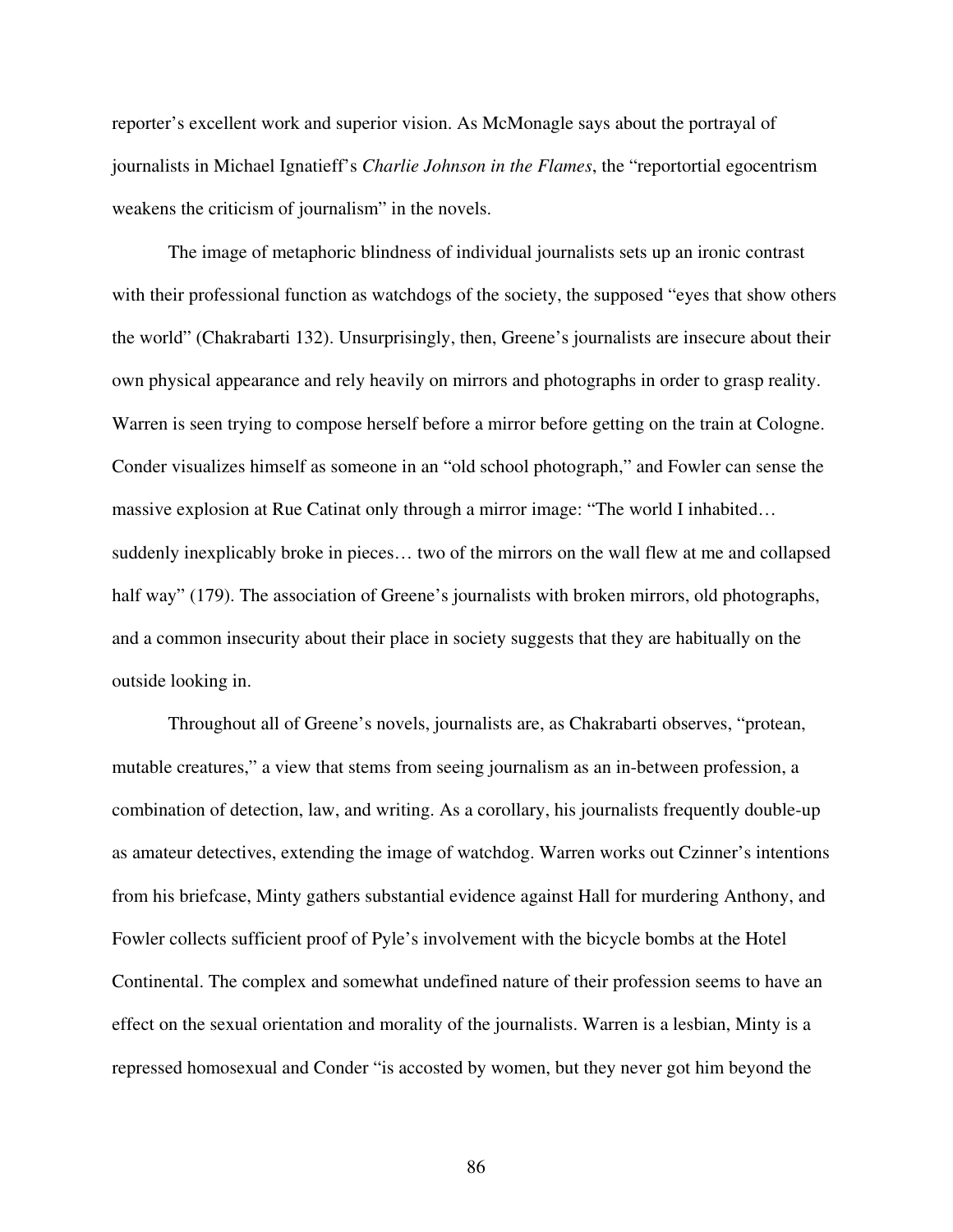doors of their flats, entrances to their hotels" (22). McMonagle believes that Fowler can be seen as a "perverted old man," a reincarnation of the unashamedly lecherous journalist Hammersten of *England Made Me* (82). The transgressive sexuality of the journalists and their shifting identities give them core generic instability. Journalist and reportage contaminate the genre. Reportage frequently shades off into detection, allowing for complex, multiple readings. Journalists and their reports often introduce a contrary movement in the narrative, frequently carving out a "real space" within the confines of Greene's fiction.

As if to return the compliment of Greene's lifelong fascination with the workings of the media, the press found in him an inexhaustible source of good copy. Scanning the archives of *The Times*, "Graham Greene" appears in articles on subjects as varied as the fate of the Brighton West pier, Papa Doc and Haiti, Vietnam, the comparative merits of intercontinental train travel and flying, Evelyn Waugh's diaries, trouble in the Naga Hills, and the state of the contemporary thriller. Greene, conversely, found the press to be an equally interesting source for his novels. A journalist, he said, must be "faithful to the notion of respecting the truth and mustn't on any account set out with preconceived ideas or give allegiance to the paper which employs him" (*Conversations* 34). But, it should be noted, Greene was a novelist before a journalist and once remarked that "a writer's task is more complicated than the journalist's; it is to engage sympathy for characters outside the usual range, such as the traitor… to see that the villain is in fact human" (37). This study has sought to show that in Greene's work those same sympathies are extended to the journalist, whom he represents in various complicated and varying ways.

The media, particularly print journalism and its operatives, are central to Greene's fictional oeuvre, and perhaps it is their very ubiquity that is responsible for the absence of any substantial critical commentary on the subject. Journalism, a profession that combines the ethos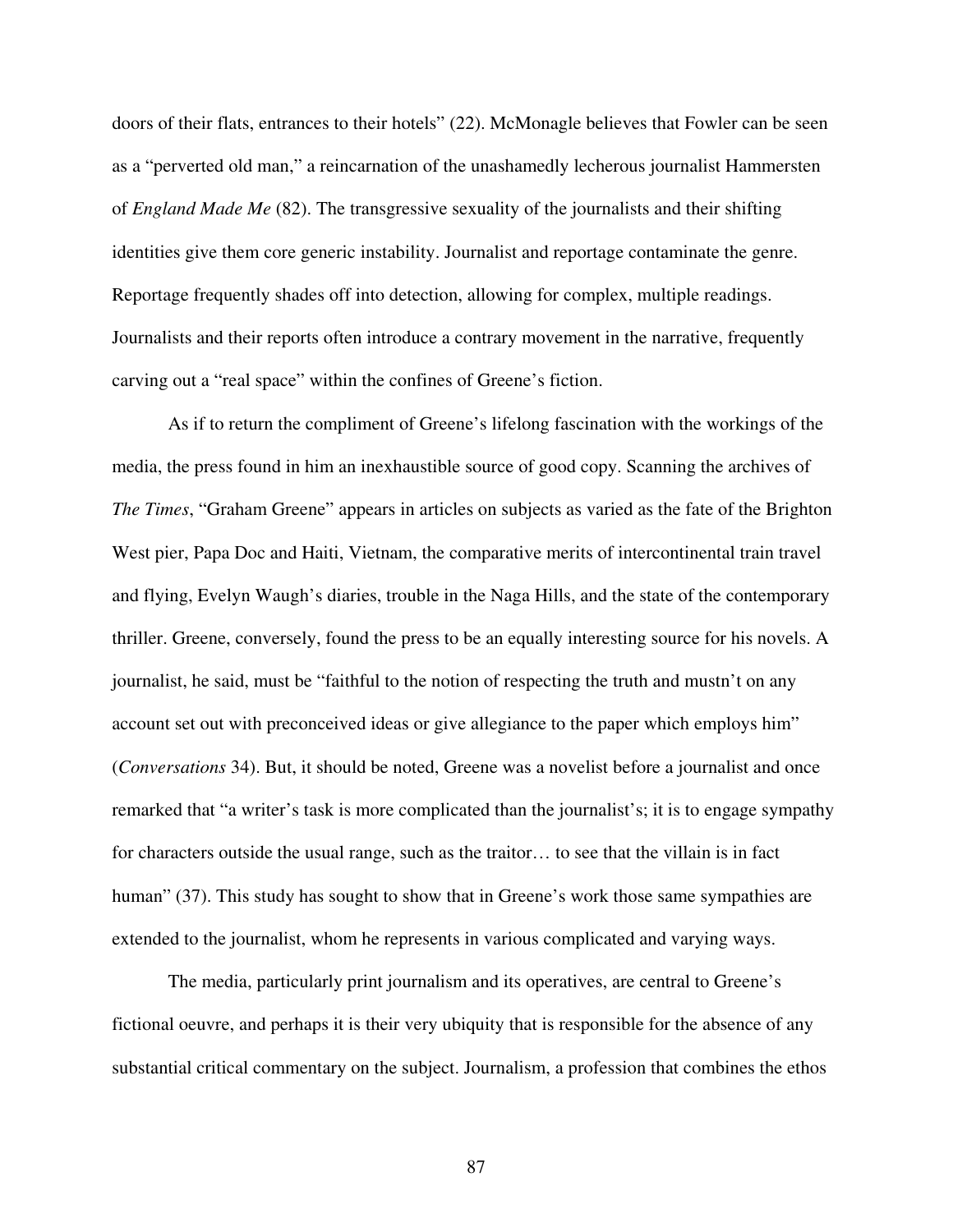of espionage with authorship, held obvious attractions for the writer. The business of news collection, the many compromises and double-crossings it involves, the combination of mundane routine and breathtaking excitement on the job, the complex and the somewhat unaccountable and irregular process of composition – selection, editing, deletion, editorial intervention – Greene found fascinating and a veritable mine for sourcing characters. Journalism is a curiously grey profession, and this would again have appealed to Greene, who never tired of "articulating his fondness for indeterminate areas in all human affairs" (Sherry 122).

An interesting corollary to Greene's attraction to journalism as a shady, in-between and inadequate profession is that his attitude to the profession and its practitioners remains deeply ambiguous, especially on evidence provided by his fiction. His use, evaluation, and deep consideration of journalism in its various forms, in journalists, the news media, and the popular press, is innovative and significant from a technical point of view. In typical Greene fashion, however, he does not allow the reader to come to any complacent conclusion about the primacy of the press in the scheme of things. The figure of the journalist, this study concludes, bridges the conflict between form and content, fact and fiction that is at the core of Greene's enigmatic appeal for readers all around the world.

When journalists reflect on their role, they are likely to see themselves as standing on neutral ground. From this stance, they see themselves "watching the swirl of activity that marks modern government," business and commerce, science, society, culture, and civil society, and they describe themselves more as recorders and critics, or, more aggressively, as sentinels and watchdogs (even as spies), than as custodians or stewards of democratic life (Adam xvii). There is utility – even some truth – to such a role. It positions the journalist outside of the action and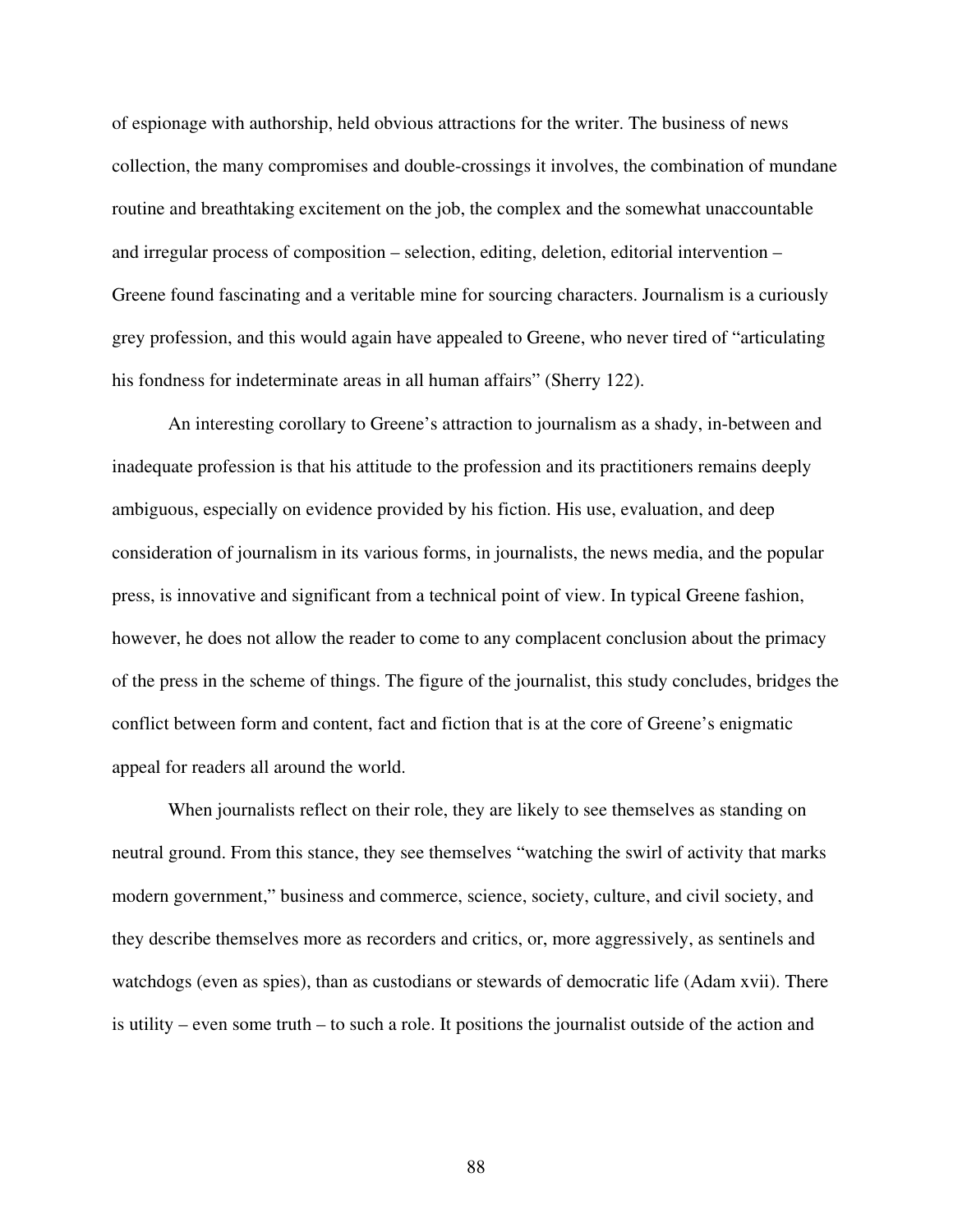places the reporter outside the fray – free to record without the on all manner of events and subjects. Greene, this study concludes, positioned the journalist very much within it.

Focusing on *Stamboul Train*, *It's a Battlefield*, and *The Quiet American*, three of Greene's novels that have a journalist as a central character, this study examined Greene's neglected journalists, who are no less fascinating than his vast and varied cast of honest thieves and compassionate murderers. In Greene's fiction, journalists are decoys that keep up the illusion of realism, propping up the otherwise unrecognisable "Greeneland" with the more easily identifiable trestles of the modern media. Greene's outcast scribes and hacks, writers of doubtful talent, and journalist-detectives, came to represent a range of themes and questions relating to his ambiguous and sometimes contradictory attitude to the press, from the rise of newspapers to alienation, futility of communication, and the politics of objective journalism. His journalists testify, as Zadie Smith notes, that Greene was "a writer in the deepest, as well as the widest, sense of the term." The placing of words on a page to Greene was "as necessary as breathing" (195).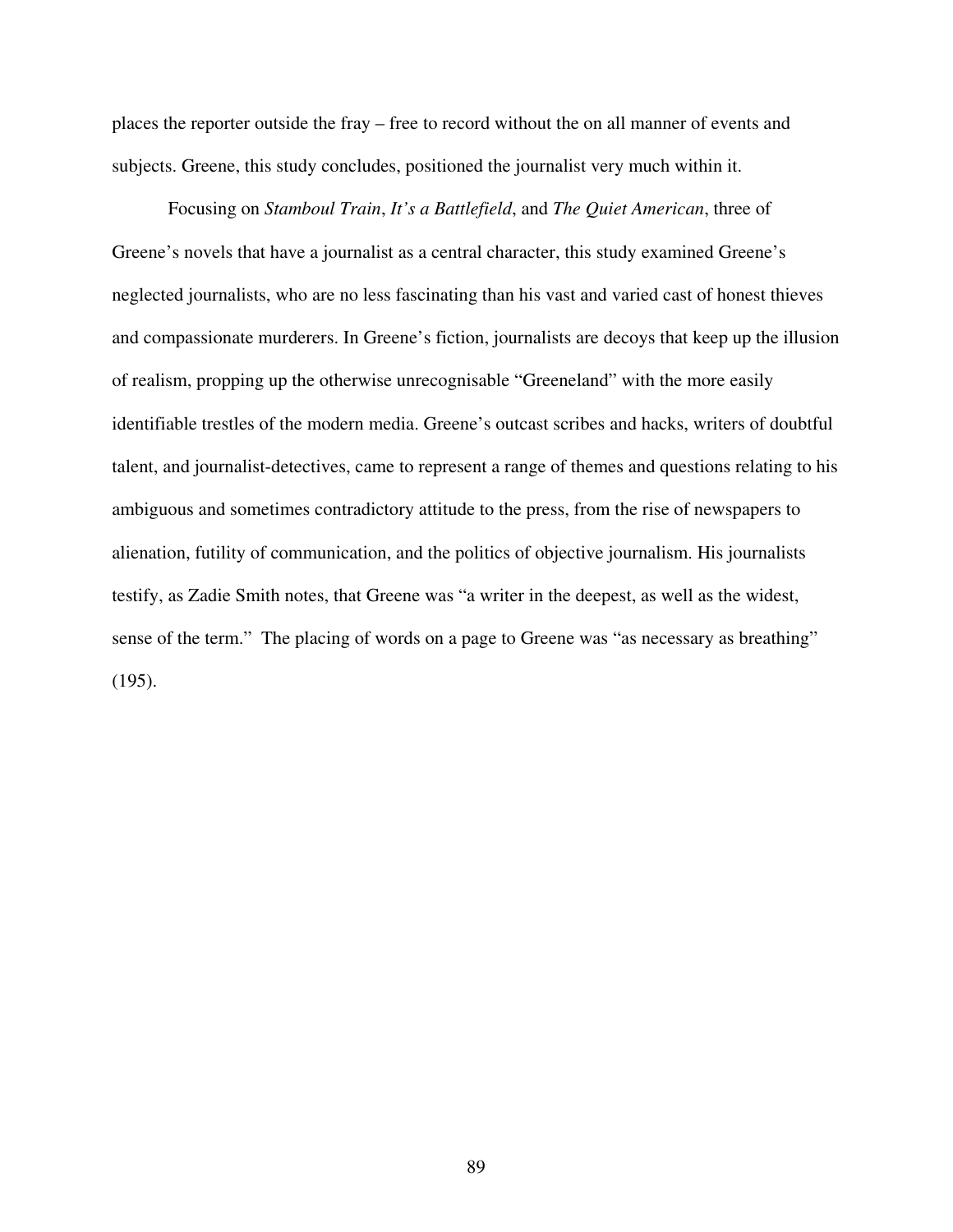## **Works Cited**

- Adam, G. Stuart. "The Journalistic Imagination." *Journalism, Communication, and the Law*, ed. G. Stuart Adams. St. Petersburg: Poynter Institute, 2001, 1-27.
- Adamson, Judith. *Reflections*, Toronto: Lester and Orpen Dennys, 1990.
	- *The Dangerous Edge: Where Art and Politics Meet.* New York: St. Martin's, 1990.
- Allain, Marie-Francoise. *The Other Man: Conversations with Graham Greene*. London: Simon and Schuster, 1983.
- Allot, Kenneth and Miriam Farris. *The Art of Graham Greene*. New York: Russell and Russell, 1963.
- Baldridge, Cates. *Graham Greene's Fictions: The Virtues of Extremity.* Columbia: University of Missouri Press, 2000.
- Bates, Milton J. *Reporting Vietnam*. New York: Library of America, 1998.
- Beaty, Frederick L. *The Ironic World of Evelyn Waugh: A Study of Eight Novels.* Dekalb: Northern Illinois Press, 1992.
- Benz, Steven. "Taking Sides: Graham Greene and Latin America." *Journal of Modern Literature*. (Summer 2003): 113-128.
- Bonney, William. "Politics, Perception, and Gender in Conrad's *Lord Jim* and Greene's *The Quiet American*."*Conradiana: A Journal of Joseph Conrad Studies.* 23 (Summer 1991): 99-122.
- Burgess, Anthony. "Politics in the Novels of Graham Greene." *Journal of Contemporary History* 2 (1967): 98-99.
- Carey, James W. "The Dark Continent of American Journalism," *James Carey: A Critical Reader*. Eve Stryker Munson and Catherine A. Warren, ed. Minnesota, University of Minnesota Press, 2001.
- Carey, John. *The Intellectuals and the Masses: Pride and Prejudice Among the Literary Intelligentsia*, 1880-1939. London: Faber, 1992.
- Calder, Robert. *Beware the British Serpent*: *The Role of Writers in British Propaganda in the United States, 1939-1945*. Montreal: McGill-Queen's University Press, 2004.
- Chakrabarti, D. "Miss Warren's Profession: Thriller Meets Romance in *Stamboul Train*," Chapter Three: Reading University, 2004.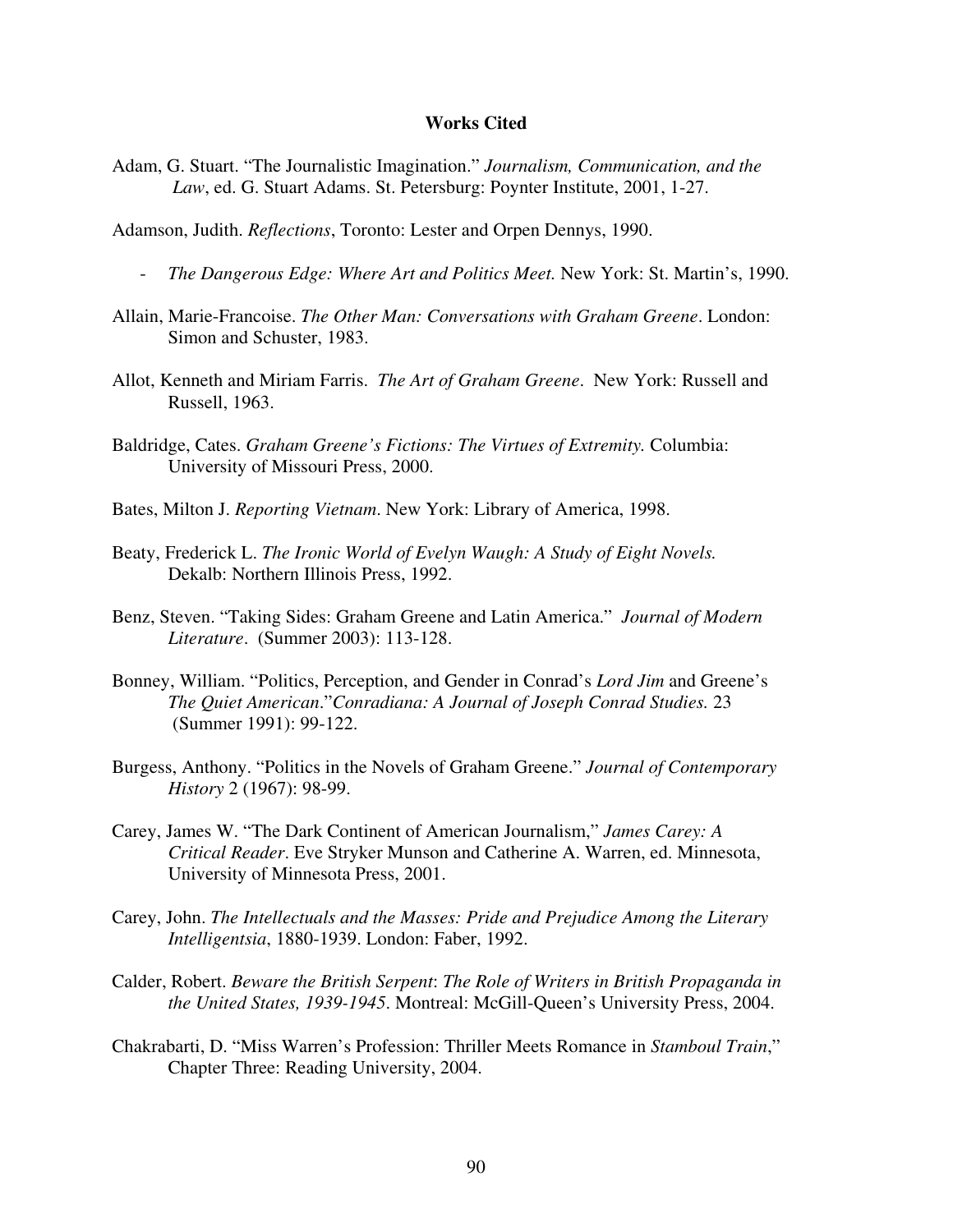- Cheney, Lynne. "Joseph Conrad's *The Secret Agent* and Graham Greene's *It's a Battlefield*: A Study in Structural Meaning." *MFS* 16.2 (September 1970): 117- 32.
- Couto, Maria. *Graham Greene on the Frontier.* New York: St. Martin's, 1998.
- Cull, Nicholas John. *Selling War: The British Propaganda Campaign against American: "Neutrality" in World War II.* Oxford: Oxford University Press, 1995.
- Cunningham, Valerie. *Reading After Theory*. London: Blackwell Publishing Limited, 2002.
- DeCoste, Damon Marcel. "Modernism's Shell-Shocked History: Amnesia, Repetition, and the War in Graham Greene's *The Ministry of Fear*." *Twentieth Century Literature* 45 (Winter 1999): 428-451.
- Demoor, Marysa. *Marketing the Author: Author Personae, Narrative Selves, and Self-Fashioning, 1880–1930*. Palgrave MacM illan: 2004.
- Denning, Michael. *Cover Stories: Narrative and Ideology in the British Spy Thriller*. London: Routledge, 1987.
- Diemert, Brian. "The Pursuit of Justice: Graham Greene's Refiguring of the Detective Story in *It's a Battlefield*." *Papers on Language and Literature*. 30 (Summer 1994): 285-308.
	- *Graham Greene's Thrillers and the 1930s.* Montreal: McGill, 1996.
- Donaghy, Henry, ed. *Conversations with Graham Greene*. Jackson: Mississippi, 1992.
- Erdinast-Vulcan, Daphna. *Graham Greene's Childless Fathers.* New York: St. Martin's Press, 1998.
- Falk, Quentin. *Travels in Greeneland*. London: Quarter Books, 1984.
- Foucault, Michel. *Discipline & Punish: The Birth of the Prison*. New York: Vintage Books 1995, 195-228
- Gissing, George. *In the Year of Jubilee*. Ed. Paul Delaney. London: J.M. Dent, 1994.
- Gonzalez, Anabel. "The ends of the text, journalism in the fiction of Gabriel García Márquez." *Gabriel García Márquez and the Powers of Fiction*, Julio Ortega, ed. Austin: UTexas Press, 1988.
- Good, Howard. *The Drunken Journalist: The Biography of a Film Stereotype.* Scarecrow Press, 2000.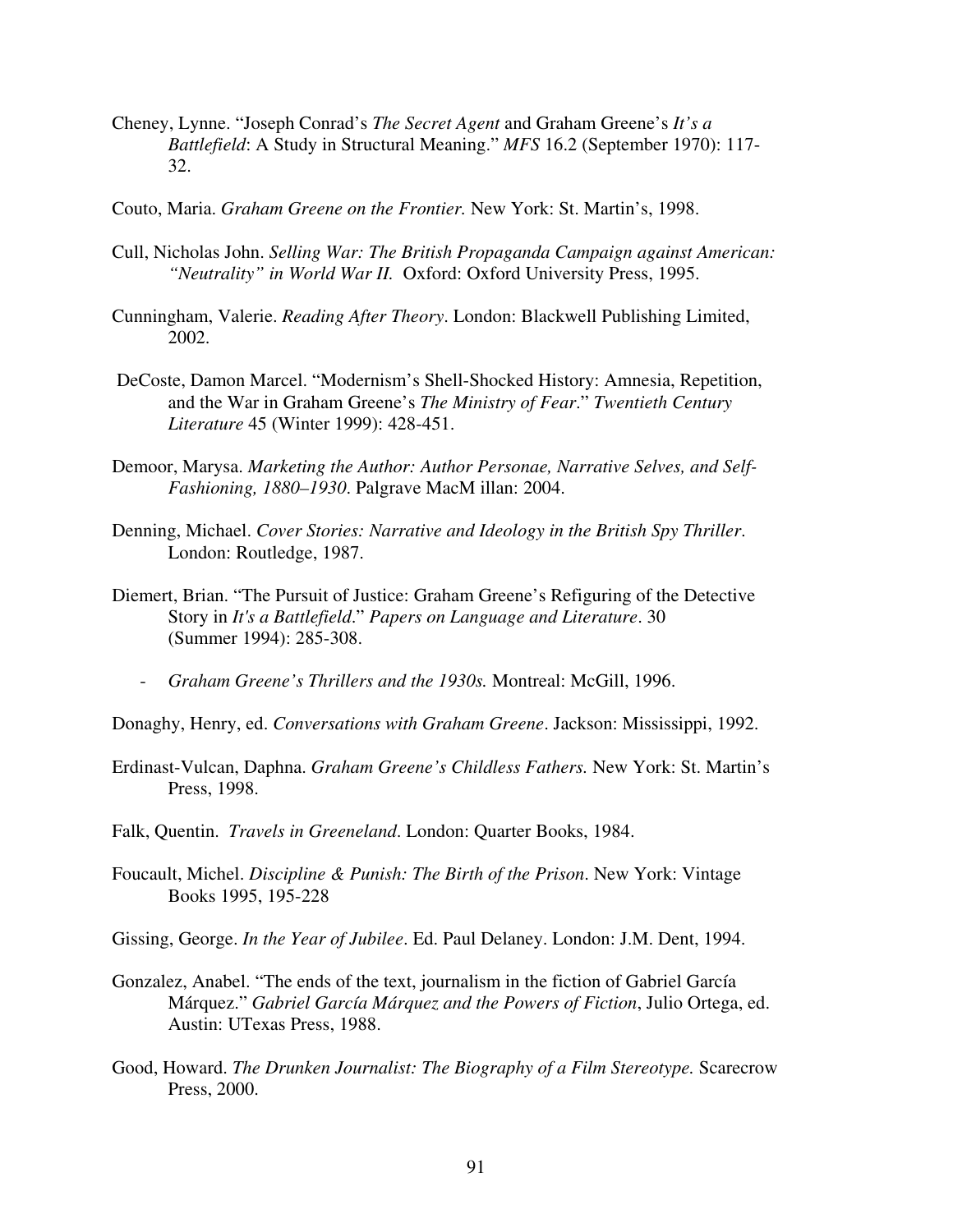Greene, Donald. "Graham Greene and Evelyn Waugh: 'Catholic Novelists'." *Graham Greene*: *A Revaluation: New Essays.* Ed. Jeffrey Meyers, New York: St. Martin's Press, 1990: 30-65.

Greene, Graham. *Brighton Rock*. 1938. Harmondsworth: Penguin, 1980.

- *Collected Essays*. 1969. Harmondsworth: Penguin, 1981.
- *The Confidential Agent*. 1939. Harmondsworth: Penguin, 1980.
- *England Made Me*. 1935. Harmondsworth: Penguin, 1981.
- *- The End of the Affair*.1951. Harmondsworth: Penguin, 1980.
- *- Getting to Know the General.* London: Bodley Head, 1984.
- *- It's a Battlefield*. 1934. Harmondsworth: Penguin, 1981.
- *The Man Within*. London: Heinemann, 1929.New York: Doubleday.
- *The Ministry of Fear*. 1943. Harmondsworth: Penguin, 1982.
- *- The Power and the Glory*. 1941. Harmondsworth: Penguin, 1980.
- *The Quiet American*. London: Heinemann, 1955.
- *Reflections*. Ed. Judith Adamson. London: Reinhardt Books, 1990.
- *Stamboul Train*. 1932. Harmondsworth: Penguin, 1979.
- "*The Third Man" and "The Fallen Idol".* 1950. Harmondsworth: Penguin, 1973.
- *Yours etc.: Letters to the Press.* Ed. Christopher Hawtree. New York: Viking Press, 1989.
- Hackett, Robert, and Yuezhi Zhao. "The Politics of Objective Journalism." *Sustaining Democracy?* Toronto: Broadview Press, 1998.
- Henry, Peter. "Dostoevskian Echoes in the Novels of Graham Greene." *Dostoevsky Studies: Journal of the International Dostoevsky Society.* 6 (2002): 119-33.
- Hersey, John. "The Legend on the License," *The Yale Review*, 1986.

## Hines, Samuel. *Reporting World War II*. New York: Library of America, 1998.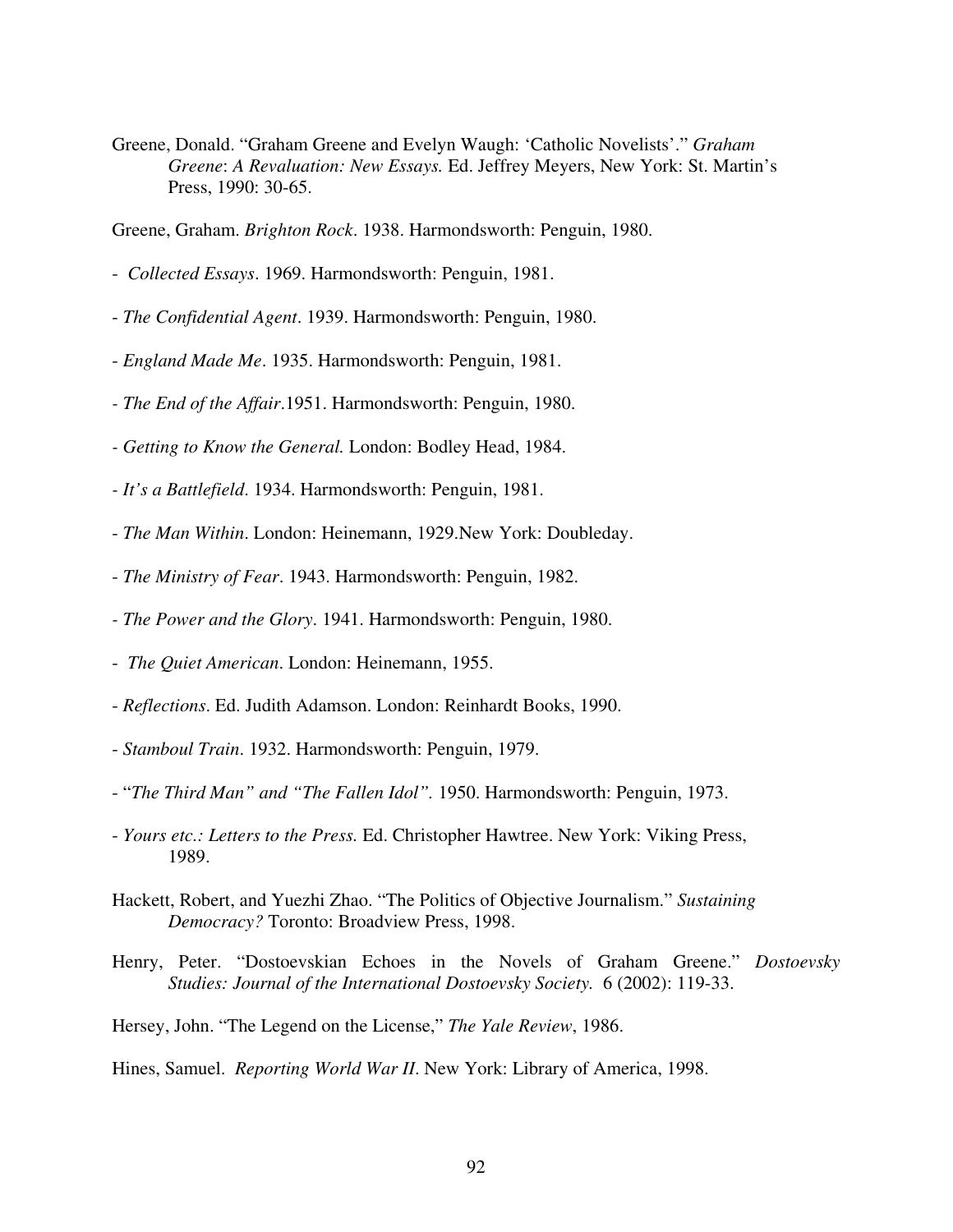- Huxley, Aldous. *Between the Wars: Essays and Letters*. Ed. David Bradshaw. Chicago: I.R. Dee, 1994
- Kibble, Matthew. "The Betrayers of Language: Modernism and the Daily Mail." *Literature & History*. 11 (Spring 2002), 62-80.
- Kunkel, Francis L. *The Labyrinth Ways of Graham Greene*. Mamaroneck: Appel, 1973.
- Laurie, Clayton D. *The Propaganda Warriors: America's Crusade against Nazi Germany*. Lawrence: University Press of Kansas, 1996.
- Luetkemeyer, Mary Angela Savio. "Graham Greene's Vision of the Human Condition in the Twentieth Century." *Dissertation Abstracts International* 48 (Febraury1988).
- Malamet, Elliott. "Penning the Police/Policing the Pen: The Case of Graham Greene's *The Heart of the Matter*." *Twentieth Century* Literature 39 (Autumn 1993): 283- 305.
- MacArthur, John R. "Graham Greene's last interview: a great writer condemns American interventionism." *The Phoenix*. June 28, 2006.
- McMonagle, Duncan. "Journalists Causing Damage: A Study in Fiction." Dissertation: Carleton University, 2001.
- McHugh, Peter. "Which Side Are You On? Betrayal, Loyalty, and Graham Greene." *Xavier Review*. 14 (Spring 1994): 33-43.
- McLuhan, Marshall. *Understanding Media*. New York: McGraw-Hill, 1964.
- McLuhan, Marshall and Bruce R. Powers. *The Global Village: Transformations in World Life and Media in the 21st Century. Oxford*. Oxford University Press, 1989.
- Nehring, Neil. "Revolt into Style: Graham Greene Meets the Sex Pistols." PMLA. 106 (March 1991): 222-237.
- Neilson, James J. "Warring Fictions: Cultural Politics and the Vietnam War Narrative." *Dissertation Abstracts International*. 56 (1995).
- O'Prey, Paul. *Reader's Guide to Graham Greene.* London: Thames and Hudson, 1980.
- Paznar, Walter. "Graham Greene's *It's a Battlefield*: A Center That Will Not Hold." *Wascana Review of Contemporary Poetry and Short Fiction*. 18 (Spring 1983): 3- 12.
- Pritchett, V.S., Elizabeth Bowen, and Graham Greene. *Why Do I Write?* London: Haskell House, 1975.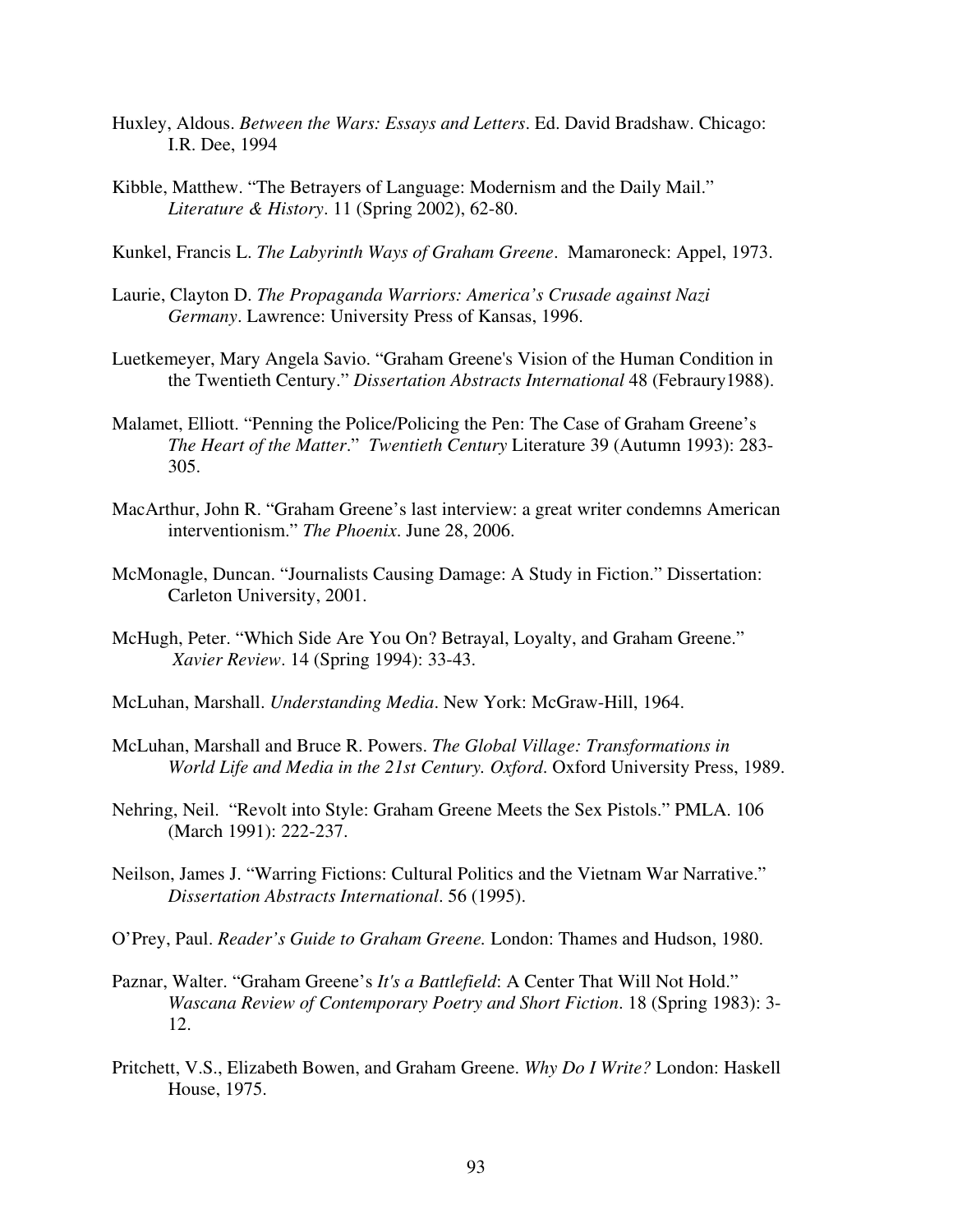- Rau, Petra. "The Common Frontier: Fictions of Alterity in Elizabeth Bowen's *The Heat of the Day* and Graham Greene's *The Ministry of Fear*." *Literature and History* 14 (2005): 31-55.
- Raschke, Debrah. "Boundaries: Vision and Ethics in Graham Greene's *The Ministry of Fear*." *Perceptions of Religious Faith in the Work of Graham Greene*. Ed. Thomas Hill, Zurich: Switzerland Press, 2002. 175-196.
- Ross, Charles G. *The Writing of News: A Handbook*. London: Holt, 1911.
- Routh, Michael. "'Kolley Kibber': Newspaper Promotion in *Brighton Rock*." *College Literature*, 12 (Winter 1985): 80-84.
- Rubery, Matthew. "Joseph Conrad's 'Wild Story of a Journalist'" *English Literary History,* Volume 71, Number 3, Fall 2004, 751-774
- Salvatore, Anne T. *Greene and Kierkegaard: The Discourse of Belief.* Miami: University Press of Florida, 1992.
- Sharrock, Roger. *Saints, Sinner, and Comedians: The Novels of Graham Greene*. Burns and Oates, 1984.
- Sheldon, Michael. *Graham Greene: The Enemy Within.* London: Heinemann, 1994.
- Sherry, Norman*. The Life of Graham Greene: Vol. 1: 1904-1939. New York: Penguin,* 1989.
- *The Life of Graham Greene: Vol. 2: 1939-1955. New York: Penguin,* 1995.
- *The Life of Graham Greene: Vol. 3: 1955-1991. New York: Penguin,* 2004.
- Smith, Grahame. *The Achievement of Graham Greene*. Sussex: Harvester Press, 1986.
- Smith, Rowland. "A People's War in Greeneland: Heroic Virtue and Communal Effort in the Wartime Tales." *Graham Greene*: *A Revaluation: New Essays.* Ed. Jeffrey Meyers, New York: St. Martin's Press, 1990: 104-130.
- Smith, Zadie. "Shades of Greene." *The Guardian.* September 18, 2004, 32.
- Snape, Ray. "The Political Novels of Graham Greene." *Durham University Journal*. 75 (December 1982): 73-81.
- Symons, Julian. "The Strength of Uncertainty: Graham Greene." *Literary Half-Yearly*, 12 (January 1983 ): 1-12.